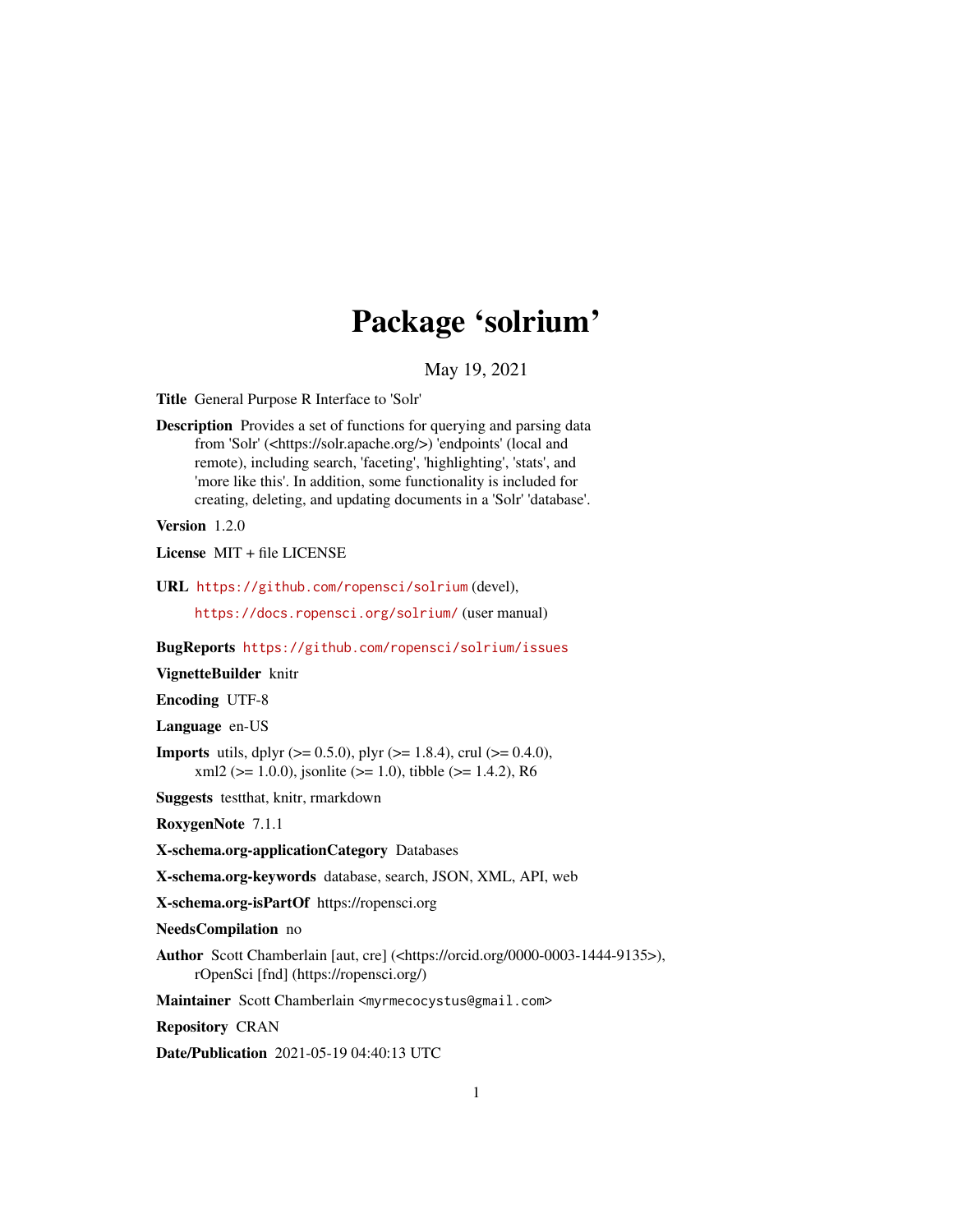# R topics documented:

| 3                 |
|-------------------|
| $\overline{4}$    |
| 6                 |
| $\overline{7}$    |
| 8                 |
| 10                |
| 11                |
| 12                |
| 13                |
| 14                |
| 16                |
| 17                |
| 18                |
| 18                |
| 19                |
| 20                |
| 22                |
| 23                |
| 24                |
| 24                |
| 26                |
| 27                |
| 28                |
| 29                |
| 29                |
| 30                |
| 31                |
| 32                |
| 33                |
| 34                |
| 36                |
| 37                |
| 38                |
| 39                |
| 40                |
| 41                |
| 42                |
| 43<br>core split  |
| 44<br>core status |
| 45                |
| 47                |
| 48<br>delete      |
| 49                |
| 50                |
| 50<br>ping        |
| 51<br>schema      |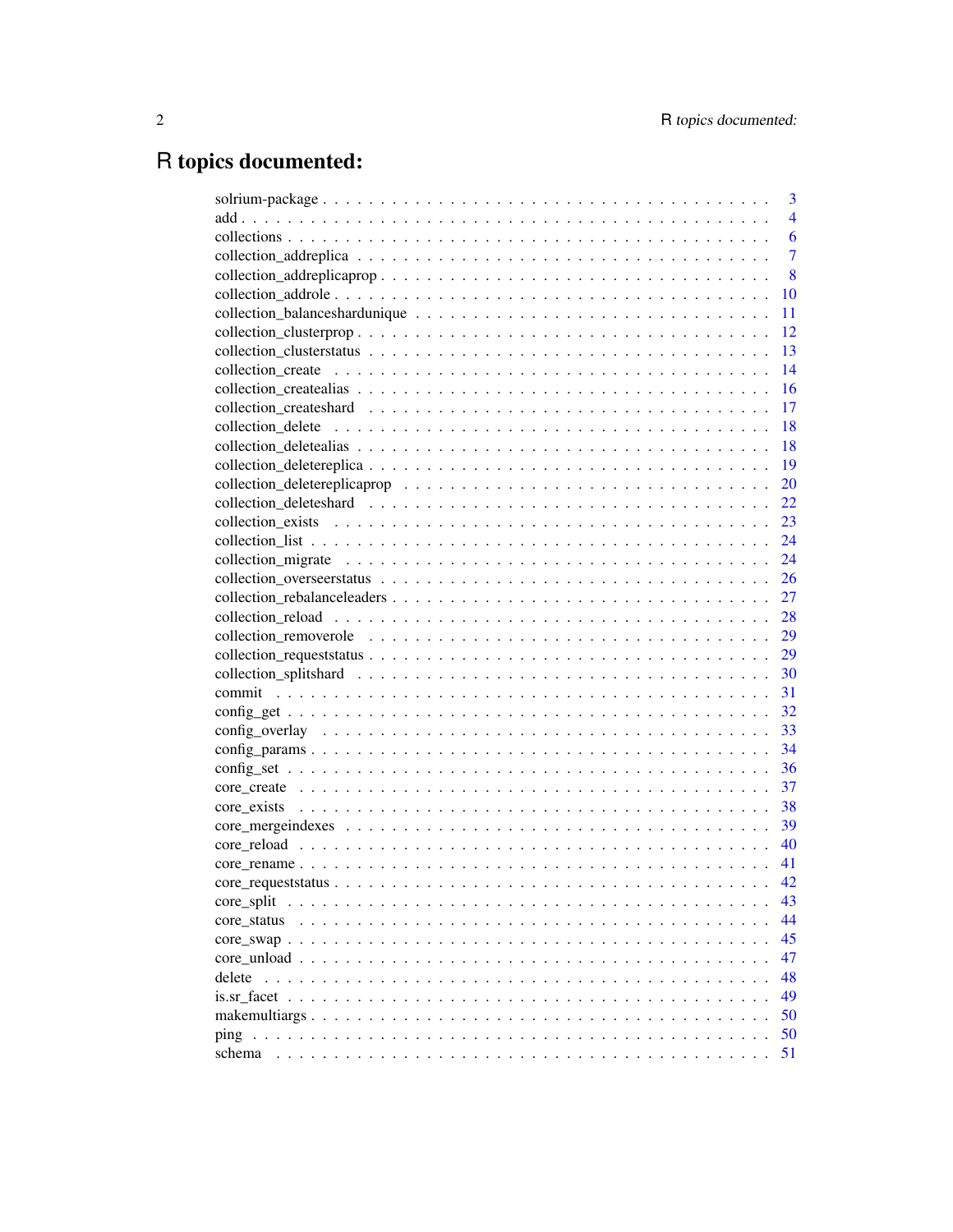# <span id="page-2-0"></span>solrium-package 3

| Index | 98 |
|-------|----|

solrium-package *General purpose R interface to Solr.*

#### Description

This package has support for all the search endpoints, as well as a suite of functions for managing a Solr database, including adding and deleting documents.

# Important search functions

- [solr\\_search\(\)](#page-80-1) General search, only returns documents
- [solr\\_all\(\)](#page-55-1) General search, including all non-documents in addition to documents: facets, highlights, groups, mlt, stats.
- [solr\\_facet\(\)](#page-59-1) Faceting only (w/o general search)
- [solr\\_highlight\(\)](#page-70-1) Highlighting only (w/o general search)
- [solr\\_mlt\(\)](#page-76-1) More like this (w/o general search)
- [solr\\_group\(\)](#page-67-1) Group search (w/o general search)
- [solr\\_stats\(\)](#page-85-1) Stats search (w/o general search)

#### Important Solr management functions

- [update\\_json\(\)](#page-93-1) Add or delete documents using json in a file
- [add\(\)](#page-3-1) Add documents via an R list or data.frame
- [delete\\_by\\_id\(\)](#page-47-1) Delete documents by ID
- [delete\\_by\\_query\(\)](#page-47-1) Delete documents by query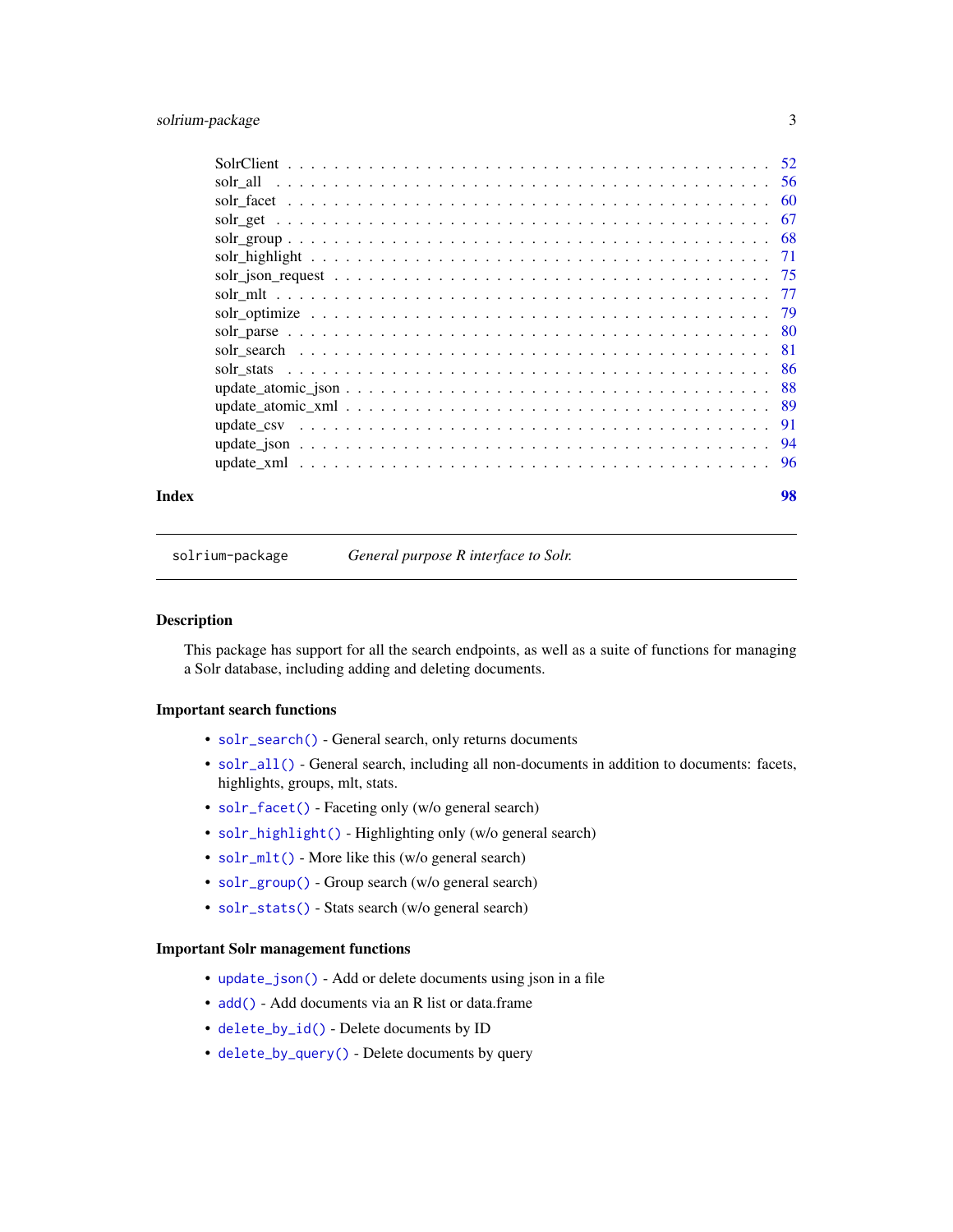#### <span id="page-3-0"></span>Vignettes

See the vignettes for help browseVignettes(package = "solrium")

#### Performance

v0.2 and above of this package will have wt=csv as the default. This should give significant performance improvement over the previous default of wt=json, which pulled down json, parsed to an R list, then to a data.frame. With wt=csv, we pull down csv, and read that in directly to a data.frame.

The http library we use, crul, sets gzip compression header by default. As long as compression is used server side, you're good to go on compression, which should be a good peformance boost. See https://wiki.apache.org/solr/SolrPerformanceFactors#Query\_Response\_Compression for notes on how to enable compression.

There are other notes about Solr performance at https://wiki.apache.org/solr/SolrPerformanceFactors that can be used server side/in your Solr config, but aren't things to tune here in this R client.

Let us know if there's any further performance improvements we can make.

#### Author(s)

Scott Chamberlain <myrmecocystus@gmail.com>

<span id="page-3-1"></span>add *Add documents from R objects*

# **Description**

Add documents from R objects

#### Usage

```
add(
  x,
  conn,
 name,
  commit = TRUE,commit_within = NULL,
  overwrite = TRUE,
 boost = NULL,
 wt = "ison".raw = FALSE,
  ...
)
```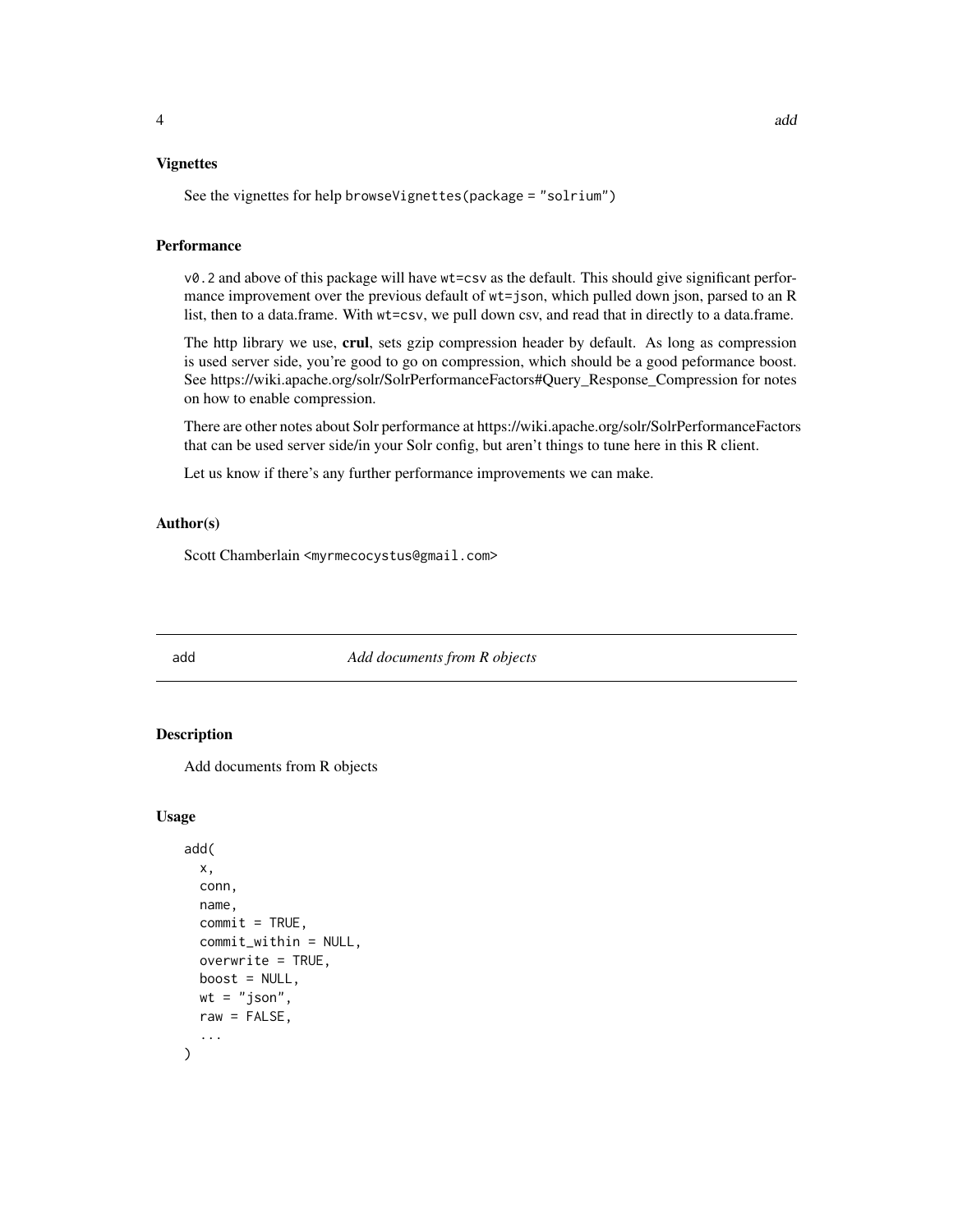add 5 and 5 and 5 and 5 and 5 and 5 and 5 and 5 and 5 and 5 and 5 and 5 and 5 and 5 and 5 and 5 and 5 and 5 and 5 and 5 and 5 and 5 and 5 and 5 and 5 and 5 and 5 and 5 and 5 and 5 and 5 and 5 and 5 and 5 and 5 and 5 and 5

#### **Arguments**

| $\mathsf{x}$  | Documents, either as rows in a data, frame, or a list.                                                                                  |
|---------------|-----------------------------------------------------------------------------------------------------------------------------------------|
| conn          | A solrium connection object, see SolrClient                                                                                             |
| name          | (character) A collection or core name. Required.                                                                                        |
| commit        | (logical) If TRUE, documents immediately searchable. Default: TRUE                                                                      |
| commit_within | (numeric) Milliseconds to commit the change, the document will be added within<br>that time. Default: NULL                              |
| overwrite     | (logical) Overwrite documents with matching keys. Default: TRUE                                                                         |
| boost         | (numeric) Boost factor. Default: NULL                                                                                                   |
| wt            | (character) One of json (default) or xml. If json, uses $jsonlite::fromJSON()$<br>to parse. If xml, uses $xml2$ : : read_xml() to parse |
| raw           | (logical) If TRUE, returns raw data in format specified by wt param                                                                     |
| $\cdots$      | curl options passed on to crul:: HttpClient                                                                                             |

#### Details

Works for Collections as well as Cores (in SolrCloud and Standalone modes, respectively)

# See Also

[update\\_json](#page-93-1), [update\\_xml](#page-95-1), [update\\_csv](#page-90-1) for adding documents from files

```
## Not run:
(conn <- SolrClient$new())
# create the boooks collection
if (!collection_exists(conn, "books")) {
  collection_create(conn, name = "books", numShards = 1)
}
# Documents in a list
ss \le list(list(id = 1, price = 100), list(id = 2, price = 500))
add(ss, conn, name = "books")
conn$get(c(1, 2), "books")# Documents in a data.frame
## Simple example
df <- data.frame(id = c(67, 68), price = c(1000, 500000000))
add(df, conn, "books")
df <- data.frame(id = c(77, 78), price = c(1, 2.40))
add(df, conn, "books")
## More complex example, get file from package examples
# start Solr in Schemaless mode first: bin/solr start -e schemaless
file <- system.file("examples", "books.csv", package = "solrium")
x <- read.csv(file, stringsAsFactors = FALSE)
```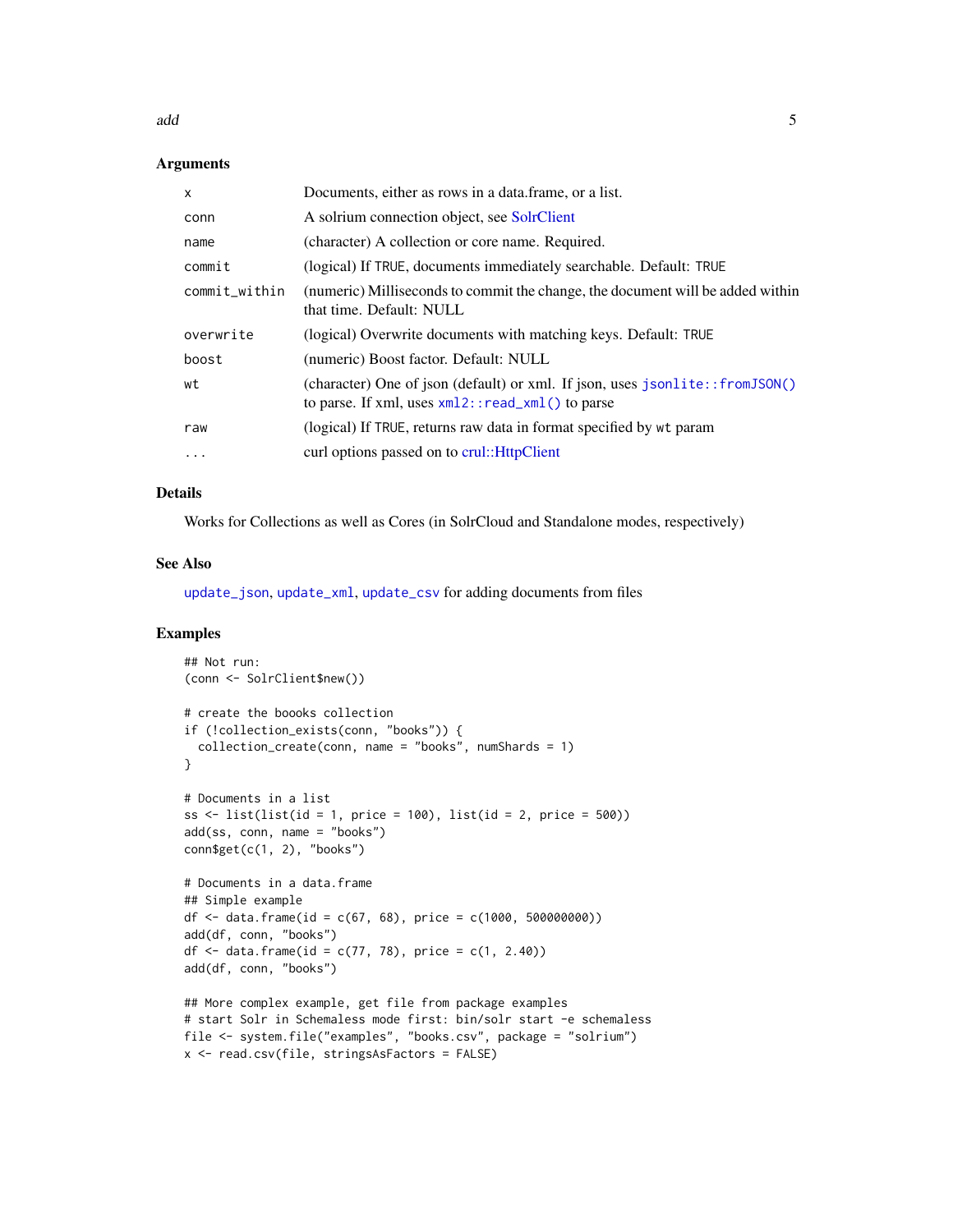#### 6 collections contains the collections of the collections of the collections of the collections of the collections of the collections of the collections of the collections of the collections of the collections of the colle

```
class(x)
head(x)
if (!collection_exists(conn, "mybooks")) {
 collection_create(conn, name = "mybooks", numShards = 2)
}
add(x, conn, "mybooks")
# Use modifiers
add(x, conn, "mybooks", commit_within = 5000)
# Get back XML instead of a list
ss \le list(list(id = 1, price = 100), list(id = 2, price = 500))
# parsed XML
add(ss, conn, name = "books", wt = "xml")# raw XML
add(ss, conn, name = "books", wt = "xml", raw = TRUE)## End(Not run)
```
collections *List collections or cores*

#### Description

List collections or cores

#### Usage

```
collections(conn, ...)
```
cores(conn, ...)

# Arguments

| conn     | A solrium connection object, see SolrClient |
|----------|---------------------------------------------|
| $\cdots$ | curl options passed on to crul:: HttpClient |

# Details

Calls [collection\\_list\(\)](#page-23-1) or [core\\_status\(\)](#page-43-1) internally, and parses out names for you.

# Value

character vector

<span id="page-5-0"></span>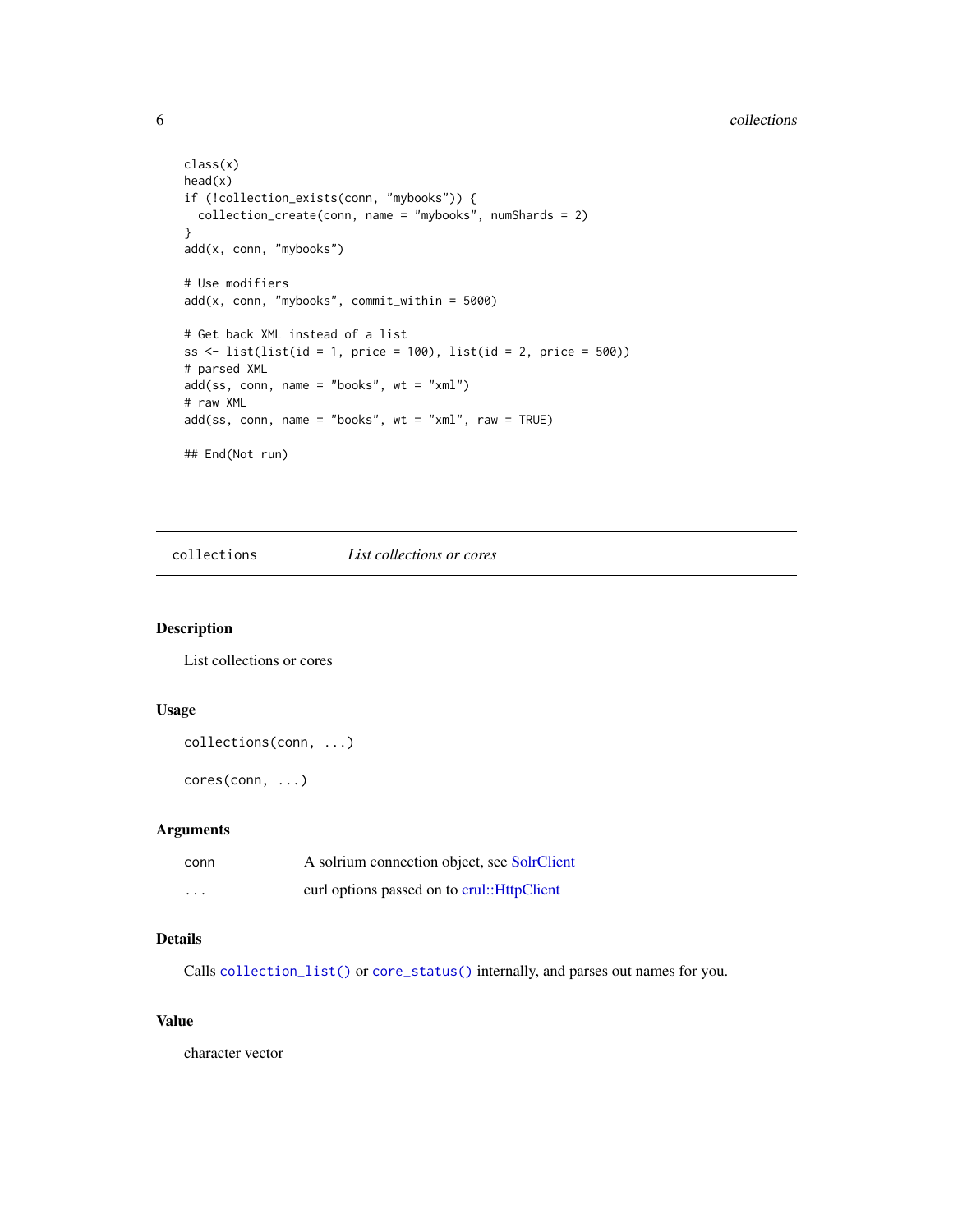# <span id="page-6-0"></span>collection\_addreplica 7

# Examples

```
## Not run:
# connect
(conn <- SolrClient$new())
# list collections
conn$collection_list()
collections(conn)
# list cores
conn$core_status()
cores(conn)
## End(Not run)
```
collection\_addreplica *Add a replica*

# Description

Add a replica to a shard in a collection. The node name can be specified if the replica is to be created in a specific node

# Usage

```
collection_addreplica(
 conn,
 name,
 shard = NULL,route = NULL,
 node = NULL,
  instanceDir = NULL,
 dataDir = NULL,
 async = NULL,raw = FALSE,callopts = list(),
  ...
)
```

| conn  | A solrium connection object, see SolrClient                                    |
|-------|--------------------------------------------------------------------------------|
| name  | (character) The name of the core to be created. Required                       |
| shard | (character) The name of the shard to which replica is to be added. If shard is |
|       | not given, then route must be.                                                 |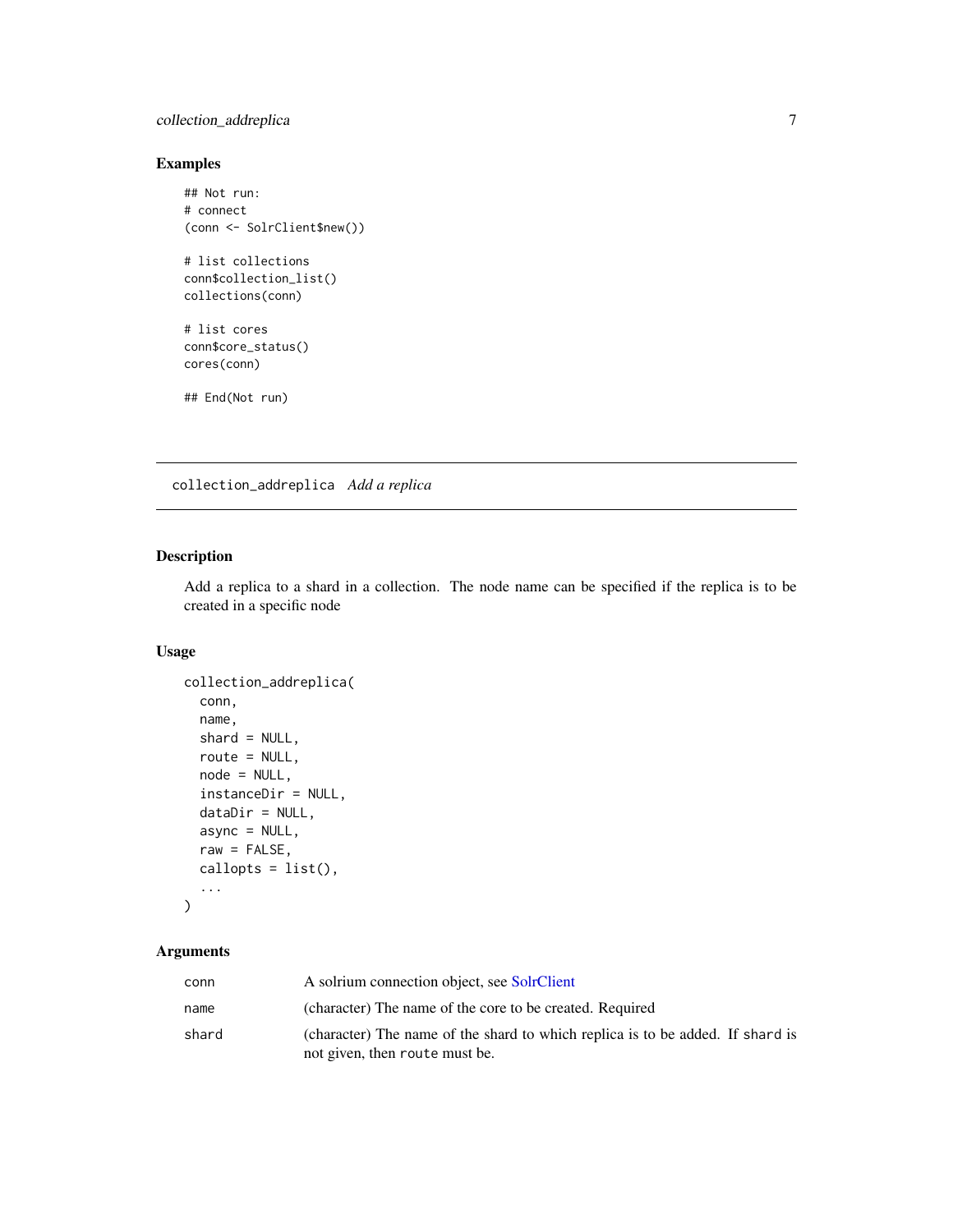<span id="page-7-0"></span>

| route       | (character) If the exact shard name is not known, users may pass the route value<br>and the system would identify the name of the shard. Ignored if the shard param<br>is also given                                                                                |
|-------------|---------------------------------------------------------------------------------------------------------------------------------------------------------------------------------------------------------------------------------------------------------------------|
| node        | (character) The name of the node where the replica should be created                                                                                                                                                                                                |
| instanceDir | (character) The instance Dir for the core that will be created                                                                                                                                                                                                      |
| dataDir     | (character) The directory in which the core should be created                                                                                                                                                                                                       |
| async       | (character) Request ID to track this action which will be processed asynchronously                                                                                                                                                                                  |
| raw         | (logical) If TRUE, returns raw data                                                                                                                                                                                                                                 |
| callopts    | curl options passed on to crul:: HttpClient                                                                                                                                                                                                                         |
| $\ddots$    | You can pass in parameters like property name=value to set core property<br>name to value. See the section Defining core properties for details on supported<br>properties and values. (https://lucene.apache.org/solr/guide/8_2/defining-core-<br>properties.html) |

#### Examples

```
## Not run:
(conn <- SolrClient$new())
# create collection
if (!conn$collection_exists("foobar")) {
  conn$collection_create(name = "foobar", numShards = 2)
  # OR bin/solr create -c foobar
}
# status
conn$collection_clusterstatus()$cluster$collections$foobar
# add replica
if (!conn$collection_exists("foobar")) {
  conn$collection_addreplica(name = "foobar", shard = "shard1")
}
# status again
conn$collection_clusterstatus()$cluster$collections$foobar
conn$collection_clusterstatus()$cluster$collections$foobar$shards
conn$collection_clusterstatus()$cluster$collections$foobar$shards$shard1
```
## End(Not run)

collection\_addreplicaprop

*Add a replica property*

#### Description

Assign an arbitrary property to a particular replica and give it the value specified. If the property already exists, it will be overwritten with the new value.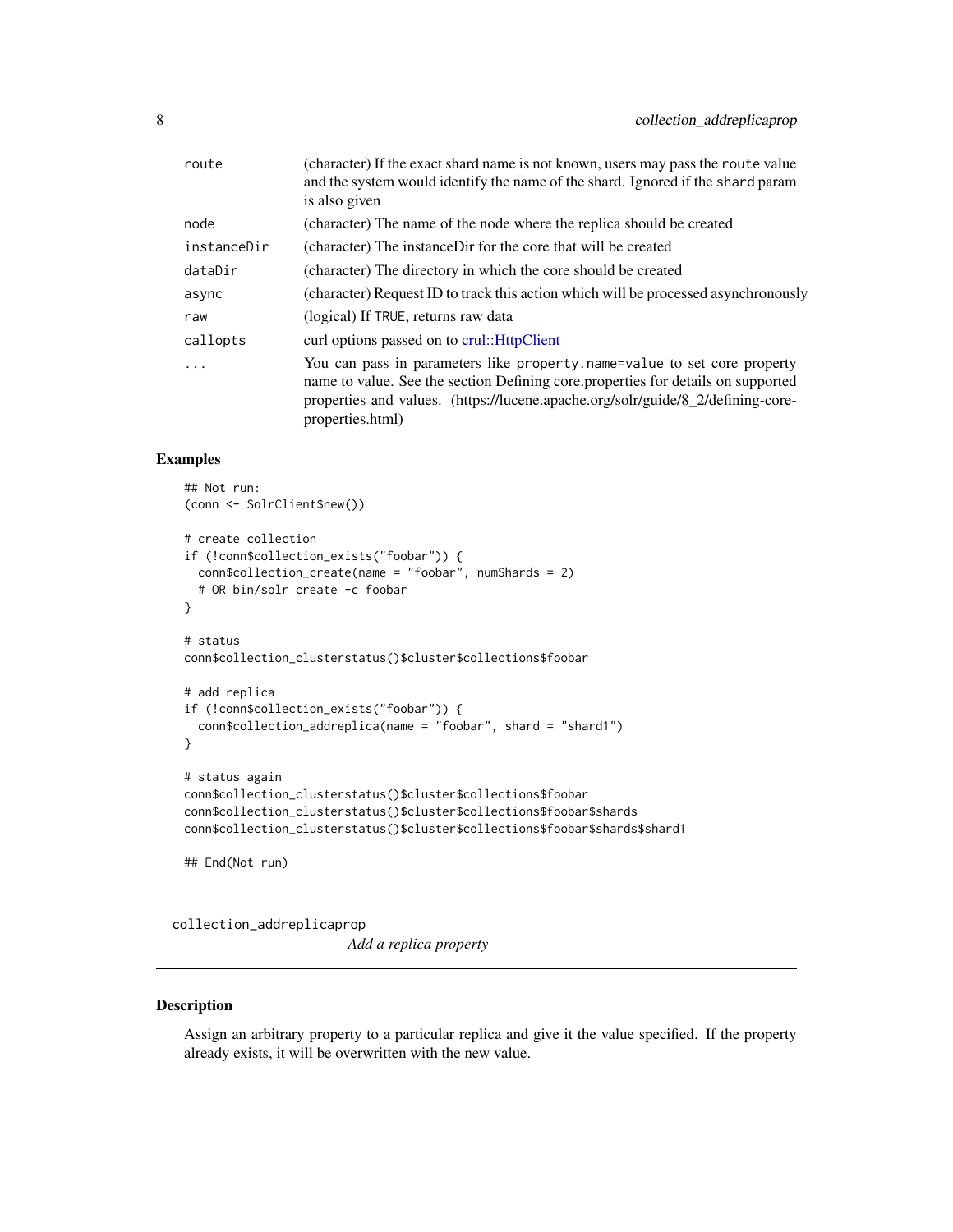# Usage

```
collection_addreplicaprop(
  conn,
  name,
  shard,
  replica,
  property,
  property.value,
  shardUnique = FALSE,
  raw = FALSE,callopts = list()
```
 $\lambda$ 

#### Arguments

| conn        | A solrium connection object, see SolrClient                                                                                                                                                                                                       |
|-------------|---------------------------------------------------------------------------------------------------------------------------------------------------------------------------------------------------------------------------------------------------|
| name        | (character) The name of the core to be created. Required                                                                                                                                                                                          |
| shard       | (character) Required. The name of the shard the replica belongs to                                                                                                                                                                                |
| replica     | (character) Required. The replica, e.g. core_node1.                                                                                                                                                                                               |
| property    | (character) Required. The property to add. Note: this will have the literal 'prop-<br>erty.' prepended to distinguish it from system-maintained properties. So these<br>two forms are equivalent: property=special and property=property. special |
|             | property value (character) Required. The value to assign to the property                                                                                                                                                                          |
| shardUnique | (logical) If TRUE, then setting this property in one replica will (1) remove the<br>property from all other replicas in that shard Default: FALSE                                                                                                 |
| raw         | (logical) If TRUE, returns raw data                                                                                                                                                                                                               |
| callopts    | curl options passed on to crul:: HttpClient                                                                                                                                                                                                       |

```
## Not run:
(conn <- SolrClient$new())
# create collection
if (!conn$collection_exists("addrep")) {
  conn$collection_create(name = "addrep", numShards = 1)
  # OR bin/solr create -c addrep
}
# status
conn$collection_clusterstatus()$cluster$collections$addrep$shards
# add the value world to the property hello
conn$collection_addreplicaprop(name = "addrep", shard = "shard1",
  replica = "core_node1", property = "hello", property.value = "world")
# check status
```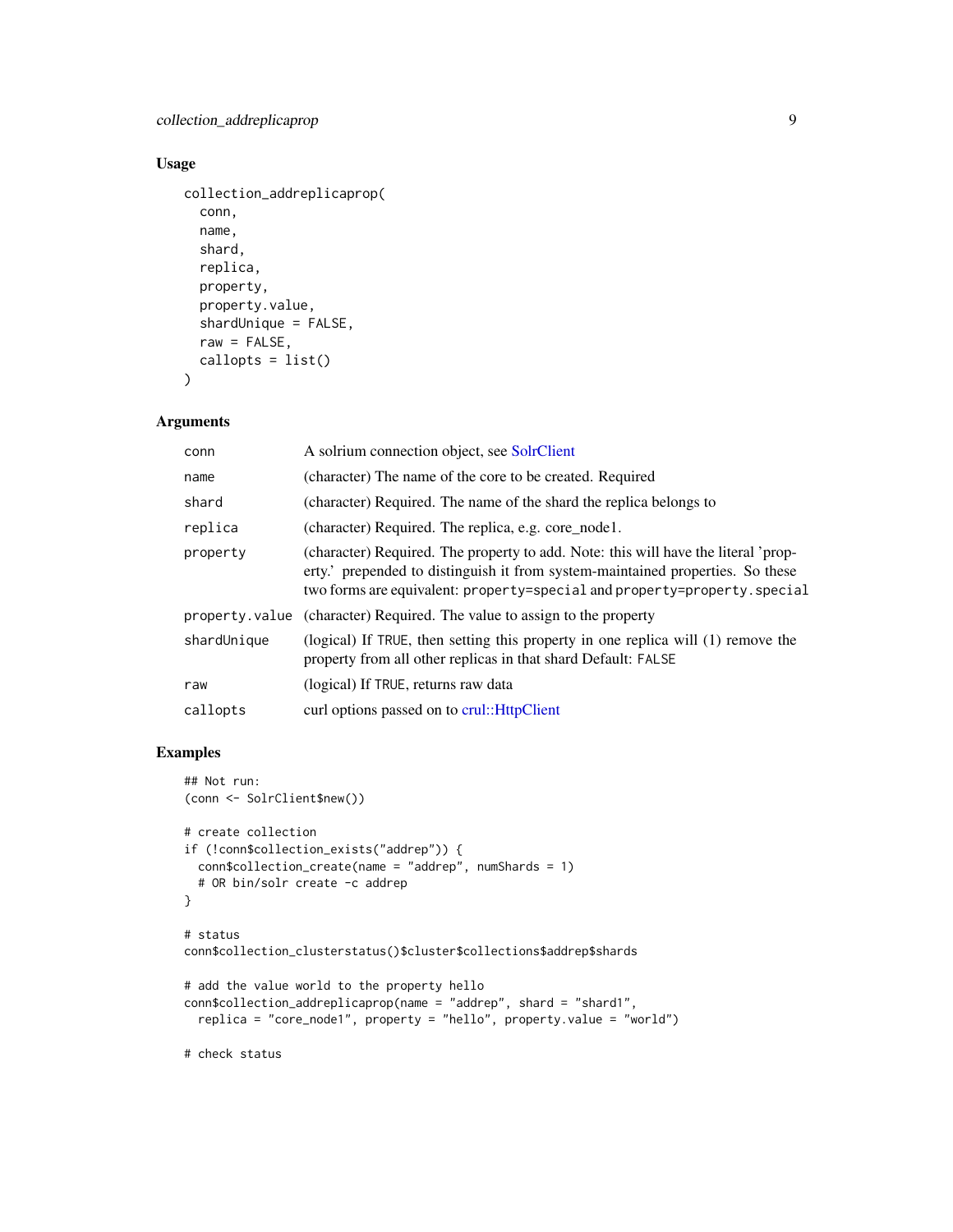```
conn$collection_clusterstatus()$cluster$collections$addrep$shards
conn$collection_clusterstatus()$cluster$collections$addrep$shards$shard1$replicas$core_node1
## End(Not run)
```
<span id="page-9-1"></span>collection\_addrole *Add a role to a node*

#### Description

Assign a role to a given node in the cluster. The only supported role as of 4.7 is 'overseer' . Use this API to dedicate a particular node as Overseer. Invoke it multiple times to add more nodes. This is useful in large clusters where an Overseer is likely to get overloaded . If available, one among the list of nodes which are assigned the 'overseer' role would become the overseer. The system would assign the role to any other node if none of the designated nodes are up and running

# Usage

```
collection_addrole(conn, role = "overseer", node, raw = FALSE, ...)
```
#### Arguments

| conn      | A solrium connection object, see SolrClient                                                                      |
|-----------|------------------------------------------------------------------------------------------------------------------|
| role      | (character) Required. The name of the role. The only supported role as of now<br>is overseer (set as default).   |
| node      | (character) Required. The name of the node. It is possible to assign a role even<br>before that node is started. |
| raw       | (logical) If TRUE, returns raw data                                                                              |
| $\ddotsc$ | curl options passed on to crul:: HttpClient                                                                      |
|           |                                                                                                                  |

#### Examples

```
## Not run:
(conn <- SolrClient$new())
```
# get list of nodes nodes <- conn\$collection\_clusterstatus()\$cluster\$live\_nodes collection\_addrole(conn, node = nodes[1])

## End(Not run)

<span id="page-9-0"></span>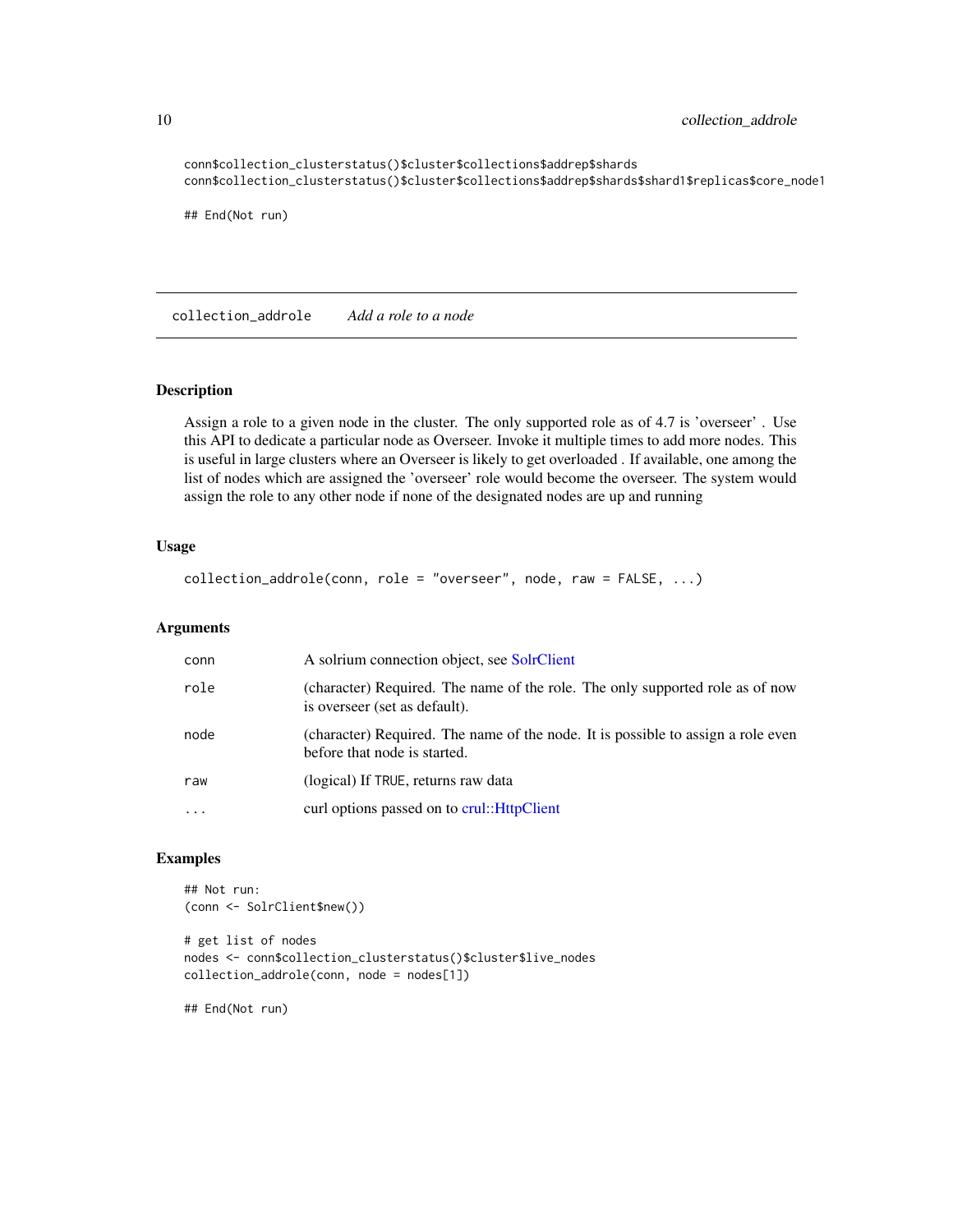<span id="page-10-0"></span>collection\_balanceshardunique *Balance a property*

# Description

Insures that a particular property is distributed evenly amongst the physical nodes that make up a collection. If the property already exists on a replica, every effort is made to leave it there. If the property is not on any replica on a shard one is chosen and the property is added.

# Usage

```
collection_balanceshardunique(
  conn,
  name,
 property,
  onlyactivenodes = TRUE,
  shardUnique = NULL,
  raw = FALSE,
  ...
)
```
# Arguments

| conn            | A solrium connection object, see SolrClient                                                                                                                                                                                                                          |
|-----------------|----------------------------------------------------------------------------------------------------------------------------------------------------------------------------------------------------------------------------------------------------------------------|
| name            | (character) The name of the core to be created. Required                                                                                                                                                                                                             |
| property        | (character) Required. The property to balance. The literal "property." is prepended<br>to this property if not specified explicitly.                                                                                                                                 |
| onlyactivenodes |                                                                                                                                                                                                                                                                      |
|                 | (logical) Normally, the property is instantiated on active nodes only. If FALSE,<br>then inactive nodes are also included for distribution. Default: TRUE                                                                                                            |
| shardUnique     | (logical) Something of a safety valve. There is one pre-defined property (pre-<br>ferred Leader) that defaults this value to TRUE. For all other properties that are<br>balanced, this must be set to TRUE or an error message is returned                           |
| raw             | (logical) If TRUE, returns raw data                                                                                                                                                                                                                                  |
| $\cdots$        | You can pass in parameters like property. name=value to set core property<br>name to value. See the section Defining core properties for details on supported<br>properties and values. (https://lucene.apache.org/solr/guide/8_2/defining-core-<br>properties.html) |

# Examples

```
## Not run:
(conn <- SolrClient$new())
```
# create collection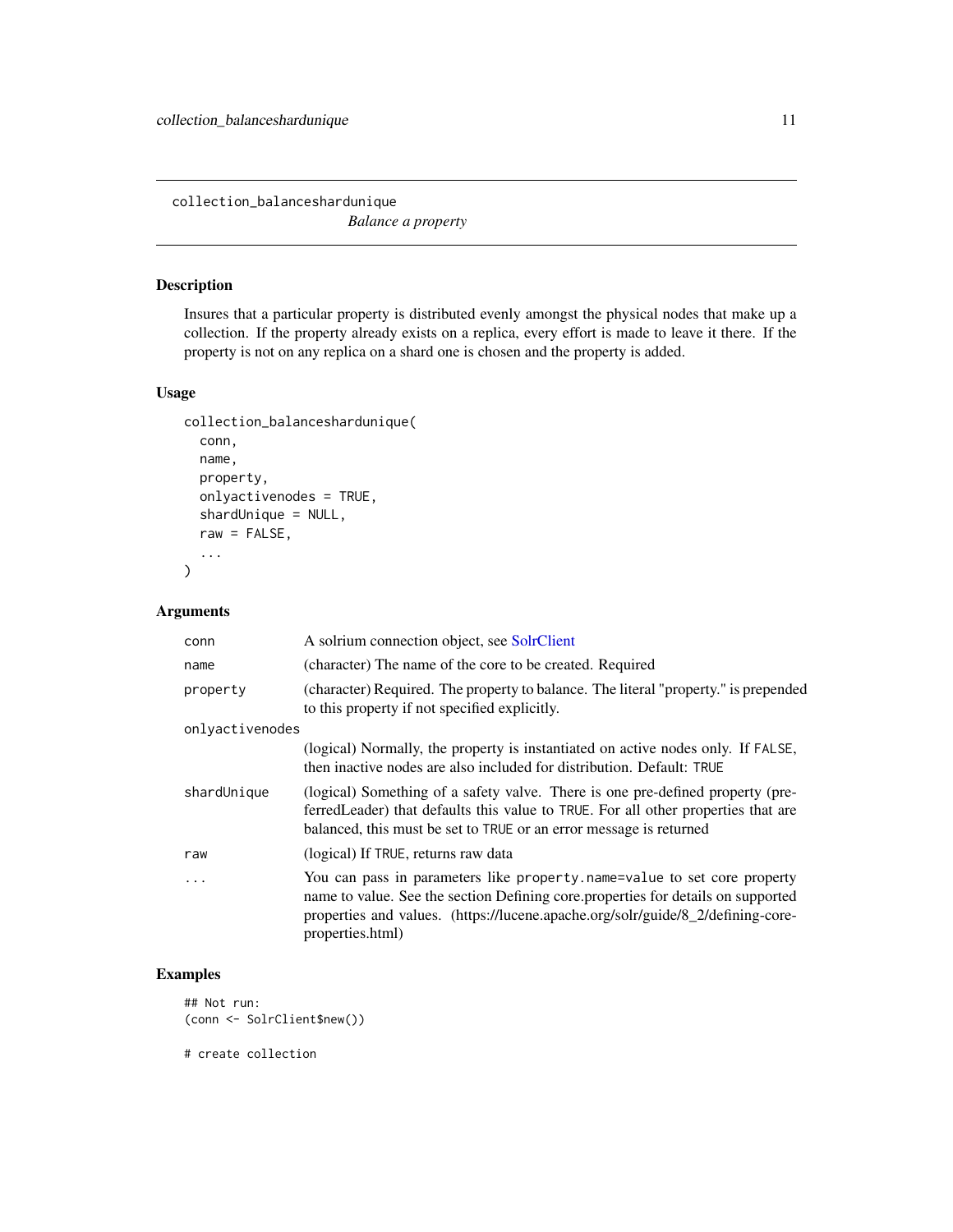```
if (!conn$collection_exists("addrep")) {
 conn$collection_create(name = "mycollection")
 # OR: bin/solr create -c mycollection
}
# balance preferredLeader property
conn$collection_balanceshardunique("mycollection", property = "preferredLeader")
# examine cluster status
conn$collection_clusterstatus()$cluster$collections$mycollection
## End(Not run)
```
collection\_clusterprop

*Add, edit, delete a cluster-wide property*

# Description

Important: whether add, edit, or delete is used is determined by the value passed to the val parameter. If the property name is new, it will be added. If the property name exists, and the value is different, it will be edited. If the property name exists, and the value is NULL or empty the property is deleted (unset).

#### Usage

```
collection_clusterprop(conn, name, val, raw = FALSE, callopts = list())
```
#### Arguments

| conn     | A solrium connection object, see SolrClient                                                               |
|----------|-----------------------------------------------------------------------------------------------------------|
| name     | (character) Name of the core or collection                                                                |
| val      | (character) Required. The value of the property. If the value is empty or null,<br>the property is unset. |
| raw      | (logical) If TRUE, returns raw data in format specified by wt param                                       |
| callopts | curl options passed on to crul:: HttpClient                                                               |

#### Examples

```
## Not run:
(conn <- SolrClient$new())
```
# add the value https to the property urlScheme collection\_clusterprop(conn, name = "urlScheme", val = "https")

# status again collection\_clusterstatus(conn)\$cluster\$properties

<span id="page-11-0"></span>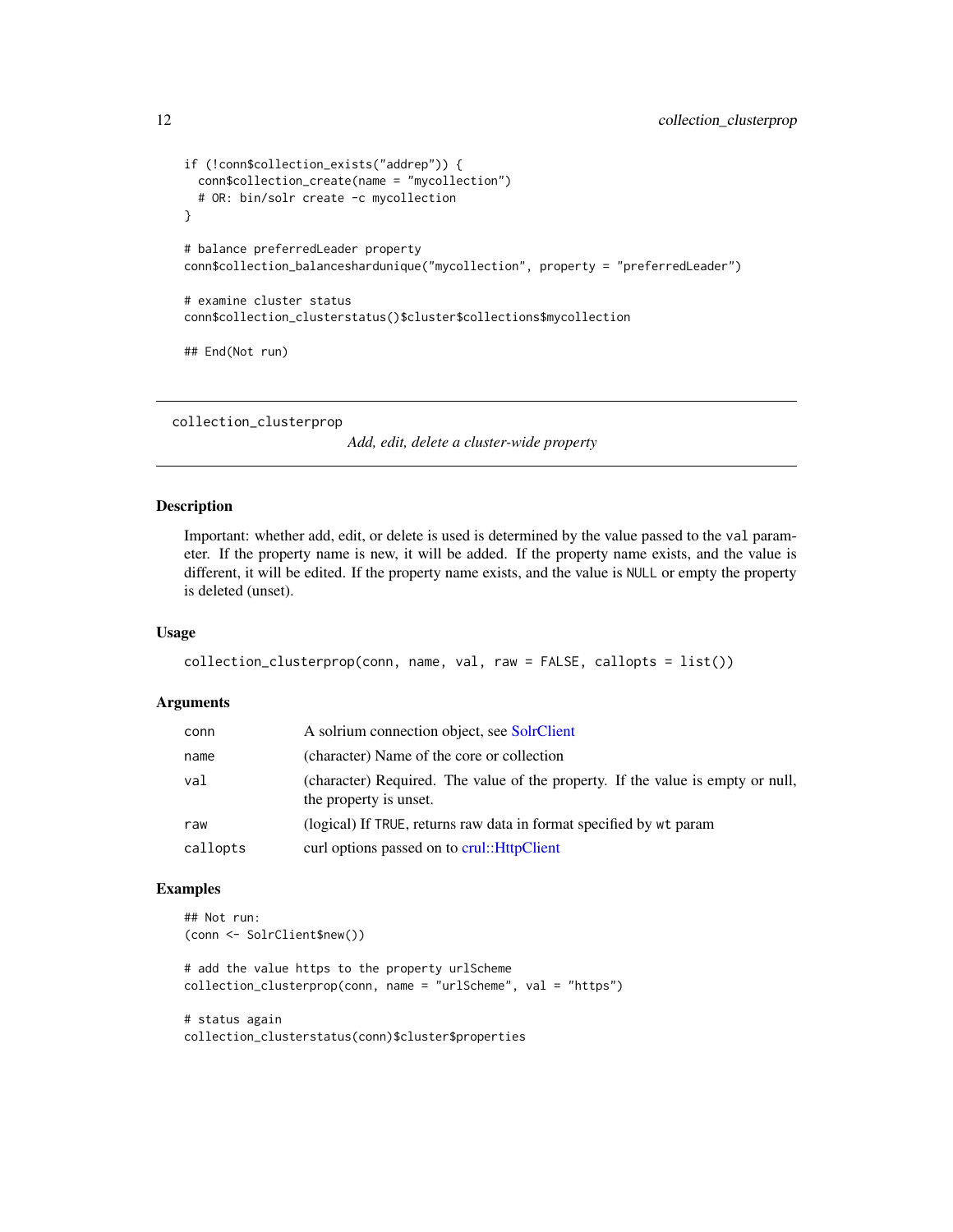# <span id="page-12-0"></span>collection\_clusterstatus 13

```
# delete the property urlScheme by setting val to NULL or a 0 length string
collection_clusterprop(conn, name = "urlScheme", val = "")
```
## End(Not run)

collection\_clusterstatus

*Get cluster status*

#### Description

Fetch the cluster status including collections, shards, replicas, configuration name as well as collection aliases and cluster properties.

#### Usage

```
collection_clusterstatus(conn, name = NULL, shard = NULL, raw = FALSE, ...)
```
#### Arguments

| conn  | A solrium connection object, see SolrClient                                                                                                                                                                                                                         |
|-------|---------------------------------------------------------------------------------------------------------------------------------------------------------------------------------------------------------------------------------------------------------------------|
| name  | (character) The name of the core to be created. Required                                                                                                                                                                                                            |
| shard | (character) The shard(s) for which information is requested. Multiple shard<br>names can be specified as a character vector.                                                                                                                                        |
| raw   | (logical) If TRUE, returns raw data                                                                                                                                                                                                                                 |
| .     | You can pass in parameters like property name=value to set core property<br>name to value. See the section Defining core properties for details on supported<br>properties and values. (https://lucene.apache.org/solr/guide/8_2/defining-core-<br>properties.html) |

# Examples

```
## Not run:
(conn <- SolrClient$new())
conn$collection_clusterstatus()
res <- conn$collection_clusterstatus()
res$responseHeader
res$cluster
res$cluster$collections
res$cluster$collections$gettingstarted
res$cluster$live_nodes
```
## End(Not run)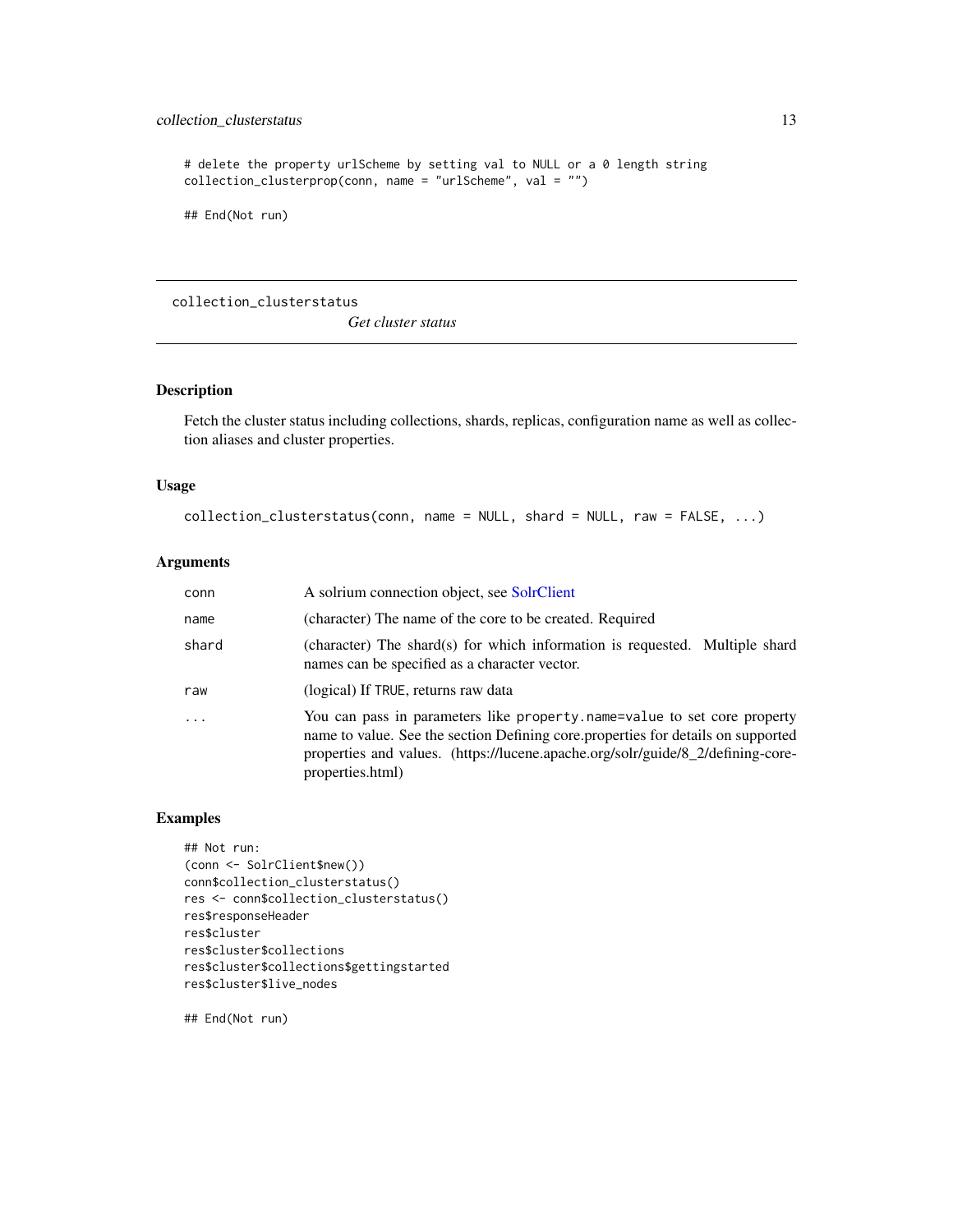<span id="page-13-0"></span>collection\_create *Add a collection*

# Description

Add a collection

# Usage

```
collection_create(
  conn,
  name,
 numShards = 1,
 maxShardsPerNode = 1,
 createNodeSet = NULL,
  collection.configName = NULL,
  replicationFactor = 1,
  router.name = NULL,
  shards = NULL,
  createNodeSet.shuffle = TRUE,
  router.field = NULL,
  autoAddReplicas = FALSE,
  async = NULL,raw = FALSE,callopts = list(),...
\mathcal{L}
```

| conn             | A solrium connection object, see SolrClient                                                                                                                                                                                                                                                                                                                                                                                                                                                                                                                                                                        |
|------------------|--------------------------------------------------------------------------------------------------------------------------------------------------------------------------------------------------------------------------------------------------------------------------------------------------------------------------------------------------------------------------------------------------------------------------------------------------------------------------------------------------------------------------------------------------------------------------------------------------------------------|
| name             | (character) The name of the core to be created. Required                                                                                                                                                                                                                                                                                                                                                                                                                                                                                                                                                           |
| numShards        | (integer) The number of shards to be created as part of the collection. This is a<br>required parameter when using the 'compositeId' router.                                                                                                                                                                                                                                                                                                                                                                                                                                                                       |
| maxShardsPerNode |                                                                                                                                                                                                                                                                                                                                                                                                                                                                                                                                                                                                                    |
|                  | (integer) When creating collections, the shards and/or replicas are spread across<br>all available (i.e., live) nodes, and two replicas of the same shard will never be<br>on the same node. If a node is not live when the CREATE operation is called,<br>it will not get any parts of the new collection, which could lead to too many<br>replicas being created on a single live node. Defining maxShardsPerNode sets a<br>limit on the number of replicas CREATE will spread to each node. If the entire<br>collection can not be fit into the live nodes, no collection will be created at all.<br>Default: 1 |
| createNodeSet    | (logical) Allows defining the nodes to spread the new collection across. If not<br>provided, the CREATE operation will create shard-replica spread across all live<br>Solr nodes. The format is a comma-separated list of node_names, such as local-<br>host:8983_solr, localhost:8984_solr, localhost:8985_solr. Default: NULL                                                                                                                                                                                                                                                                                    |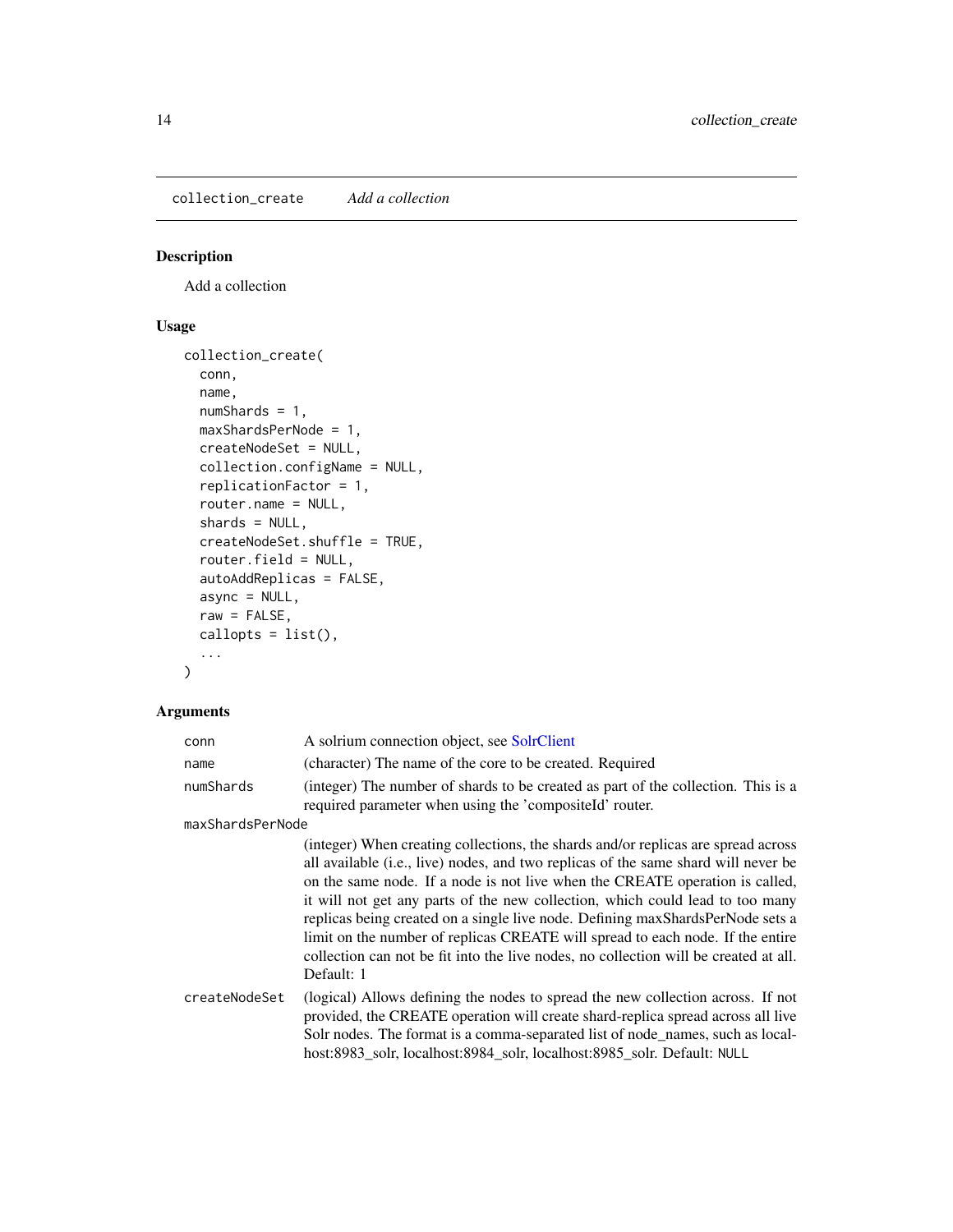collection.configName

(character) Defines the name of the configurations (which must already be stored in ZooKeeper) to use for this collection. If not provided, Solr will default to the collection name as the configuration name. Default: compositeId

#### replicationFactor

(integer) The number of replicas to be created for each shard. Default: 1

- router.name (character) The router name that will be used. The router defines how documents will be distributed among the shards. The value can be either implicit, which uses an internal default hash, or compositeId, which allows defining the specific shard to assign documents to. When using the 'implicit' router, the shards parameter is required. When using the 'compositeId' router, the numShards parameter is required. For more information, see also the section Document Routing. Default: compositeId
- shards (character) A comma separated list of shard names, e.g., shard-x,shard-y,shard-z . This is a required parameter when using the 'implicit' router.

createNodeSet.shuffle

(logical) Controls whether or not the shard-replicas created for this collection will be assigned to the nodes specified by the createNodeSet in a sequential manner, or if the list of nodes should be shuffled prior to creating individual replicas. A 'false' value makes the results of a collection creation predictible and gives more exact control over the location of the individual shard-replicas, but 'true' can be a better choice for ensuring replicas are distributed evenly across nodes. Ignored if createNodeSet is not also specified. Default: TRUE

router.field (character) If this field is specified, the router will look at the value of the field in an input document to compute the hash and identify a shard instead of looking at the uniqueKey field. If the field specified is null in the document, the document will be rejected. Please note that RealTime Get or retrieval by id would also require the parameter *route* (or shard.keys) to avoid a distributed search.

#### autoAddReplicas

(logical) When set to true, enables auto addition of replicas on shared file systems. See the section autoAddReplicas Settings for more details on settings and overrides. Default: FALSE

- async (character) Request ID to track this action which will be processed asynchronously
- raw (logical) If TRUE, returns raw data
- callopts curl options passed on to [crul::HttpClient](#page-0-0)
- ... You can pass in parameters like property.name=value to set core property name to value. See the section Defining core.properties for details on supported properties and values. (https://lucene.apache.org/solr/guide/8\_2/defining-coreproperties.html)

#### Examples

```
## Not run:
# connect
(conn <- SolrClient$new())
```
if (!conn\$collection\_exists("helloWorld")) {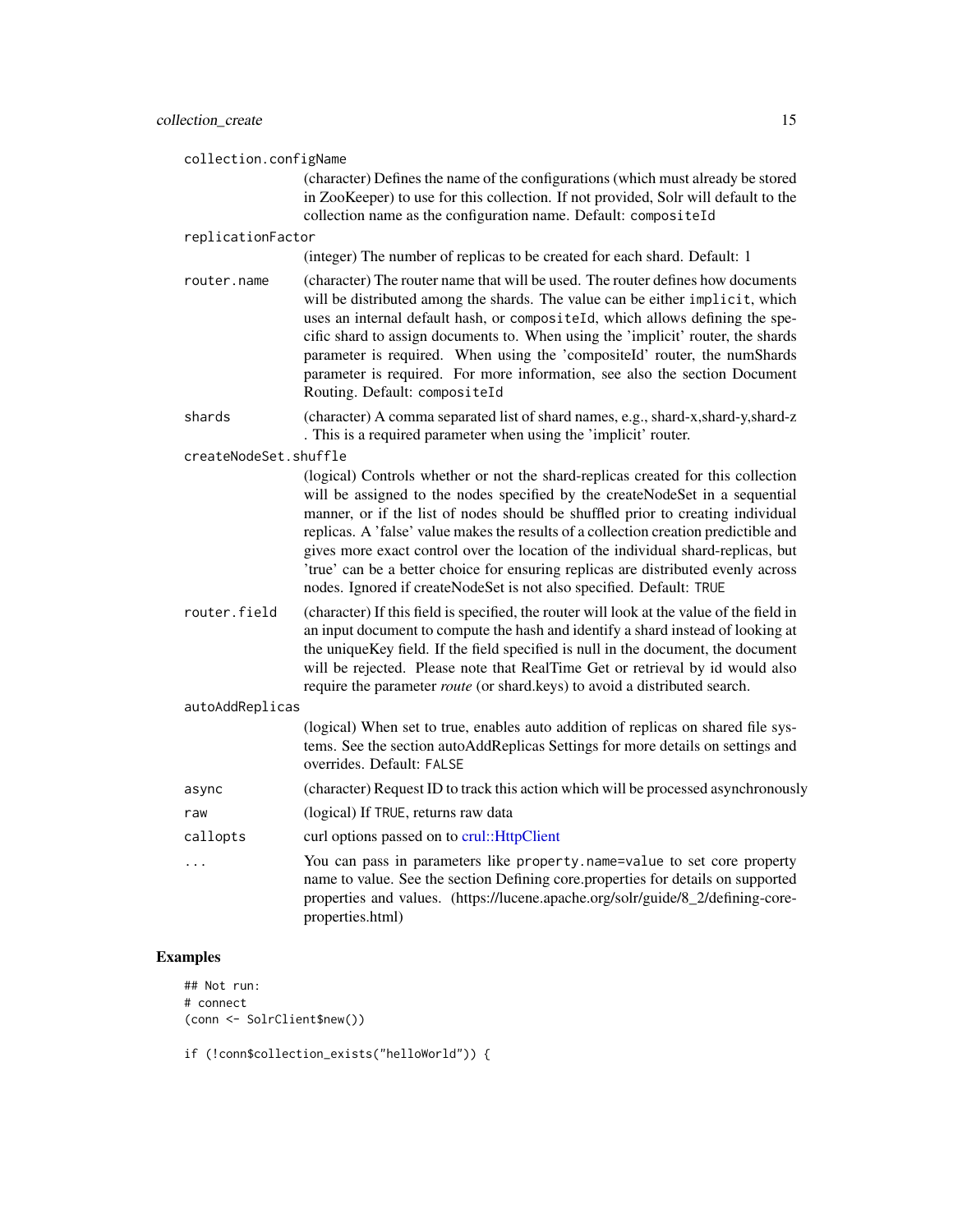```
conn$collection_create(name = "helloWorld")
}
if (!conn$collection_exists("tablesChairs")) {
  conn$collection_create(name = "tablesChairs")
}
## End(Not run)
```
collection\_createalias

*Create an alias for a collection*

#### Description

Create a new alias pointing to one or more collections. If an alias by the same name already exists, this action will replace the existing alias, effectively acting like an atomic "MOVE" command.

# Usage

```
collection_createalias(
  conn,
  alias,
  collections,
  raw = FALSE,
  callopts = list()\lambda
```
# Arguments

| conn        | A solrium connection object, see SolrClient                           |
|-------------|-----------------------------------------------------------------------|
| alias       | (character) Required. The alias name to be created                    |
| collections | (character) Required. A character vector of collections to be aliased |
| raw         | (logical) If TRUE, returns raw data                                   |
| callopts    | curl options passed on to <b>HttpClient</b>                           |

## Examples

```
## Not run:
(conn <- SolrClient$new())
if (!conn$collection_exists("thingsstuff")) {
 conn$collection_create(name = "thingsstuff")
}
conn$collection_createalias("tstuff", "thingsstuff")
conn$collection_clusterstatus()$cluster$collections$thingsstuff$aliases
```
## End(Not run)

<span id="page-15-0"></span>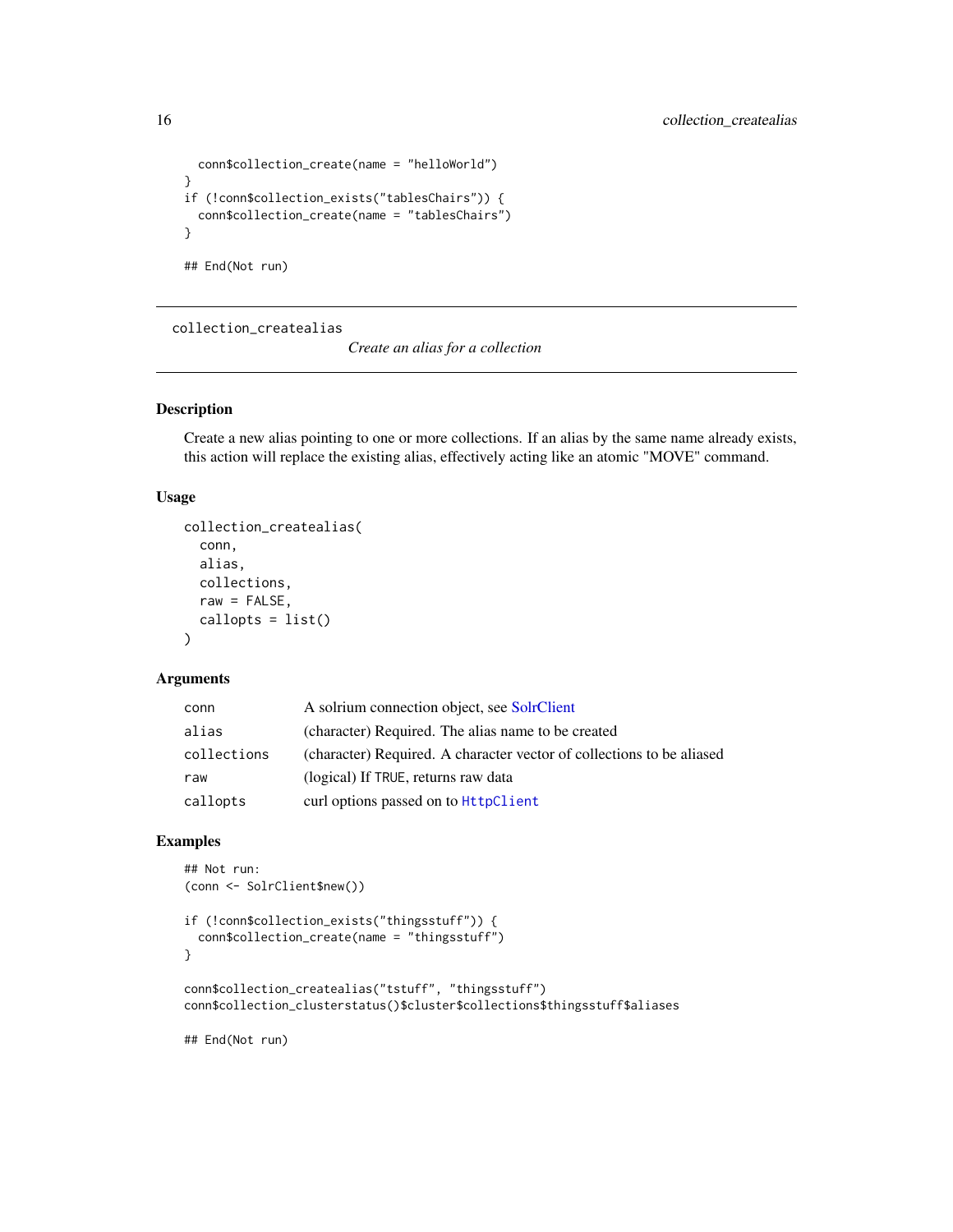<span id="page-16-0"></span>collection\_createshard

*Create a shard*

# Description

Create a shard

# Usage

```
collection_createshard(
  conn,
 name,
 shard,
 createNodeSet = NULL,
 raw = FALSE,...
)
```
# Arguments

| conn          | A solrium connection object, see SolrClient                                                                                                                                                                                                                                                                        |
|---------------|--------------------------------------------------------------------------------------------------------------------------------------------------------------------------------------------------------------------------------------------------------------------------------------------------------------------|
| name          | (character) The name of the core to be created. Required                                                                                                                                                                                                                                                           |
| shard         | (character) Required. The name of the shard to be created.                                                                                                                                                                                                                                                         |
| createNodeSet | (character) Allows defining the nodes to spread the new collection across. If<br>not provided, the CREATE operation will create shard-replica spread across all<br>live Solr nodes. The format is a comma-separated list of node_names, such as<br>localhost:8983 solr, localhost:8984 s olr, localhost:8985 solr. |
| raw           | (logical) If TRUE, returns raw data                                                                                                                                                                                                                                                                                |
| $\ddots$      | You can pass in parameters like property name=value to set core property<br>name to value. See the section Defining core properties for details on supported<br>properties and values. (https://lucene.apache.org/solr/guide/8_2/defining-core-<br>properties.html)                                                |

# Examples

```
## Not run:
(conn <- SolrClient$new())
## FIXME - doesn't work right now
# conn$collection_create(name = "trees")
# conn$collection_createshard(name = "trees", shard = "newshard")
```
## End(Not run)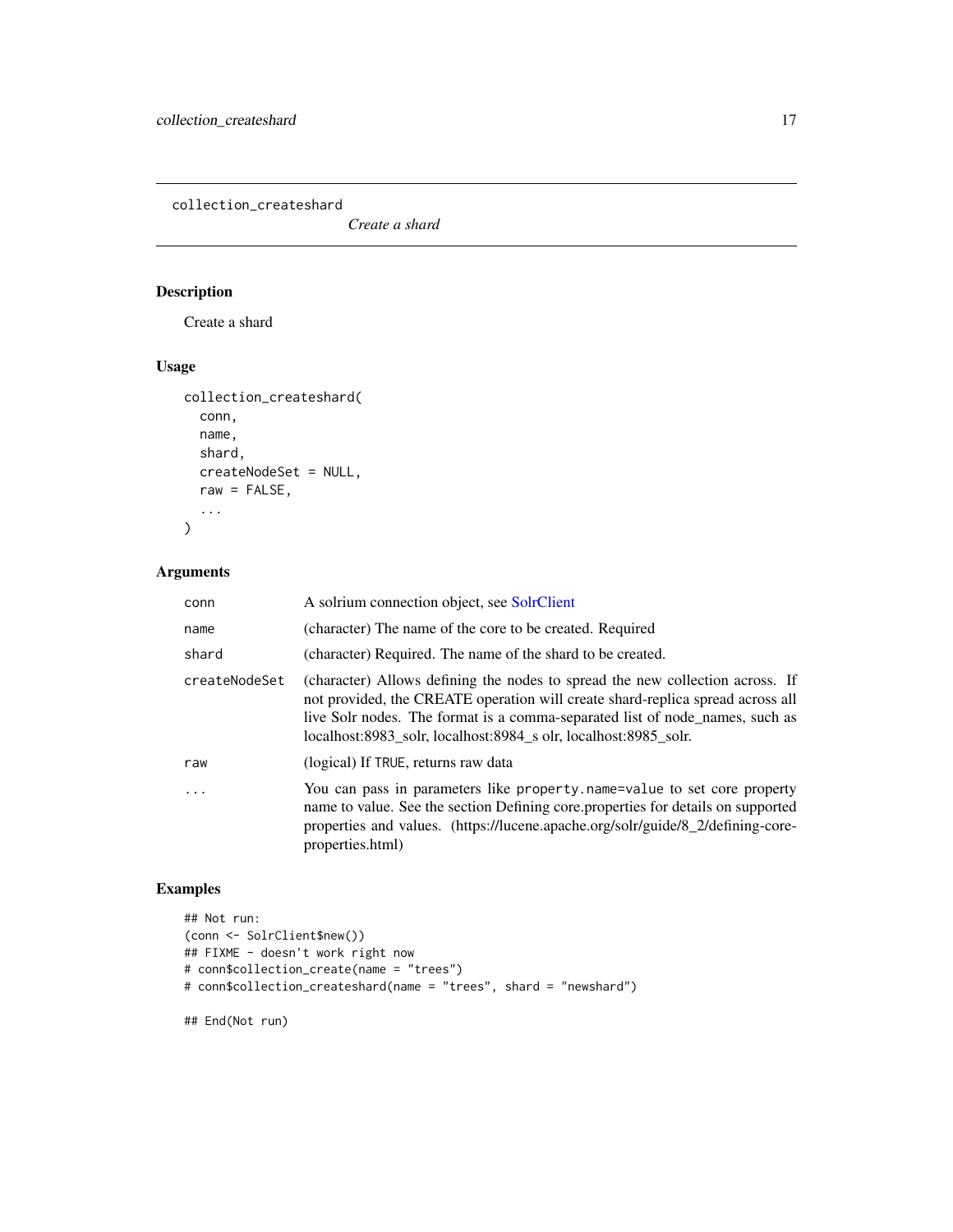<span id="page-17-0"></span>collection\_delete *Add a collection*

#### Description

Add a collection

# Usage

collection\_delete(conn, name, raw = FALSE, callopts = list())

# Arguments

| conn     | A solrium connection object, see SolrClient              |
|----------|----------------------------------------------------------|
| name     | (character) The name of the core to be created. Required |
| raw      | (logical) If TRUE, returns raw data                      |
| callopts | curl options passed on to <b>HttpClient</b>              |

# Examples

```
## Not run:
(conn <- SolrClient$new())
if (!conn$collection_exists("helloWorld")) {
  conn$collection_create(name = "helloWorld")
}
collection_delete(conn, name = "helloWorld")
## End(Not run)
```
collection\_deletealias

*Delete a collection alias*

# Description

Delete a collection alias

#### Usage

```
collection_deletealias(conn, alias, raw = FALSE, callopts = list())
```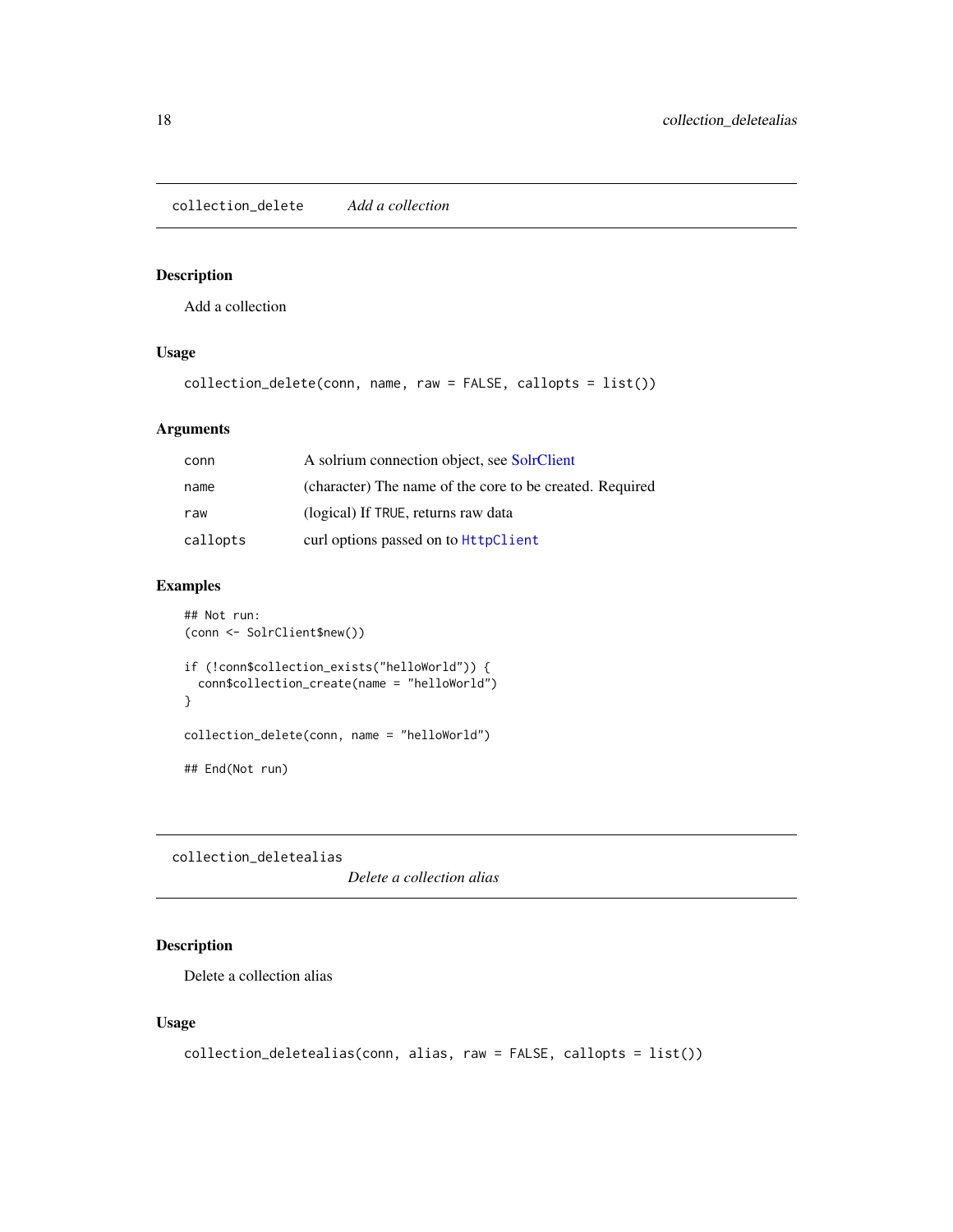#### <span id="page-18-0"></span>**Arguments**

| conn     | A solrium connection object, see SolrClient        |
|----------|----------------------------------------------------|
| alias    | (character) Required. The alias name to be created |
| raw      | (logical) If TRUE, returns raw data                |
| callopts | curl options passed on to crul:: HttpClient        |

#### Examples

```
## Not run:
(conn <- SolrClient$new())
if (!conn$collection_exists("thingsstuff")) {
 conn$collection_create(name = "thingsstuff")
}
conn$collection_createalias("tstuff", "thingsstuff")
conn$collection_clusterstatus()$cluster$collections$thingsstuff$aliases # new alias
conn$collection_deletealias("tstuff")
conn$collection_clusterstatus()$cluster$collections$thingsstuff$aliases # gone
```
## End(Not run)

collection\_deletereplica *Delete a replica*

# Description

Delete a replica from a given collection and shard. If the corresponding core is up and running the core is unloaded and the entry is removed from the clusterstate. If the node/core is down , the entry is taken off the clusterstate and if the core comes up later it is automatically unregistered.

# Usage

```
collection_deletereplica(
  conn,
  name,
  shard = NULL,
  replica = NULL,
  onlyIfDown = FALSE,
  raw = FALSE,
  callopts = list(),...
)
```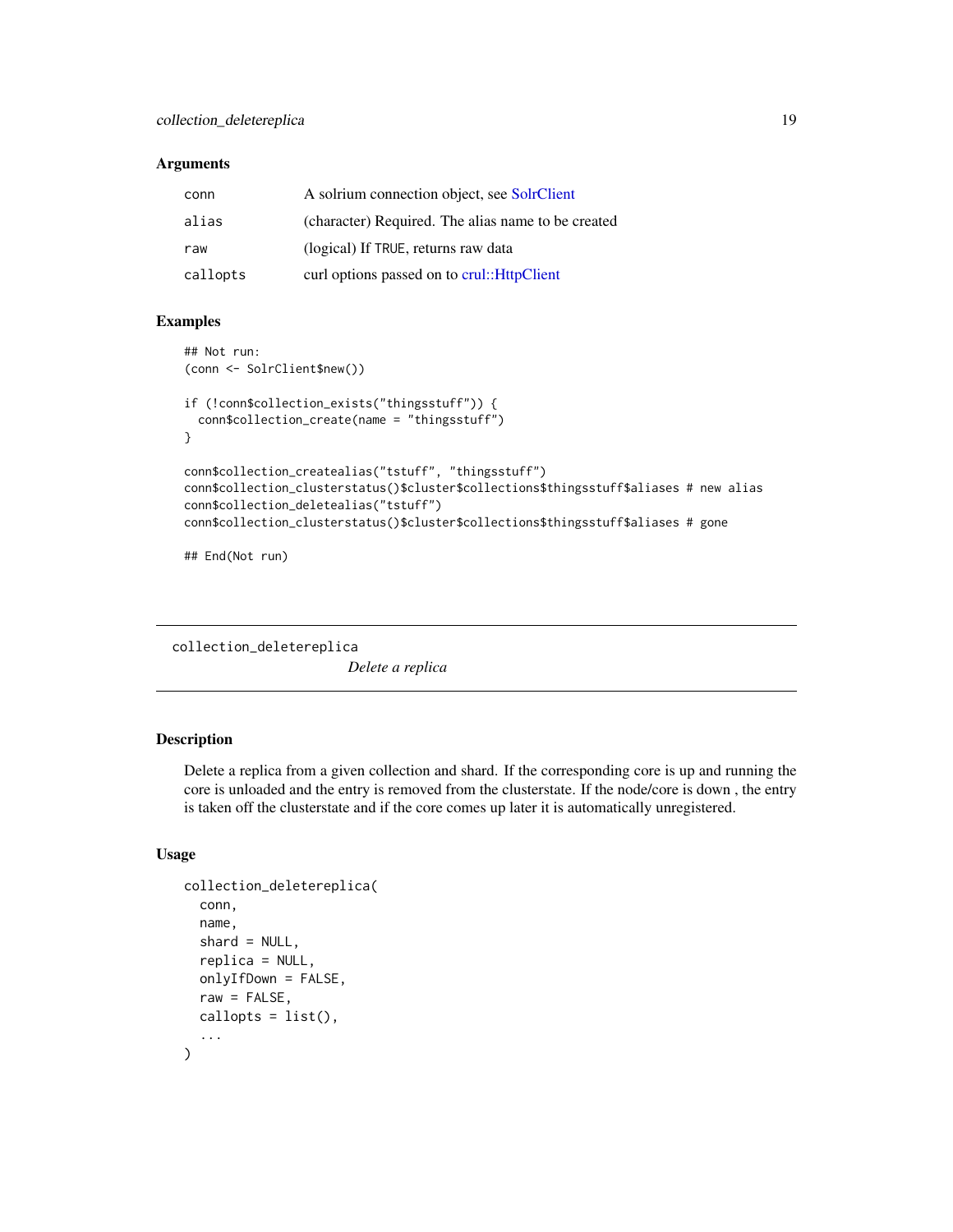#### <span id="page-19-0"></span>Arguments

| conn       | A solrium connection object, see SolrClient                                                                                                                                                                                                                         |
|------------|---------------------------------------------------------------------------------------------------------------------------------------------------------------------------------------------------------------------------------------------------------------------|
| name       | (character) Required. The name of the collection.                                                                                                                                                                                                                   |
| shard      | (character) Required. The name of the shard that includes the replica to be<br>removed.                                                                                                                                                                             |
| replica    | (character) Required. The name of the replica to remove.                                                                                                                                                                                                            |
| onlyIfDown | (logical) When TRUE will not take any action if the replica is active. Default:<br><b>FALSE</b>                                                                                                                                                                     |
| raw        | (logical) If TRUE, returns raw data                                                                                                                                                                                                                                 |
| callopts   | curl options passed on to crul:: HttpClient                                                                                                                                                                                                                         |
| $\ddots$ . | You can pass in parameters like property name=value to set core property<br>name to value. See the section Defining core properties for details on supported<br>properties and values. (https://lucene.apache.org/solr/guide/8_2/defining-core-<br>properties.html) |

# Examples

```
## Not run:
(conn <- SolrClient$new())
# create collection
if (!conn$collection_exists("foobar2")) {
  conn$collection_create(name = "foobar2", maxShardsPerNode = 2)
}
# status
conn$collection_clusterstatus()$cluster$collections$foobar2$shards$shard1
# add replica
conn$collection_addreplica(name = "foobar2", shard = "shard1")
# delete replica
## get replica name
nms <- names(conn$collection_clusterstatus()$cluster$collections$foobar2$shards$shard1$replicas)
conn$collection_deletereplica(name = "foobar2", shard = "shard1", replica = nms[1])
# status again
conn$collection_clusterstatus()$cluster$collections$foobar2$shards$shard1
## End(Not run)
```
collection\_deletereplicaprop *Delete a replica property*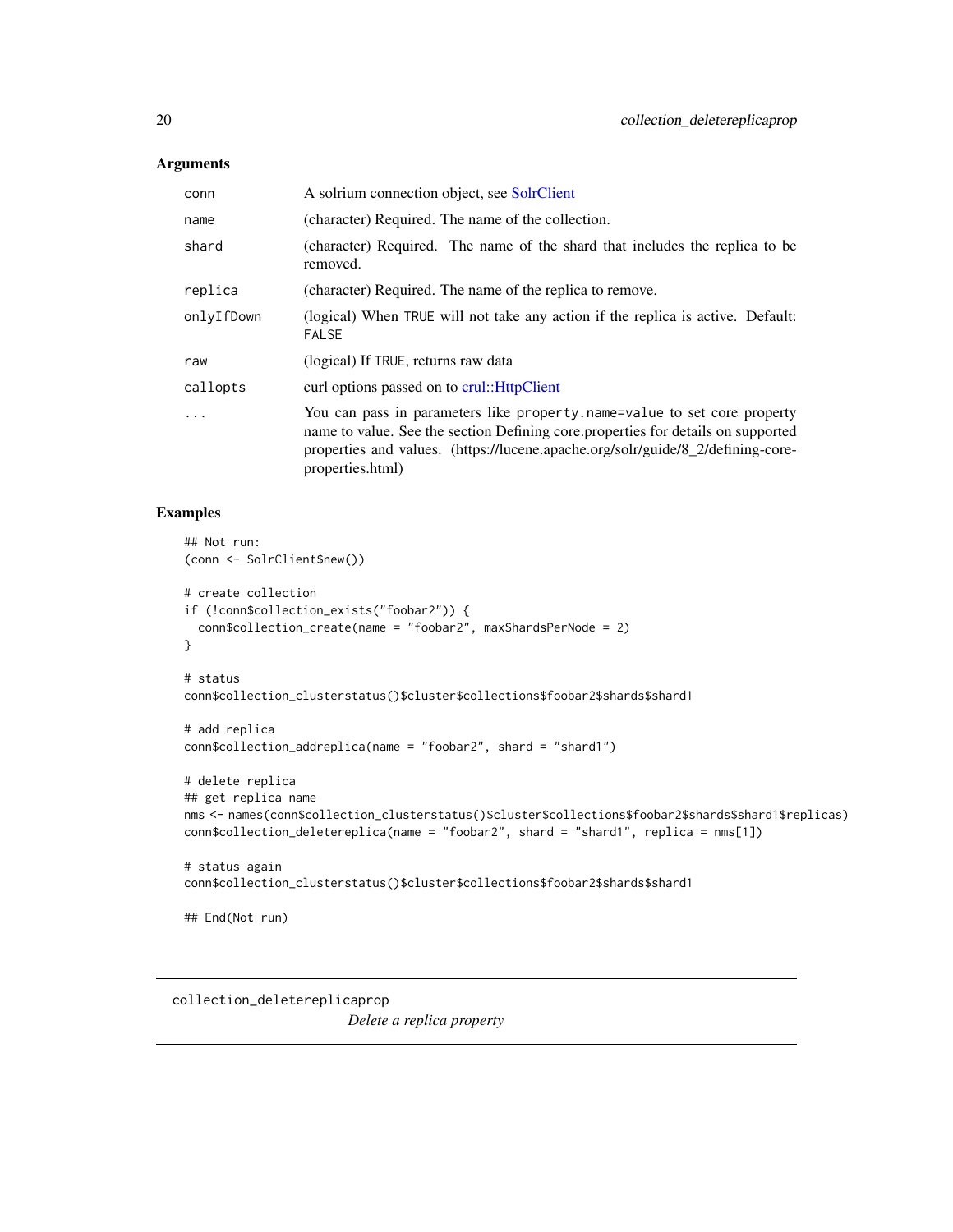# Description

Deletes an arbitrary property from a particular replica.

#### Usage

```
collection_deletereplicaprop(
  conn,
  name,
  shard,
  replica,
 property,
 raw = FALSE,
  callopts = list())
```
#### Arguments

| conn     | A solrium connection object, see SolrClient                                                                                                                                                                                                       |
|----------|---------------------------------------------------------------------------------------------------------------------------------------------------------------------------------------------------------------------------------------------------|
| name     | (character) The name of the core to be created. Required                                                                                                                                                                                          |
| shard    | (character) Required. The name of the shard the replica belongs to.                                                                                                                                                                               |
| replica  | (character) Required. The replica, e.g. core_node1.                                                                                                                                                                                               |
| property | (character) Required. The property to delete. Note: this will have the literal<br>'property.' prepended to distinguish it from system-maintained properties. So<br>these two forms are equivalent: property=special and property=property.special |
| raw      | (logical) If TRUE, returns raw data                                                                                                                                                                                                               |
| callopts | curl options passed on to crul:: HttpClient                                                                                                                                                                                                       |

```
## Not run:
(conn <- SolrClient$new())
# create collection
if (!conn$collection_exists("deleterep")) {
  conn$collection_create(name = "deleterep")
  # OR bin/solr create -c deleterep
}
# status
conn$collection_clusterstatus()$cluster$collections$deleterep$shards
# add the value bar to the property foo
conn$collection_addreplicaprop(name = "deleterep", shard = "shard1",
  replica = "core_node1", property = "foo", property.value = "bar")
# check status
conn$collection_clusterstatus()$cluster$collections$deleterep$shards
conn$collection_clusterstatus()$cluster$collections$deleterep$shards$shard1$replicas$core_node1
```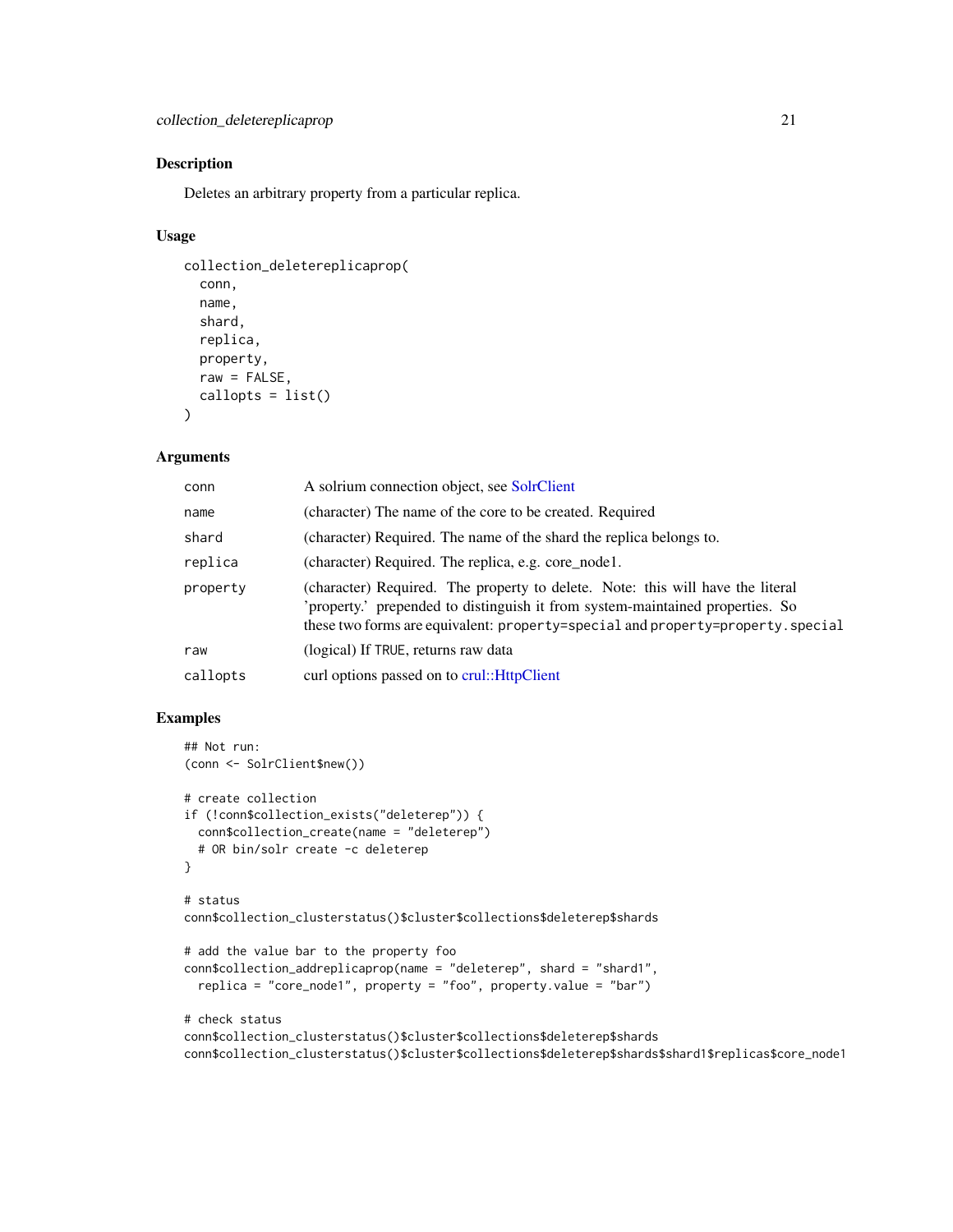```
# delete replica property
conn$collection_deletereplicaprop(name = "deleterep", shard = "shard1",
  replica = "core_node1", property = "foo")
# check status - foo should be gone
```
conn\$collection\_clusterstatus()\$cluster\$collections\$deleterep\$shards\$shard1\$replicas\$core\_node1

## End(Not run)

collection\_deleteshard

*Delete a shard*

#### Description

Deleting a shard will unload all replicas of the shard and remove them from clusterstate.json. It will only remove shards that are inactive, or which have no range given for custom sharding.

#### Usage

```
collection_deleteshard(conn, name, shard, raw = FALSE, ...)
```
#### Arguments

| conn     | A solrium connection object, see SolrClient                                               |
|----------|-------------------------------------------------------------------------------------------|
| name     | (character) Required. The name of the collection that includes the shard to be<br>deleted |
| shard    | (character) Required. The name of the shard to be deleted                                 |
| raw      | (logical) If TRUE, returns raw data                                                       |
| $\cdots$ | curl options passed on to crul:: HttpClient                                               |

```
## Not run:
(conn <- SolrClient$new())
# create collection
if (!conn$collection_exists("buffalo")) {
  conn$collection_create(name = "buffalo")
  # OR: bin/solr create -c buffalo
}
# find shard names
names(conn$collection_clusterstatus()$cluster$collections$buffalo$shards)
# split a shard by name
collection_splitshard(conn, name = "buffalo", shard = "shard1")
```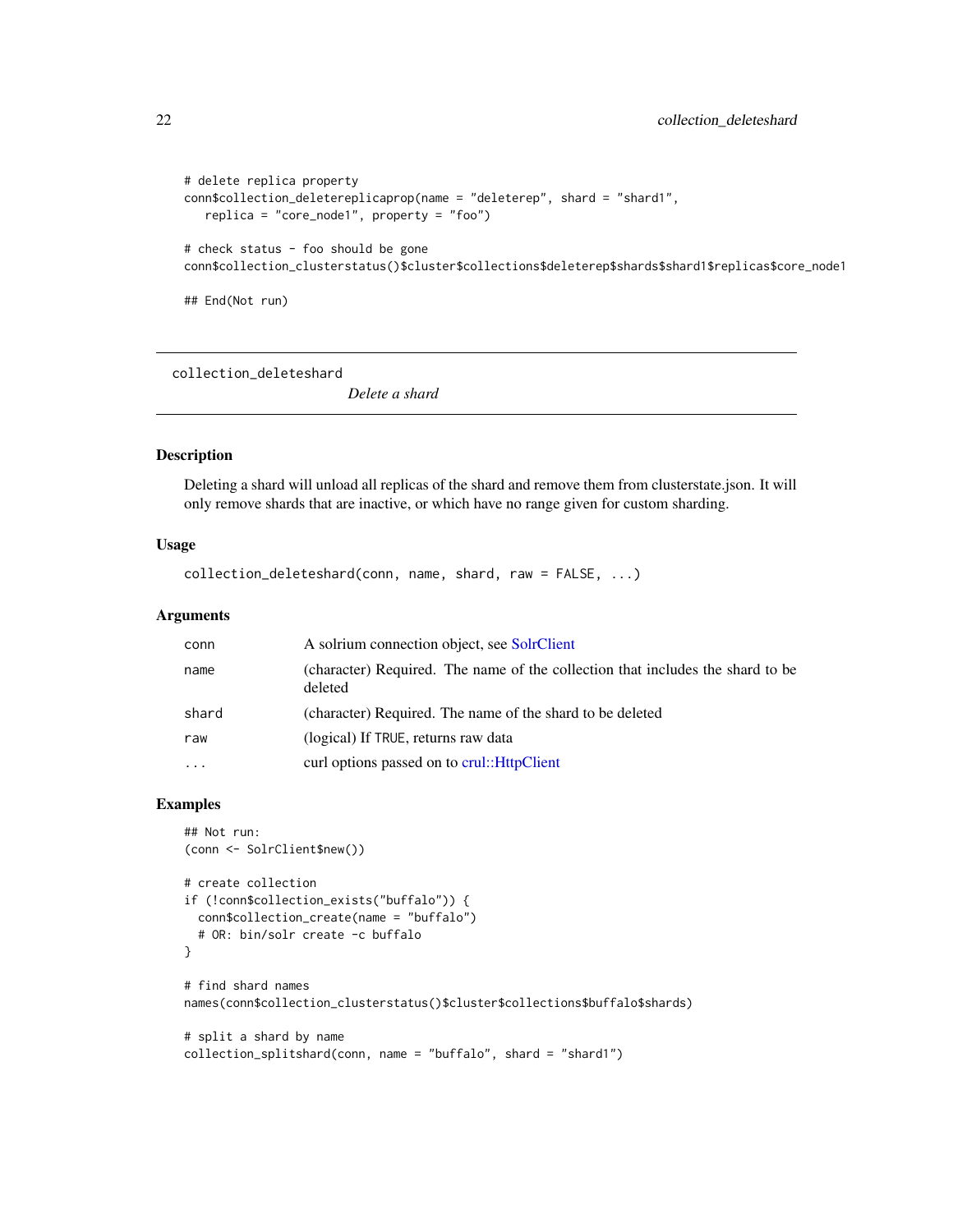# <span id="page-22-0"></span>collection\_exists 23

```
# now we have three shards
names(conn$collection_clusterstatus()$cluster$collections$buffalo$shards)
# delete shard
conn$collection_deleteshard(name = "buffalo", shard = "shard1_1")
```
## End(Not run)

collection\_exists *Check if a collection exists*

# Description

Check if a collection exists

#### Usage

collection\_exists(conn, name, ...)

#### **Arguments**

| conn     | A solrium connection object, see SolrClient                |
|----------|------------------------------------------------------------|
| name     | (character) The name of the core. If not given, all cores. |
| $\cdots$ | curl options passed on to crul:: HttpClient                |

# Details

Simply calls [collection\\_list\(\)](#page-23-1) internally

# Value

A single boolean, TRUE or FALSE

# Examples

```
## Not run:
# start Solr with Cloud mode via the schemaless eg: bin/solr -e cloud
# you can create a new core like: bin/solr create -c corename
# where <corename> is the name for your core - or creaate as below
(conn <- SolrClient$new())
```

```
# exists
conn$collection_exists("gettingstarted")
```

```
# doesn't exist
conn$collection_exists("hhhhhh")
```
## End(Not run)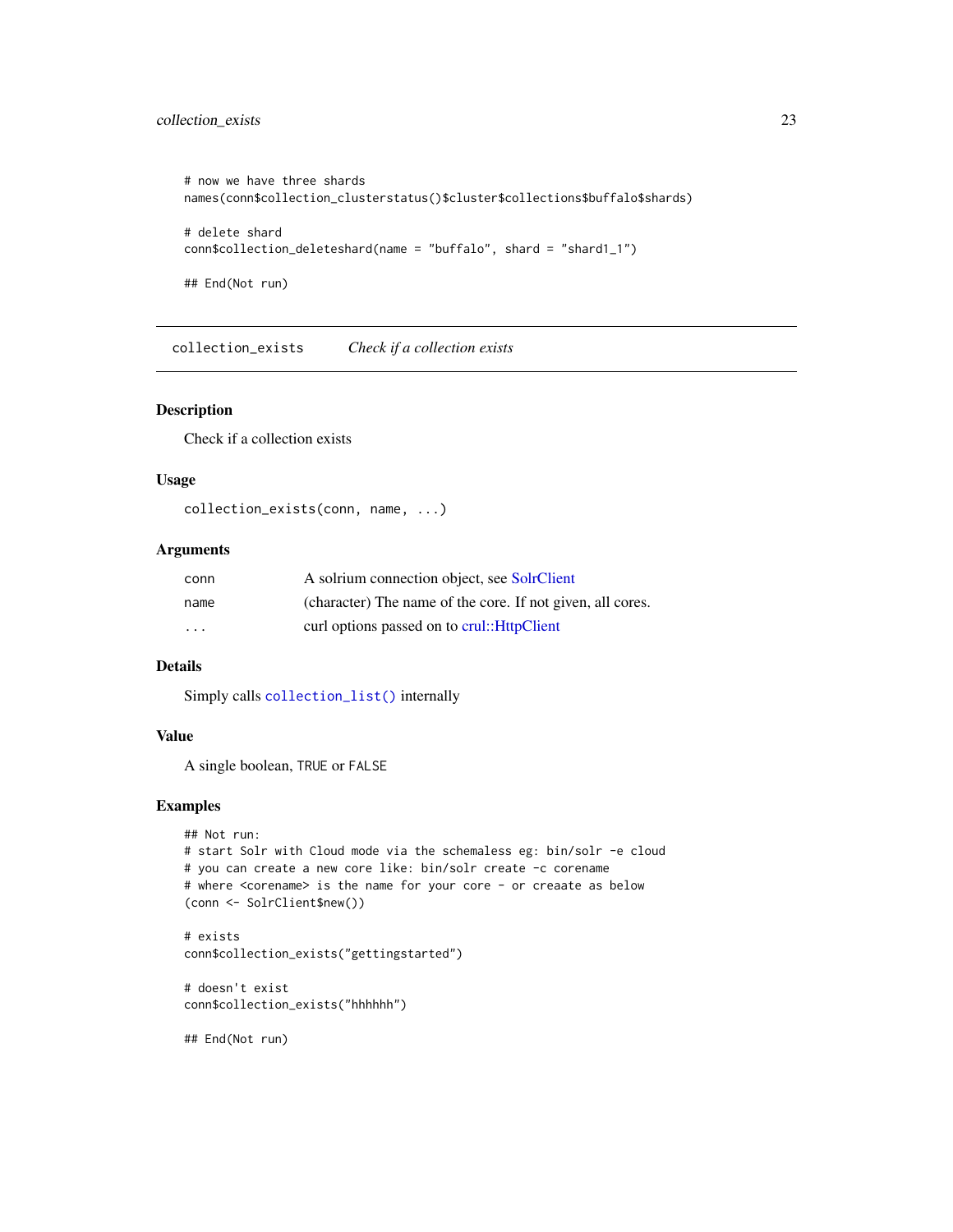<span id="page-23-1"></span><span id="page-23-0"></span>collection\_list *List collections*

#### Description

List collections

#### Usage

```
collection_list(conn, raw = FALSE, ...)
```
#### Arguments

| conn     | A solrium connection object, see SolrClient                         |
|----------|---------------------------------------------------------------------|
| raw      | (logical) If TRUE, returns raw data in format specified by wt param |
| $\cdots$ | curl options passed on to crul:: HttpClient                         |

# Examples

```
## Not run:
(conn <- SolrClient$new())
```

```
conn$collection_list()
conn$collection_list()$collections
collection_list(conn)
```

```
## End(Not run)
```
collection\_migrate *Migrate documents to another collection*

# Description

Migrate documents to another collection

#### Usage

```
collection_migrate(
  conn,
  name,
  target.collection,
  split.key,
  forward.timeout = NULL,
  async = NULL,
  raw = FALSE,callopts = list()
\mathcal{E}
```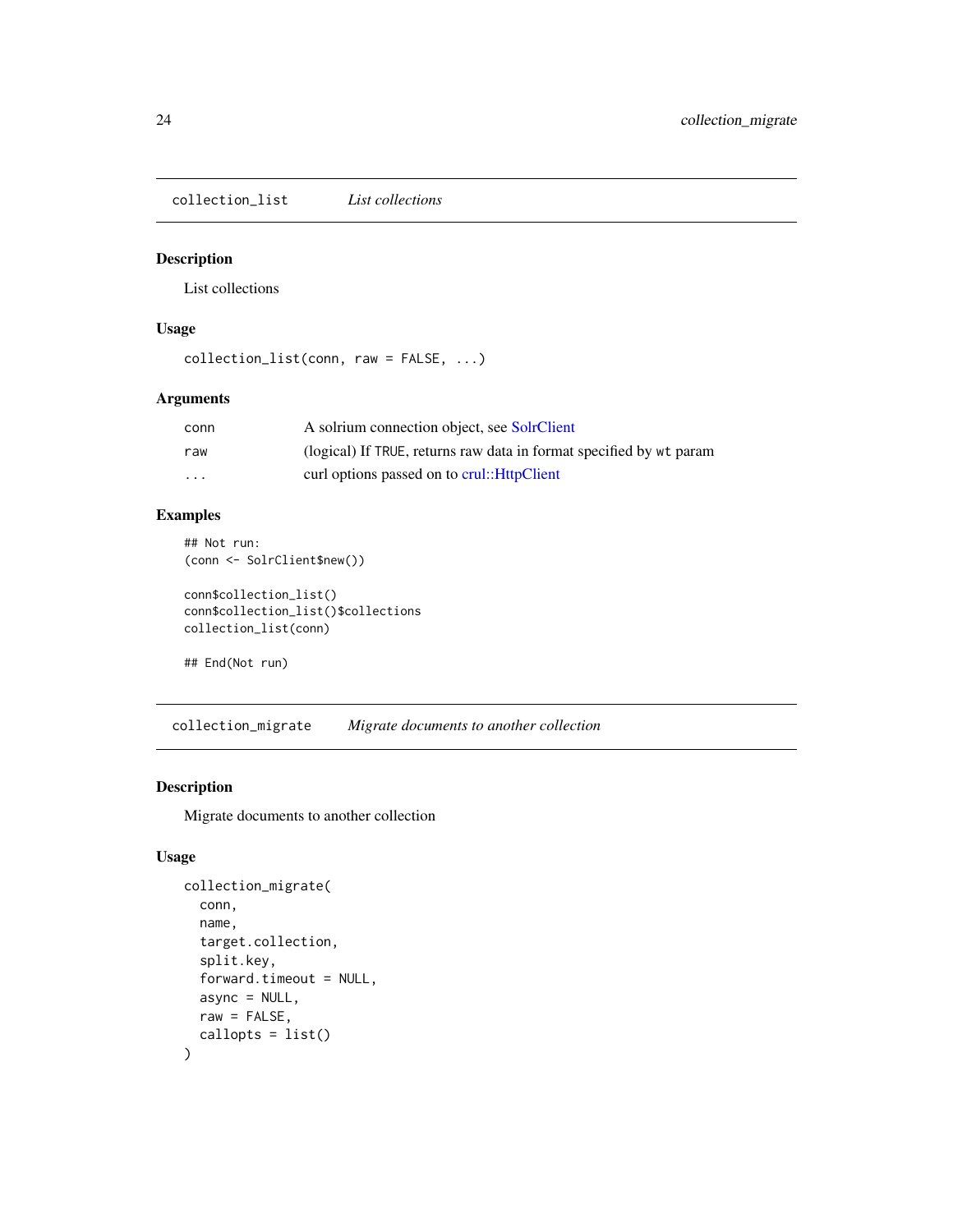#### Arguments

| conn              | A solrium connection object, see SolrClient                                                                                                                                     |
|-------------------|---------------------------------------------------------------------------------------------------------------------------------------------------------------------------------|
| name              | (character) The name of the core to be created. Required                                                                                                                        |
| target.collection |                                                                                                                                                                                 |
|                   | (character) Required. The name of the target collection to which documents will<br>be migrated                                                                                  |
| split.key         | (character) Required. The routing key prefix. For example, if unique Key is<br>a!123, then you would use split.key=a!                                                           |
| forward.timeout   |                                                                                                                                                                                 |
|                   | (integer) The timeout (seconds), until which write requests made to the source<br>collection for the given split, key will be forwarded to the target shard. De-<br>fault: $60$ |
| async             | (character) Request ID to track this action which will be processed asynchronously                                                                                              |
| raw               | (logical) If TRUE, returns raw data                                                                                                                                             |
| callopts          | curl options passed on to crul:: HttpClient                                                                                                                                     |

```
## Not run:
(conn <- SolrClient$new())
# create collection
if (!conn$collection_exists("migrate_from")) {
  conn$collection_create(name = "migrate_from")
  # OR: bin/solr create -c migrate_from
}
# create another collection
if (!conn$collection_exists("migrate_to")) {
  conn$collection_create(name = "migrate_to")
  # OR bin/solr create -c migrate_to
}
# add some documents
file <- system.file("examples", "books.csv", package = "solrium")
x <- read.csv(file, stringsAsFactors = FALSE)
conn$add(x, "migrate_from")
# migrate some documents from one collection to the other
## FIXME - not sure if this is actually working....
# conn$collection_migrate("migrate_from", "migrate_to", split.key = "05535")
## End(Not run)
```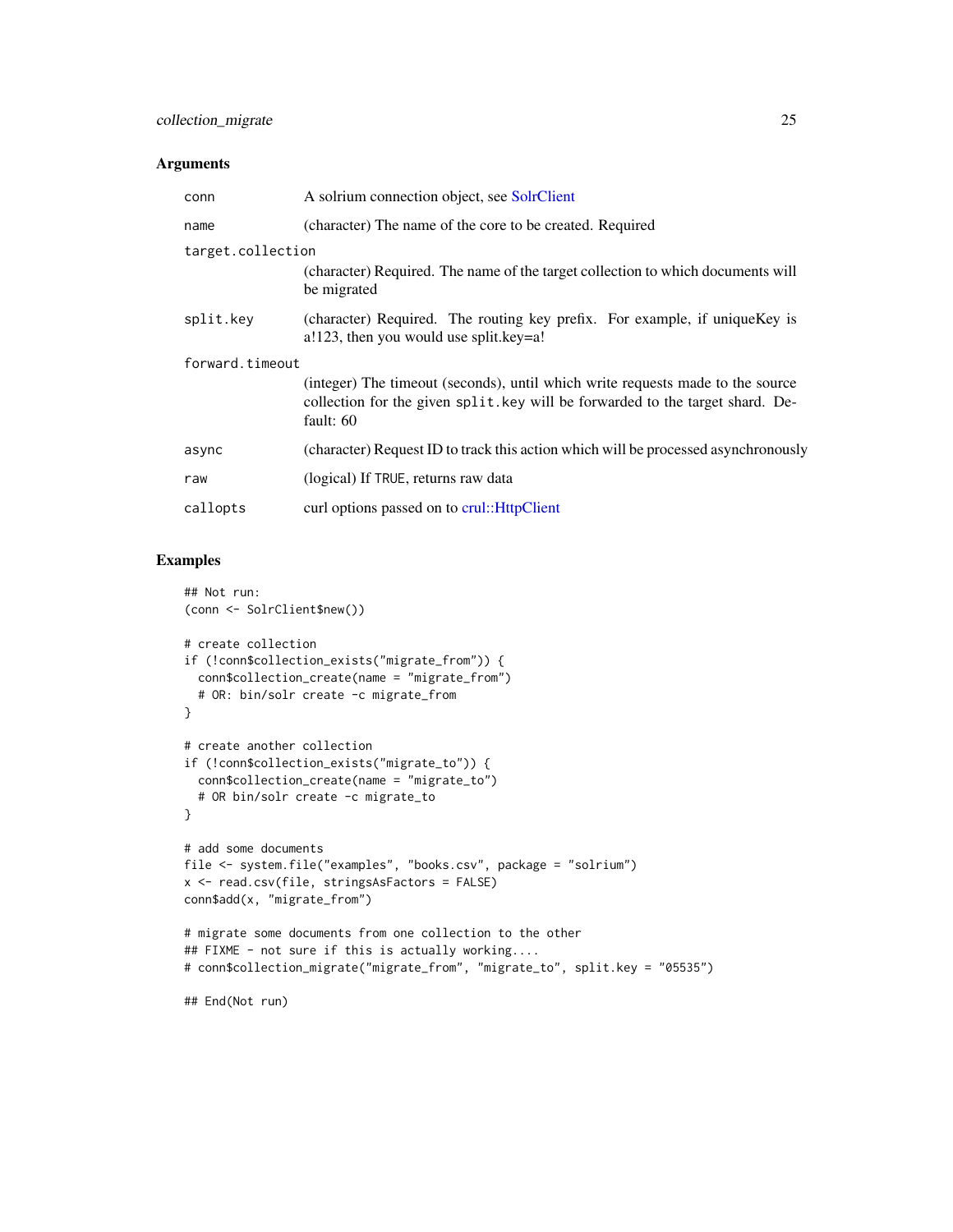<span id="page-25-0"></span>collection\_overseerstatus

*Get overseer status*

# Description

Returns the current status of the overseer, performance statistics of various overseer APIs as well as last 10 failures per operation type.

# Usage

collection\_overseerstatus(conn, raw = FALSE, ...)

# Arguments

| conn | A solrium connection object, see SolrClient                                                                                                                                                                                                                         |
|------|---------------------------------------------------------------------------------------------------------------------------------------------------------------------------------------------------------------------------------------------------------------------|
| raw  | (logical) If TRUE, returns raw data                                                                                                                                                                                                                                 |
| .    | You can pass in parameters like property name=value to set core property<br>name to value. See the section Defining core properties for details on supported<br>properties and values. (https://lucene.apache.org/solr/guide/8 2/defining-core-<br>properties.html) |

#### Examples

```
## Not run:
(conn <- SolrClient$new())
conn$collection_overseerstatus()
res <- conn$collection_overseerstatus()
res$responseHeader
res$leader
res$overseer_queue_size
res$overseer_work_queue_size
res$overseer_operations
res$collection_operations
res$overseer_queue
res$overseer_internal_queue
res$collection_queue
```
## End(Not run)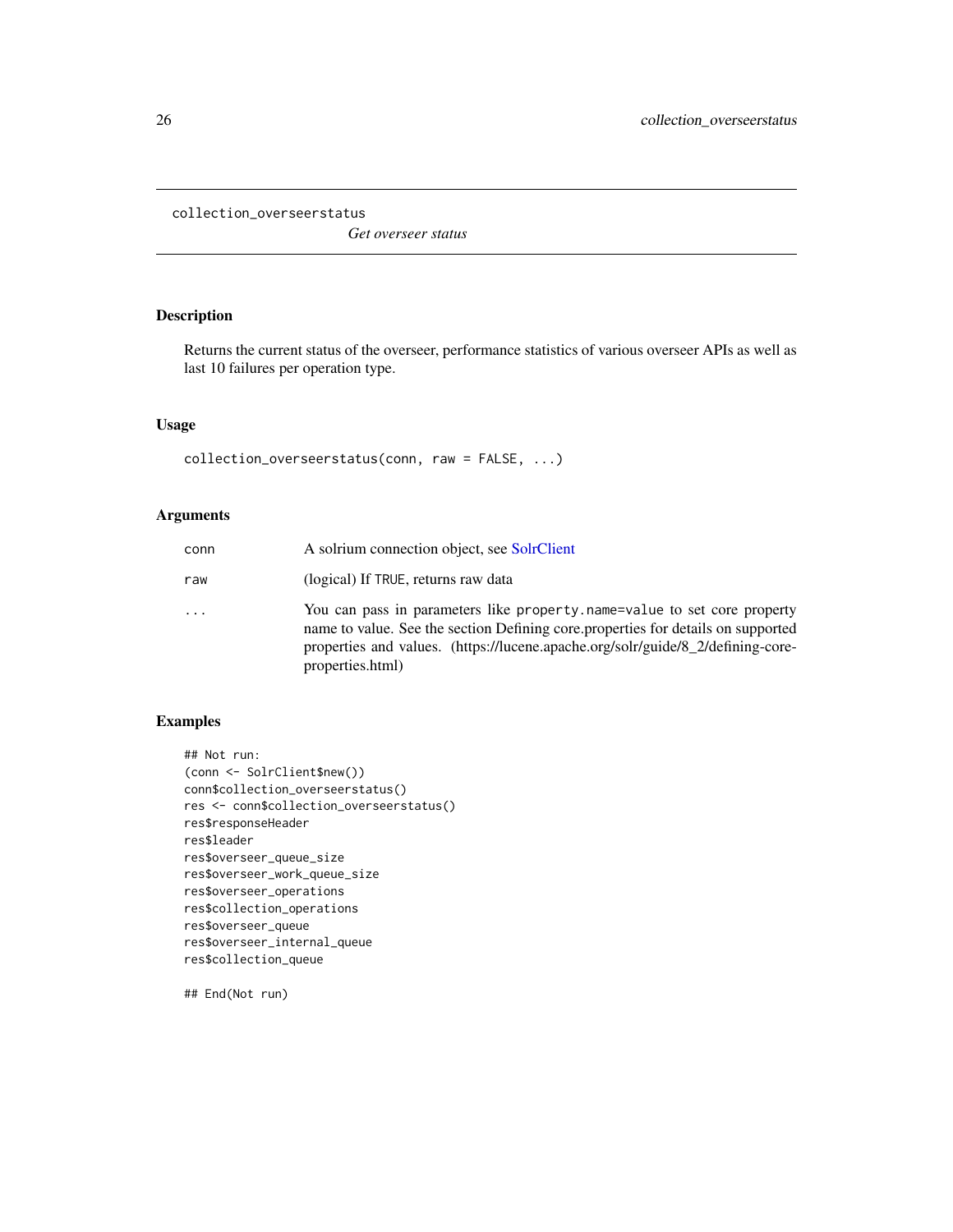<span id="page-26-0"></span>collection\_rebalanceleaders

*Rebalance leaders*

# Description

Reassign leaders in a collection according to the preferredLeader property across active nodes

#### Usage

```
collection_rebalanceleaders(
  conn,
  name,
  maxAtOnce = NULL,
  maxWaitSeconds = NULL,
  raw = FALSE,
  ...
\mathcal{L}
```
# Arguments

| conn           | A solrium connection object, see SolrClient                                                                                                                                                                                                                                                                                                                                                                                               |
|----------------|-------------------------------------------------------------------------------------------------------------------------------------------------------------------------------------------------------------------------------------------------------------------------------------------------------------------------------------------------------------------------------------------------------------------------------------------|
| name           | (character) The name of the core to be created. Required                                                                                                                                                                                                                                                                                                                                                                                  |
| maxAtOnce      | (integer) The maximum number of reassignments to have queue up at once.<br>Values <= 0 are use the default value Integer.MAX_VALUE. When this number<br>is reached, the process waits for one or more leaders to be successfully assigned<br>before adding more to the queue.                                                                                                                                                             |
| maxWaitSeconds | (integer) Timeout value when waiting for leaders to be reassigned. NOTE: if<br>maxAtOnce is less than the number of reassignments that will take place, this is<br>the maximum interval that any single wait for at least one reassignment. For ex-<br>ample, if 10 reassignments are to take place and maxAtOnce is 1 and maxWait-<br>Seconds is 60, the upper bound on the time that the command may wait is 10<br>minutes. Default: 60 |
| raw            | (logical) If TRUE, returns raw data                                                                                                                                                                                                                                                                                                                                                                                                       |
| .              | You can pass in parameters like property.name=value to set core property<br>name to value. See the section Defining core properties for details on supported<br>properties and values. (https://lucene.apache.org/solr/guide/8_2/defining-core-<br>properties.html)                                                                                                                                                                       |

```
## Not run:
(conn <- SolrClient$new())
# create collection
```

```
if (!conn$collection_exists("mycollection2")) {
```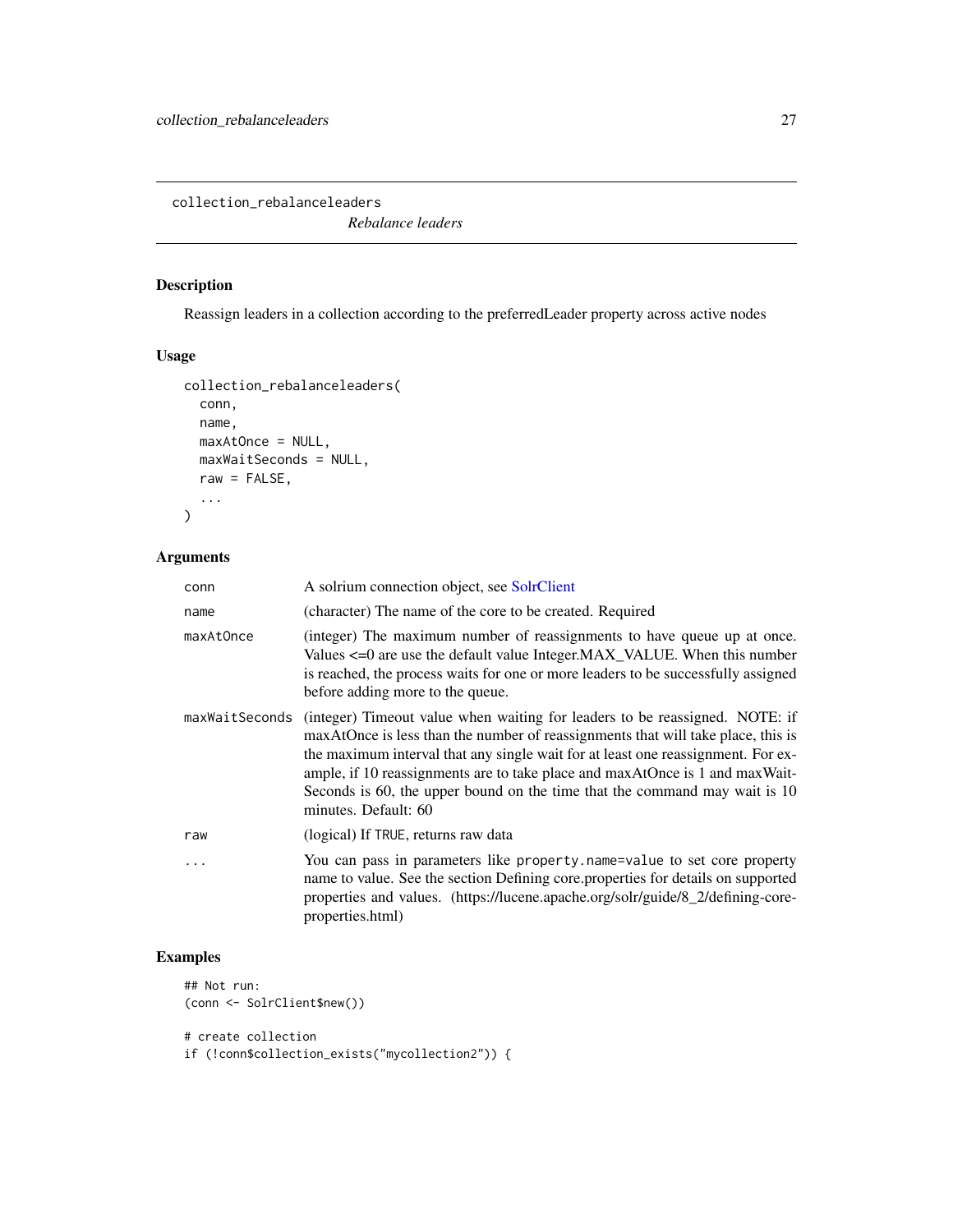```
conn$collection_create(name = "mycollection2")
  # OR: bin/solr create -c mycollection2
}
# balance preferredLeader property
conn$collection_balanceshardunique("mycollection2", property = "preferredLeader")
# balance preferredLeader property
conn$collection_rebalanceleaders("mycollection2")
# examine cluster status
conn$collection_clusterstatus()$cluster$collections$mycollection2
## End(Not run)
```
collection\_reload *Reload a collection*

# Description

Reload a collection

#### Usage

```
collection_reload(conn, name, raw = FALSE, callopts)
```
# Arguments

| conn     | A solrium connection object, see SolrClient              |
|----------|----------------------------------------------------------|
| name     | (character) The name of the core to be created. Required |
| raw      | (logical) If TRUE, returns raw data                      |
| callopts | curl options passed on to crul:: HttpClient              |

```
## Not run:
(conn <- SolrClient$new())
if (!conn$collection_exists("helloWorld")) {
  conn$collection_create(name = "helloWorld")
}
conn$collection_reload(name = "helloWorld")
## End(Not run)
```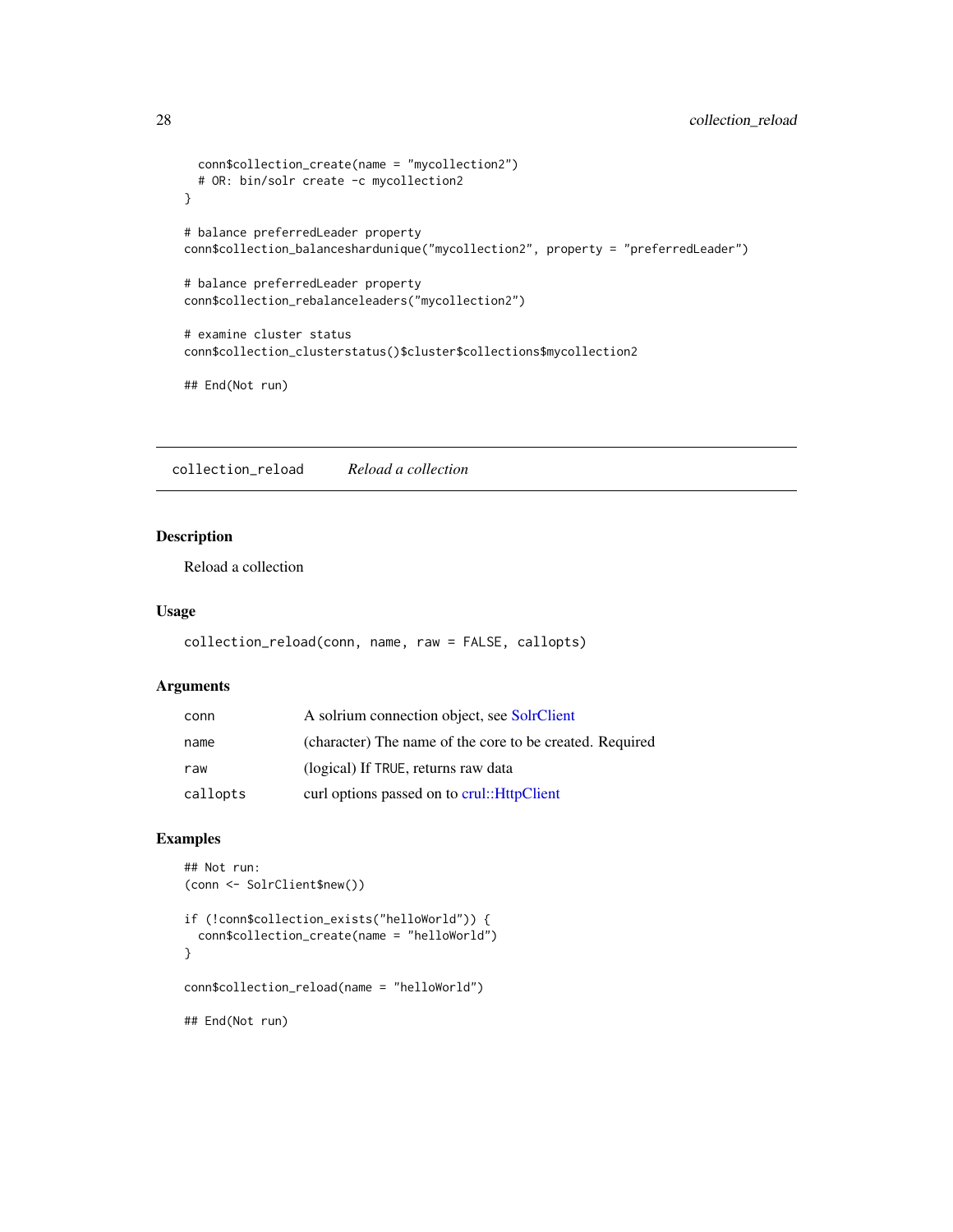<span id="page-28-0"></span>collection\_removerole *Remove a role from a node*

# Description

Remove an assigned role. This API is used to undo the roles assigned using [collection\\_addrole](#page-9-1)

# Usage

```
collection_removerole(conn, role = "overseer", node, raw = FALSE, ...)
```
# Arguments

| conn    | A solrium connection object, see SolrClient                                                                                                                                                                                                                         |
|---------|---------------------------------------------------------------------------------------------------------------------------------------------------------------------------------------------------------------------------------------------------------------------|
| role    | (character) Required. The name of the role. The only supported role as of now<br>is overseer (set as default).                                                                                                                                                      |
| node    | (character) Required. The name of the node.                                                                                                                                                                                                                         |
| raw     | (logical) If TRUE, returns raw data                                                                                                                                                                                                                                 |
| $\cdot$ | You can pass in parameters like property.name=value to set core property<br>name to value. See the section Defining core properties for details on supported<br>properties and values. (https://lucene.apache.org/solr/guide/8_2/defining-core-<br>properties.html) |

# Examples

```
## Not run:
(conn <- SolrClient$new())
# get list of nodes
nodes <- conn$collection_clusterstatus()$cluster$live_nodes
conn$collection_addrole(node = nodes[1])
conn$collection_removerole(node = nodes[1])
```
## End(Not run)

collection\_requeststatus

*Get request status*

#### Description

Request the status of an already submitted Asynchronous Collection API call. This call is also used to clear up the stored statuses.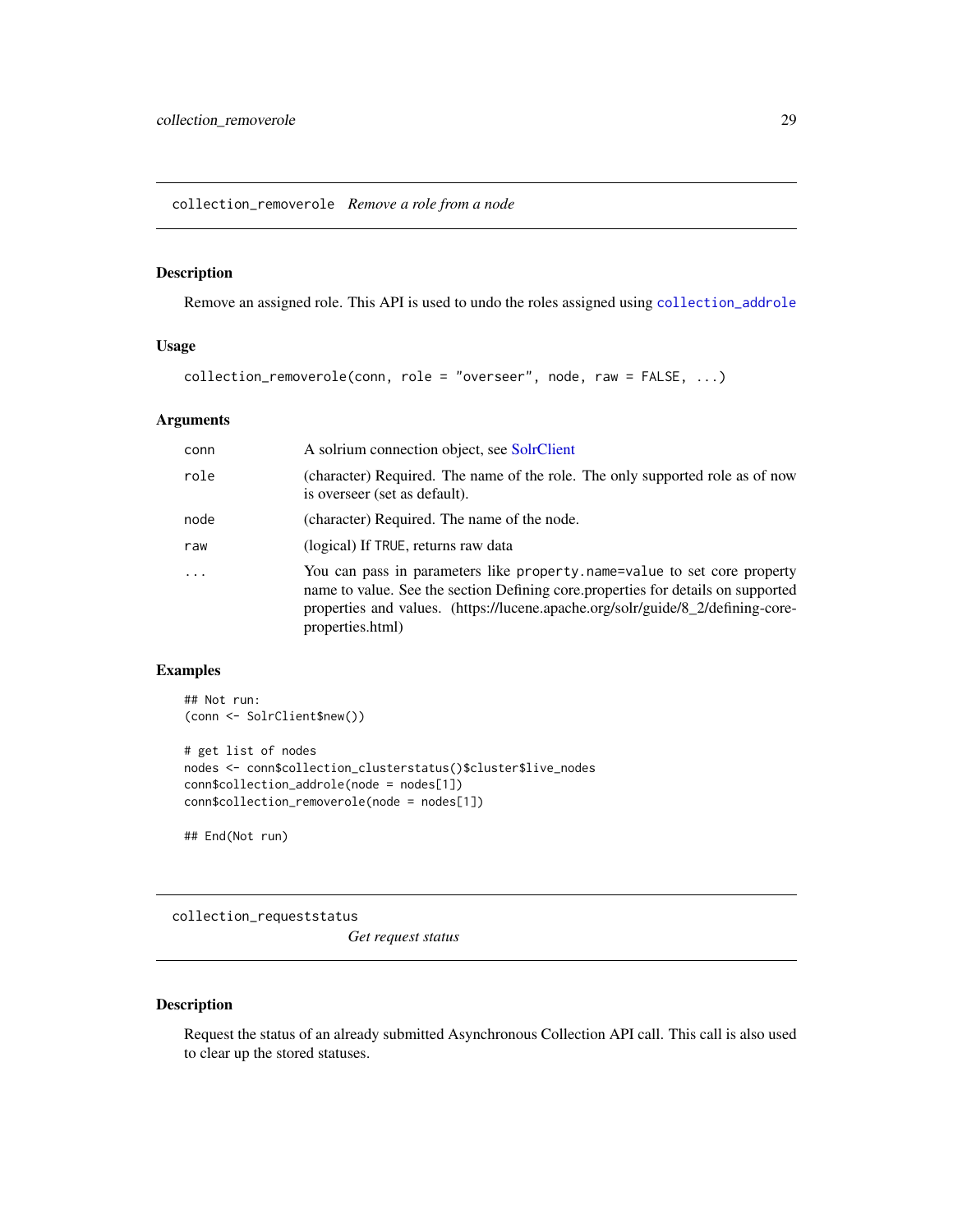# <span id="page-29-0"></span>Usage

```
collection_requeststatus(conn, requestid, raw = FALSE, ...)
```
# Arguments

| conn      | A solrium connection object, see SolrClient                                                                                                                                                                                                                                 |
|-----------|-----------------------------------------------------------------------------------------------------------------------------------------------------------------------------------------------------------------------------------------------------------------------------|
| requestid | (character) Required. The user defined request-id for the request. This can be<br>used to track the status of the submitted asynchronous task. -1 is a special<br>request id which is used to cleanup the stored states for all of the already com-<br>pleted/failed tasks. |
| raw       | (logical) If TRUE, returns raw data                                                                                                                                                                                                                                         |
| .         | You can pass in parameters like property name=value to set core property<br>name to value. See the section Defining core properties for details on supported<br>properties and values. (https://lucene.apache.org/solr/guide/8_2/defining-core-<br>properties.html)         |

collection\_splitshard *Create a shard*

# Description

Create a shard

#### Usage

```
collection_splitshard(
  conn,
  name,
  shard,
  ranges = NULL,
  split.key = NULL,
  async = NULL,
  raw = FALSE,callopts = list()
\mathcal{L}
```

| conn      | A solrium connection object, see SolrClient                                                            |
|-----------|--------------------------------------------------------------------------------------------------------|
| name      | (character) The name of the core to be created. Required                                               |
| shard     | (character) Required. The name of the shard to be split                                                |
| ranges    | (character) A comma-separated list of hash ranges in hexadecimal e.g. ranges=0-<br>1f4.1f5-3e8.3e9-5dc |
| split.key | (character) The key to use for splitting the index                                                     |
| async     | (character) Request ID to track this action which will be processed asynchronously                     |
| raw       | (logical) If TRUE, returns raw data                                                                    |
| callopts  | curl options passed on to crul:: HttpClient                                                            |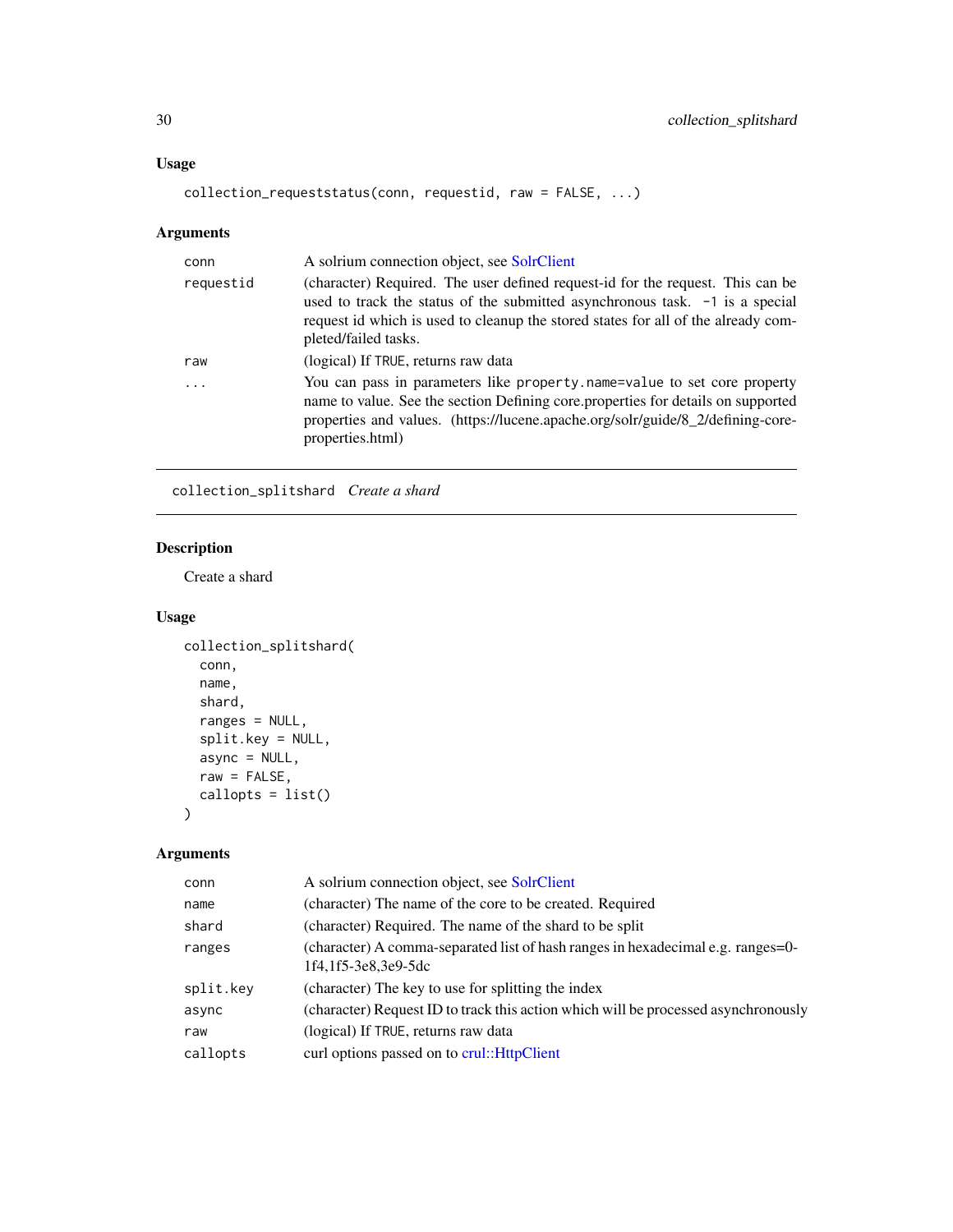#### <span id="page-30-0"></span>commit 31

# Examples

```
## Not run:
(conn <- SolrClient$new())
# create collection
if (!conn$collection_exists("trees")) {
  conn$collection_create("trees")
}
# find shard names
names(conn$collection_clusterstatus()$cluster$collections$trees$shards)
# split a shard by name
conn$collection_splitshard(name = "trees", shard = "shard1")
# now we have three shards
names(conn$collection_clusterstatus()$cluster$collections$trees$shards)
```
## End(Not run)

commit *Commit*

## Description

Commit

#### Usage

```
commit(
  conn,
  name,
  expunge_deletes = FALSE,
  wait_searcher = TRUE,
  soft_commit = FALSE,
  wt = "json",raw = FALSE,...
\mathcal{L}
```

| conn            | A solrium connection object, see SolrClient                                                                                  |
|-----------------|------------------------------------------------------------------------------------------------------------------------------|
| name            | (character) A collection or core name. Required.                                                                             |
| expunge_deletes |                                                                                                                              |
|                 | merge segments with deletes away. Default: FALSE                                                                             |
| wait_searcher   | block until a new searcher is opened and registered as the main query searcher,<br>making the changes visible. Default: TRUE |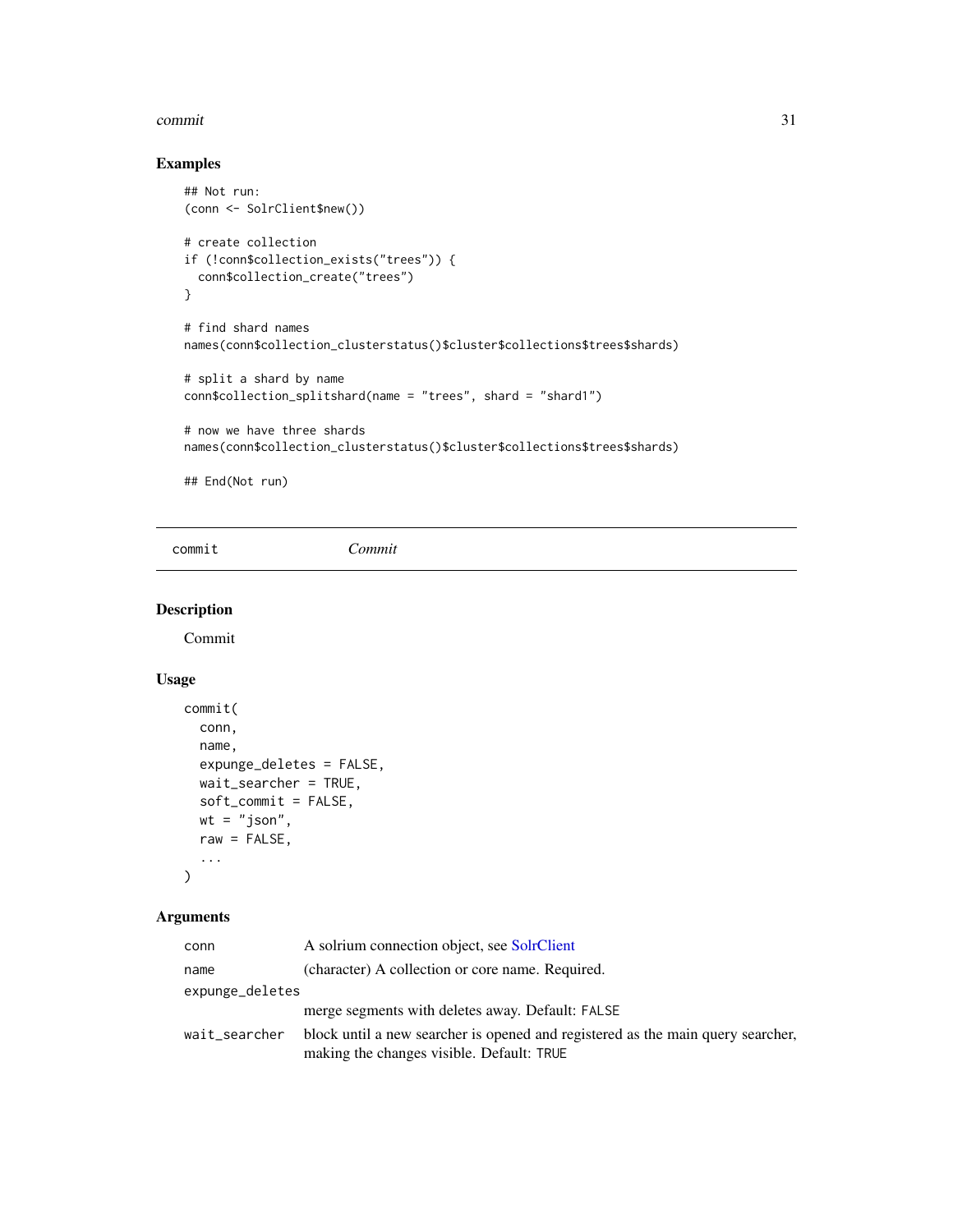<span id="page-31-0"></span>

| soft_commit | perform a soft commit - this will refresh the 'view' of the index in a more per- |
|-------------|----------------------------------------------------------------------------------|
|             | formant manner, but without "on-disk" guarantees. Default: FALSE                 |
| wt          | (character) One of json (default) or xml. If json, uses jsonlite::fromJSON()     |
|             | to parse. If xml, uses $xml2$ : : read_xml() to parse                            |
| raw         | (logical) If TRUE, returns raw data in format specified by wt param              |
| $\cdots$    | curl options passed on to crul:: HttpClient                                      |

#### References

 $\Diamond$ 

# Examples

```
## Not run:
(conn <- SolrClient$new())
conn$commit("gettingstarted")
conn$commit("gettingstarted", wait_searcher = FALSE)
# get xml back
conn$commit("gettingstarted", wt = "xml")
## raw xml
conn$commit("gettingstarted", wt = "xml", raw = TRUE)
## End(Not run)
```
#### config\_get *Get Solr configuration details*

# Description

Get Solr configuration details

#### Usage

```
config\_get(conn, name, what = NULL, wt = "json", raw = FALSE, ...)
```

| conn      | A solrium connection object, see SolrClient                                                                                                           |
|-----------|-------------------------------------------------------------------------------------------------------------------------------------------------------|
| name      | (character) The name of the core. If not given, all cores.                                                                                            |
| what      | (character) What you want to look at. One of solrconfig or schema. Default:<br>solrconfig                                                             |
| wt        | (character) One of json (default) or xml. Data type returned. If json, uses<br>jsonlite::fromJSON() to parse. If xml, uses xml2::read_xml() to parse. |
| raw       | (logical) If TRUE, returns raw data in format specified by wt                                                                                         |
| $\ddotsc$ | curl options passed on to crul:: HttpClient                                                                                                           |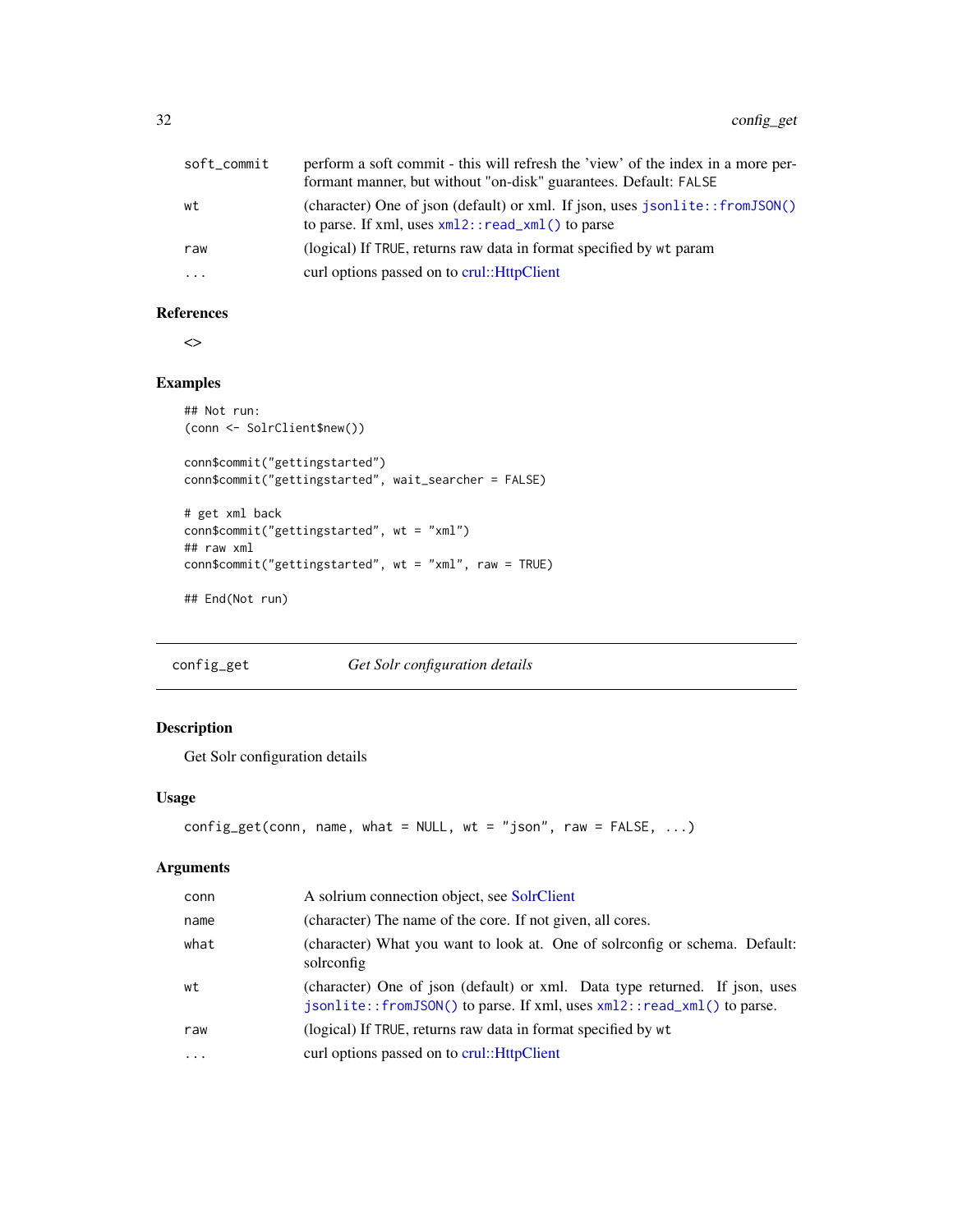```
config_overlay 33
```
# Details

Note that if raw=TRUE, what is ignored. That is, you get all the data when raw=TRUE.

#### Value

A list, xml\_document, or character

#### Examples

```
## Not run:
# start Solr with Cloud mode via the schemaless eg: bin/solr -e cloud
# you can create a new core like: bin/solr create -c corename
# where <corename> is the name for your core - or creaate as below
# connect
(conn <- SolrClient$new())
# all config settings
conn$config_get("gettingstarted")
# just znodeVersion
conn$config_get("gettingstarted", "znodeVersion")
# just znodeVersion
conn$config_get("gettingstarted", "luceneMatchVersion")
# just updateHandler
conn$config_get("gettingstarted", "updateHandler")
# just updateHandler
conn$config_get("gettingstarted", "requestHandler")
## Get XML
conn$config_get("gettingstarted", wt = "xml")
conn$config_get("gettingstarted", "updateHandler", wt = "xml")
conn$config_get("gettingstarted", "requestHandler", wt = "xml")
## Raw data - what param ignored when raw=TRUE
conn$config_get("gettingstarted", raw = TRUE)
## End(Not run)
```
config\_overlay *Get Solr configuration overlay*

#### Description

Get Solr configuration overlay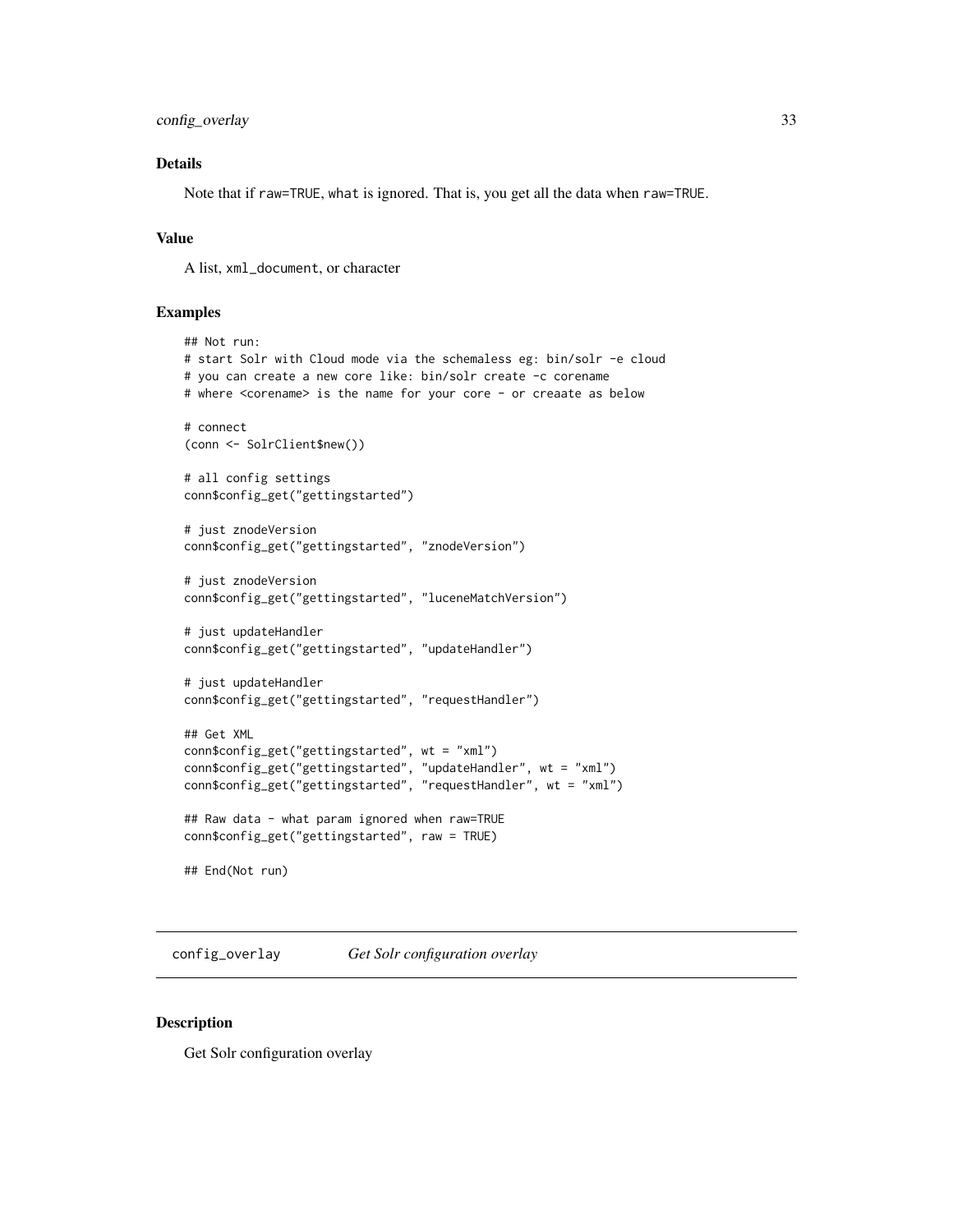#### <span id="page-33-0"></span>Usage

config\_overlay(conn, name, omitHeader = FALSE, ...)

#### Arguments

| conn                    | A solrium connection object, see SolrClient                |
|-------------------------|------------------------------------------------------------|
| name                    | (character) The name of the core. If not given, all cores. |
| omitHeader              | (logical) If TRUE, omit header. Default: FALSE             |
| $\cdot$ $\cdot$ $\cdot$ | curl options passed on to crul:: HttpClient                |

#### Value

A list with response from server

# Examples

```
## Not run:
# start Solr with Cloud mode via the schemaless eg: bin/solr -e cloud
# you can create a new core like: bin/solr create -c corename
# where <corename> is the name for your core - or creaate as below
# connect
(conn <- SolrClient$new())
# get config overlay
conn$config_overlay("gettingstarted")
# without header
conn$config_overlay("gettingstarted", omitHeader = TRUE)
## End(Not run)
```
config\_params *Set Solr configuration params*

# Description

Set Solr configuration params

#### Usage

```
config_params(
  conn,
  name,
 param = NULL,
  set = NULL,
 unset = NULL,
```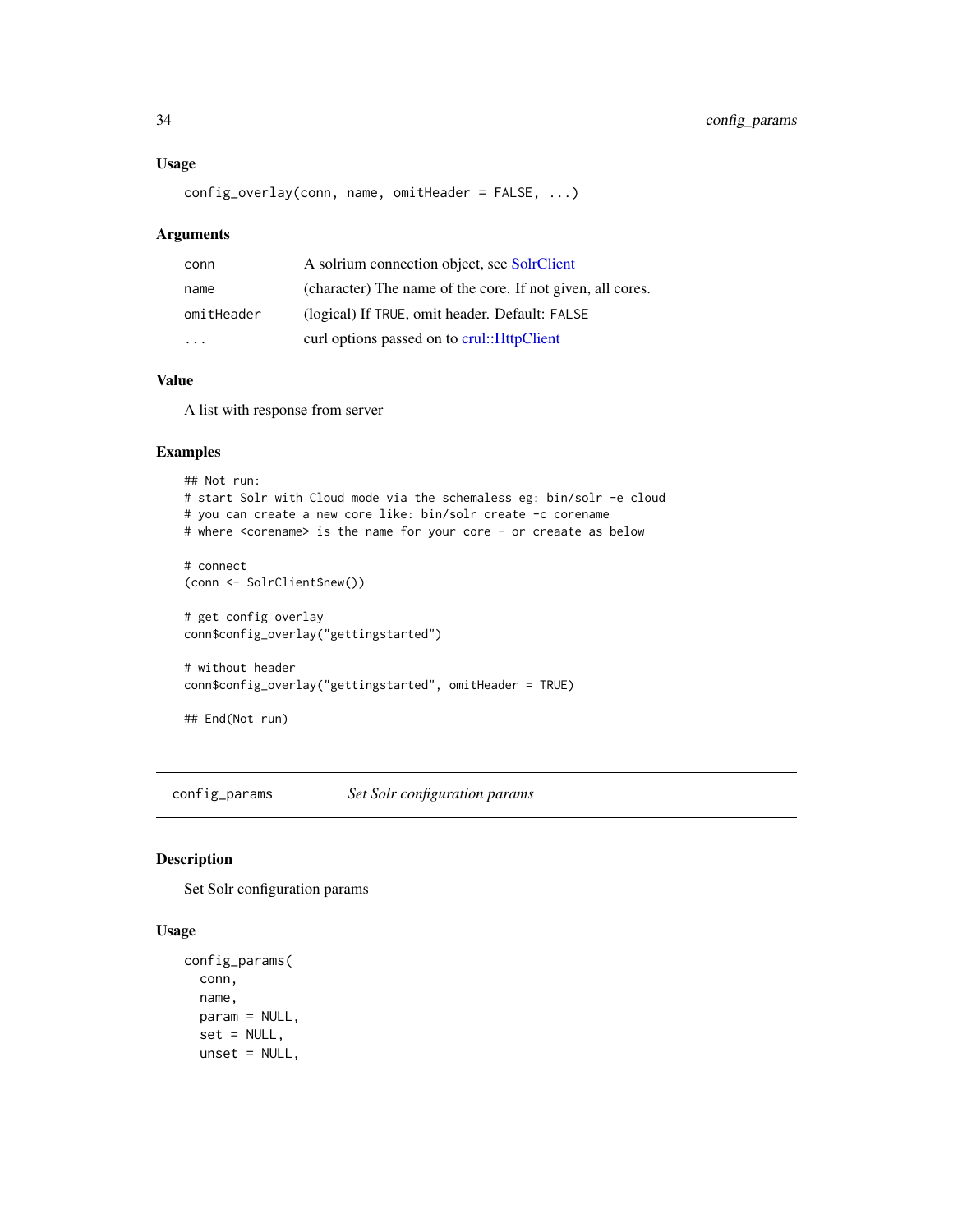```
update = NULL,
...
```
#### Arguments

 $\lambda$ 

| conn     | A solrium connection object, see SolrClient                                                                                                                                                     |
|----------|-------------------------------------------------------------------------------------------------------------------------------------------------------------------------------------------------|
| name     | (character) The name of the core. If not given, all cores.                                                                                                                                      |
| param    | (character) Name of a parameter                                                                                                                                                                 |
| set      | (list) List of key: value pairs of what to set. Create or overwrite a parameter set<br>map. Default: NULL (nothing passed)                                                                      |
| unset    | (list) One or more character strings of keys to unset. Default: NULL (nothing<br>passed)                                                                                                        |
| update   | (list) List of key: value pairs of what to update. Updates a parameter set map.<br>This essentially overwrites the old parameter set, so all parameters must be sent<br>in each update request. |
| $\cdots$ | curl options passed on to crul:: HttpClient                                                                                                                                                     |

# Details

The Request Parameters API allows creating parameter sets that can override or take the place of parameters defined in solrconfig.xml. It is really another endpoint of the Config API instead of a separate API, and has distinct commands. It does not replace or modify any sections of solrconfig.xml, but instead provides another approach to handling parameters used in requests. It behaves in the same way as the Config API, by storing parameters in another file that will be used at runtime. In this case, the parameters are stored in a file named params.json. This file is kept in ZooKeeper or in the conf directory of a standalone Solr instance.

#### Value

A list with response from server

```
## Not run:
# start Solr in standard or Cloud mode
# connect
(conn <- SolrClient$new())
# set a parameter set
myFacets <- list(myFacets = list(facet = TRUE, facet.limit = 5))
config_params(conn, "gettingstarted", set = myFacets)
# check a parameter
config_params(conn, "gettingstarted", param = "myFacets")
## End(Not run)
```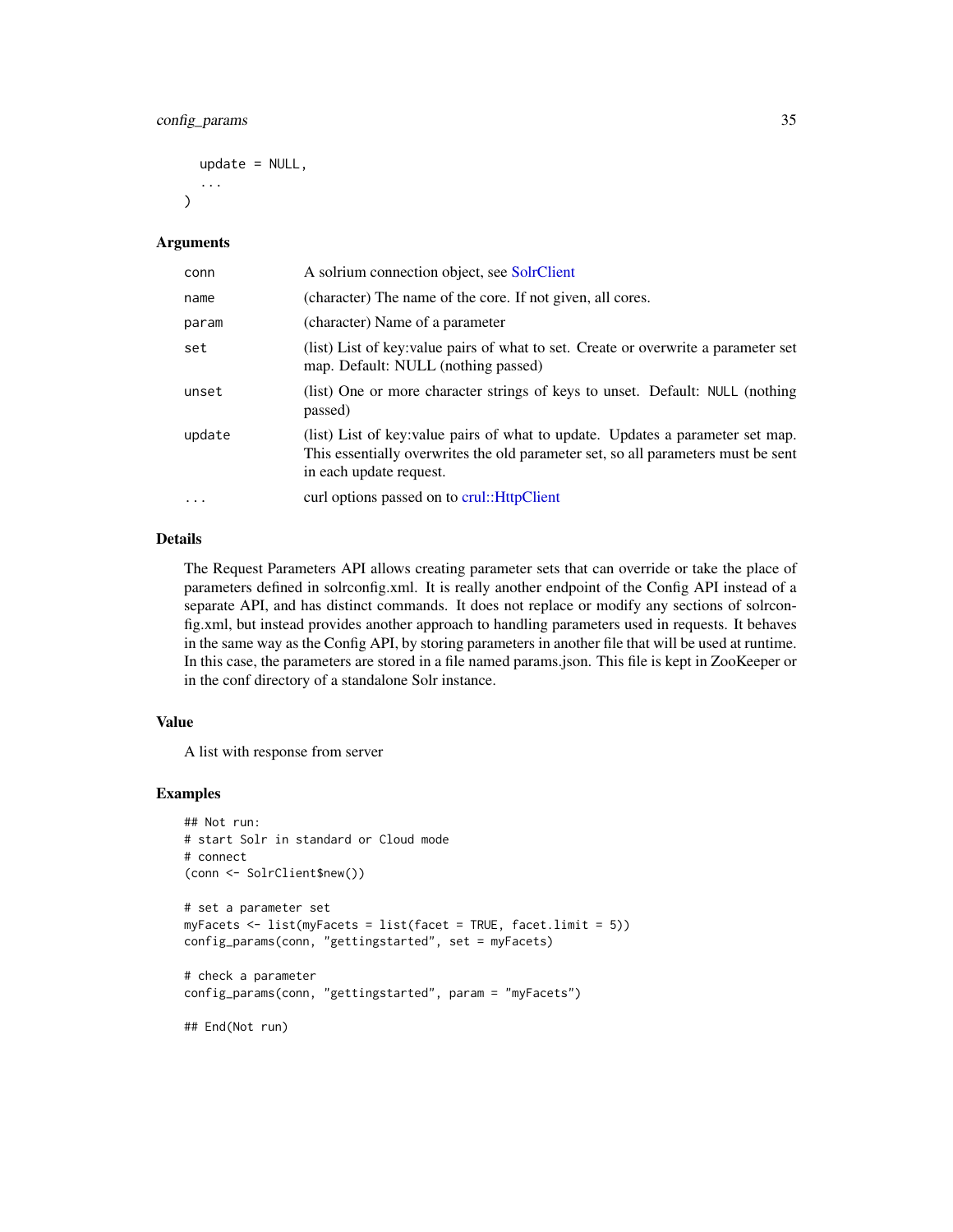<span id="page-35-0"></span>

#### Description

Set Solr configuration details

#### Usage

 $config_set(conn, name, set = NULL, unset = NULL, ...)$ 

# Arguments

| conn     | A solrium connection object, see SolrClient                                              |
|----------|------------------------------------------------------------------------------------------|
| name     | (character) The name of the core. If not given, all cores.                               |
| set      | (list) List of key: value pairs of what to set. Default: NULL (nothing passed)           |
| unset    | (list) One or more character strings of keys to unset. Default: NULL (nothing<br>passed) |
| $\cdots$ | curl options passed on to crul:: HttpClient                                              |

# Value

A list with response from server

```
## Not run:
# start Solr with Cloud mode via the schemaless eg: bin/solr -e cloud
# you can create a new core like: bin/solr create -c corename
# where <corename> is the name for your core - or creaate as below
# connect
(conn <- SolrClient$new())
# set a property
conn$config_set("gettingstarted",
  set = list(query.filterCache.autowarmCount = 1000))
# unset a property
conn$config_set("gettingstarted", unset = "query.filterCache.size",
  verbose = TRUE)
# many properties
conn$config_set("gettingstarted", set = list(
   query.filterCache.autowarmCount = 1000,
   query.commitWithin.softCommit = 'false'
\lambda)
```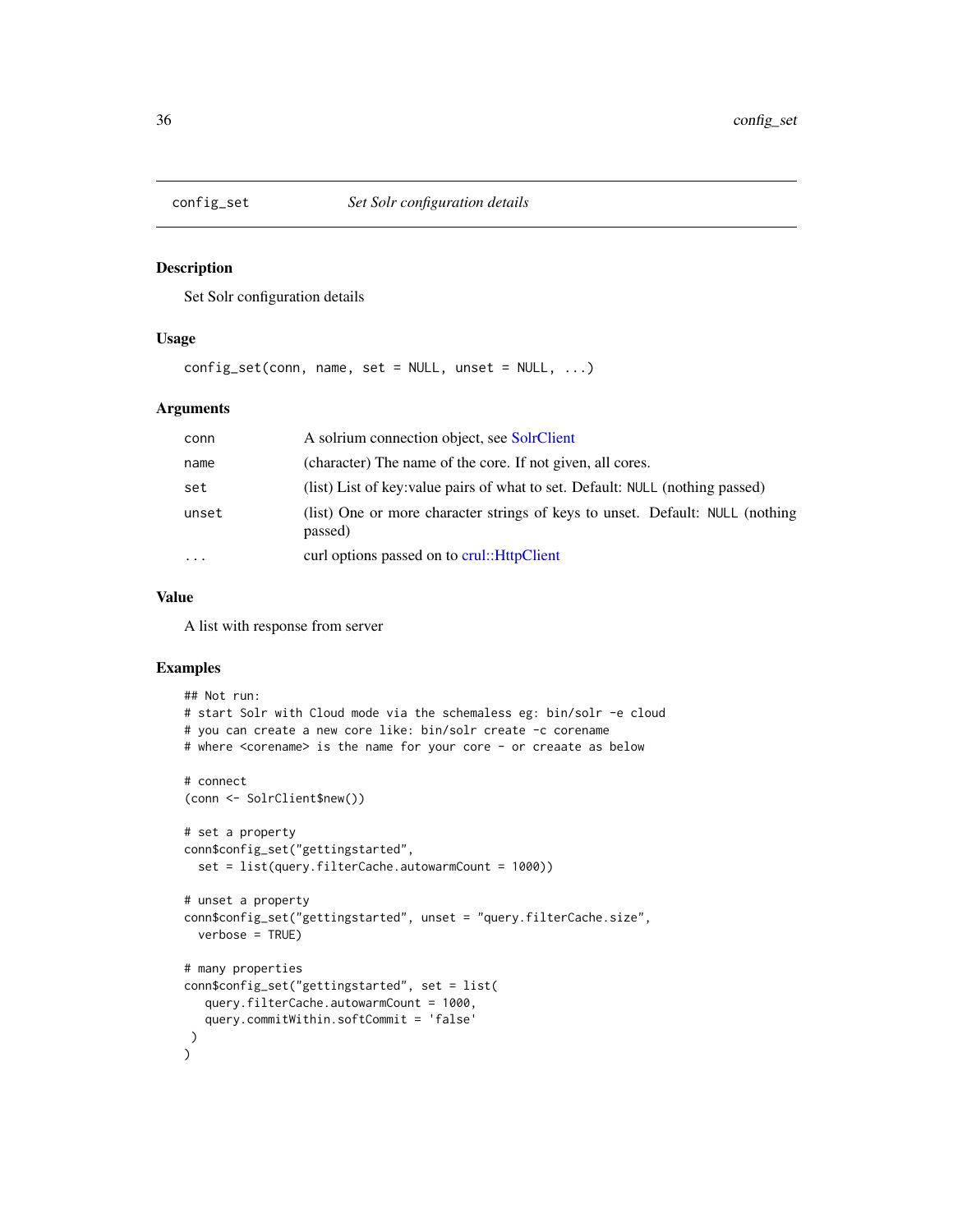## End(Not run)

core\_create *Create a core*

# Description

Create a core

# Usage

```
core_create(
  conn,
  name,
  instanceDir = NULL,
  config = NULL,
  schema = NULL,
  dataDir = NULL,
  configSet = NULL,
  collection = NULL,
  shard = NULL,
  async = NULL,
  raw = FALSE,callopts = list(),...
\mathcal{L}
```

| conn        | A solrium connection object, see SolrClient                                                                                                                                                                                                                                                                                                                              |
|-------------|--------------------------------------------------------------------------------------------------------------------------------------------------------------------------------------------------------------------------------------------------------------------------------------------------------------------------------------------------------------------------|
| name        | (character) The name of the core to be created. Required                                                                                                                                                                                                                                                                                                                 |
| instanceDir | (character) Path to instance directory                                                                                                                                                                                                                                                                                                                                   |
| config      | (character) Path to config file                                                                                                                                                                                                                                                                                                                                          |
| schema      | (character) Path to schema file                                                                                                                                                                                                                                                                                                                                          |
| dataDir     | (character) Name of the data directory relative to instanceDir.                                                                                                                                                                                                                                                                                                          |
| configSet   | (character) Name of the configset to use for this core. For more information, see<br>https://lucene.apache.org/solr/guide/6_6/config-sets.html                                                                                                                                                                                                                           |
| collection  | (character) The name of the collection to which this core belongs. The de-<br>fault is the name of the core.collection. <param/> = <value> causes a property of<br/><param/>=<value> to be set if a new collection is being created. Use collec-<br/>tion.configName=<configname> to point to the configuration for a new collec-<br/>tion.</configname></value></value> |
| shard       | (character) The shard id this core represents. Normally you want to be auto-<br>assigned a shard id.                                                                                                                                                                                                                                                                     |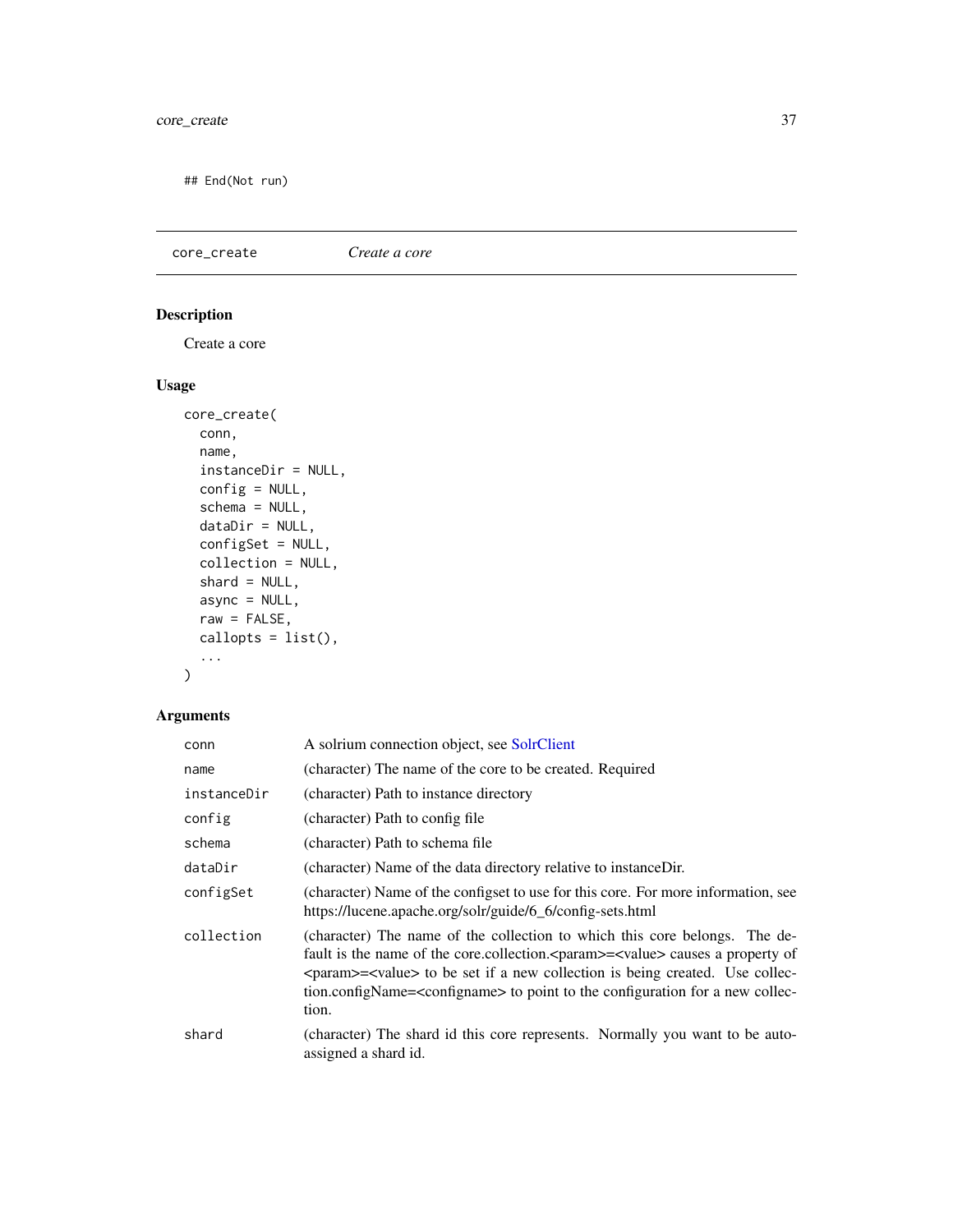| async    | (character) Request ID to track this action which will be processed asynchronously                                                                                                                                                                                  |
|----------|---------------------------------------------------------------------------------------------------------------------------------------------------------------------------------------------------------------------------------------------------------------------|
| raw      | (logical) If TRUE, returns raw data                                                                                                                                                                                                                                 |
| callopts | curl options passed on to crul:: HttpClient                                                                                                                                                                                                                         |
| .        | You can pass in parameters like property name=value to set core property<br>name to value. See the section Defining core properties for details on supported<br>properties and values. (https://lucene.apache.org/solr/guide/6_6/defining-core-<br>properties.html) |

## Examples

```
## Not run:
# start Solr with Schemaless mode via the schemaless eg:
# bin/solr start -e schemaless
# you can create a new core like: bin/solr create -c corename
# where <corename> is the name for your core - or create as below
# connect
(conn <- SolrClient$new())
# Create a core
path <- "~/solr-8.2.0/server/solr/newcore/conf"
dir.create(path, recursive = TRUE)
files <- list.files("~/solr-8.2.0/server/solr/configsets/sample_techproducts_configs/conf/",
full.names = TRUE)
invisible(file.copy(files, path, recursive = TRUE))
conn$core_create(name = "newcore", instanceDir = "newcore",
  configSet = "sample_techproducts_configs")
```
## End(Not run)

core\_exists *Check if a core exists*

## Description

Check if a core exists

## Usage

```
core_exists(conn, name, callopts = list())
```

| conn     | A solrium connection object, see SolrClient              |
|----------|----------------------------------------------------------|
| name     | (character) The name of the core to be created. Required |
| callopts | curl options passed on to crul:: HttpClient              |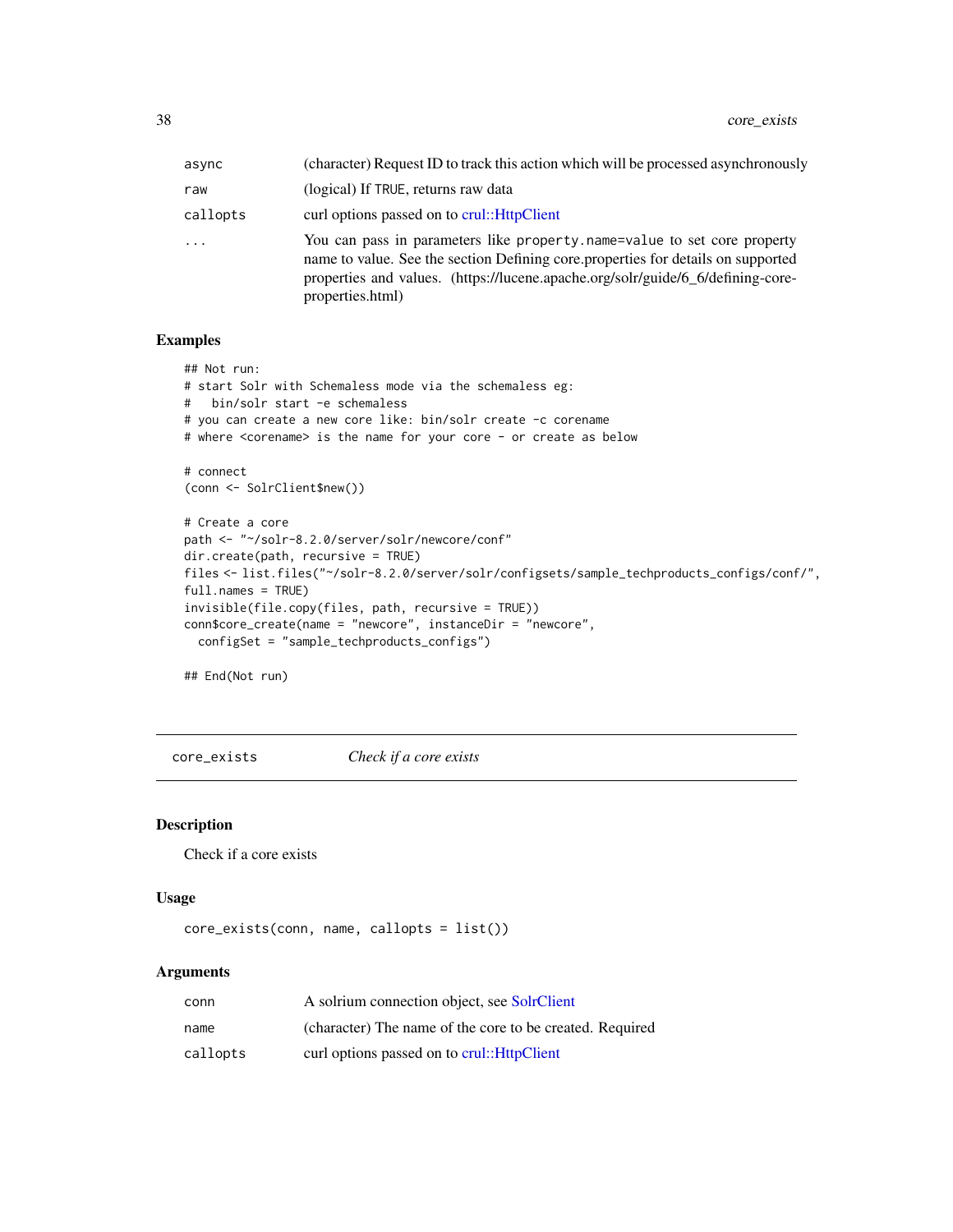core\_mergeindexes 39

## Details

Simply calls [core\\_status\(\)](#page-43-0) internally

## Value

A single boolean, TRUE or FALSE

#### Examples

```
## Not run:
# start Solr with Schemaless mode via the schemaless eg:
# bin/solr start -e schemaless
# you can create a new core like: bin/solr create -c corename
# where <corename> is the name for your core - or create as below
# connect
(conn <- SolrClient$new())
# exists
conn$core_exists("gettingstarted")
# doesn't exist
conn$core_exists("hhhhhh")
## End(Not run)
```
core\_mergeindexes *Merge indexes (cores)*

## Description

Merges one or more indexes to another index. The indexes must have completed commits, and should be locked against writes until the merge is complete or the resulting merged index may become corrupted. The target core index must already exist and have a compatible schema with the one or more indexes that will be merged to it.

## Usage

```
core_mergeindexes(
  conn,
 name,
  indexDir = NULL,
  srcCore = NULL,
 async = NULL,raw = FALSE,callopts = list())
```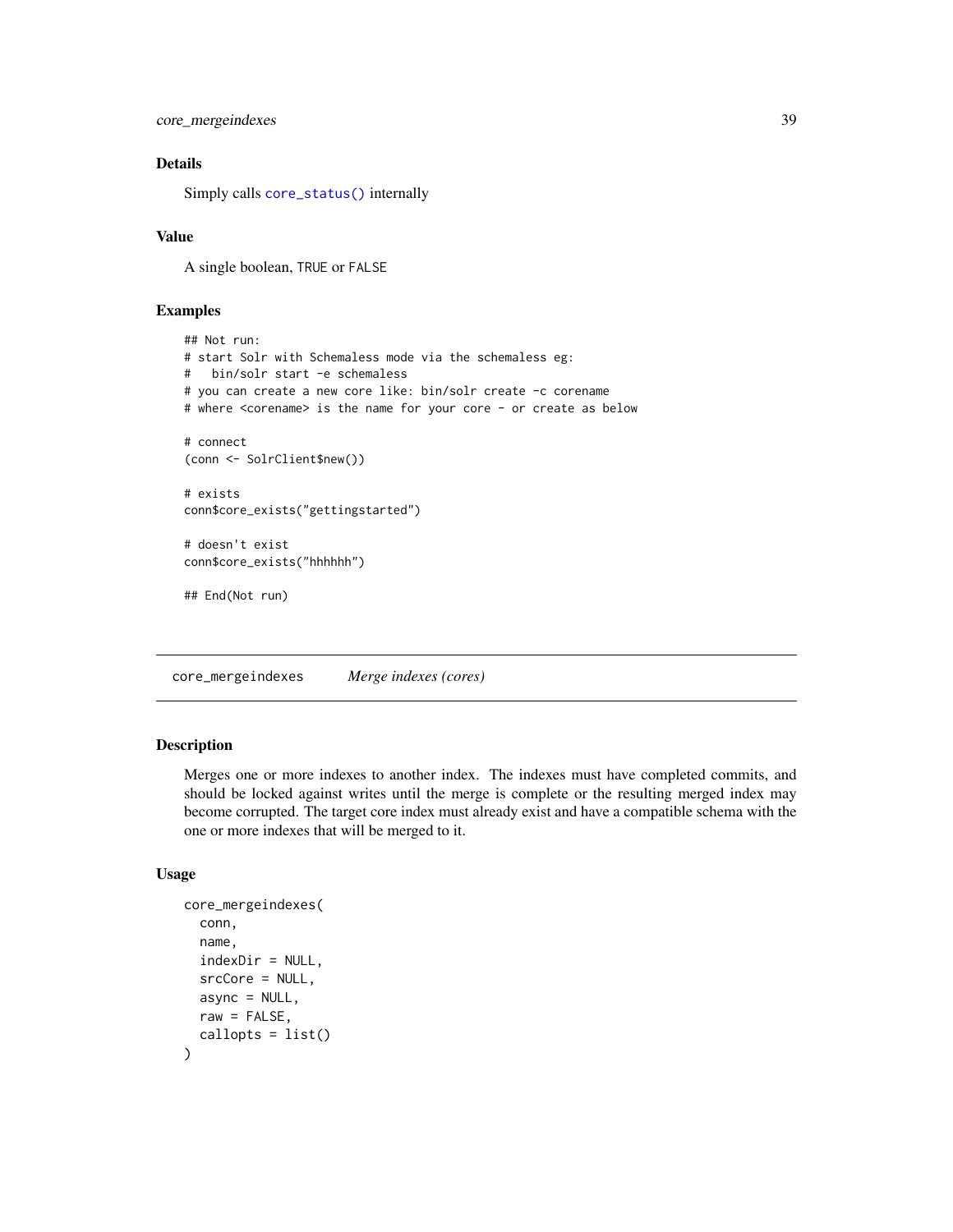## Arguments

| conn     | A solrium connection object, see SolrClient                                        |
|----------|------------------------------------------------------------------------------------|
| name     | (character) The name of the core to be created. Required                           |
| indexDir | (character) Multi-valued, directories that would be merged.                        |
| srcCore  | (character) Multi-valued, source cores that would be merged.                       |
| async    | (character) Request ID to track this action which will be processed asynchronously |
| raw      | (logical) If TRUE, returns raw data                                                |
| callopts | curl options passed on to crul::HttpClient                                         |

## Examples

```
## Not run:
# start Solr with Schemaless mode via the schemaless eg:
# bin/solr start -e schemaless
# connect
(conn <- SolrClient$new())
## FIXME: not tested yet
# use indexDir parameter
# conn$core_mergeindexes(core="new_core_name",
# indexDir = c("/solr_home/core1/data/index",
# "/solr_home/core2/data/index"))
# use srcCore parameter
# conn$core_mergeindexes(name = "new_core_name", srcCore = c('core1', 'core2'))
```
## End(Not run)

core\_reload *Reload a core*

## Description

Reload a core

## Usage

```
core_reload(conn, name, raw = FALSE, callopts = list())
```

| conn     | A solrium connection object, see SolrClient              |
|----------|----------------------------------------------------------|
| name     | (character) The name of the core to be created. Required |
| raw      | (logical) If TRUE, returns raw data                      |
| callopts | curl options passed on to crul:: HttpClient              |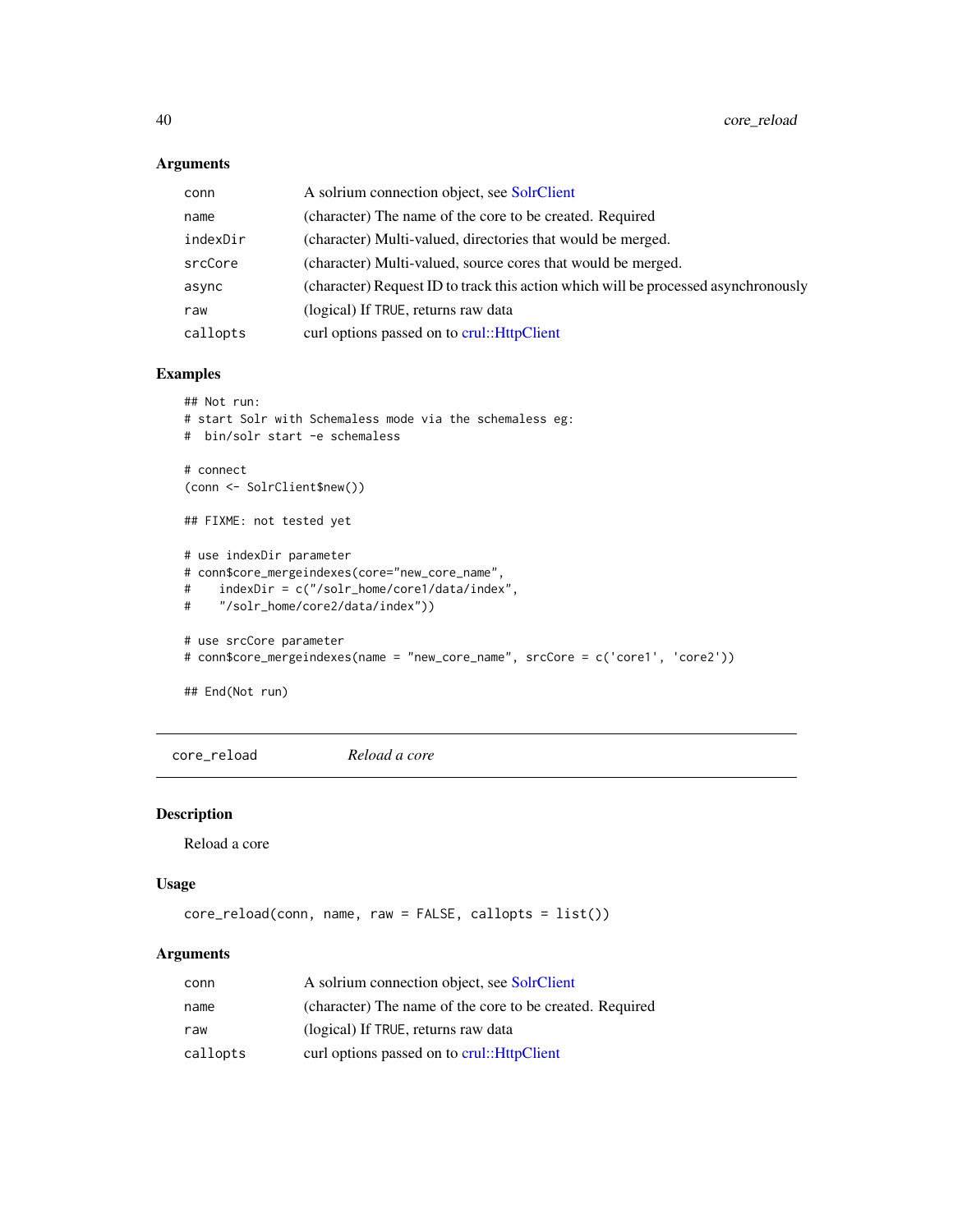## core\_rename 41

## Examples

```
## Not run:
# start Solr with Schemaless mode via the schemaless eg:
# bin/solr start -e schemaless
# you can create a new core like: bin/solr create -c corename
# where <corename> is the name for your core - or creaate as below
# connect
(conn <- SolrClient$new())
# Status of particular cores
if (conn$core_exists("gettingstarted")) {
  conn$core_reload("gettingstarted")
  conn$core_status("gettingstarted")
}
## End(Not run)
```
core\_rename *Rename a core*

## Description

Rename a core

#### Usage

```
core_rename(conn, name, other, async = NULL, raw = FALSE, callopts = list())
```
## Arguments

| conn     | A solrium connection object, see SolrClient                                        |
|----------|------------------------------------------------------------------------------------|
| name     | (character) The name of the core to be created. Required                           |
| other    | (character) The new name of the core. Required.                                    |
| async    | (character) Request ID to track this action which will be processed asynchronously |
| raw      | (logical) If TRUE, returns raw data                                                |
| callopts | curl options passed on to crul:: HttpClient                                        |

## Examples

## Not run:

# start Solr with Schemaless mode via the schemaless eg:

# bin/solr start -e schemaless

# you can create a new core like: bin/solr create -c corename

# where <corename> is the name for your core - or creaate as below

# connect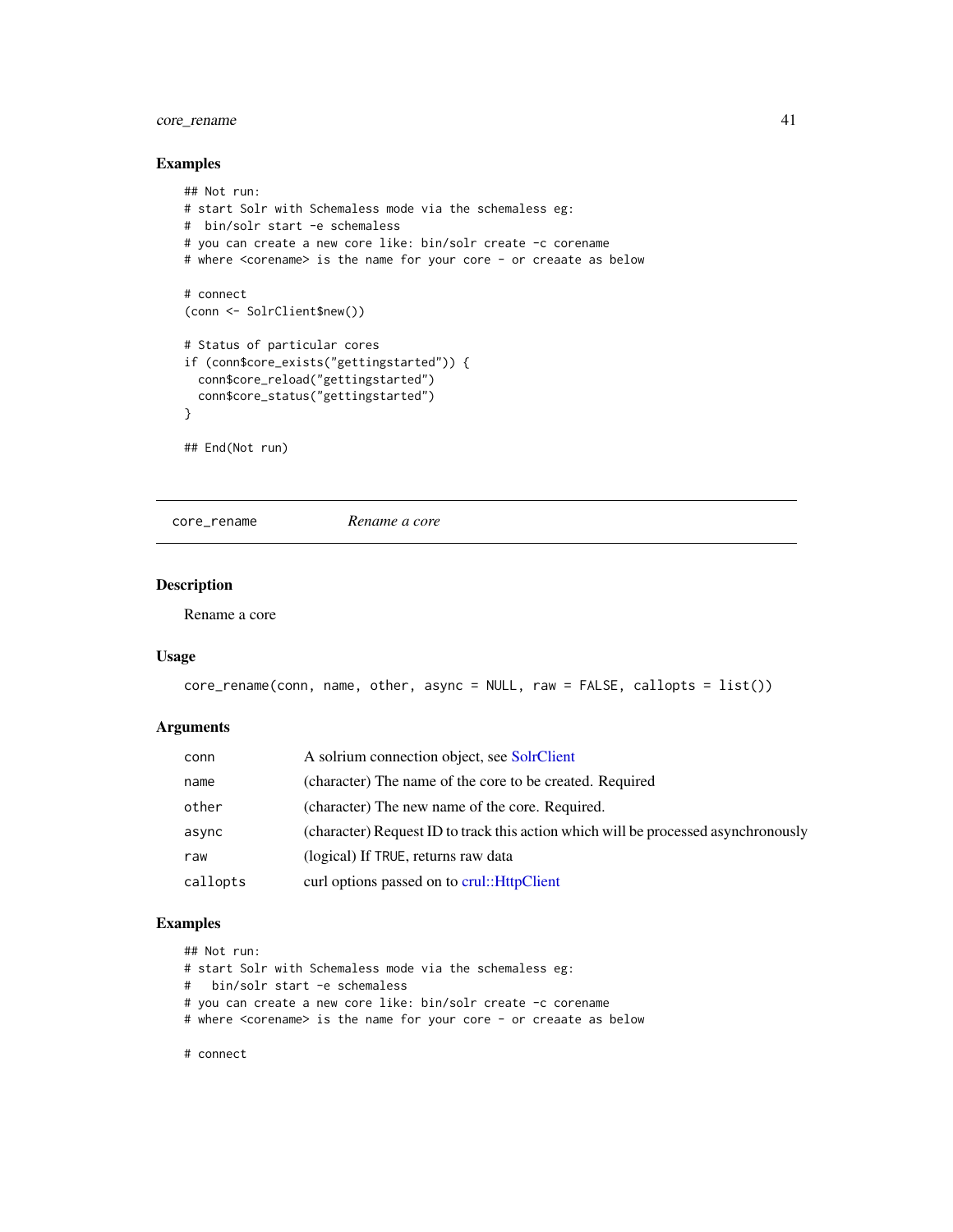```
(conn <- SolrClient$new())
# Status of particular cores
path <- "~/solr-8.2.0/server/solr/testcore/conf"
dir.create(path, recursive = TRUE)
files <- list.files(
"~/solr-8.2.0/server/solr/configsets/sample_techproducts_configs/conf/",
full.names = TRUE)
invisible(file.copy(files, path, recursive = TRUE))
conn$core_create("testcore") # or create in CLI: bin/solr create -c testcore
# rename
conn$core_rename("testcore", "newtestcore")
## status
conn$core_status("testcore") # core missing
conn$core_status("newtestcore", FALSE) # not missing
# cleanup
conn$core_unload("newtestcore")
## End(Not run)
```
core\_requeststatus *Request status of asynchronous CoreAdmin API call*

## Description

Request status of asynchronous CoreAdmin API call

#### Usage

```
core_requeststatus(conn, requestid, raw = FALSE, callopts = list())
```
## Arguments

| conn      | A solrium connection object, see SolrClient          |
|-----------|------------------------------------------------------|
| requestid | The name of one of the cores to be removed. Required |
| raw       | (logical) If TRUE, returns raw data                  |
| callopts  | curl options passed on to crul:: HttpClient          |

```
## Not run:
# start Solr with Schemaless mode via the schemaless eg:
# bin/solr start -e schemaless
# FIXME: not tested yet...
# (conn <- SolrClient$new())
# conn$core_requeststatus(requestid = 1)
```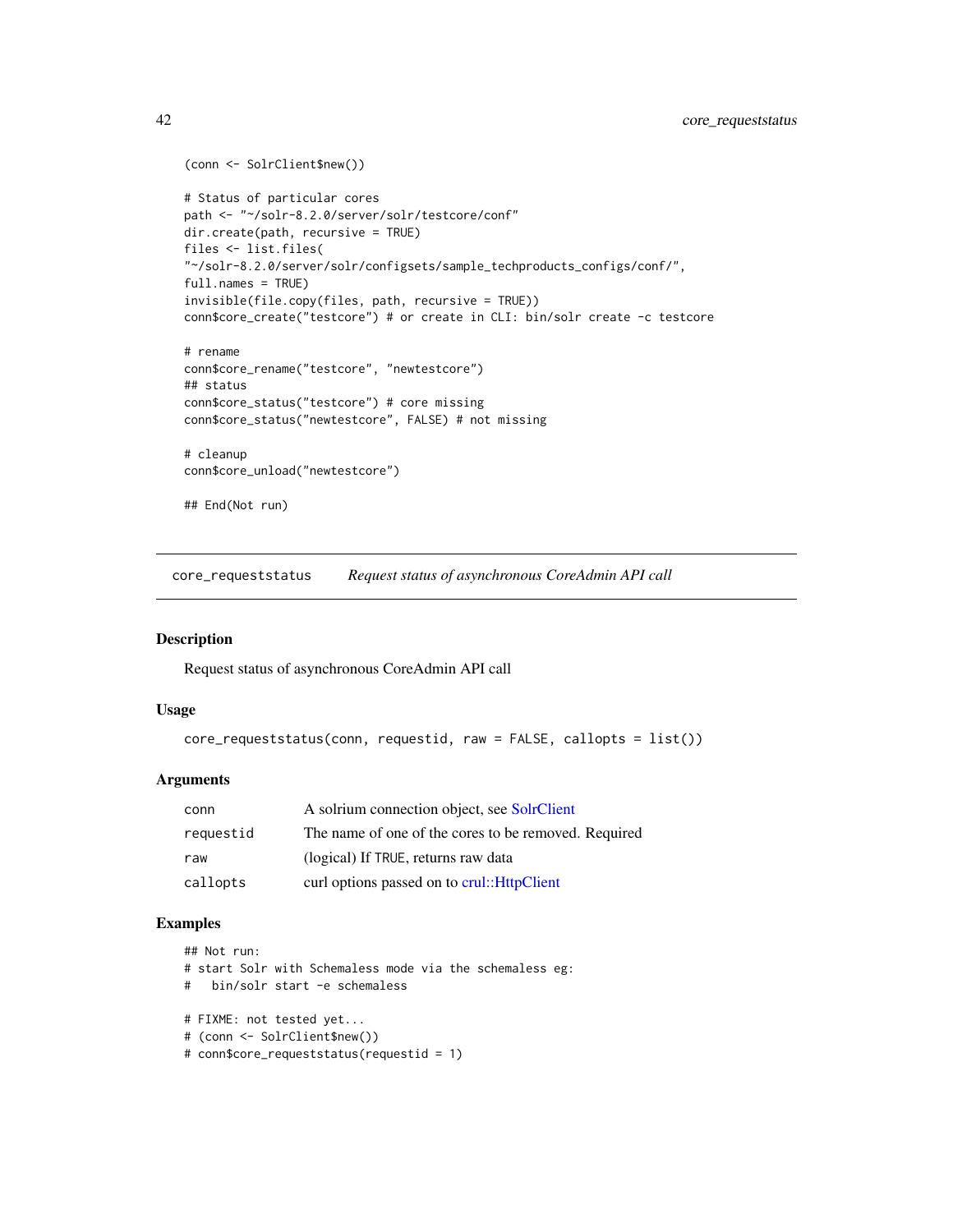## End(Not run)

core\_split *Split a core*

## Description

SPLIT splits an index into two or more indexes. The index being split can continue to handle requests. The split pieces can be placed into a specified directory on the server's filesystem or it can be merged into running Solr cores.

## Usage

```
core_split(
  conn,
  name,
 path = NULL,
  targetCore = NULL,
  ranges = NULL,
  split.key = NULL,
  async = NULL,
  raw = FALSE,callopts = list()\lambda
```
## Arguments

| conn       | A solrium connection object, see SolrClient                                                                                                                                    |
|------------|--------------------------------------------------------------------------------------------------------------------------------------------------------------------------------|
| name       | (character) The name of the core to be created. Required                                                                                                                       |
| path       | (character) Two or more target directory paths in which a piece of the index will<br>be written                                                                                |
| targetCore | (character) Two or more target Solr cores to which a piece of the index will be<br>merged                                                                                      |
| ranges     | (character) A list of number ranges, or hash ranges in hexadecimal format. If<br>numbers, they get converted to hexidecimal format before being passed to your<br>Solr server. |
| split.key  | (character) The key to be used for splitting the index                                                                                                                         |
| async      | (character) Request ID to track this action which will be processed asynchronously                                                                                             |
| raw        | (logical) If TRUE, returns raw data                                                                                                                                            |
| callopts   | curl options passed on to crul:: HttpClient                                                                                                                                    |

#### Details

The core index will be split into as many pieces as the number of path or targetCore parameters. Either path or targetCore parameter must be specified but not both. The ranges and split.key parameters are optional and only one of the two should be specified, if at all required.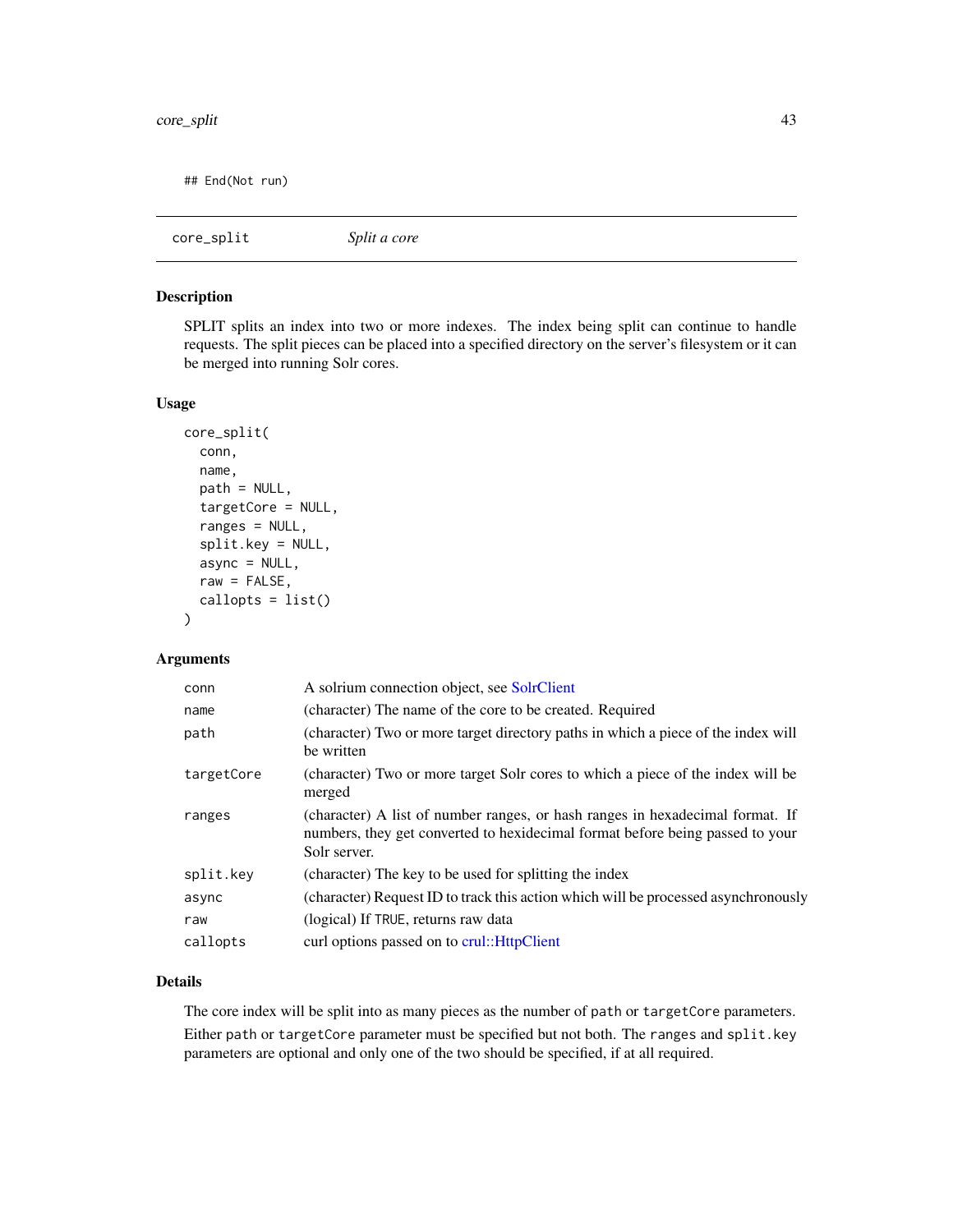#### Examples

```
## Not run:
# start Solr with Schemaless mode via the schemaless eg: bin/solr start -e schemaless
# you can create a new core like: bin/solr create -c corename
# where <corename> is the name for your core - or creaate as below
# connect
(conn <- SolrClient$new())
# Swap a core
## First, create two cores
# conn$core_split("splitcoretest0") # or create in the CLI: bin/solr create -c splitcoretest0
# conn$core_split("splitcoretest1") # or create in the CLI: bin/solr create -c splitcoretest1
# conn$core_split("splitcoretest2") # or create in the CLI: bin/solr create -c splitcoretest2
## check status
conn$core_status("splitcoretest0", FALSE)
conn$core_status("splitcoretest1", FALSE)
conn$core_status("splitcoretest2", FALSE)
## split core using targetCore parameter
conn$core_split("splitcoretest0", targetCore = c("splitcoretest1", "splitcoretest2"))
## split core using split.key parameter
### Here all documents having the same route key as the split.key i.e. 'A!'
### will be split from the core index and written to the targetCore
conn$core_split("splitcoretest0", targetCore = "splitcoretest1", split.key = "A!")
## split core using ranges parameter
### Solr expects hash ranges in hexidecimal, but since we're in R,
### let's not make our lives any harder, so you can pass in numbers
### but you can still pass in hexidecimal if you want.
rgs <- c('0-1f4', '1f5-3e8')
conn$core_split("splitcoretest0",
 targetCore = c("splitcoretest1", "splitcoretest2"), ranges = rgs)
rgs <- list(c(0, 500), c(501, 1000))
conn$core_split("splitcoretest0",
 targetCore = c("splitcoretest1", "splitcoretest2"), ranges = rgs)
## End(Not run)
```
<span id="page-43-0"></span>

core\_status *Get core status*

#### Description

Get core status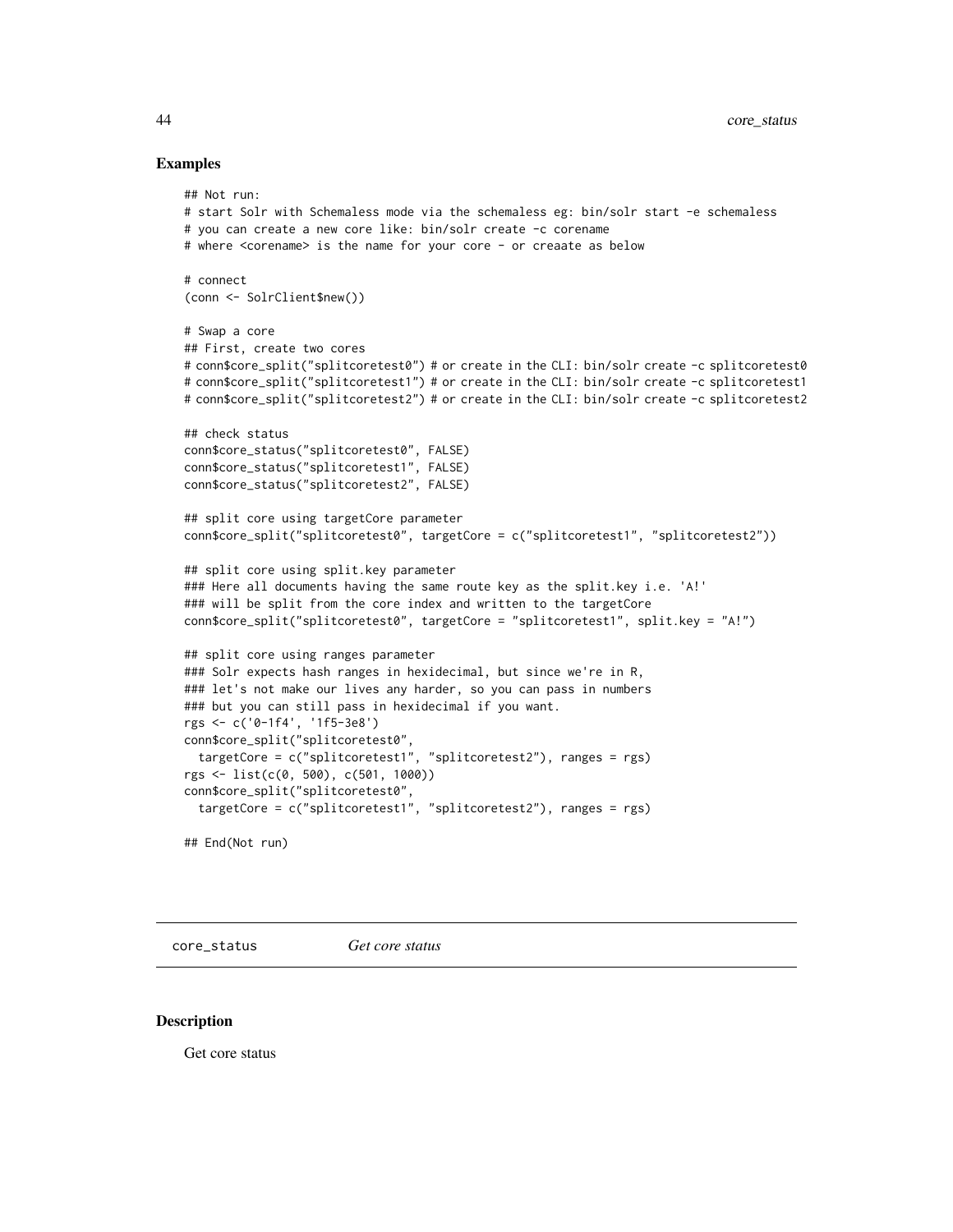core\_swap 45

#### Usage

```
core_status(
  conn,
  name = NULL,
  indexInfo = TRUE,
  raw = FALSE,callopts = list())
```
#### **Arguments**

| conn      | A solrium connection object, see SolrClient              |
|-----------|----------------------------------------------------------|
| name      | (character) The name of the core to be created. Required |
| indexInfo | (logical)                                                |
| raw       | (logical) If TRUE, returns raw data                      |
| callopts  | curl options passed on to crul:: HttpClient              |

## Examples

```
## Not run:
# start Solr with Schemaless mode via the schemaless eg:
# bin/solr start -e schemaless
# you can create a new core like: bin/solr create -c corename
# where <corename> is the name for your core - or creaate as below
# connect
(conn <- SolrClient$new())
# Status of all cores
conn$core_status()
# Status of particular cores
conn$core_status("gettingstarted")
# Get index info or not
## Default: TRUE
conn$core_status("gettingstarted", indexInfo = TRUE)
conn$core_status("gettingstarted", indexInfo = FALSE)
## End(Not run)
```

```
core_swap Swap a core
```
## Description

SWAP atomically swaps the names used to access two existing Solr cores. This can be used to swap new content into production. The prior core remains available and can be swapped back, if necessary. Each core will be known by the name of the other, after the swap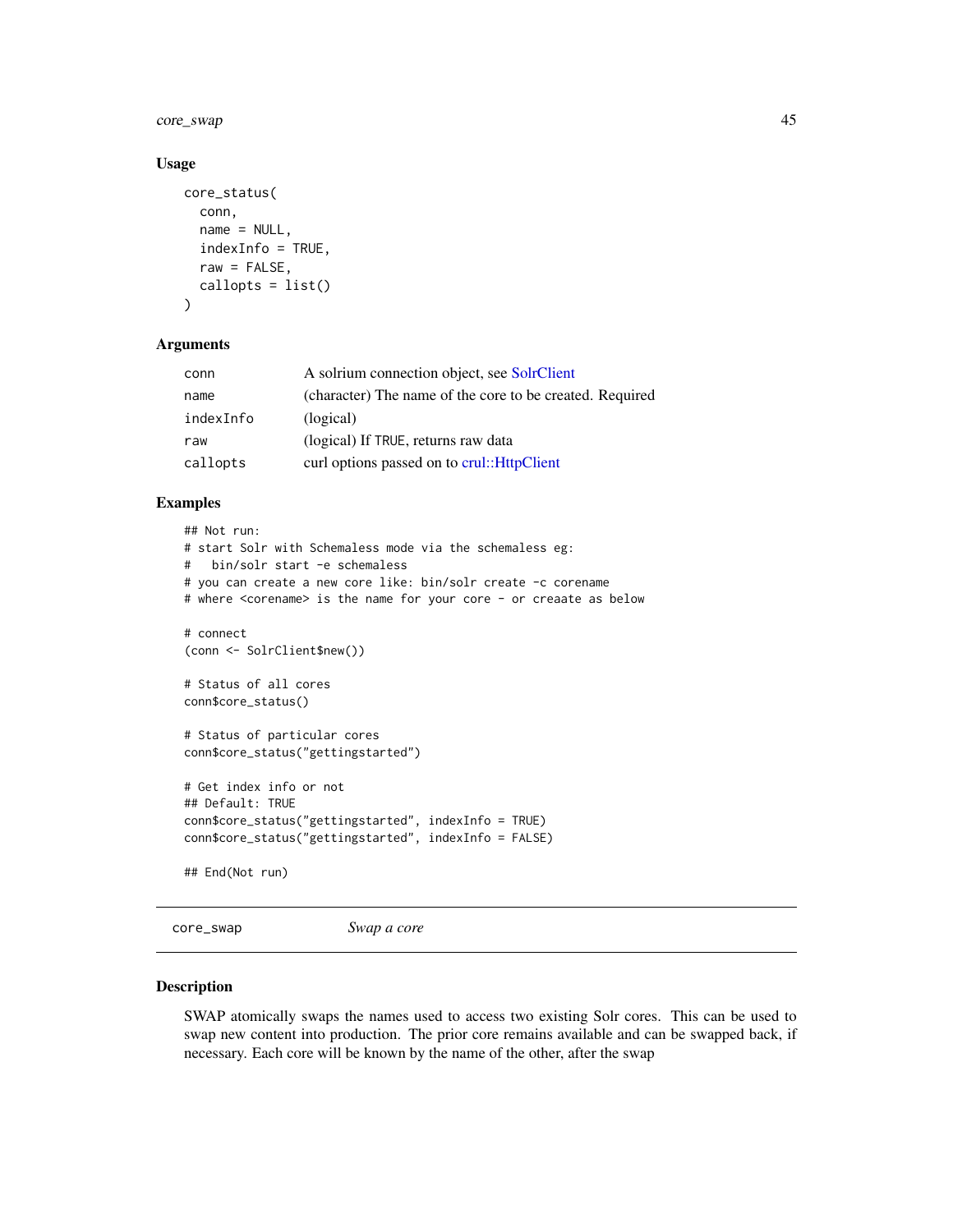#### Usage

```
core_swap(conn, name, other, async = NULL, raw = FALSE, callopts = list())
```
#### Arguments

| conn     | A solrium connection object, see SolrClient                                        |
|----------|------------------------------------------------------------------------------------|
| name     | (character) The name of the core to be created. Required                           |
| other    | (character) The name of one of the cores to be swapped. Required.                  |
| async    | (character) Request ID to track this action which will be processed asynchronously |
| raw      | (logical) If TRUE, returns raw data                                                |
| callopts | curl options passed on to crul:: HttpClient                                        |

## Details

Do not use core\_swap with a SolrCloud node. It is not supported and can result in the core being unusable. We'll try to stop you if you try.

```
## Not run:
# start Solr with Schemaless mode via the schemaless eg:
# bin/solr start -e schemaless
# you can create a new core like: bin/solr create -c corename
# where <corename> is the name for your core - or creaate as below
# connect
(conn <- SolrClient$new())
# Swap a core
## First, create two cores
conn$core_create("swapcoretest1")
# - or create on CLI: bin/solr create -c swapcoretest1
conn$core_create("swapcoretest2")
# - or create on CLI: bin/solr create -c swapcoretest2
## check status
conn$core_status("swapcoretest1", FALSE)
conn$core_status("swapcoretest2", FALSE)
## swap core
conn$core_swap("swapcoretest1", "swapcoretest2")
## check status again
conn$core_status("swapcoretest1", FALSE)
conn$core_status("swapcoretest2", FALSE)
## End(Not run)
```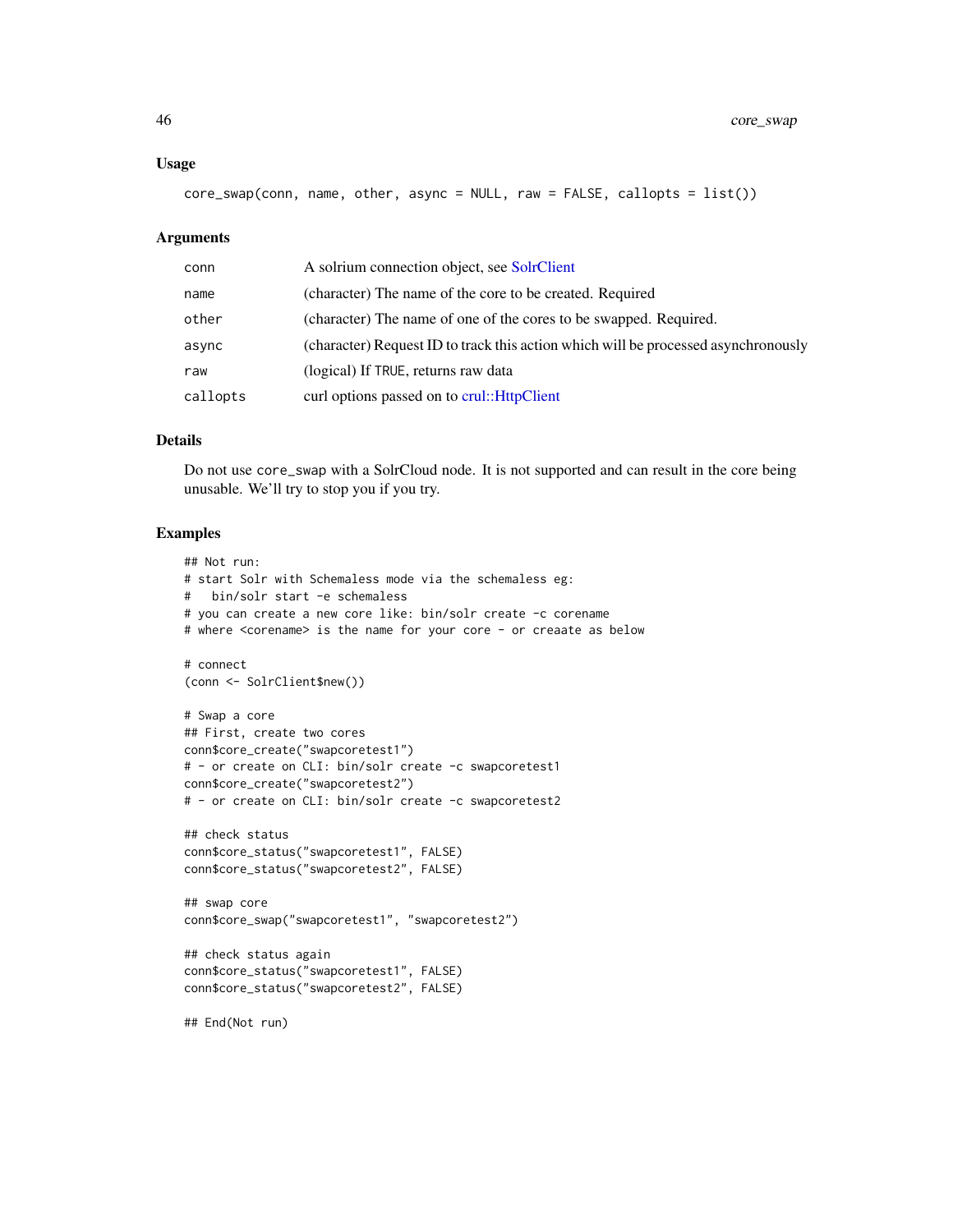## Description

Unload (delete) a core

## Usage

```
core_unload(
 conn,
 name,
 deleteIndex = FALSE,
 deleteDataDir = FALSE,
 deleteInstanceDir = FALSE,
 async = NULL,raw = FALSE,callopts = list())
```
# Arguments

| A solrium connection object, see SolrClient                                                                                                              |  |  |
|----------------------------------------------------------------------------------------------------------------------------------------------------------|--|--|
| (character) The name of the core to be created. Required                                                                                                 |  |  |
| (logical) If TRUE, will remove the index when unloading the core. Default:<br><b>FALSE</b>                                                               |  |  |
| (logical) If TRUE, removes the data directory and all sub-directories. Default:<br><b>FALSE</b>                                                          |  |  |
| deleteInstanceDir                                                                                                                                        |  |  |
| (logical) If TRUE, removes everything related to the core, including the index<br>directory, configuration files and other related files. Default: FALSE |  |  |
| (character) Request ID to track this action which will be processed asynchronously                                                                       |  |  |
| (logical) If TRUE, returns raw data                                                                                                                      |  |  |
| curl options passed on to crul::HttpClient                                                                                                               |  |  |
|                                                                                                                                                          |  |  |

```
## Not run:
# start Solr with Schemaless mode via the schemaless eg:
# bin/solr start -e schemaless
# connect
(conn <- SolrClient$new())
# Create a core
conn$core_create(name = "books")
```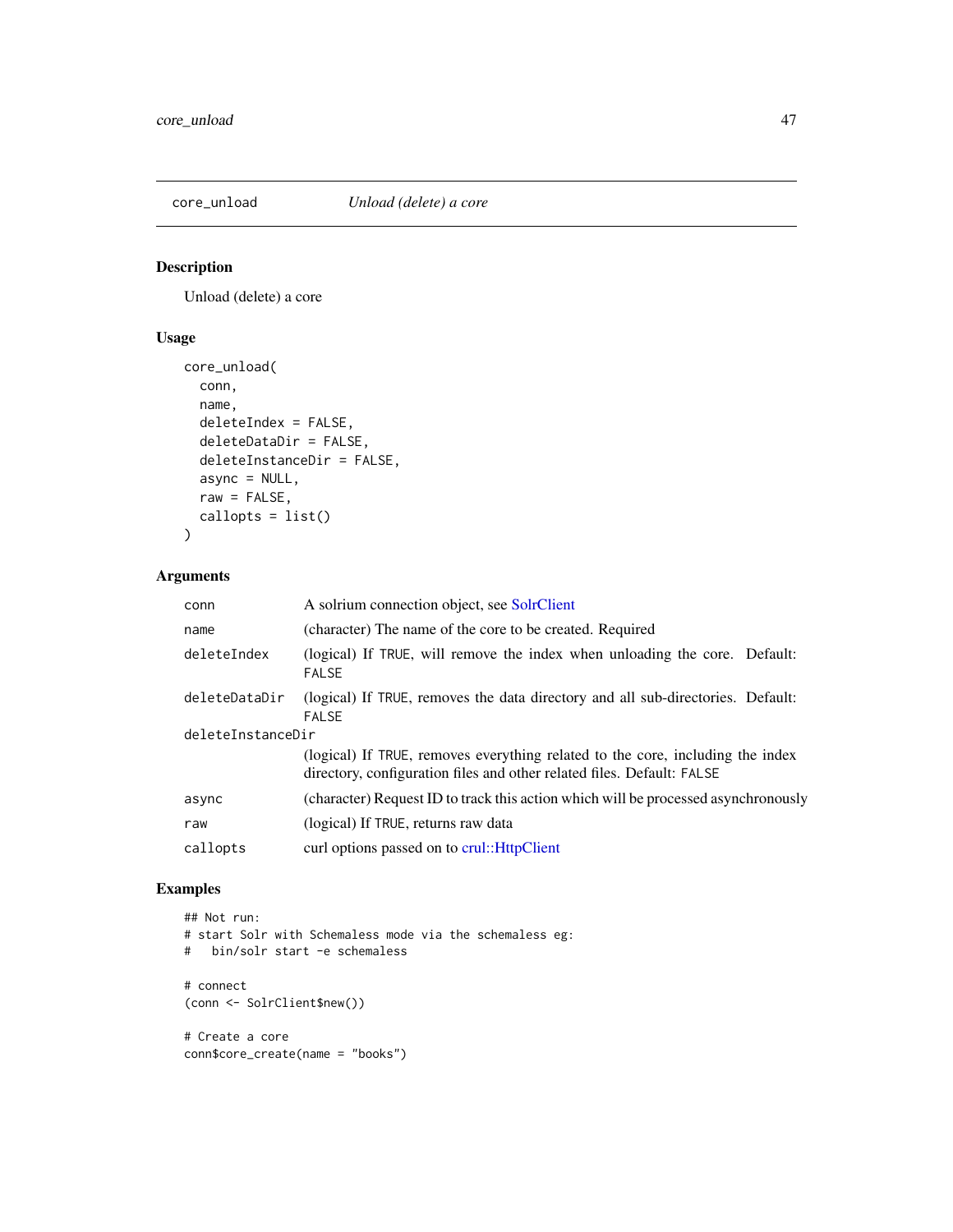**48** delete

```
# Unload a core
conn$core_unload(name = "books")
## not found
# conn$core_unload(name = "books")
# > Error: 400 - Cannot unload non-existent core [books]
## End(Not run)
```
delete *Delete documents by ID or query*

## Description

Delete documents by ID or query

#### Usage

```
delete_by_id(
  conn,
  ids,
 name,
 commit = TRUE,commit_within = NULL,
 overwrite = TRUE,
 boost = NULL,wt = "json",raw = FALSE,
  ...
\mathcal{L}delete_by_query(
 conn,
  query,
 name,
  commit = TRUE,commit_within = NULL,
 overwrite = TRUE,
 boost = NULL,wt = "json",raw = FALSE,...
)
```

| conn | A solrium connection object, see SolrClient                |
|------|------------------------------------------------------------|
| ids  | Document ID <sub>s</sub> , one or more in a vector or list |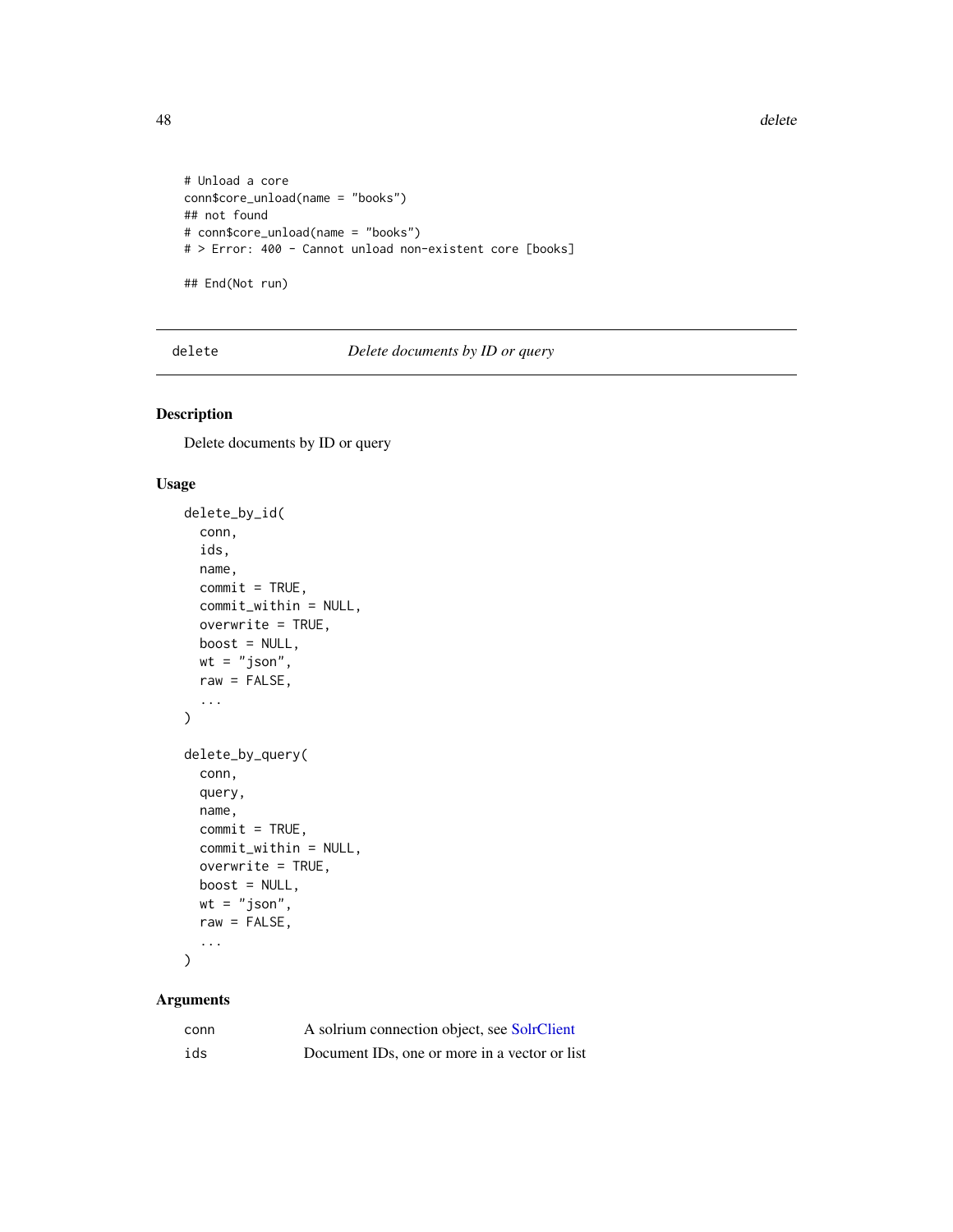| name          | (character) A collection or core name. Required.                                                                                      |  |
|---------------|---------------------------------------------------------------------------------------------------------------------------------------|--|
| commit        | (logical) If TRUE, documents immediately searchable. Deafult: TRUE                                                                    |  |
| commit_within | (numeric) Milliseconds to commit the change, the document will be added within<br>that time. Default: NULL                            |  |
| overwrite     | (logical) Overwrite documents with matching keys. Default: TRUE                                                                       |  |
| boost         | (numeric) Boost factor. Default: NULL                                                                                                 |  |
| wt            | (character) One of json (default) or xml. If json, uses jsonlite::fromJSON()<br>to parse. If xml, uses $xml2$ : : read_xml() to parse |  |
| raw           | (logical) If TRUE, returns raw data in format specified by wt param                                                                   |  |
| $\ddots$      | curl options passed on to crul:: HttpClient                                                                                           |  |
| query         | Query to use to delete documents                                                                                                      |  |

## Details

We use json internally as data interchange format for this function.

## Examples

```
## Not run:
(cli <- SolrClient$new())
# add some documents first
ss \le list(list(id = 1, price = 100), list(id = 2, price = 500))
cli$add(ss, name = "gettingstarted")
# Now, delete them
# Delete by ID
cli$delete_by_id(ids = 1, "gettingstarted")
## Many IDs
cli$delete_by_id(ids = c(3, 4), "getting started")# Delete by query
cli$search("gettingstarted", params=list(q="*:*")) # apple is there
cli$delete_by_query(query = 'id:apple', "gettingstarted") # delete it
cli$search("gettingstarted", params=list(q='id:apple')) # apple is now gone
## End(Not run)
```
is.sr\_facet *Test for sr\_facet class*

## Description

Test for sr\_facet class Test for sr\_high class Test for sr\_search class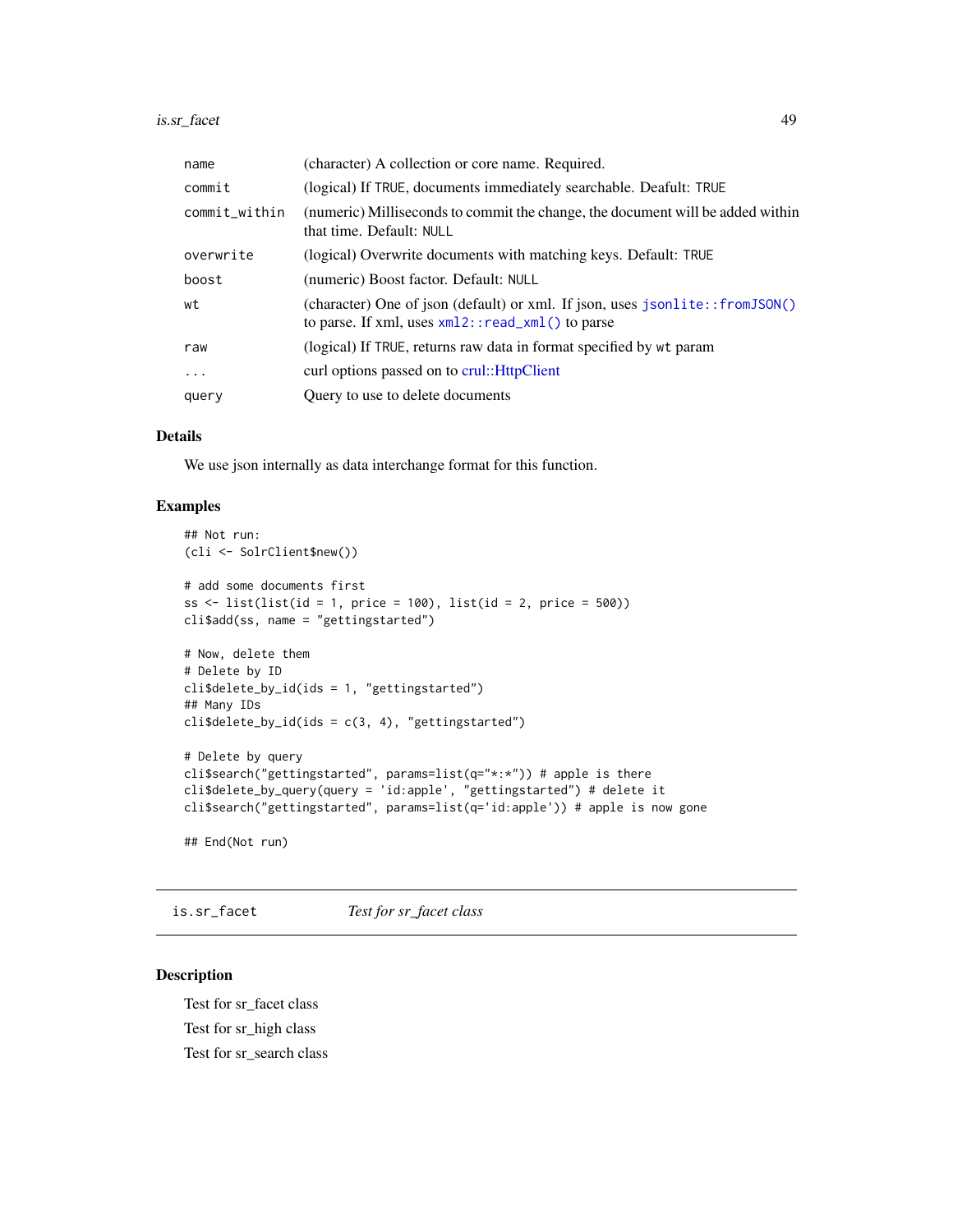# Usage

is.sr\_facet(x)

is.sr\_high(x)

is.sr\_search(x)

# Arguments

x Input makemultiargs *Function to make make multiple args of the same name from a single input with length > 1*

# Description

Function to make make multiple args of the same name from a single input with length > 1

# Usage

makemultiargs(x)

## Arguments

| х    | Value                |  |
|------|----------------------|--|
| ping | Ping a Solr instance |  |
|      |                      |  |

# Description

Ping a Solr instance

## Usage

```
ping(conn, name, wt = "json", raw = FALSE, ...)
```

| conn     | A solrium connection object, see SolrClient                                                                                                                              |
|----------|--------------------------------------------------------------------------------------------------------------------------------------------------------------------------|
| name     | (character) Name of a collection or core. Required.                                                                                                                      |
| wt       | (character) One of json (default) or xml. If json, uses jsonlite::fromJSON()<br>to parse. If xml, uses [xml2::read_xml)] to parse<br>[xml2::read xml]: R:xml2::read xml) |
| raw      | (logical) If TRUE, returns raw data in format specified by wt param                                                                                                      |
| $\cdots$ | curl options passed on to crul:: HttpClient                                                                                                                              |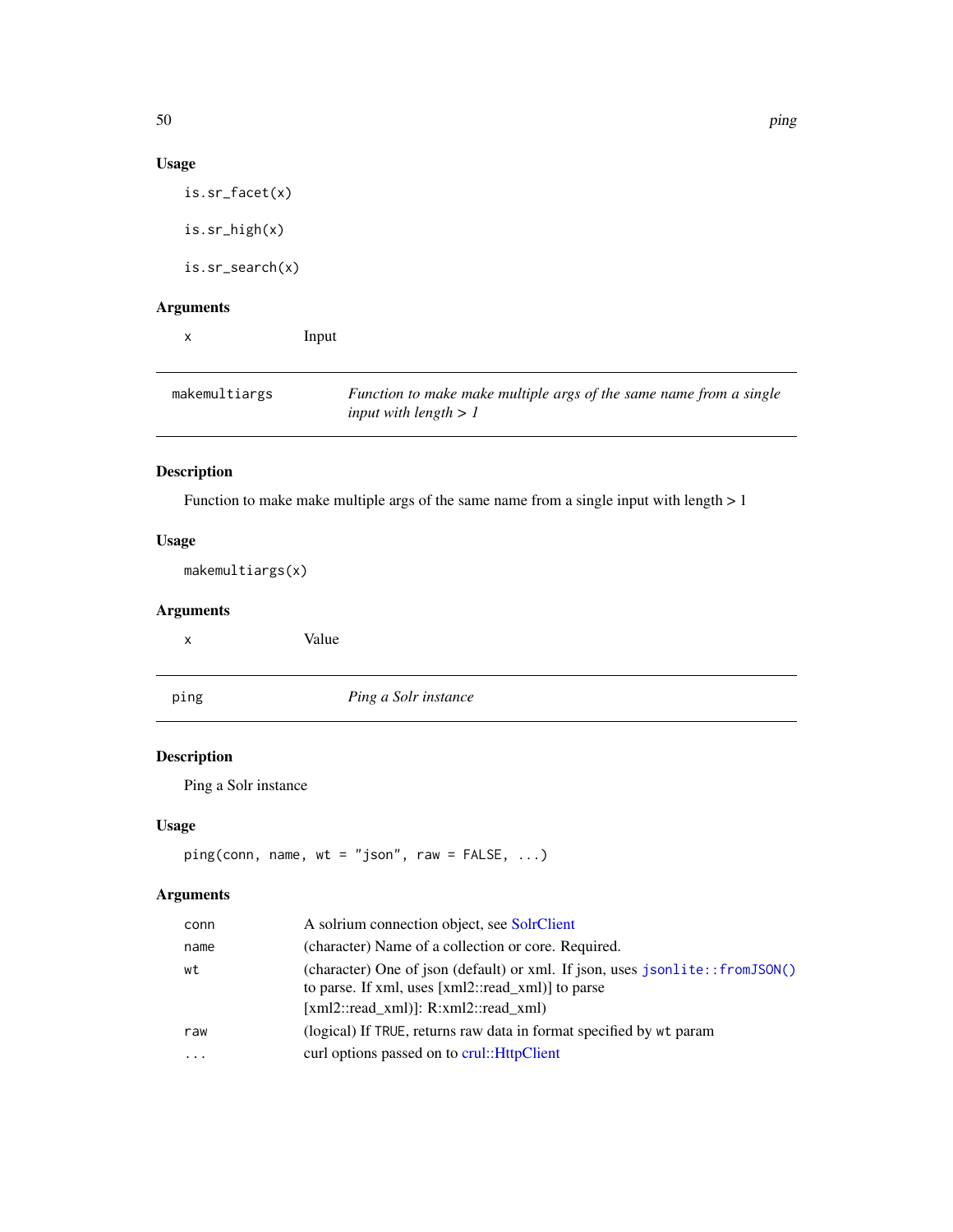#### schema 51

## Details

You likely may not be able to run this function against many public Solr services as they hopefully don't expose their admin interface to the public, but works locally.

## Value

if wt="xml" an object of class xml\_document, if wt="json" an object of class list

#### Examples

```
## Not run:
# start Solr, in your CLI, run: `bin/solr start -e cloud -noprompt`
# after that, if you haven't run `bin/post -c gettingstarted docs/` yet,
# do so
# connect: by default we connect to localhost, port 8983
(cli <- SolrClient$new())
# ping the gettingstarted index
cli$ping("gettingstarted")
ping(cli, "gettingstarted")
ping(cli, "gettingstarted", wt = "xml")
ping(cli, "gettingstarted", verbose = FALSE)
ping(cli, "gettingstarted", raw = TRUE)
ping(cli, "gettingstarted", wt="xml", verbose = TRUE)
## End(Not run)
```
schema *Get the schema for a collection or core*

## Description

Get the schema for a collection or core

#### Usage

```
schema(conn, name, what = ", raw = FALSE, ...)
```

| conn      | A solrium connection object, see SolrClient                                                                                                                                                                            |
|-----------|------------------------------------------------------------------------------------------------------------------------------------------------------------------------------------------------------------------------|
| name      | (character) Name of a collection or core. Required.                                                                                                                                                                    |
| what      | (character) What to retrieve. By default, we retrieve the entire schema. Options<br>include: fields, dynamicfields, fieldtypes, copyfields, name, version, uniquekey,<br>similarity, "solrqueryparser/defaultoperator" |
| raw       | (logical) If TRUE, returns raw data in format specified by wt param                                                                                                                                                    |
| $\ddotsc$ | curl options passed on to crul:: HttpClient                                                                                                                                                                            |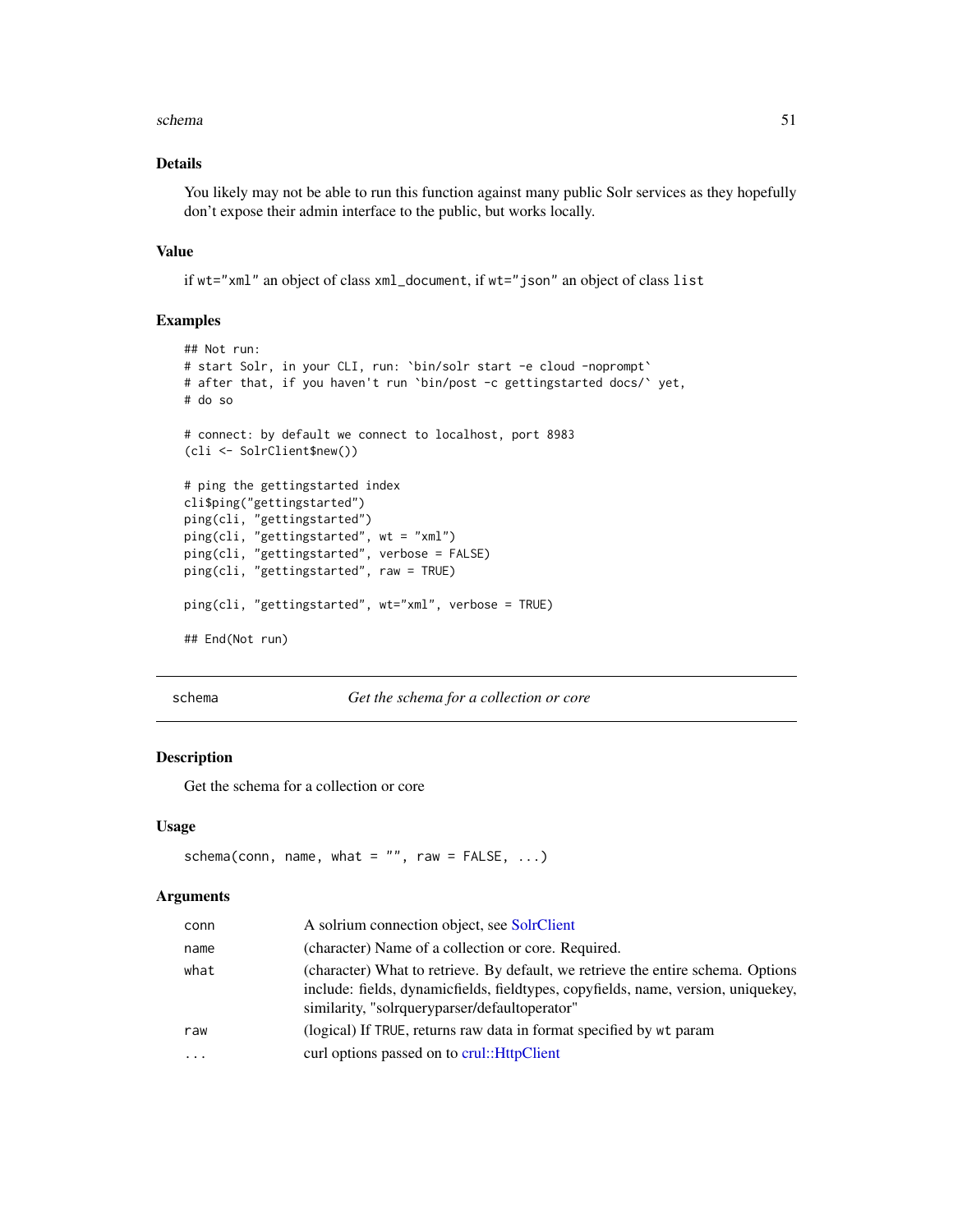## Examples

```
## Not run:
# start Solr, in your CLI, run: `bin/solr start -e cloud -noprompt`
# after that, if you haven't run `bin/post -c gettingstarted docs/` yet, do so
# connect: by default we connect to localhost, port 8983
(cli <- SolrClient$new())
# get the schema for the gettingstarted index
schema(cli, name = "gettingstarted")
# Get parts of the schema
schema(cli, name = "gettingstarted", "fields")
schema(cli, name = "gettingstarted", "dynamicfields")
schema(cli, name = "gettingstarted", "fieldtypes")
schema(cli, name = "gettingstarted", "copyfields")
schema(cli, name = "gettingstarted", "name")
schema(cli, name = "gettingstarted", "version")
schema(cli, name = "gettingstarted", "uniquekey")
schema(cli, name = "gettingstarted", "similarity")
schema(cli, name = "gettingstarted", "solrqueryparser/defaultoperator")
# get raw data
schema(cli, name = "gettingstarted", "similarity", raw = TRUE)
schema(cli, name = "gettingstarted", "uniquekey", raw = TRUE)
# start Solr in Schemaless mode: bin/solr start -e schemaless
# schema(cli, "gettingstarted")
# start Solr in Standalone mode: bin/solr start
# then add a core: bin/solr create -c helloWorld
# schema(cli, "helloWorld")
## End(Not run)
```
<span id="page-51-0"></span>SolrClient *Solr connection client*

#### Description

Solr connection client

| host   | (character) Host url. Deafault: 127.0.0.1                    |
|--------|--------------------------------------------------------------|
| path   | (character) url path.                                        |
| port   | (character/numeric) Port. Default: 8389                      |
| scheme | (character) http scheme, one of http or https. Default: http |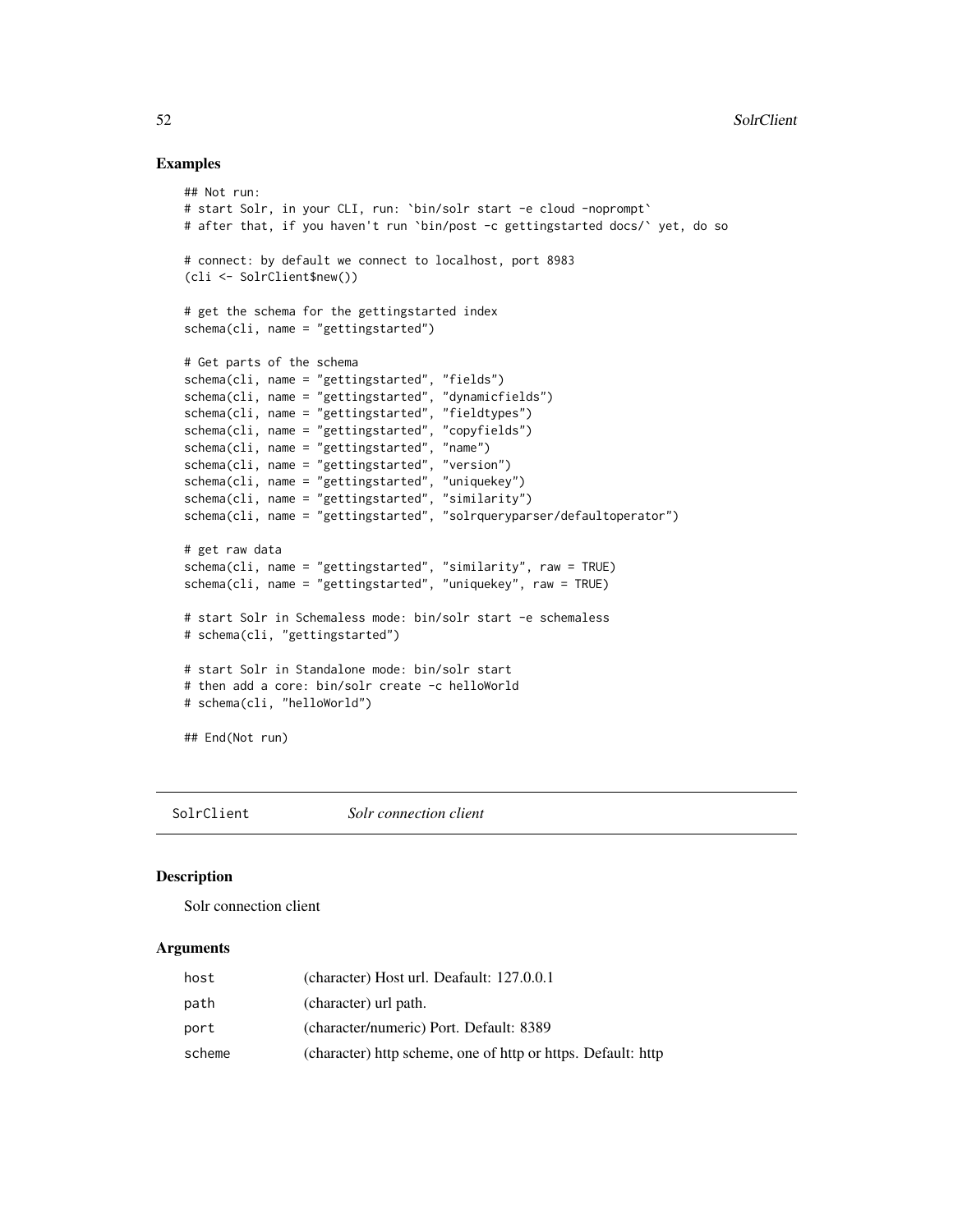#### SolrClient 53

| proxy  | List of arguments for a proxy connection, including one or more of: url, port,<br>username, password, and auth. See crul::proxy for help, which is used to con-<br>struct the proxy connection. |
|--------|-------------------------------------------------------------------------------------------------------------------------------------------------------------------------------------------------|
| errors | (character) One of "simple" or "complete". Simple gives http code and error<br>message on an error, while complete gives both http code and error message,<br>and stack trace, if available.    |

## Details

SolrClient creates a R6 class object. The object is not cloneable and is portable, so it can be inherited across packages without complication.

SolrClient is used to initialize a client that knows about your Solr instance, with options for setting host, port, http scheme, and simple vs. complete error reporting

## Value

Various output, see help files for each grouping of methods.

#### SolrClient methods

Each of these methods also has a matching standalone exported function that you can use by passing in the connection object made by calling SolrClient\$new(). Also, see the docs for each method for parameter definitions and their default values.

- $ping(name, wt = 'json', raw = FALSE, ...)$
- schema(name,what =  $'$ , raw = FALSE, ...)
- commit(name,expunge\_deletes = FALSE,wait\_searcher = TRUE,soft\_commit = FALSE,wt  $= 'json',raw = FALSE, ...)$
- optimize(name,max\_segments = 1,wait\_searcher = TRUE,soft\_commit = FALSE,wt = 'json',raw  $=$  FALSE,  $\ldots$ )
- $config\_get(name, what = NULL, wt = "json", raw = FALSE, ...)$
- $config\_params(name,param = NULL, set = NULL,unset = NULL, update = NULL, ...)$
- config\_overlay(name,omitHeader = FALSE,...)
- $config_set(name, set = NULL,unset = NULL, ...)$
- collection\_exists(name,...)
- collection\_list(raw = FALSE,...)
- collection\_create(name,numShards = 1,maxShardsPerNode = 1,createNodeSet = NULL,collection.configNa = NULL,replicationFactor = 1,router.name = NULL,shards = NULL,createNodeSet.shuffle = TRUE,router.field = NULL,autoAddReplicas = FALSE,async = NULL,raw = FALSE,callopts=list(),...)
- collection\_addreplica(name,shard = NULL,route = NULL,node = NULL,instanceDir = NULL,dataDir  $=$  NULL,async = NULL, raw = FALSE, callopts=list(),...)
- collection\_addreplicaprop(name,shard,replica,property,property.value,shardUnique  $=$  FALSE, raw = FALSE, callopts=list())
- collection\_addrole(role = "overseer",node,raw = FALSE,...)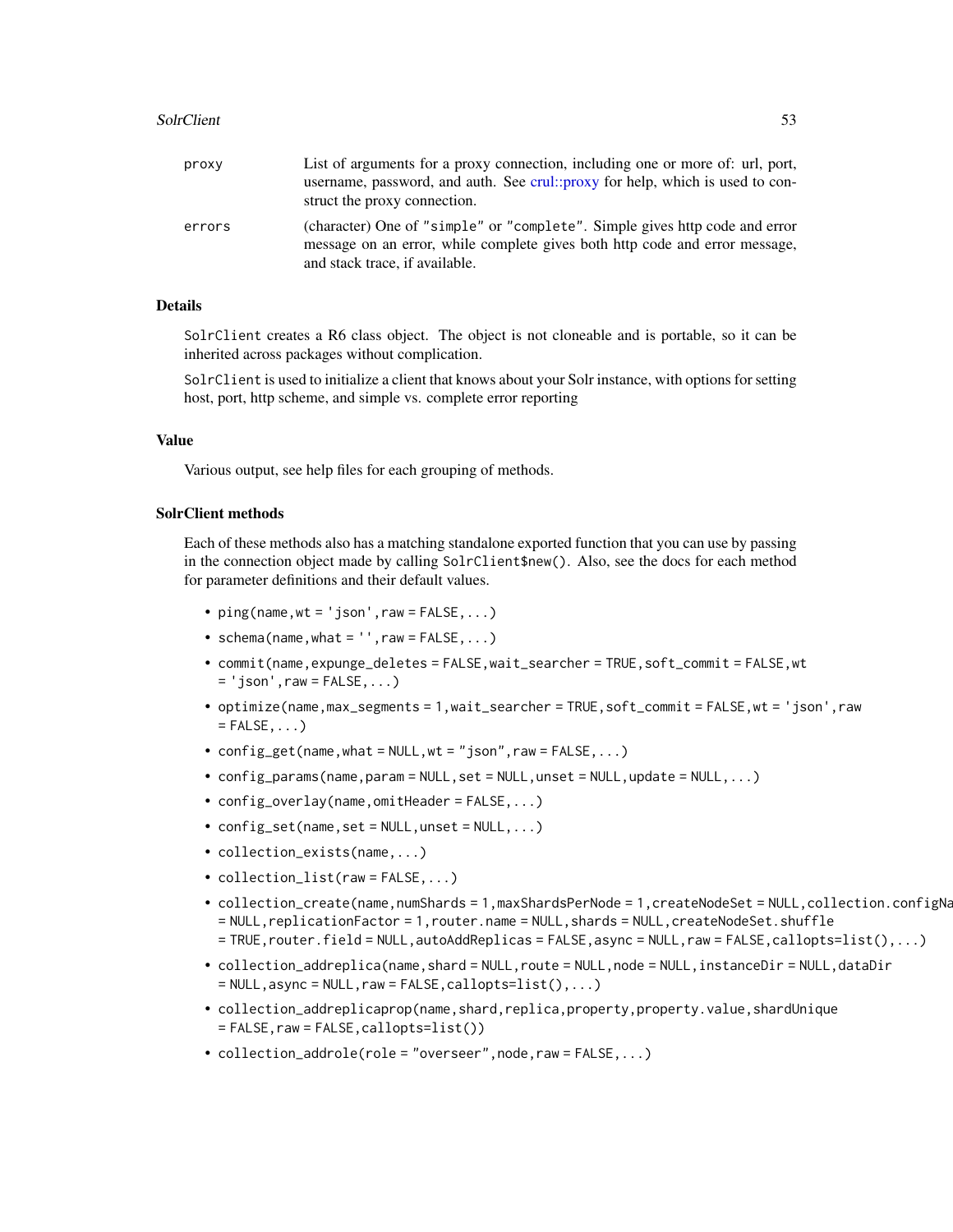- collection\_balanceshardunique(name,property,onlyactivenodes = TRUE,shardUnique  $=$  NULL, raw  $=$  FALSE,  $\ldots$ )
- collection\_clusterprop(name,val,raw = FALSE,callopts=list())
- collection\_clusterstatus(name = NULL, shard = NULL, raw = FALSE, ...)
- collection\_createalias(alias,collections,raw = FALSE,...)
- collection\_createshard(name,shard,createNodeSet = NULL,raw = FALSE,...)
- collection\_delete(name,raw = FALSE,...)
- collection\_deletealias(alias,raw = FALSE,...)
- collection\_deletereplica(name,shard = NULL,replica = NULL,onlyIfDown = FALSE,raw  $=$  FALSE, callopts=list(),...)
- collection\_deletereplicaprop(name,shard,replica,property,raw = FALSE,callopts=list())
- collection\_deleteshard(name,shard,raw = FALSE,...)
- collection\_migrate(name,target.collection,split.key,forward.timeout = NULL,async  $=$  NULL, raw  $=$  FALSE,  $\ldots$ )
- collection\_overseerstatus(raw = FALSE,...)
- collection\_rebalanceleaders(name,maxAtOnce = NULL,maxWaitSeconds = NULL,raw = FALSE,...)
- collection\_reload(name,raw = FALSE,...)
- collection\_removerole(role = "overseer",node,raw = FALSE,...)
- collection\_requeststatus(requestid,raw = FALSE,...)
- collection\_splitshard(name,shard,ranges = NULL,split.key = NULL,async = NULL,raw  $=$  FALSE,  $\ldots$ )
- core\_status(name = NULL,indexInfo = TRUE,raw = FALSE,callopts=list())
- core\_exists(name,callopts = list())
- core\_create(name,instanceDir = NULL,config = NULL,schema = NULL,dataDir = NULL,configSet  $=$  NULL,collection = NULL,shard = NULL,async=NULL,raw = FALSE,callopts=list(),...)
- core\_unload(name,deleteIndex = FALSE,deleteDataDir = FALSE,deleteInstanceDir = FALSE,async = NULL,raw = FALSE,callopts = list())
- core\_rename(name,other,async = NULL,raw = FALSE,callopts=list())
- core\_reload(name,raw = FALSE,callopts=list())
- core\_swap(name,other,async = NULL,raw = FALSE,callopts=list())
- core\_mergeindexes(name,indexDir = NULL,srcCore = NULL,async = NULL,raw = FALSE,callopts  $= list()$
- core\_requeststatus(requestid,raw = FALSE,callopts = list())
- core\_split(name,path = NULL,targetCore = NULL,ranges = NULL,split.key = NULL,async  $=$  NULL, raw  $=$  FALSE, callopts=list())
- search(name = NULL,params = NULL,body = NULL,callopts =  $list()$ ,raw = FALSE,parsetype = 'df',concat = ',',optimizeMaxRows = TRUE,minOptimizedRows = 50000L,progress =  $NULL, \ldots)$
- facet(name = NULL,params = NULL,body = NULL,callopts = list(),raw = FALSE,parsetype  $= 'df', \text{concat} = ', ', \text{progress} = \text{NULL}, \dots)$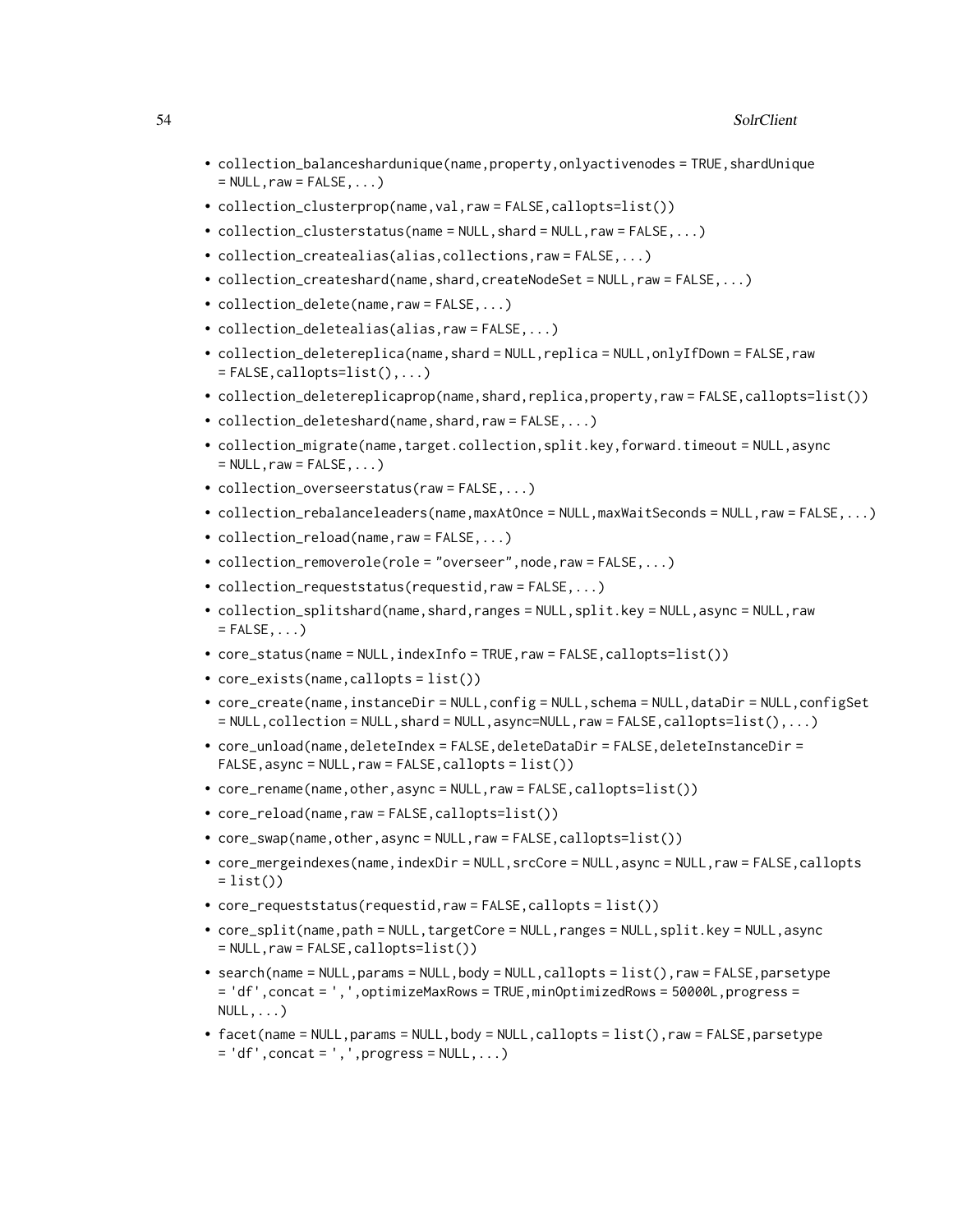## SolrClient 55

- stats(name = NULL,params =  $list(q = '*.*.$ ,stats.field = NULL,stats.facet = NULL),body  $=$  NULL,callopts=list(),raw = FALSE,parsetype = 'df',progress = NULL,...)
- highlight(name = NULL,params = NULL,body = NULL,callopts=list(),raw = FALSE,parsetype  $= 'df', progress = NULL, ...)$
- group(name = NULL,params = NULL,body = NULL,callopts=list(),raw=FALSE,parsetype='df',concat=',',pr  $=$  NULL,  $\ldots$ )
- mlt(name = NULL,params = NULL,body = NULL,callopts=list(),raw=FALSE,parsetype='df',concat=',',opti  $=$  TRUE, minOptimizedRows = 50000L, progress = NULL,...)
- all(name = NULL,params = NULL,body = NULL,callopts=list(),raw=FALSE,parsetype='df',concat=',',opti  $=$  TRUE, minOptimizedRows = 50000L, progress = NULL,...)
- json\_request(name = NULL,body = NULL,callopts=list(),progress = NULL)
- get(ids, name,  $f1 = NULL, wt = 'ison', raw = FALSE, ...$ )
- $ad(x, name, commit = TRUE, commit\_within = NULL, overtime = TRUE, boost = NULL, wt =$  $'$ json', raw = FALSE,  $\ldots$ )
- delete\_by\_id(ids,name,commit = TRUE,commit\_within = NULL,overwrite = TRUE,boost  $=$  NULL,  $wt = 'json'$ , raw  $=$  FALSE,  $\ldots$ )
- delete\_by\_query(query,name,commit = TRUE,commit\_within = NULL,overwrite = TRUE,boost  $=$  NULL,  $wt = 'json'$ , raw  $=$  FALSE,  $\ldots$ )
- update\_json(files,name,commit = TRUE,optimize = FALSE,max\_segments = 1,expunge\_deletes = FALSE,wait\_searcher = TRUE,soft\_commit = FALSE,prepare\_commit = NULL,wt = 'json',raw  $=$  FALSE,  $\ldots$ )
- update\_xml(files,name,commit = TRUE,optimize = FALSE,max\_segments = 1,expunge\_deletes = FALSE,wait\_searcher = TRUE,soft\_commit = FALSE,prepare\_commit = NULL,wt = 'json',raw  $=$  FALSE,  $\ldots$ )
- update\_csv(files,name,separator = ',',header = TRUE,fieldnames = NULL,skip = NULL,skipLines  $= 0$ , trim = FALSE, encapsulator = NULL, escape = NULL, keepEmpty = FALSE, literal = NULL, map = NULL,split = NULL,rowid = NULL,rowidOffset = NULL,overwrite = NULL,commit = NULL,wt  $=$  'json', raw = FALSE, ...)
- update\_atomic\_json(body,name,wt = 'json',raw =  $FALSE$ ,...)
- update\_atomic\_xml(body,name,wt = 'json',raw = FALSE,...)

## number of results

When the \$search() method returns a data.frame, metadata doesn't fit into the output data.frame itself. You can access number of results (numFound) in the attributes of the results. For example,  $attr(x, "numFound")$  for number of results, and  $attr(x, "start")$  for the offset value (if one was given). Or you can get all attributes like  $atr$ ibutes $(x)$ . These metadata are not in the attributes when requesting raw xml or json though as those metadata are in the payload (unless wt="csv").

```
## Not run:
# make a client
(cli <- SolrClient$new())
```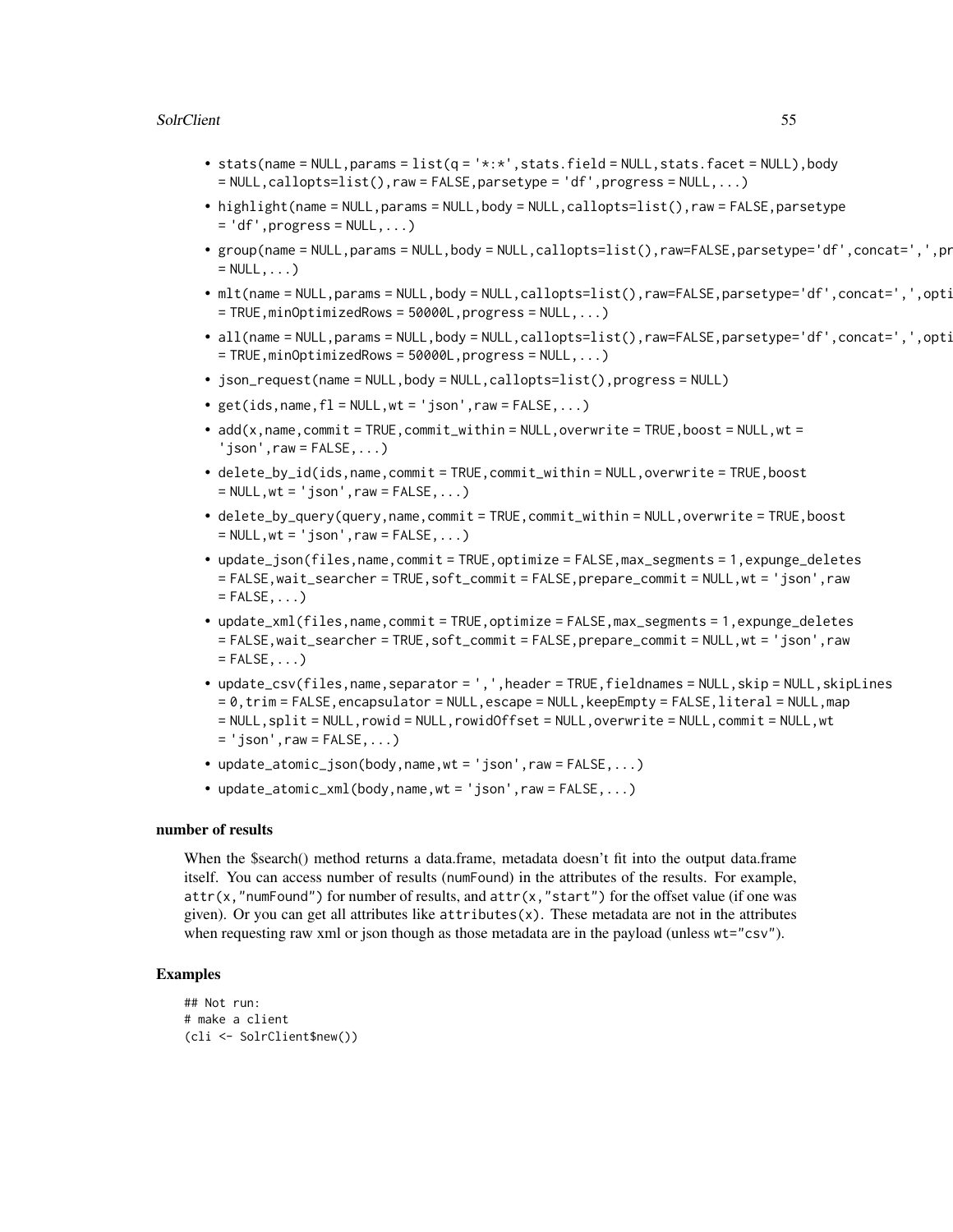```
# variables
cli$host
cli$port
cli$path
cli$scheme
# ping
## ping to make sure it's up
cli$ping("gettingstarted")
# version
## get Solr version information
cli$schema("gettingstarted")
cli$schema("gettingstarted", "fields")
cli$schema("gettingstarted", "name")
cli$schema("gettingstarted", "version")$version
# Search
cli$search("gettingstarted", params = list(q = "*:"))
cli$search("gettingstarted", body = list(query = "*:*"))
# set a different host
SolrClient$new(host = 'stuff.com')
# set a different port
SolrClient$new(host = 3456)
# set a different http scheme
SolrClient$new(scheme = 'https')
# set a proxy
SolrClient$new(proxy = list(url = "187.62.207.130:3128"))
prox <- list(url = "187.62.207.130:3128", user = "foo", pwd = "bar")
cli <- SolrClient$new(proxy = prox)
cli$proxy
# A remote Solr instance to which you don't have admin access
(cli <- SolrClient$new(host = "api.plos.org", path = "search", port = NULL))
res \le cli$search(params = list(q = "memory"))
res
attr(res, "numFound")
attr(res, "start")
attr(res, "maxScore")
## End(Not run)
```
<span id="page-55-0"></span>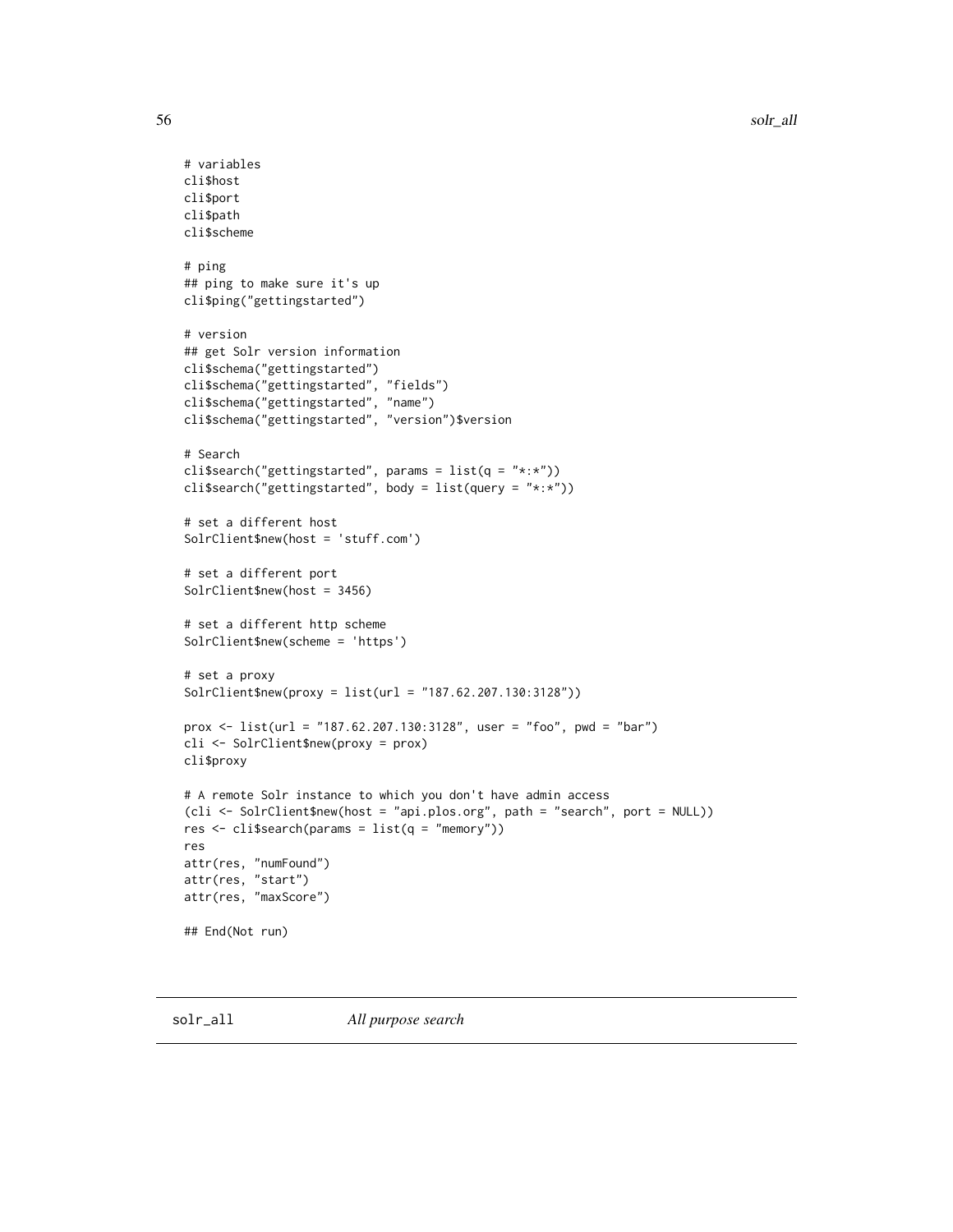solr\_all 57

# Description

Includes documents, facets, groups, mlt, stats, and highlights

## Usage

```
solr_all(
 conn,
 name = NULL,
 params = NULL,
 body = NULL,callopts = list(),
 raw = FALSE,parsetype = "df",
 concat = ",",optimizeMaxRows = TRUE,
 minOptimizedRows = 50000L,
 progress = NULL,
  ...
```

```
)
```

| Name of a collection or core. Or leave as NULL if not needed.                                                                                                                                                                         |  |  |
|---------------------------------------------------------------------------------------------------------------------------------------------------------------------------------------------------------------------------------------|--|--|
| (list) a named list of parameters, results in a GET request as long as no body<br>parameters given                                                                                                                                    |  |  |
| (list) a named list of parameters, if given a POST request will be performed                                                                                                                                                          |  |  |
| Call options passed on to crul:: HttpClient                                                                                                                                                                                           |  |  |
| (logical) If TRUE, returns raw data in format specified by wt param                                                                                                                                                                   |  |  |
| (character) One of 'list' or 'df'                                                                                                                                                                                                     |  |  |
| (character) Character to concatenate elements of longer than length 1. Note that<br>this only works reliably when data format is json (wt='json'). The parsing is<br>more complicated in XML format, but you can do that on your own. |  |  |
| optimizeMaxRows                                                                                                                                                                                                                       |  |  |
| (logical) If TRUE, then rows parameter will be adjusted to the number of returned<br>results by the same constraints. It will only be applied if rows parameter is<br>higher than minOptimizedRows. Default: TRUE                     |  |  |
| minOptimizedRows                                                                                                                                                                                                                      |  |  |
| (numeric) used by optimizedMaxRows parameter, the minimum optimized rows.<br>Default: 50000                                                                                                                                           |  |  |
| a function with logic for printing a progress bar for an HTTP request, ulti-<br>mately passed down to curl. only supports httr:: progress for now. See the<br>README for an example.                                                  |  |  |
| Further args to be combined into query                                                                                                                                                                                                |  |  |
|                                                                                                                                                                                                                                       |  |  |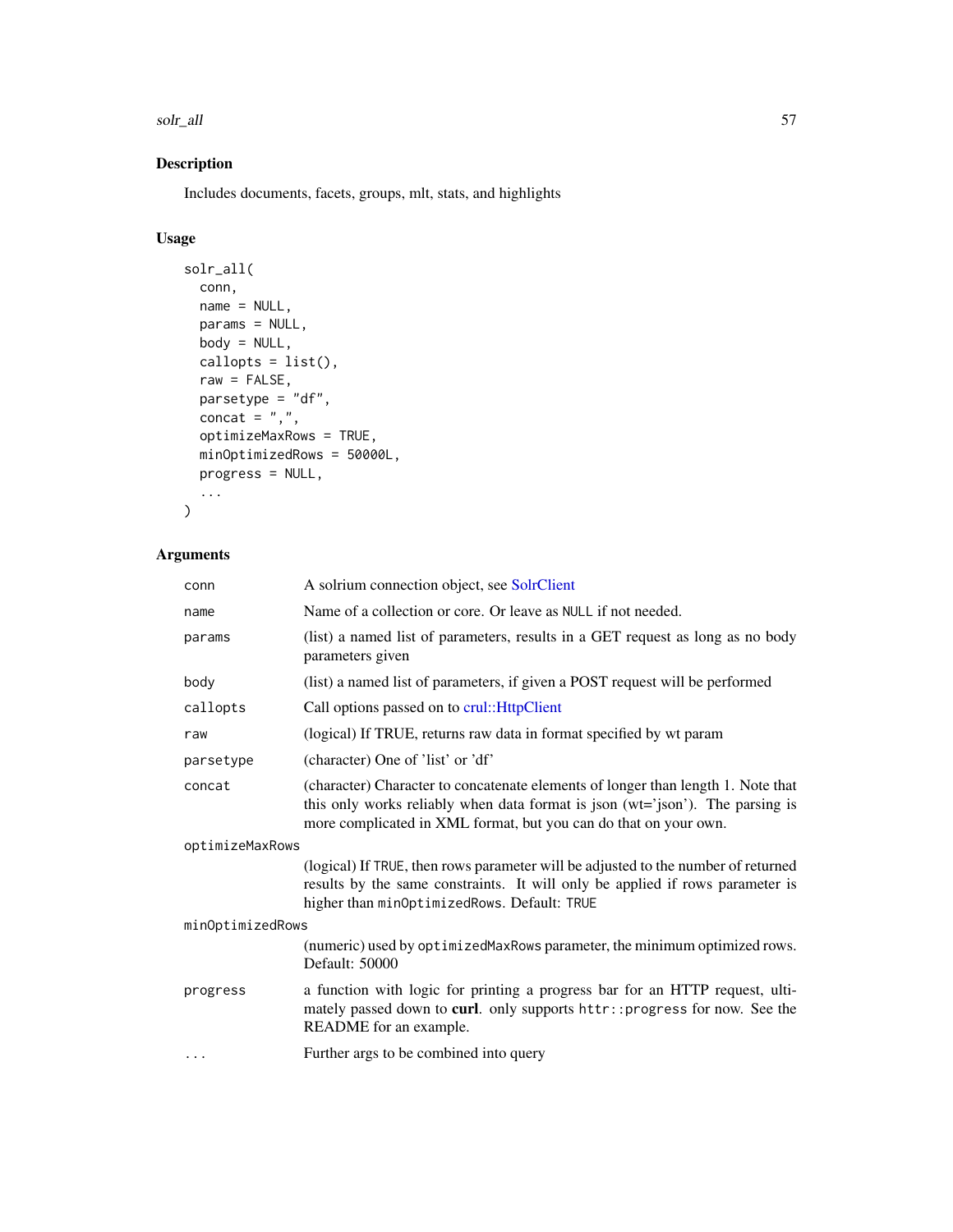#### Value

XML, JSON, a list, or data.frame

#### **Parameters**

- q Query terms, defaults to '*:*', or everything.
- sort Field to sort on. You can specify ascending (e.g., score desc) or descending (e.g., score asc), sort by two fields (e.g., score desc, price asc), or sort by a function (e.g., sum( $x_f$ ,  $y_f$ ) desc, which sorts by the sum of x\_f and y\_f in a descending order).
- start Record to start at, default to beginning.
- rows Number of records to return. Default: 10.
- pageDoc If you expect to be paging deeply into the results (say beyond page 10, assuming rows=10) and you are sorting by score, you may wish to add the pageDoc and pageScore parameters to your request. These two parameters tell Solr (and Lucene) what the last result (Lucene internal docid and score) of the previous page was, so that when scoring the query for the next set of pages, it can ignore any results that occur higher than that item. To get the Lucene internal doc id, you will need to add docid to the &fl list.
- pageScore See pageDoc notes.
- fq Filter query, this does not affect the search, only what gets returned. This parameter can accept multiple items in a lis or vector. You can't pass more than one parameter of the same name, so we get around it by passing multiple queries and we parse internally
- fl Fields to return, can be a character vector like c('id','title'), or a single character vector with one or more comma separated names, like 'id, title'
- defType Specify the query parser to use with this request.
- timeAllowed The time allowed for a search to finish. This value only applies to the search and not to requests in general. Time is in milliseconds. Values  $\leq 0$  mean no time restriction. Partial results may be returned (if there are any).
- qt Which query handler used. Options: dismax, others?
- NOW Set a fixed time for evaluating Date based expresions
- TZ Time zone, you can override the default.
- echoHandler If TRUE, Solr places the name of the handle used in the response to the client for debugging purposes. Default:
- echoParams The echoParams parameter tells Solr what kinds of Request parameters should be included in the response for debugging purposes, legal values include:
	- none don't include any request parameters for debugging
	- explicit include the parameters explicitly specified by the client in the request
	- all include all parameters involved in this request, either specified explicitly by the client, or implicit because of the request handler configuration.
- wt (character) One of json, xml, or csv. Data type returned, defaults to 'csv'. If json, uses [jsonlite::fromJSON\(\)](#page-0-0) to parse. If xml, uses [xml2::read\\_xml\(\)](#page-0-0) to parse. If csv, uses [read.table\(\)](#page-0-0) to parse. wt=csv gives the fastest performance at least in all the cases we have tested in, thus it's the default value for wt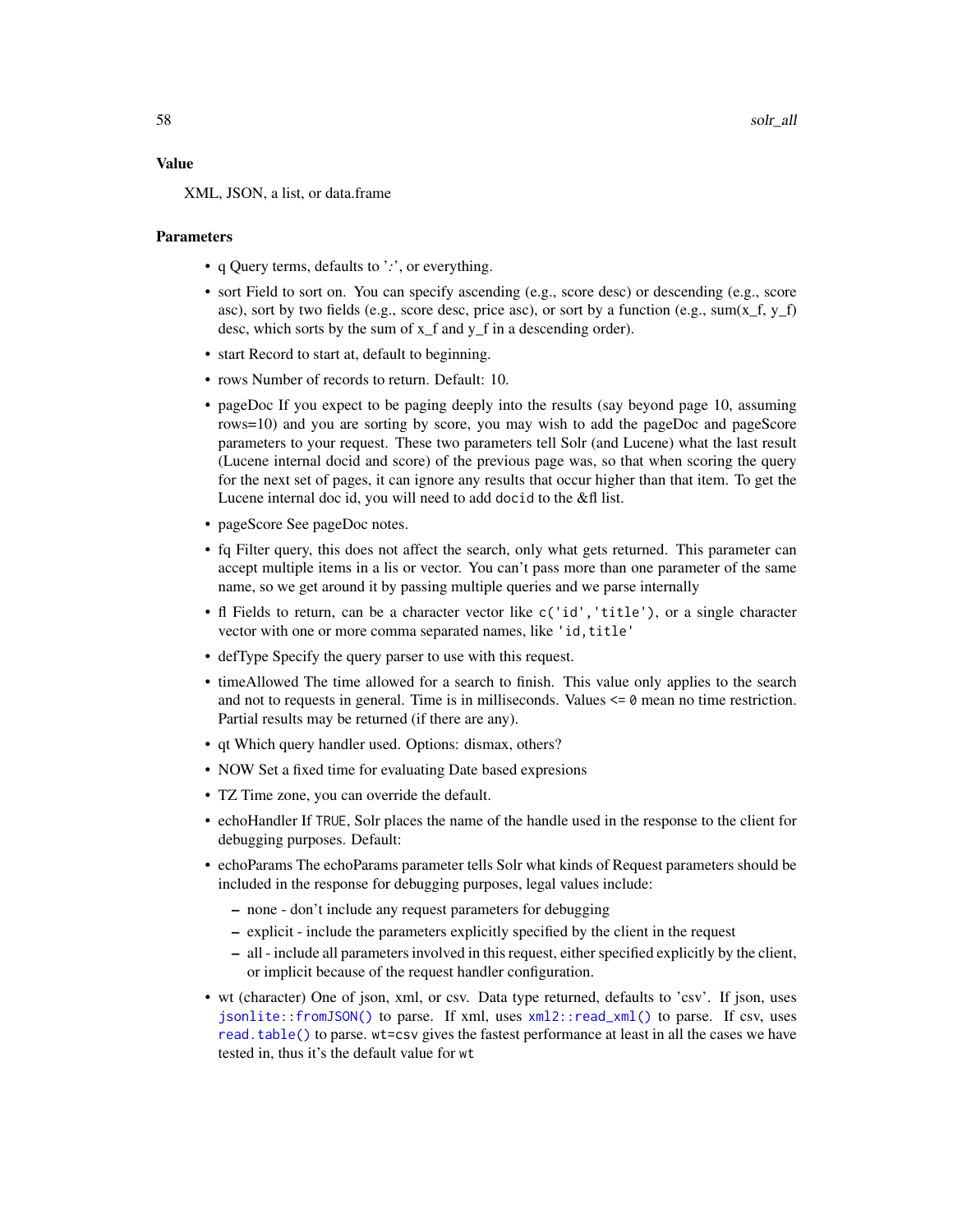solr\_all 59

## References

See https://lucene.apache.org/solr/guide/8\_2/searching.html for more information.

#### See Also

[solr\\_highlight\(\)](#page-70-0), [solr\\_facet\(\)](#page-59-0)

```
## Not run:
# connect
(cli <- SolrClient$new(host = "api.plos.org", path = "search", port = NULL))
solar\_all(cli, params = list(q='*:*', rows=2, fl='id'))# facets
solr_all(cli, params = list(q='*:*', rows=2, fl='id', facet="true",
 facet.field="journal"))
# mlt
solr_all(cli, params = list(q='ecology', rows=2, fl='id', mlt='true',
 mlt.count=2, mlt.fl='abstract'))
# facets and mlt
solr_all(cli, params = list(q='ecology', rows=2, fl='id', facet="true",
 facet.field="journal", mlt='true', mlt.count=2, mlt.fl='abstract'))
# stats
solr_all(cli, params = list(q='ecology', rows=2, fl='id', stats='true',
 stats.field='counter_total_all'))
# facets, mlt, and stats
solr_all(cli, params = list(q='ecology', rows=2, fl='id', facet="true",
 facet.field="journal", mlt='true', mlt.count=2, mlt.fl='abstract',
 stats='true', stats.field='counter_total_all'))
# group
solr_all(cli, params = list(q='ecology', rows=2, fl='id', group='true',
group.field='journal', group.limit=3))
# facets, mlt, stats, and groups
solr_all(cli, params = list(q='ecology', rows=2, fl='id', facet="true",
facet.field="journal", mlt='true', mlt.count=2, mlt.fl='abstract',
stats='true', stats.field='counter_total_all', group='true',
group.field='journal', group.limit=3))
# using wt = xml
solr_all(cli, params = list(q='*:*', rows=50, fl=c('id','score'),
 fq='doc_type:full', wt="xml"), raw=TRUE)
## End(Not run)
```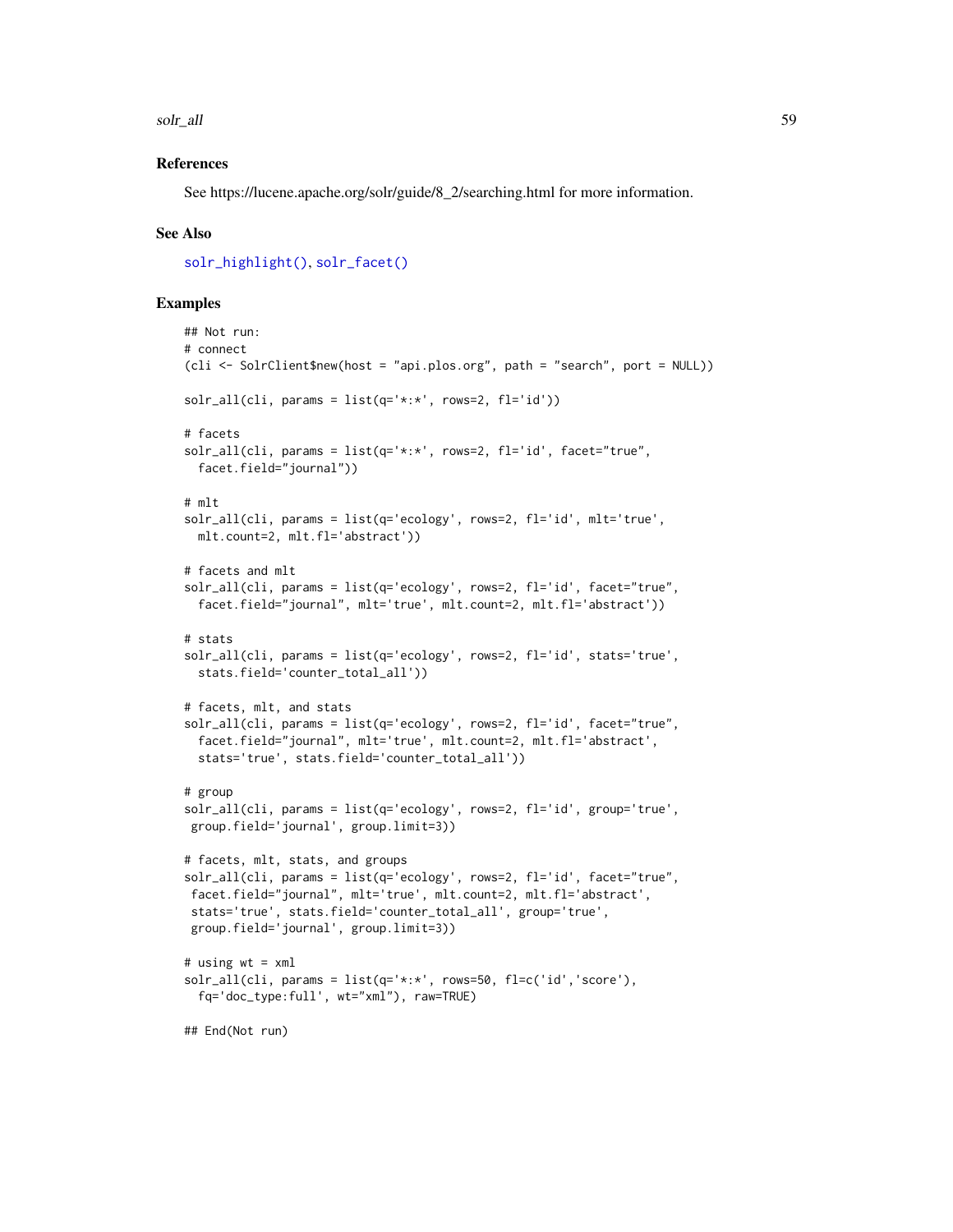# <span id="page-59-0"></span>solr\_facet *Faceted search*

# Description

Returns only facet items

# Usage

```
solr_facet(
 conn,
 name = NULL,params = list(q = "*:*),
 body = NULL,
 callopts = list(),
 raw = FALSE,parsetype = "df",
 concat = ",",progress = NULL,
  ...
\mathcal{L}
```

| conn      | A solrium connection object, see SolrClient                                                                                                                                                                                           |
|-----------|---------------------------------------------------------------------------------------------------------------------------------------------------------------------------------------------------------------------------------------|
| name      | Name of a collection or core. Or leave as NULL if not needed.                                                                                                                                                                         |
| params    | (list) a named list of parameters, results in a GET request as long as no body<br>parameters given                                                                                                                                    |
| body      | (list) a named list of parameters, if given a POST request will be performed                                                                                                                                                          |
| callopts  | Call options passed on to crul:: HttpClient                                                                                                                                                                                           |
| raw       | (logical) If TRUE (default) raw json or xml returned. If FALSE, parsed data<br>returned.                                                                                                                                              |
| parsetype | (character) One of 'list' or 'df'                                                                                                                                                                                                     |
| concat    | (character) Character to concatenate elements of longer than length 1. Note that<br>this only works reliably when data format is json (wt='json'). The parsing is<br>more complicated in XML format, but you can do that on your own. |
| progress  | a function with logic for printing a progress bar for an HTTP request, ulti-<br>mately passed down to curl. only supports httr:: progress for now. See the<br>README for an example.                                                  |
| $\cdot$   | Further args, usually per field arguments for faceting.                                                                                                                                                                               |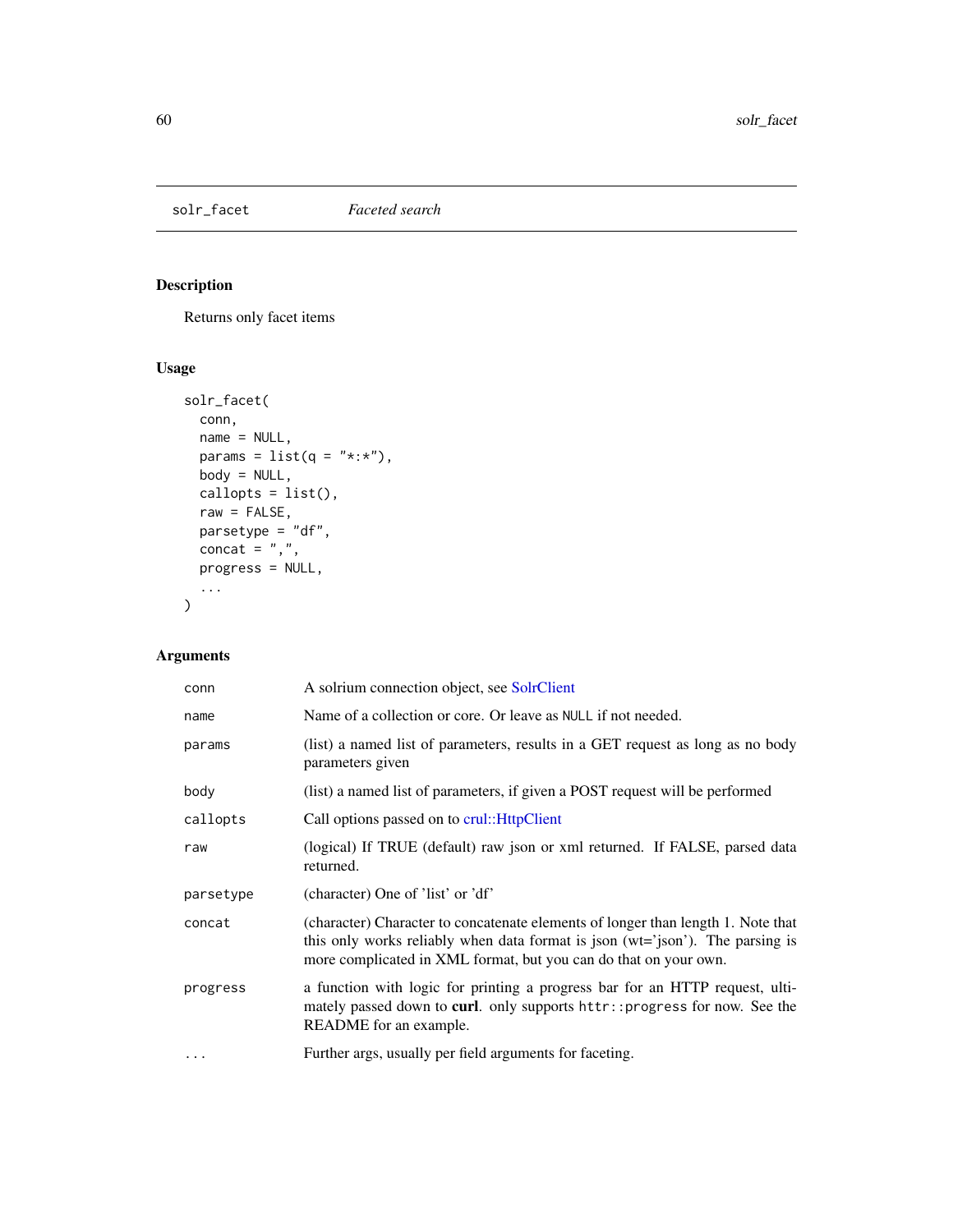#### solr\_facet 61

#### Details

A number of fields can be specified multiple times, in which case you can separate them by commas, like facet.field='journal, subject'. Those fields are:

- facet.field
- facet.query
- facet.date
- facet.date.other
- facet.date.include
- facet.range
- facet.range.other
- facet.range.include
- facet.pivot

## Options for some parameters:

facet.sort: This param determines the ordering of the facet field constraints.

- count sort the constraints by count (highest count first)
- index to return the constraints sorted in their index order (lexicographic by indexed term). For terms in the ascii range, this will be alphabetically sorted.

The default is count if facet.limit is greater than 0, index otherwise. This parameter can be specified on a per field basis.

facet.method: This parameter indicates what type of algorithm/method to use when faceting a field.

- enum Enumerates all terms in a field, calculating the set intersection of documents that match the term with documents that match the query. This was the default (and only) method for faceting multi-valued fields prior to Solr 1.4.
- fc (Field Cache) The facet counts are calculated by iterating over documents that match the query and summing the terms that appear in each document. This was the default method for single valued fields prior to Solr 1.4.
- fcs (Field Cache per Segment) works the same as fc except the underlying cache data structure is built for each segment of the index individually

The default value is fc (except for BoolField which uses enum) since it tends to use less memory and is faster then the enumeration method when a field has many unique terms in the index. For indexes that are changing rapidly in NRT situations, fcs may be a better choice because it reduces the overhead of building the cache structures on the first request and/or warming queries when opening a new searcher – but tends to be somewhat slower then fc for subsequent requests against the same searcher. This parameter can be specified on a per field basis.

facet.date.other: This param indicates that in addition to the counts for each date range constraint between facet.date.start and facet.date.end, counts should also be computed for...

- before All records with field values lower then lower bound of the first range
- after All records with field values greater then the upper bound of the last range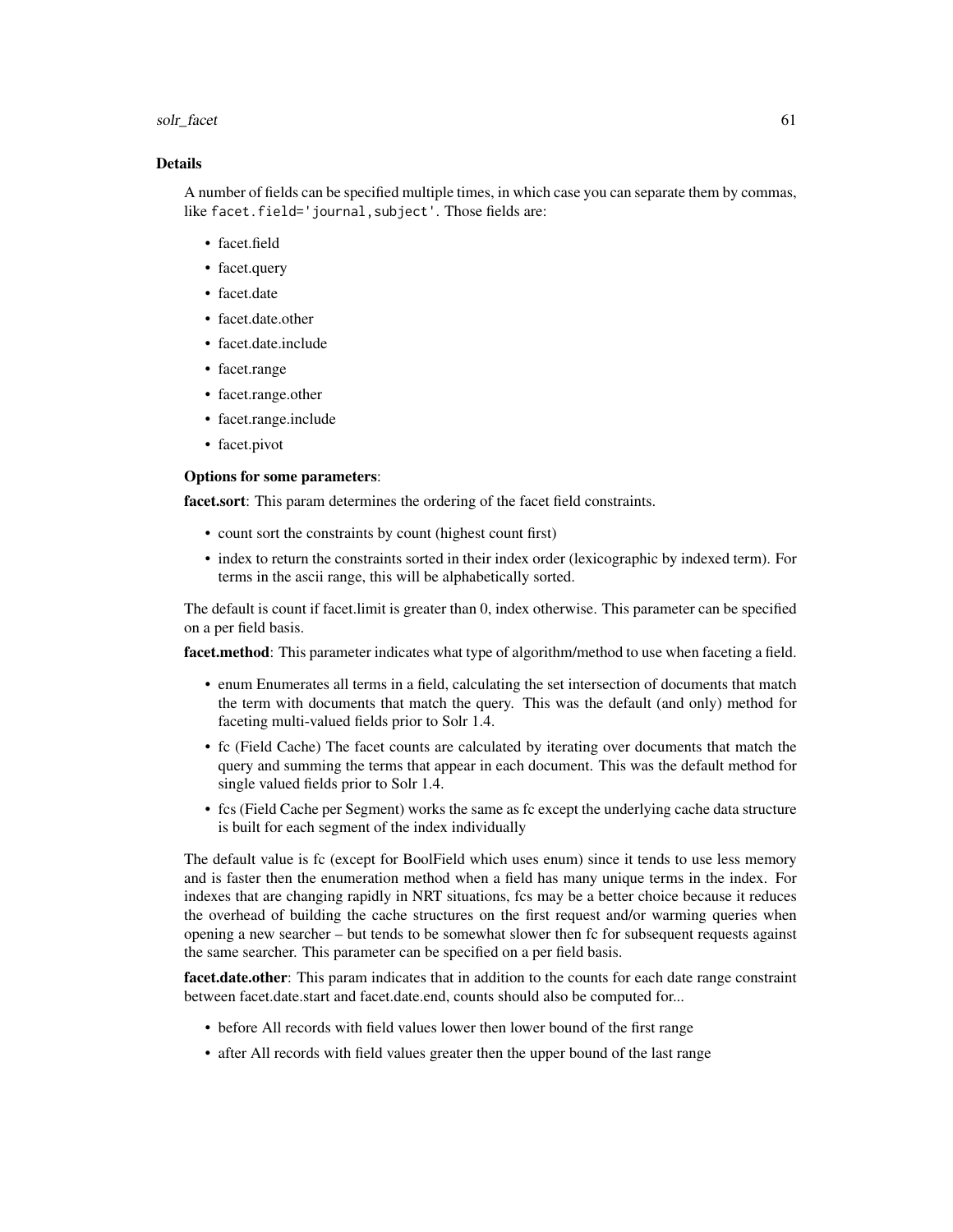- between All records with field values between the start and end bounds of all ranges
- none Compute none of this information
- all Shortcut for before, between, and after

This parameter can be specified on a per field basis. In addition to the all option, this parameter can be specified multiple times to indicate multiple choices – but none will override all other options.

facet.date.include: By default, the ranges used to compute date faceting between facet.date.start and facet.date.end are all inclusive of both endpoints, while the "before" and "after" ranges are not inclusive. This behavior can be modified by the facet.date.include param, which can be any combination of the following options...

- lower All gap based ranges include their lower bound
- upper All gap based ranges include their upper bound
- edge The first and last gap ranges include their edge bounds (ie: lower for the first one, upper for the last one) even if the corresponding upper/lower option is not specified
- outer The "before" and "after" ranges will be inclusive of their bounds, even if the first or last ranges already include those boundaries.
- all Shorthand for lower, upper, edge, outer

This parameter can be specified on a per field basis. This parameter can be specified multiple times to indicate multiple choices.

facet.date.include: This param indicates that in addition to the counts for each range constraint between facet.range.start and facet.range.end, counts should also be computed for...

- before All records with field values lower then lower bound of the first range
- after All records with field values greater then the upper bound of the last range
- between All records with field values between the start and end bounds of all ranges
- none Compute none of this information
- all Shortcut for before, between, and after

This parameter can be specified on a per field basis. In addition to the all option, this parameter can be specified multiple times to indicate multiple choices – but none will override all other options.

facet.range.include: By default, the ranges used to compute range faceting between facet.range.start and facet.range.end are inclusive of their lower bounds and exclusive of the upper bounds. The "before" range is exclusive and the "after" range is inclusive. This default, equivalent to lower below, will not result in double counting at the boundaries. This behavior can be modified by the facet.range.include param, which can be any combination of the following options...

- lower All gap based ranges include their lower bound
- upper All gap based ranges include their upper bound
- edge The first and last gap ranges include their edge bounds (ie: lower for the first one, upper for the last one) even if the corresponding upper/lower option is not specified
- outer The "before" and "after" ranges will be inclusive of their bounds, even if the first or last ranges already include those boundaries.
- all Shorthand for lower, upper, edge, outer

Can be specified on a per field basis. Can be specified multiple times to indicate multiple choices. If you want to ensure you don't double-count, don't choose both lower & upper, don't choose outer, and don't choose all.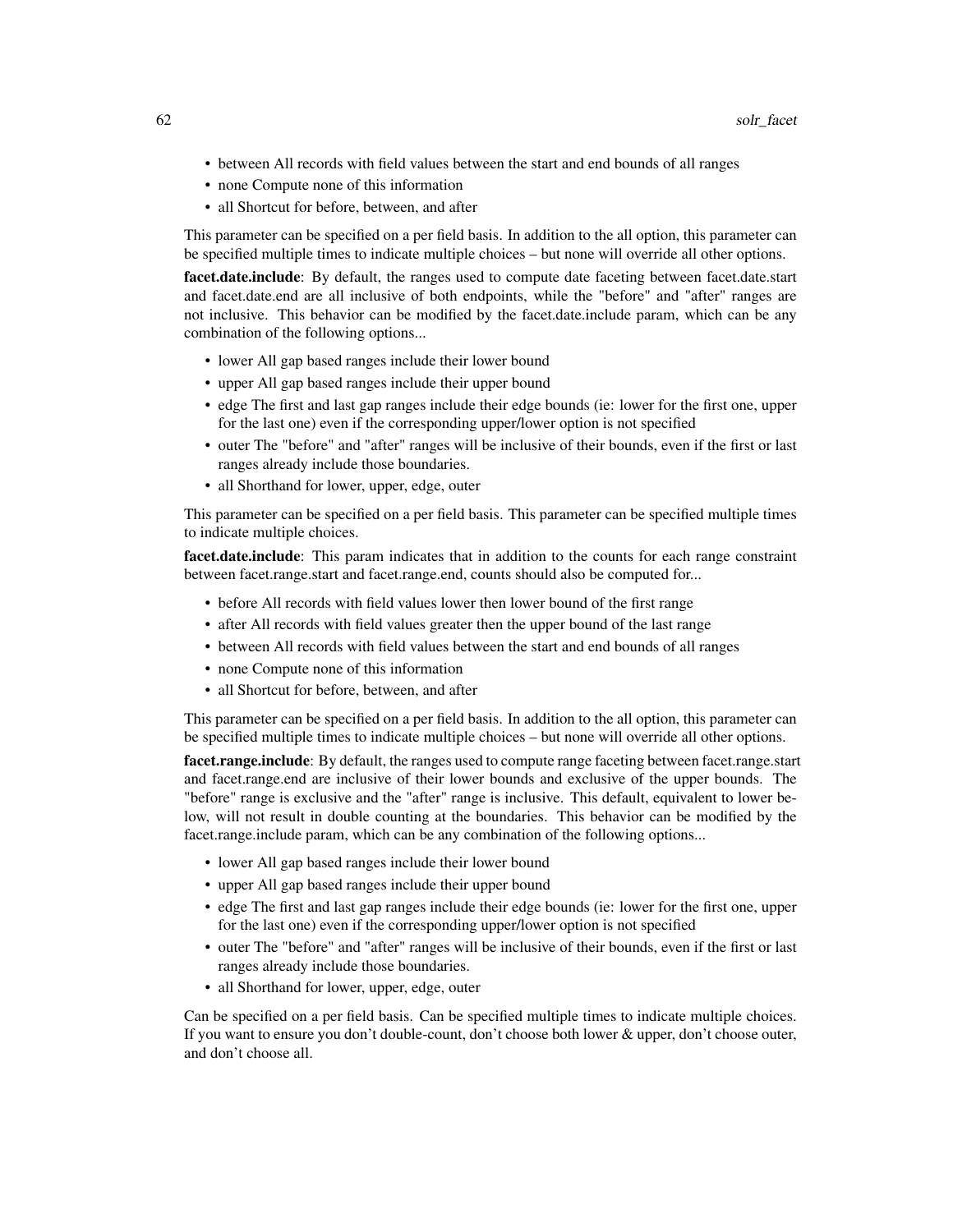#### solr\_facet 63

#### Value

Raw json or xml, or a list of length 4 parsed elements (usually data.frame's).

#### Facet parameters

- name Name of a collection or core. Or leave as NULL if not needed.
- q Query terms. See examples.
- facet.query This param allows you to specify an arbitrary query in the Lucene default syntax to generate a facet count. By default, faceting returns a count of the unique terms for a "field", while facet.query allows you to determine counts for arbitrary terms or expressions. This parameter can be specified multiple times to indicate that multiple queries should be used as separate facet constraints. It can be particularly useful for numeric range based facets, or prefix based facets – see example below (i.e. price: $[\times 70500]$  and price: [501 TO  $\times$ ]).
- facet.field This param allows you to specify a field which should be treated as a facet. It will iterate over each Term in the field and generate a facet count using that Term as the constraint. This parameter can be specified multiple times to indicate multiple facet fields. None of the other params in this section will have any effect without specifying at least one field name using this param.
- facet.prefix Limits the terms on which to facet to those starting with the given string prefix. Note that unlike fq, this does not change the search results – it merely reduces the facet values returned to those beginning with the specified prefix. This parameter can be specified on a per field basis.
- facet.sort See Details.
- facet.limit This param indicates the maximum number of constraint counts that should be returned for the facet fields. A negative value means unlimited. Default: 100. Can be specified on a per field basis.
- facet.offset This param indicates an offset into the list of constraints to allow paging. Default: 0. This parameter can be specified on a per field basis.
- facet.mincount This param indicates the minimum counts for facet fields should be included in the response. Default: 0. This parameter can be specified on a per field basis.
- facet.missing Set to "true" this param indicates that in addition to the Term based constraints of a facet field, a count of all matching results which have no value for the field should be computed. Default: FALSE. This parameter can be specified on a per field basis.
- facet.method See Details.
- facet.enum.cache.minDf This param indicates the minimum document frequency (number of documents matching a term) for which the filterCache should be used when determining the constraint count for that term. This is only used when facet.method=enum method of faceting. A value greater than zero will decrease memory usage of the filterCache, but increase the query time. When faceting on a field with a very large number of terms, and you wish to decrease memory usage, try a low value of 25 to 50 first. Default: 0, causing the filterCache to be used for all terms in the field. This parameter can be specified on a per field basis.
- facet.threads This param will cause loading the underlying fields used in faceting to be executed in parallel with the number of threads specified. Specify as facet.threads=# where # is the maximum number of threads used. Omitting this parameter or specifying the thread count as 0 will not spawn any threads just as before. Specifying a negative number of threads will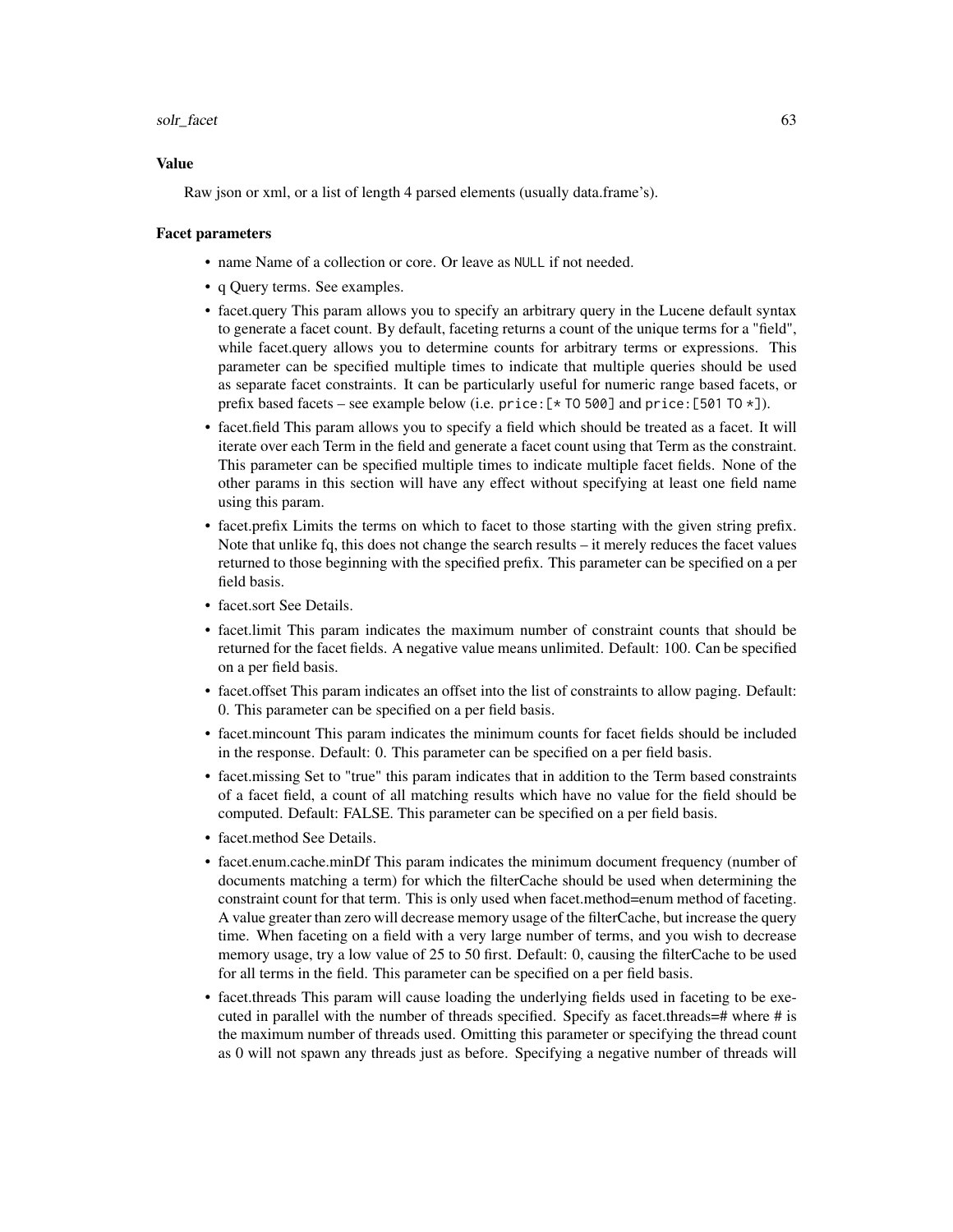spin up to Integer.MAX\_VALUE threads. Currently this is limited to the fields, range and query facets are not yet supported. In at least one case this has reduced warmup times from 20 seconds to under 5 seconds.

- facet.date Specify names of fields (of type DateField) which should be treated as date facets. Can be specified multiple times to indicate multiple date facet fields.
- facet.date.start The lower bound for the first date range for all Date Faceting on this field. This should be a single date expression which may use the DateMathParser syntax. Can be specified on a per field basis.
- facet.date.end The minimum upper bound for the last date range for all Date Faceting on this field (see facet.date.hardend for an explanation of what the actual end value may be greater). This should be a single date expression which may use the DateMathParser syntax. Can be specified on a per field basis.
- facet.date.gap The size of each date range expressed as an interval to be added to the lower bound using the DateMathParser syntax. Eg: facet.date.gap=+1DAY. Can be specified on a per field basis.
- facet.date.hardend A Boolean parameter instructing Solr what to do in the event that facet.date.gap does not divide evenly between facet.date.start and facet.date.end. If this is true, the last date range constraint will have an upper bound of facet.date.end; if false, the last date range will have the smallest possible upper bound greater then facet.date.end such that the range is exactly facet.date.gap wide. Default: FALSE. This parameter can be specified on a per field basis.
- facet.date.other See Details.
- facet.date.include See Details.
- facet.range Indicates what field to create range facets for. Example: facet.range=price&facet.range=age
- facet.range.start The lower bound of the ranges. Can be specified on a per field basis. Example: f.price.facet.range.start=0.0&f.age.facet.range.start=10
- facet.range.end The upper bound of the ranges. Can be specified on a per field basis. Example: f.price.facet.range.end=1000.0&f.age.facet.range.start=99
- facet.range.gap The size of each range expressed as a value to be added to the lower bound. For date fields, this should be expressed using the DateMathParser syntax. (ie: facet.range.gap=+1DAY). Can be specified on a per field basis. Example: f.price.facet.range.gap=100&f.age.facet.range.gap=10
- facet.range.hardend A Boolean parameter instructing Solr what to do in the event that facet.range.gap does not divide evenly between facet.range.start and facet.range.end. If this is true, the last range constraint will have an upper bound of facet.range.end; if false, the last range will have the smallest possible upper bound greater then facet.range.end such that the range is exactly facet.range.gap wide. Default: FALSE. This parameter can be specified on a per field basis.
- facet.range.other See Details.
- facet.range.include See Details.
- facet.pivot This param allows you to specify a single comma-separated string of fields to allow you to facet within the results of the parent facet to return counts in the format of SQL group by operation
- facet.pivot.mincount This param indicates the minimum counts for facet fields to be included in the response. Default: 0. This parameter should only be specified once.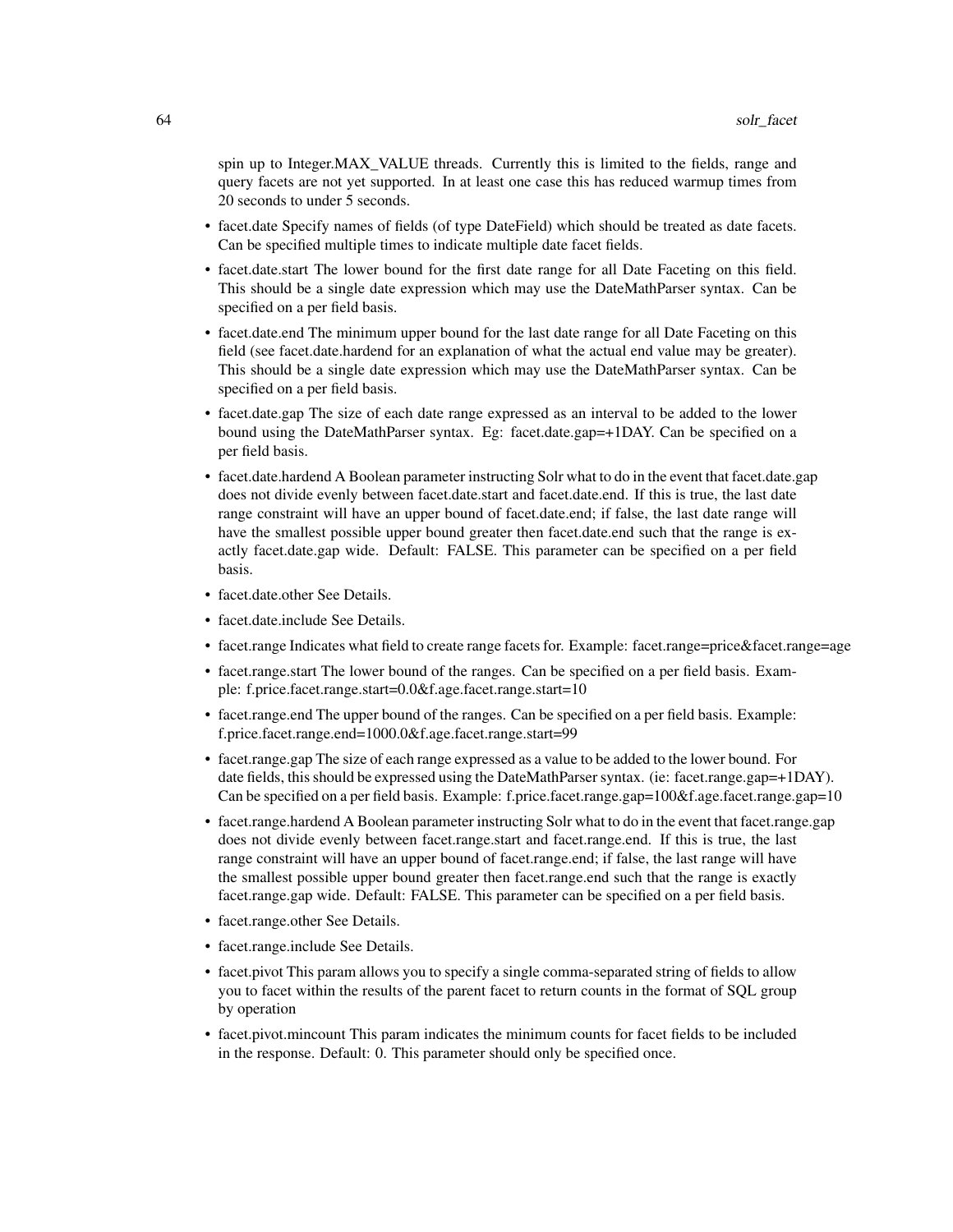- start Record to start at, default to beginning.
- rows Number of records to return.
- key API key, if needed.
- wt (character) Data type returned, defaults to 'json'. One of json or xml. If json, uses [fromJSON](#page-0-0) to parse. If xml, uses [xmlParse](#page-0-0) to parse. csv is only supported in [solr\\_search](#page-80-0) and [solr\\_all](#page-55-0).

#### References

See https://lucene.apache.org/solr/guide/8\_2/faceting.html for more information on faceting.

#### See Also

[solr\\_search\(\)](#page-80-0), [solr\\_highlight\(\)](#page-70-0), [solr\\_parse\(\)](#page-79-0)

```
## Not run:
# connect - local Solr instance
(cli <- SolrClient$new())
cli$facet("gettingstarted", params = list(q="*:*", facet.field='name'))
cli$facet("gettingstarted", params = list(q="*:*", facet.field='name'),
  callopts = list(verbose = TRUE))
cli$facet("gettingstarted", body = list(q="*:*", facet.field='name'),
  callopts = list(verbose = TRUE))
# Facet on a single field
solr_facet(cli, "gettingstarted", params = list(q='*:*', facet.field='name'))
# Remote instance
(cli <- SolrClient$new(host = "api.plos.org", path = "search", port = NULL))
# Facet on multiple fields
solr_facet(cli, params = list(q='alcohol',
  facet.field = c('journal','subject')))
# Using mincount
solr_facet(cli, params = list(q='alcohol', facet.field='journal',
  facet.mincount='500'))
# Using facet.query to get counts
solr_facet(cli, params = list(q='*:*', facet.field='journal',
  facet.query=c('cell','bird')))
# Using facet.pivot to simulate SQL group by counts
solr_facet(cli, params = list(q='alcohol', facet.pivot='journal,subject',
             facet.pivot.mincount=10))
## two or more fields are required - you can pass in as a single
## character string
solr_facet(cli, params = list(q='*:*', facet.pivot = "journal,subject",
  facet.limit = 3)
```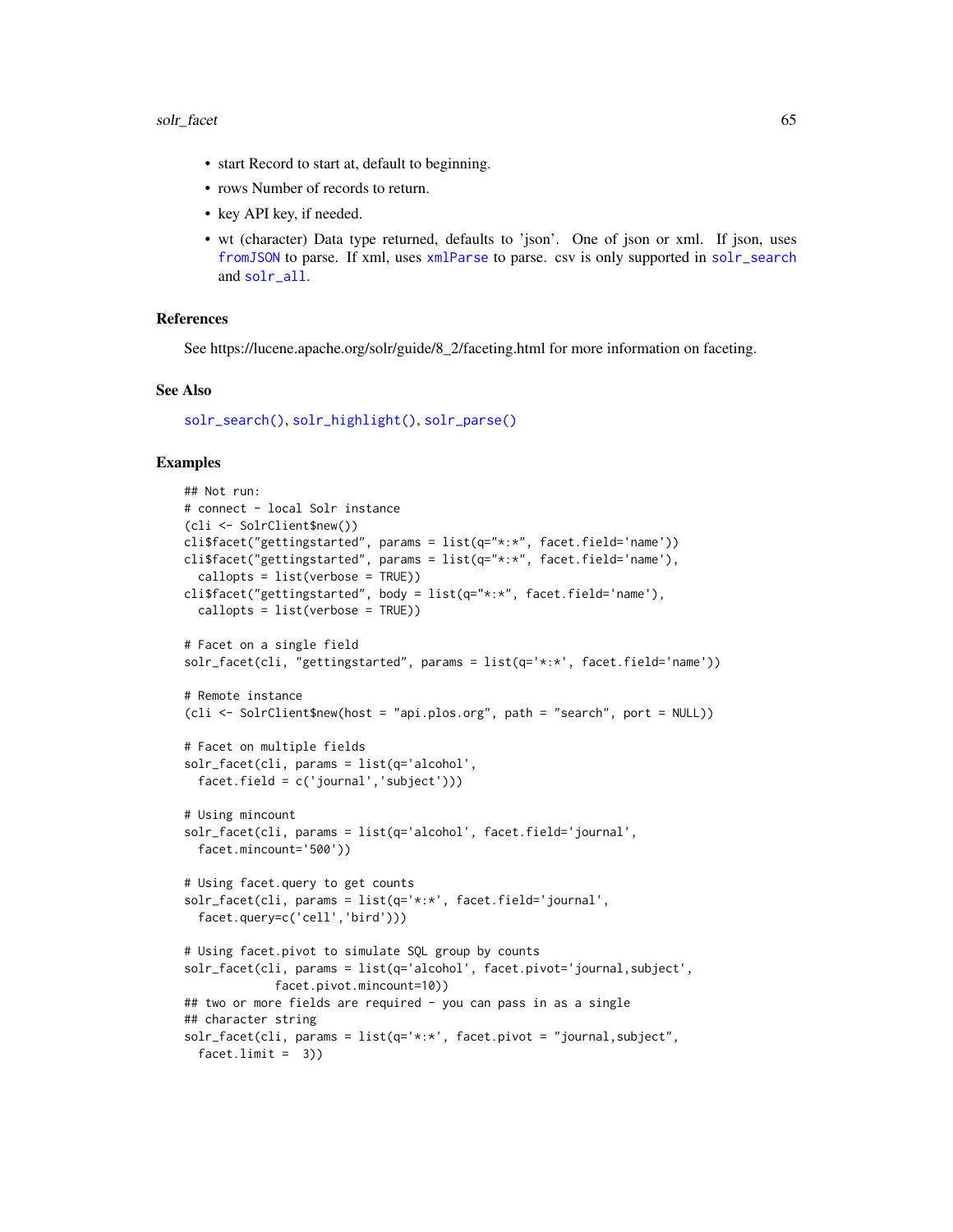```
## Or, pass in as a vector of length 2 or greater
solr_facet(cli, params = list(q='*:*', facet.pivot = c("journal", "subject"),
  facet.limit = 3)# Date faceting
solr_facet(cli, params = list(q='*:*', facet.date='publication_date',
  facet.date.start='NOW/DAY-5DAYS', facet.date.end='NOW',
  facet.date.gap='+1DAY'))
## two variables
solr_facet(cli, params = list(q='*:*',
  facet.date=c('publication_date', 'timestamp'),
  facet.date.start='NOW/DAY-5DAYS', facet.date.end='NOW',
  facet.date.gap='+1DAY'))
# Range faceting
solr_facet(cli, params = list(q='*:*', facet.range='counter_total_all',
  facet.range.start=5, facet.range.end=1000, facet.range.gap=10))
# Range faceting with > 1 field, same settings
solr_facet(cli, params = list(q='*:*',
  facet.range=c('counter_total_all','alm_twitterCount'),
  facet.range.start=5, facet.range.end=1000, facet.range.gap=10))
# Range faceting with > 1 field, different settings
solr_facet(cli, params = list(q='*:*',
  facet.range=c('counter_total_all','alm_twitterCount'),
  f.counter_total_all.facet.range.start=5,
  f.counter_total_all.facet.range.end=1000,
  f.counter_total_all.facet.range.gap=10,
  f.alm_twitterCount.facet.range.start=5,
  f.alm_twitterCount.facet.range.end=1000,
  f.alm_twitterCount.facet.range.gap=10))
# Get raw json or xml
## json
solr_facet(cli, params = list(q='*:*', facet.field='journal'), raw=TRUE)
## ×m]
solr_facet(cli, params = list(q='*:*', facet.field='journal', wt='xml'),
  raw=TRUE)
# Get raw data back, and parse later, same as what goes on internally if
# raw=FALSE (Default)
out <- solr_facet(cli, params = list(q='*:*', facet.field='journal'),
  raw=TRUE)
solr_parse(out)
out <- solr_facet(cli, params = list(q='*:*', facet.field='journal',
  wt = 'xml'), raw=TRUE)solr_parse(out)
# Using the USGS BISON API (https://bison.usgs.gov/#solr)
## The occurrence endpoint
(cli <- SolrClient$new(host = "bison.usgs.gov", scheme = "https",
  path = "solr/occurrences/select", port = NULL))
```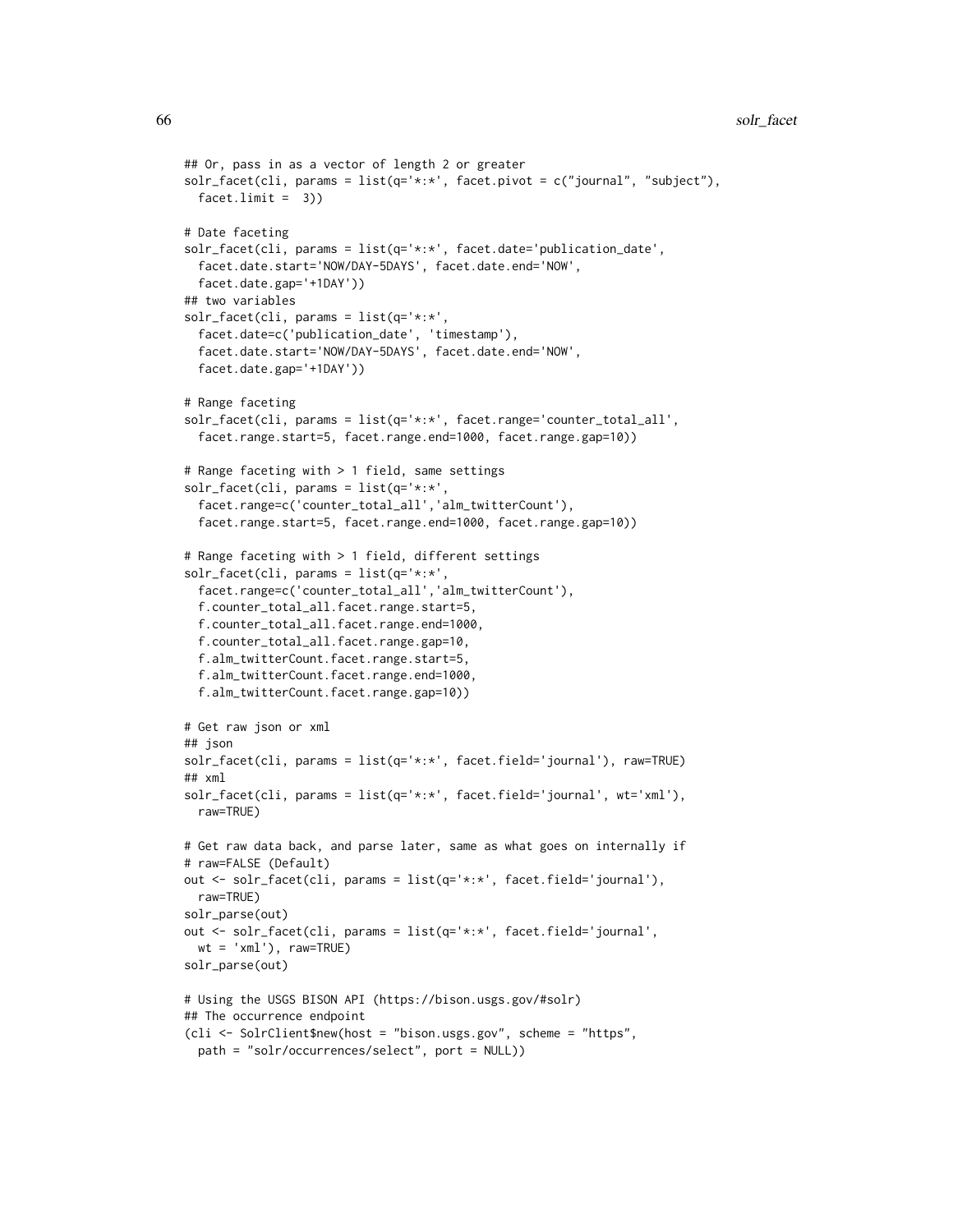#### solr\_get 67

```
solr_facet(cli, params = list(q='*:*', facet.field='year'))
solr_facet(cli, params = list(q='*:*', facet.field='computedStateFips'))
# using a proxy
# cli <- SolrClient$new(host = "api.plos.org", path = "search", port = NULL,
# proxy = list(url = "http://54.195.48.153:8888"))
# solr_facet(cli, params = list(facet.field='journal'),
# callopts=list(verbose=TRUE))
```
## End(Not run)

solr\_get *Real time get*

#### Description

Get documents by id

### Usage

 $solv\_get(conn, ids, name, f1 = NULL, wt = "json", raw = FALSE, ...)$ 

## Arguments

| conn     | A solrium connection object, see SolrClient                                                                                                                 |
|----------|-------------------------------------------------------------------------------------------------------------------------------------------------------------|
| ids      | Document ID <sub>s</sub> , one or more in a vector or list                                                                                                  |
| name     | (character) A collection or core name. Required.                                                                                                            |
| f1       | Fields to return, can be a character vector like c('id', 'title'), or a single<br>character vector with one or more comma separated names, like 'id, title' |
| wt       | (character) One of json (default) or xml. Data type returned. If json, uses<br>jsonlite::fromJSON() to parse. If xml, uses $xml2$ ::read_xml() to parse.    |
| raw      | (logical) If TRUE, returns raw data in format specified by wt param                                                                                         |
| $\cdots$ | curl options passed on to crul:: HttpClient                                                                                                                 |

## Details

We use json internally as data interchange format for this function.

```
## Not run:
(cli <- SolrClient$new())
# add some documents first
ss \le list(list(id = 1, price = 100), list(id = 2, price = 500))
add(cli, ss, name = "gettingstarted")
```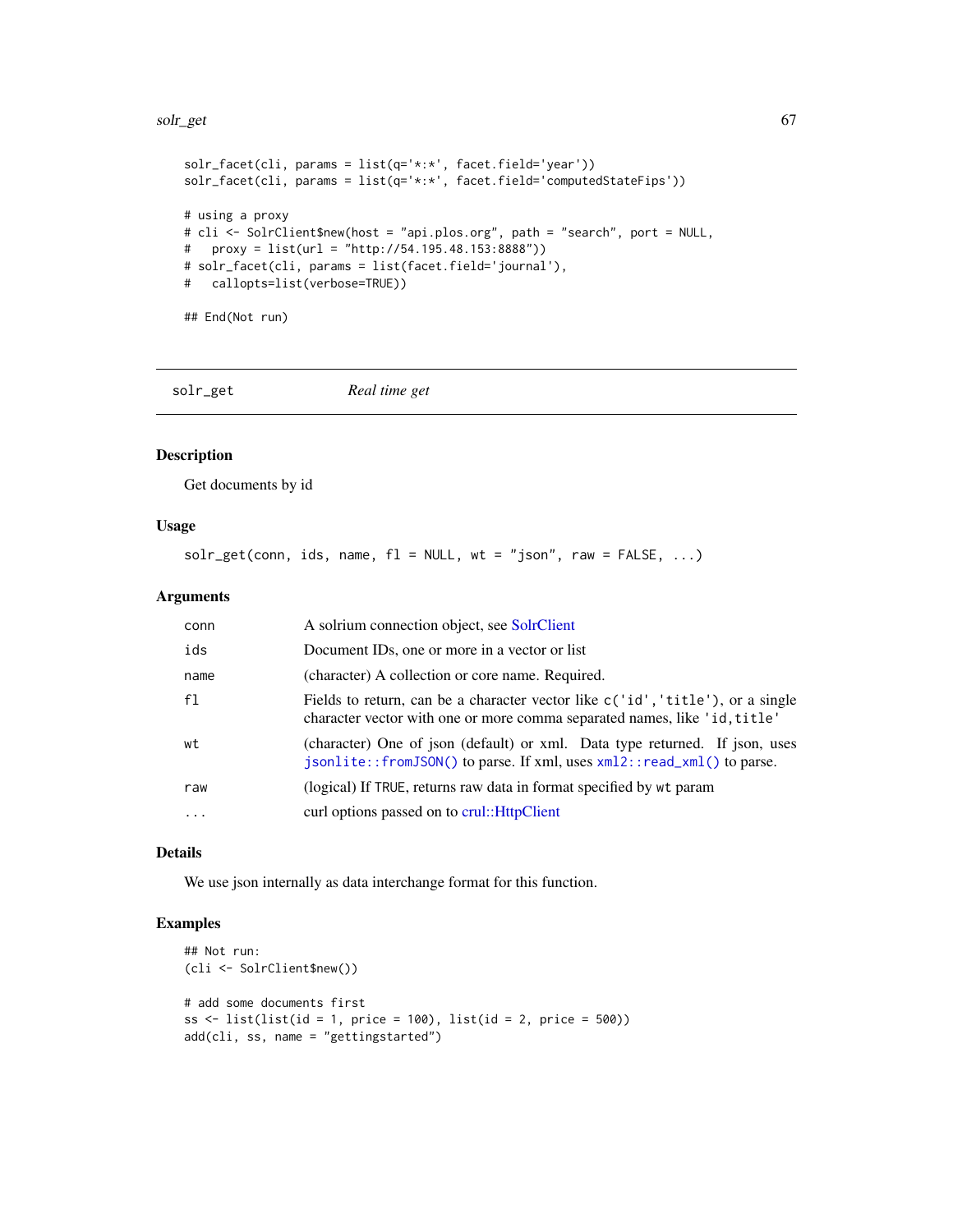```
# Now, get documents by id
solr_get(cli, ids = 1, "gettingstarted")
solr_get(cli, ids = 2, "gettingstarted")
solv\_get(cli, ids = c(1, 2), "getting started")solr_get(cli, ids = "1,2", "gettingstarted")
# Get raw JSON
solr_get(cli, ids = 1, "gettingstarted", raw = TRUE, wt = "json")
solv\_get(cli, is = 1, "getting started", raw = TRUE, wt = "xml")## End(Not run)
```
solr\_group *Grouped search*

## Description

Returns only group items

## Usage

```
solr_group(
 conn,
 name = NULL,params = NULL,
 body = NULL,
 callopts = list(),raw = FALSE,parsetype = "df",
 concat = ",",progress = NULL,
  ...
)
```

| conn      | A solrium connection object, see SolrClient                                                                                                                                                                                           |  |
|-----------|---------------------------------------------------------------------------------------------------------------------------------------------------------------------------------------------------------------------------------------|--|
| name      | Name of a collection or core. Or leave as NULL if not needed.                                                                                                                                                                         |  |
| params    | (list) a named list of parameters, results in a GET request as long as no body<br>parameters given                                                                                                                                    |  |
| body      | (list) a named list of parameters, if given a POST request will be performed                                                                                                                                                          |  |
| callopts  | Call options passed on to crul:: HttpClient                                                                                                                                                                                           |  |
| raw       | (logical) If TRUE, returns raw data in format specified by wt param                                                                                                                                                                   |  |
| parsetype | (character) One of 'list' or 'df'                                                                                                                                                                                                     |  |
| concat    | (character) Character to concatenate elements of longer than length 1. Note that<br>this only works reliably when data format is json (wt='json'). The parsing is<br>more complicated in XML format, but you can do that on your own. |  |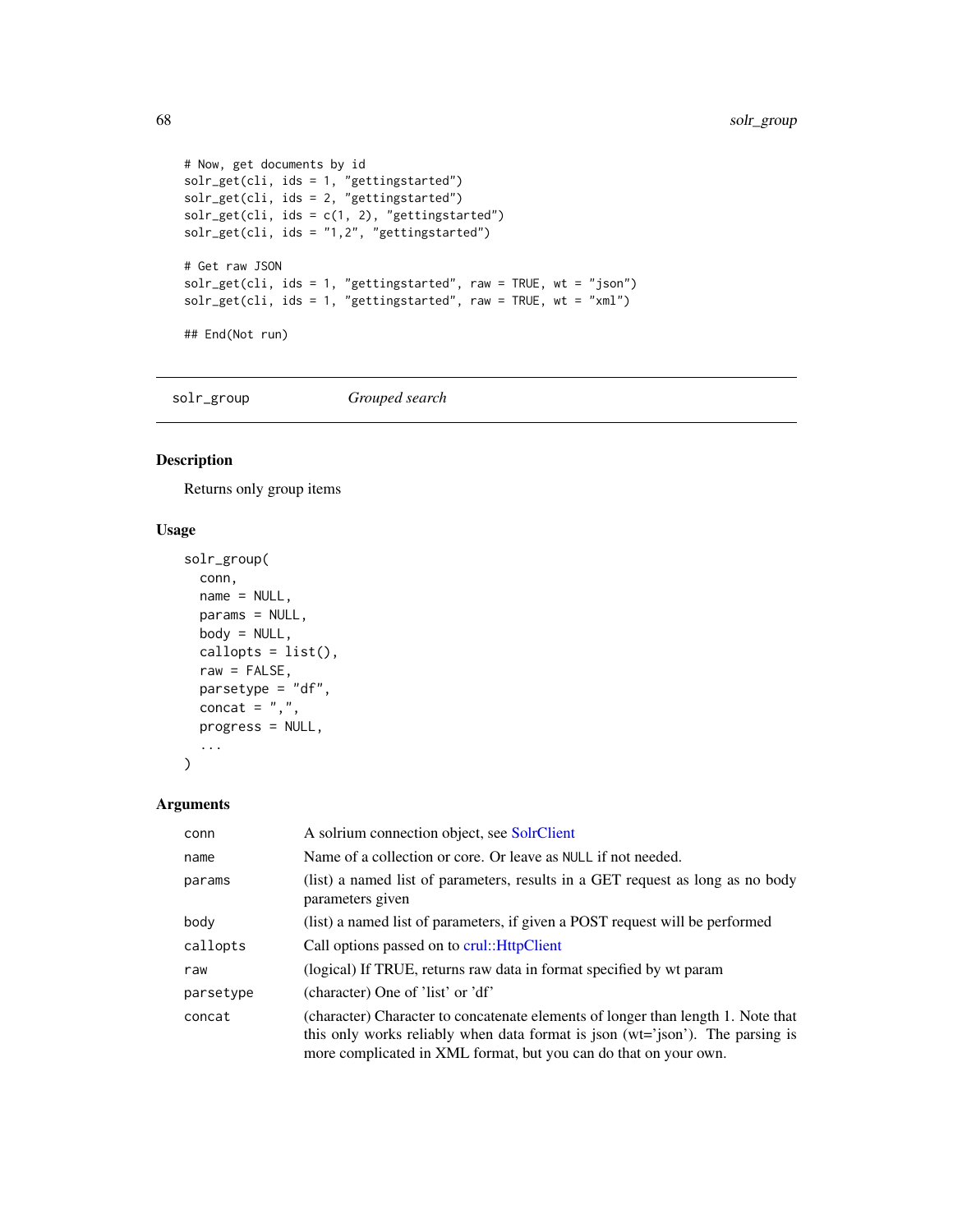#### solr\_group 69 to the control of the control of the control of the control of the control of the control of the control of the control of the control of the control of the control of the control of the control of the contro

| progress | a function with logic for printing a progress bar for an HTTP request, ulti-      |
|----------|-----------------------------------------------------------------------------------|
|          | mately passed down to <b>curl</b> , only supports httr::progress for now. See the |
|          | README for an example.                                                            |
| $\cdot$  | Further args to be combined into query                                            |

### Value

XML, JSON, a list, or data.frame

#### Group parameters

- q Query terms, defaults to '*:*', or everything.
- fq Filter query, this does not affect the search, only what gets returned
- fl Fields to return
- wt (character) Data type returned, defaults to 'json'. One of json or xml. If json, uses [fromJSON](#page-0-0) to parse. If xml, uses [xmlParse](#page-0-0) to parse. csv is only supported in [solr\\_search](#page-80-0) and [solr\\_all](#page-55-0).
- key API key, if needed.
- group.field (fieldname) Group based on the unique values of a field. The field must currently be single-valued and must be either indexed, or be another field type that has a value source and works in a function query - such as ExternalFileField. Note: for Solr 3.x versions the field must by a string like field such as StrField or TextField, otherwise a http status 400 is returned.
- group.func (function query) Group based on the unique values of a function query. Solr4.0 This parameter only is supported on 4.0
- group.query (query) Return a single group of documents that also match the given query.
- rows (number) The number of groups to return. Defaults to 10.
- start (number) The offset into the list of groups.
- group.limit (number) The number of results (documents) to return for each group. Defaults to 1.
- group.offset (number) The offset into the document list of each group.
- sort How to sort the groups relative to each other. For example, sort=popularity desc will cause the groups to be sorted according to the highest popularity doc in each group. Defaults to "score desc".
- group.sort How to sort documents within a single group. Defaults to the same value as the sort parameter.
- group.format One of grouped or simple. If simple, the grouped documents are presented in a single flat list. The start and rows parameters refer to numbers of documents instead of numbers of groups.
- group.main (logical) If true, the result of the last field grouping command is used as the main result list in the response, using group.format=simple
- group.ngroups (logical) If true, includes the number of groups that have matched the query. Default is false. Solr4.1 WARNING: If this parameter is set to true on a sharded environment, all the documents that belong to the same group have to be located in the same shard, otherwise the count will be incorrect. If you are using SolrCloud, consider using "custom hashing"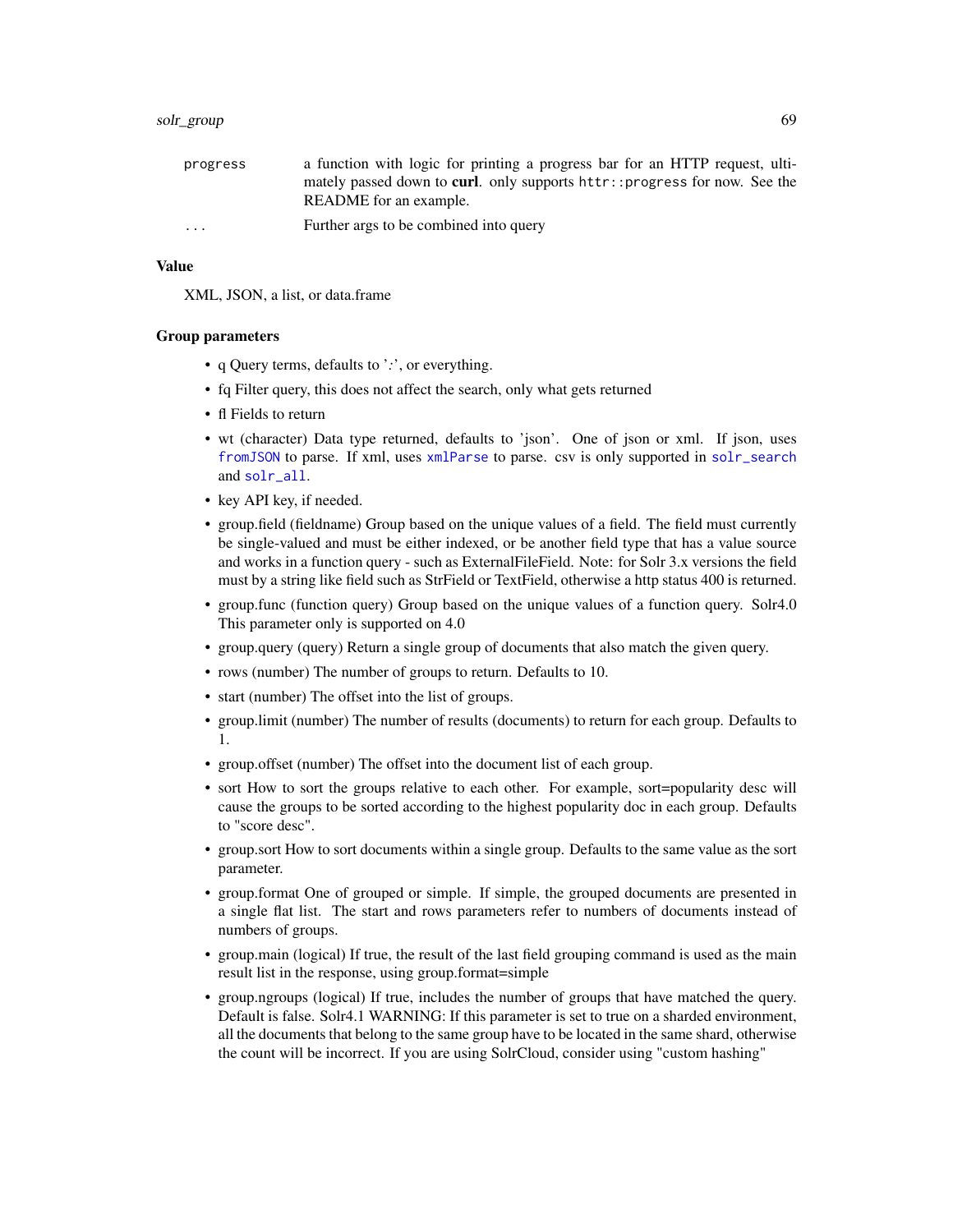• group.cache.percent (0-100) If > 0 enables grouping cache. Grouping is executed actual two searches. This option caches the second search. A value of 0 disables grouping caching. Default is 0. Tests have shown that this cache only improves search time with boolean queries, wildcard queries and fuzzy queries. For simple queries like a term query or a match all query this cache has a negative impact on performance

## References

See https://lucene.apache.org/solr/guide/8\_2/collapse-and-expand-results.html for more information.

## See Also

[solr\\_highlight\(\)](#page-70-0), [solr\\_facet\(\)](#page-59-0)

```
## Not run:
# connect
(cli <- SolrClient$new())
# by default we do a GET request
cli$group("gettingstarted",
 params = list(q='*:*', group.field='compName_s'))
# OR
solr_group(cli, "gettingstarted",
 params = list(q='*:*', group.field='compName_s'))
# connect
(cli <- SolrClient$new(host = "api.plos.org", path = "search", port = NULL))
# Basic group query
solr_group(cli, params = list(q='ecology', group.field='journal',
 group.limit=3, fl=c('id','score')))
solr_group(cli, params = list(q='ecology', group.field='journal',
 group.limit=3, fl='article_type'))
# Different ways to sort (notice diff btw sort of group.sort)
# note that you can only sort on a field if you return that field
solr_group(cli, params = list(q='ecology', group.field='journal', group.limit=3,
   fl=c('id','score')))
solr_group(cli, params = list(q='ecology', group.field='journal', group.limit=3,
   fl=c('id','score','alm_twitterCount'), group.sort='alm_twitterCount desc'))
solr_group(cli, params = list(q='ecology', group.field='journal', group.limit=3,
  fl=c('id','score','alm_twitterCount'), sort='score asc',
  group.sort='alm_twitterCount desc'))
# Two group.field values
out <- solr_group(cli, params = list(q='ecology', group.field=c('journal','article_type'),
 group.limit=3, fl='id'), raw=TRUE)
solr_parse(out)
solr_parse(out, 'df')
```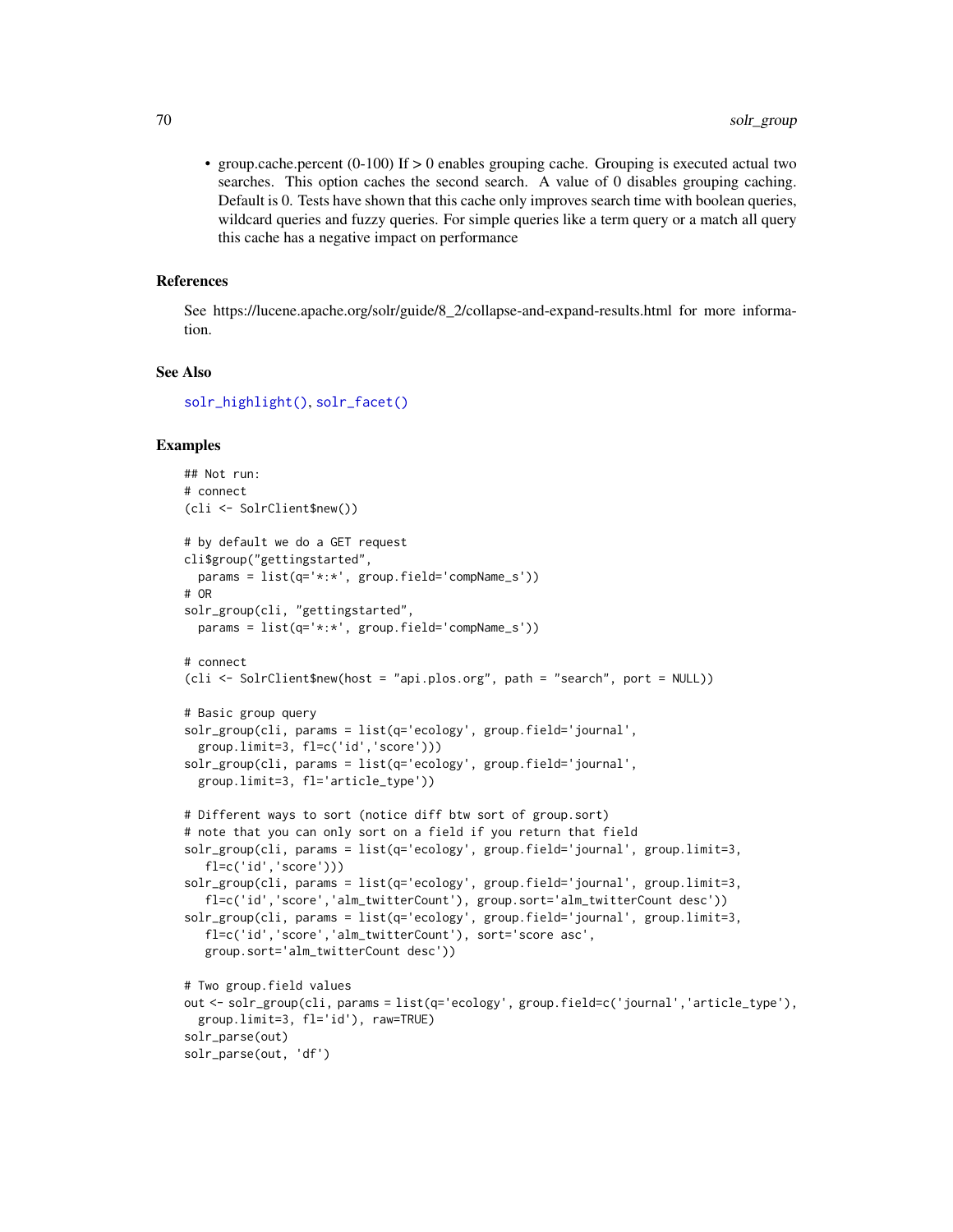```
# Get two groups, one with alm_twitterCount of 0-10, and another group
# with 10 to infinity
solr_group(cli, params = list(q='ecology', group.limit=3, fl=c('id','alm_twitterCount'),
group.query=c('alm_twitterCount:[0 TO 10]','alm_twitterCount:[10 TO *]')))
# Use of group.format and group.simple.
## The raw data structure of these two calls are slightly different, but
## the parsing inside the function outputs the same results. You can
## of course set raw=TRUE to get back what the data actually look like
solr_group(cli, params = list(q='ecology', group.field='journal', group.limit=3,
 fl=c('id','score'), group.format='simple'))
solr_group(cli, params = list(q='ecology', group.field='journal', group.limit=3,
  fl=c('id','score'), group.format='grouped'))
solr_group(cli, params = list(q='ecology', group.field='journal', group.limit=3,
 fl=c('id','score'), group.format='grouped', group.main='true'))
# xml back
solr_group(cli, params = list(q='ecology', group.field='journal', group.limit=3,
 fl=c('id', 'score'), wt = "xml")solr_group(cli, params = list(q='ecology', group.field='journal', group.limit=3,
 fl=c('id', 'score'), wt = "xml"), parsetype = "list")res <- solr_group(cli, params = list(q='ecology', group.field='journal', group.limit=3,
 fl=c('id', 'score'), wt = "xm1"), raw = TRUE)
library("xml2")
xml2::read_xml(unclass(res))
solr_group(cli, params = list(q='ecology', group.field='journal', group.limit=3,
 fl='article_type', wt = "xml"))
solr_group(cli, params = list(q='ecology', group.field='journal', group.limit=3,
 fl='article_type', wt = "xml"), parsetype = "list")
## End(Not run)
```
<span id="page-70-0"></span>solr\_highlight *Highlighting search*

#### **Description**

Returns only highlight items

## Usage

```
solr_highlight(
  conn,
  name = NULL,
 params = NULL,
 body = NULL,
  callopts = list(),
  raw = FALSE,
```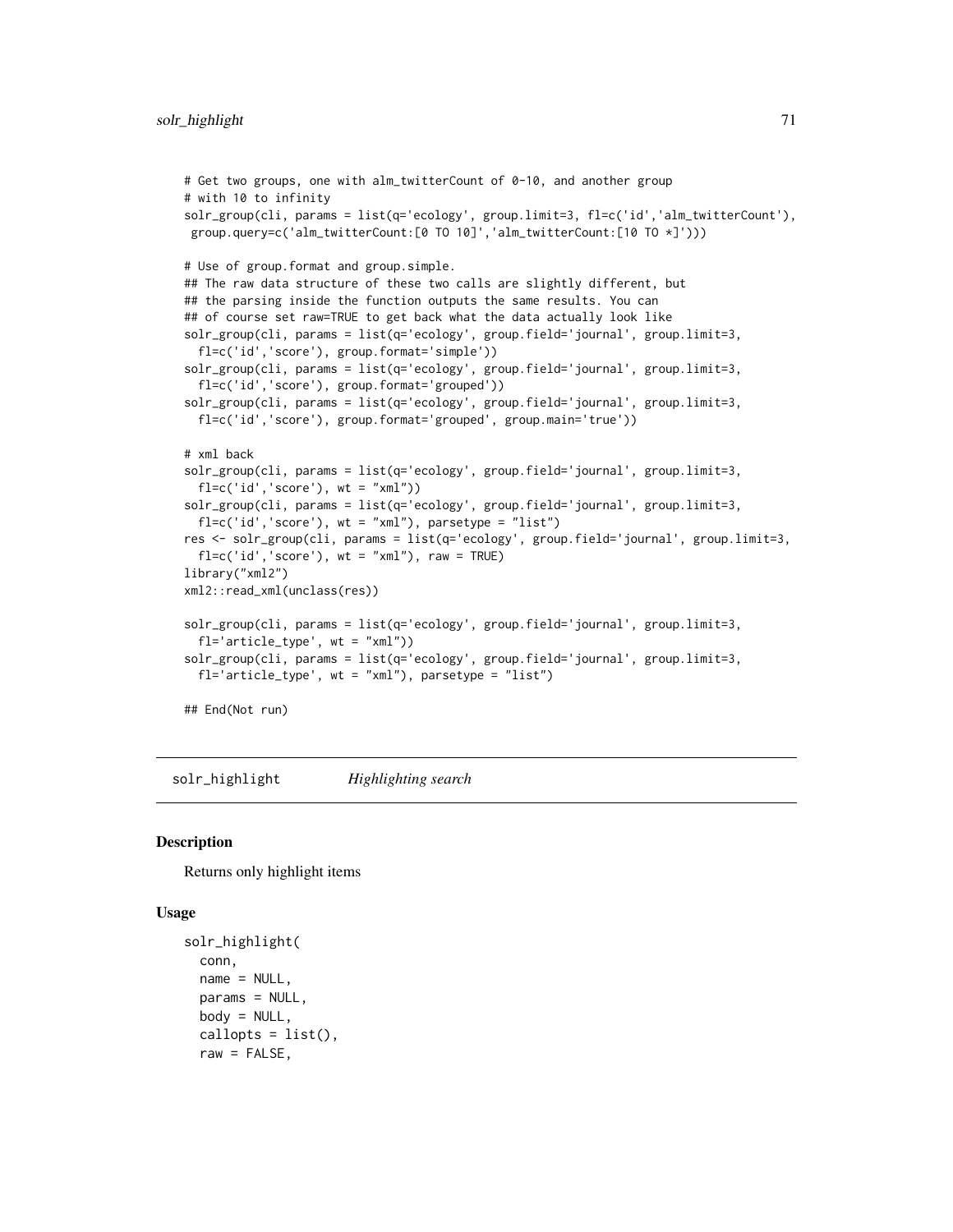```
parsetype = "df",
  progress = NULL,
  ...
\lambda
```
## Arguments

| conn      | A solrium connection object, see SolrClient                                                                                                                                          |  |
|-----------|--------------------------------------------------------------------------------------------------------------------------------------------------------------------------------------|--|
| name      | Name of a collection or core. Or leave as NULL if not needed.                                                                                                                        |  |
| params    | (list) a named list of parameters, results in a GET request as long as no body<br>parameters given                                                                                   |  |
| body      | (list) a named list of parameters, if given a POST request will be performed                                                                                                         |  |
| callopts  | Call options passed on to crul:: HttpClient                                                                                                                                          |  |
| raw       | (logical) If TRUE (default) raw json or xml returned. If FALSE, parsed data<br>returned.                                                                                             |  |
| parsetype | One of list of df (data.frame)                                                                                                                                                       |  |
| progress  | a function with logic for printing a progress bar for an HTTP request, ulti-<br>mately passed down to curl. only supports httr:: progress for now. See the<br>README for an example. |  |
| $\cdots$  | Further args to be combined into query                                                                                                                                               |  |

## Value

XML, JSON, a list, or data.frame

## Facet parameters

- q Query terms. See examples.
- hl.fl A comma-separated list of fields for which to generate highlighted snippets. If left blank, the fields highlighted for the LuceneQParser are the defaultSearchField (or the df param if used) and for the DisMax parser the qf fields are used. A '*' can be used to match field globs, e.g. 'text\_*' or even '*' to highlight on all fields where highlighting is possible. When using '*', consider adding hl.requireFieldMatch=TRUE.
- hl.snippets Max no. of highlighted snippets to generate per field. Note: it is possible for any number of snippets from zero to this value to be generated. This parameter accepts per-field overrides. Default: 1.
- hl.fragsize The size, in characters, of the snippets (aka fragments) created by the highlighter. In the original Highlighter, "0" indicates that the whole field value should be used with no fragmenting.
- hl.q Set a query request to be highlighted. It overrides q parameter for highlighting. Solr query syntax is acceptable for this parameter.
- hl.mergeContiguous Collapse contiguous fragments into a single fragment. "true" indicates contiguous fragments will be collapsed into single fragment. This parameter accepts per-field overrides. This parameter makes sense for the original Highlighter only. Default: FALSE.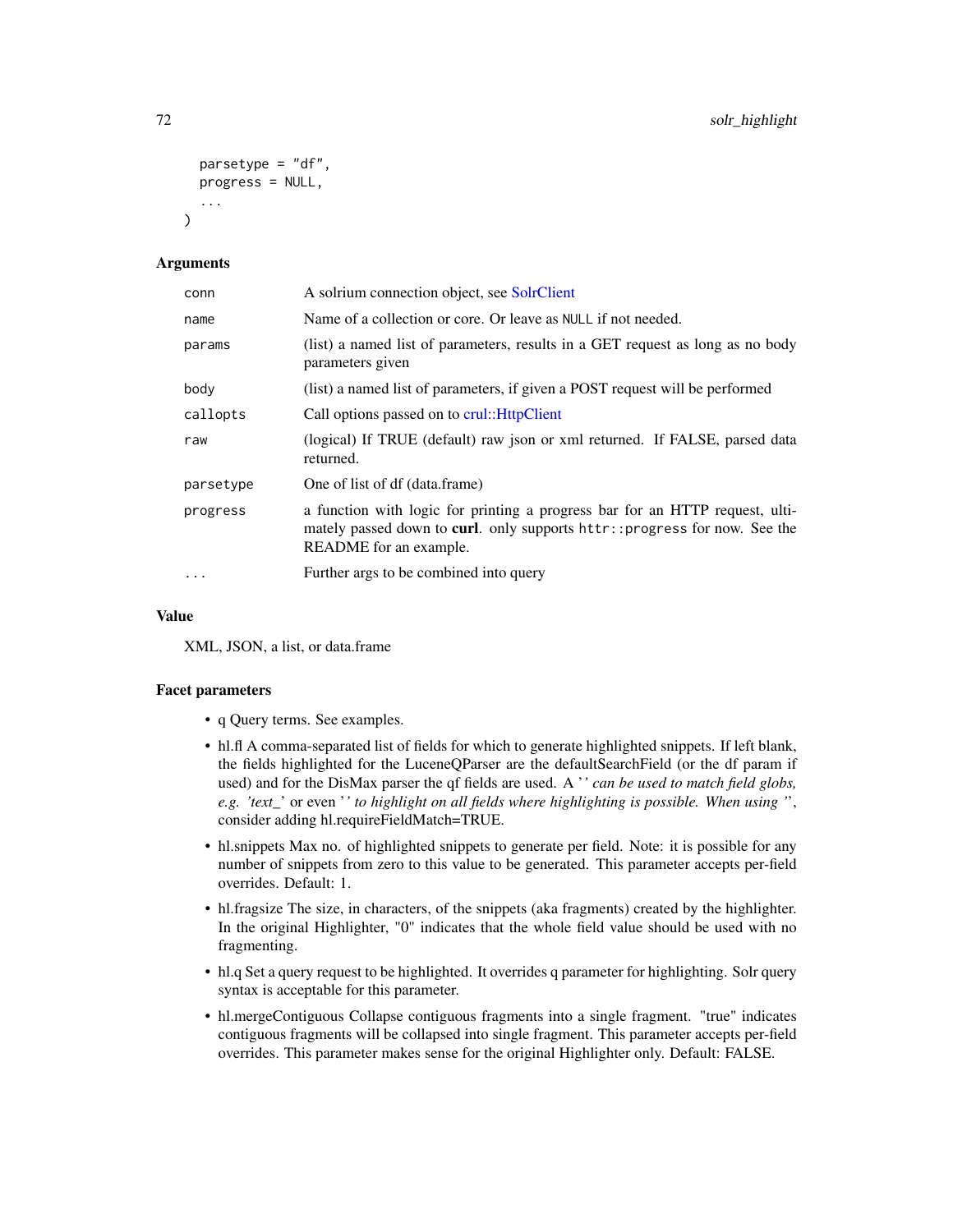- hl.requireFieldMatch If TRUE, then a field will only be highlighted if the query matched in this particular field (normally, terms are highlighted in all requested fields regardless of which field matched the query). This only takes effect if "hl.usePhraseHighlighter" is TRUE. Default: FALSE.
- hl.maxAnalyzedChars How many characters into a document to look for suitable snippets. This parameter makes sense for the original Highlighter only. Default: 51200. You can assign a large value to this parameter and use hl.fragsize=0 to return highlighting in large fields that have size greater than 51200 characters.
- hl.alternateField If a snippet cannot be generated (due to no terms matching), you can specify a field to use as the fallback. This parameter accepts per-field overrides.
- hl.maxAlternateFieldLength If hl.alternateField is specified, this parameter specifies the maximum number of characters of the field to return. Any value less than or equal to 0 means unlimited. Default: unlimited.
- hl.preserveMulti Preserve order of values in a multiValued list. Default: FALSE.
- hl.maxMultiValuedToExamine When highlighting a multiValued field, stop examining the individual entries after looking at this many of them. Will potentially return 0 snippets if this limit is reached before any snippets are found. If maxMultiValuedToMatch is also specified, whichever limit is hit first will terminate looking for more. Default: Integer.MAX\_VALUE
- hl.maxMultiValuedToMatch When highlighting a multiValued field, stop examining the individual entries after looking at this many matches are found. If maxMultiValuedToExamine is also specified, whichever limit is hit first will terminate looking for more. Default: Integer.MAX\_VALUE
- hl.formatter Specify a formatter for the highlight output. Currently the only legal value is "simple", which surrounds a highlighted term with a customizable pre- and post text snippet. This parameter accepts per-field overrides. This parameter makes sense for the original Highlighter only.
- hl.simple.pre The text which appears before and after a highlighted term when using the simple formatter. This parameter accepts per-field overrides. The default values are <em> and </em> This parameter makes sense for the original Highlighter only. Use hl.tag.pre and hl.tag.post for FastVectorHighlighter (see example under hl.fragmentsBuilder)
- hl.simple.post The text which appears before and after a highlighted term when using the simple formatter. This parameter accepts per-field overrides. The default values are <em> and </em> This parameter makes sense for the original Highlighter only. Use hl.tag.pre and hl.tag.post for FastVectorHighlighter (see example under hl.fragmentsBuilder)
- hl.fragmenter Specify a text snippet generator for highlighted text. The standard fragmenter is gap (which is so called because it creates fixed-sized fragments with gaps for multi-valued fields). Another option is regex, which tries to create fragments that "look like" a certain regular expression. This parameter accepts per-field overrides. Default: "gap"
- hl.fragListBuilder Specify the name of SolrFragListBuilder. This parameter makes sense for FastVectorHighlighter only. To create a fragSize=0 with the FastVectorHighlighter, use the SingleFragListBuilder. This field supports per-field overrides.
- hl.fragmentsBuilder Specify the name of SolrFragmentsBuilder. This parameter makes sense for FastVectorHighlighter only.
- hl.boundaryScanner Configures how the boundaries of fragments are determined. By default, boundaries will split at the character level, creating a fragment such as "uick brown fox jumps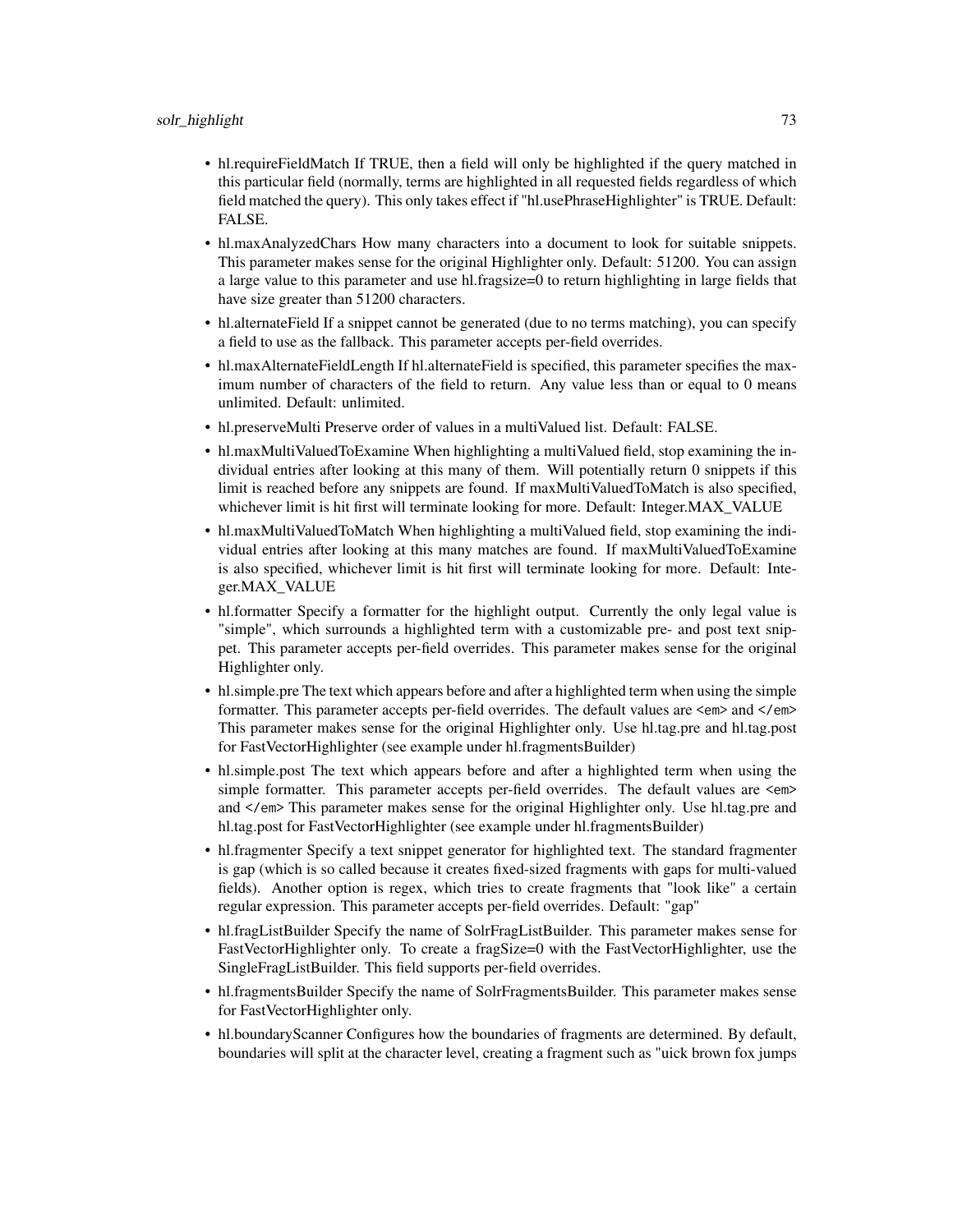<span id="page-73-0"></span>over the la". Valid entries are breakIterator or simple, with breakIterator being the most commonly used. This parameter makes sense for FastVectorHighlighter only.

- hl.bs.maxScan Specify the length of characters to be scanned by SimpleBoundaryScanner. Default: 10. This parameter makes sense for FastVectorHighlighter only.
- hl.bs.chars Specify the boundary characters, used by SimpleBoundaryScanner. This parameter makes sense for FastVectorHighlighter only.
- hl.bs.type Specify one of CHARACTER, WORD, SENTENCE and LINE, used by BreakIteratorBoundaryScanner. Default: WORD. This parameter makes sense for FastVectorHighlighter only.
- hl.bs.language Specify the language for Locale that is used by BreakIteratorBoundaryScanner. This parameter makes sense for FastVectorHighlighter only. Valid entries take the form of ISO 639-1 strings.
- hl.bs.country Specify the country for Locale that is used by BreakIteratorBoundaryScanner. This parameter makes sense for FastVectorHighlighter only. Valid entries take the form of ISO 3166-1 alpha-2 strings.
- hl.useFastVectorHighlighter Use FastVectorHighlighter. FastVectorHighlighter requires the field is termVectors=on, termPositions=on and termOffsets=on. This parameter accepts perfield overrides. Default: FALSE
- hl.usePhraseHighlighter Use SpanScorer to highlight phrase terms only when they appear within the query phrase in the document. Default: TRUE.
- hl.highlightMultiTerm If the SpanScorer is also being used, enables highlighting for range/wildcard/fuzzy/prefix queries. Default: FALSE. This parameter makes sense for the original Highlighter only.
- hl.regex.slop Factor by which the regex fragmenter can stray from the ideal fragment size (given by hl.fragsize) to accomodate the regular expression. For instance, a slop of 0.2 with fragsize of 100 should yield fragments between 80 and 120 characters in length. It is usually good to provide a slightly smaller fragsize when using the regex fragmenter. Default: .6. This parameter makes sense for the original Highlighter only.
- hl.regex.pattern The regular expression for fragmenting. This could be used to extract sentences (see example solrconfig.xml) This parameter makes sense for the original Highlighter only.
- hl.regex.maxAnalyzedChars Only analyze this many characters from a field when using the regex fragmenter (after which, the fragmenter produces fixed-sized fragments). Applying a complicated regex to a huge field is expensive. Default: 10000. This parameter makes sense for the original Highlighter only.
- start Record to start at, default to beginning.
- rows Number of records to return.
- wt (character) Data type returned, defaults to 'json'. One of json or xml. If json, uses [fromJSON](#page-0-0) to parse. If xml, uses [xmlParse](#page-0-0) to parse. csv is only supported in [solr\\_search](#page-80-0) and [solr\\_all](#page-55-0).
- fl Fields to return
- fq Filter query, this does not affect the search, only what gets returned

#### References

See https://lucene.apache.org/solr/guide/8\_2/highlighting.html for more information on highlighting.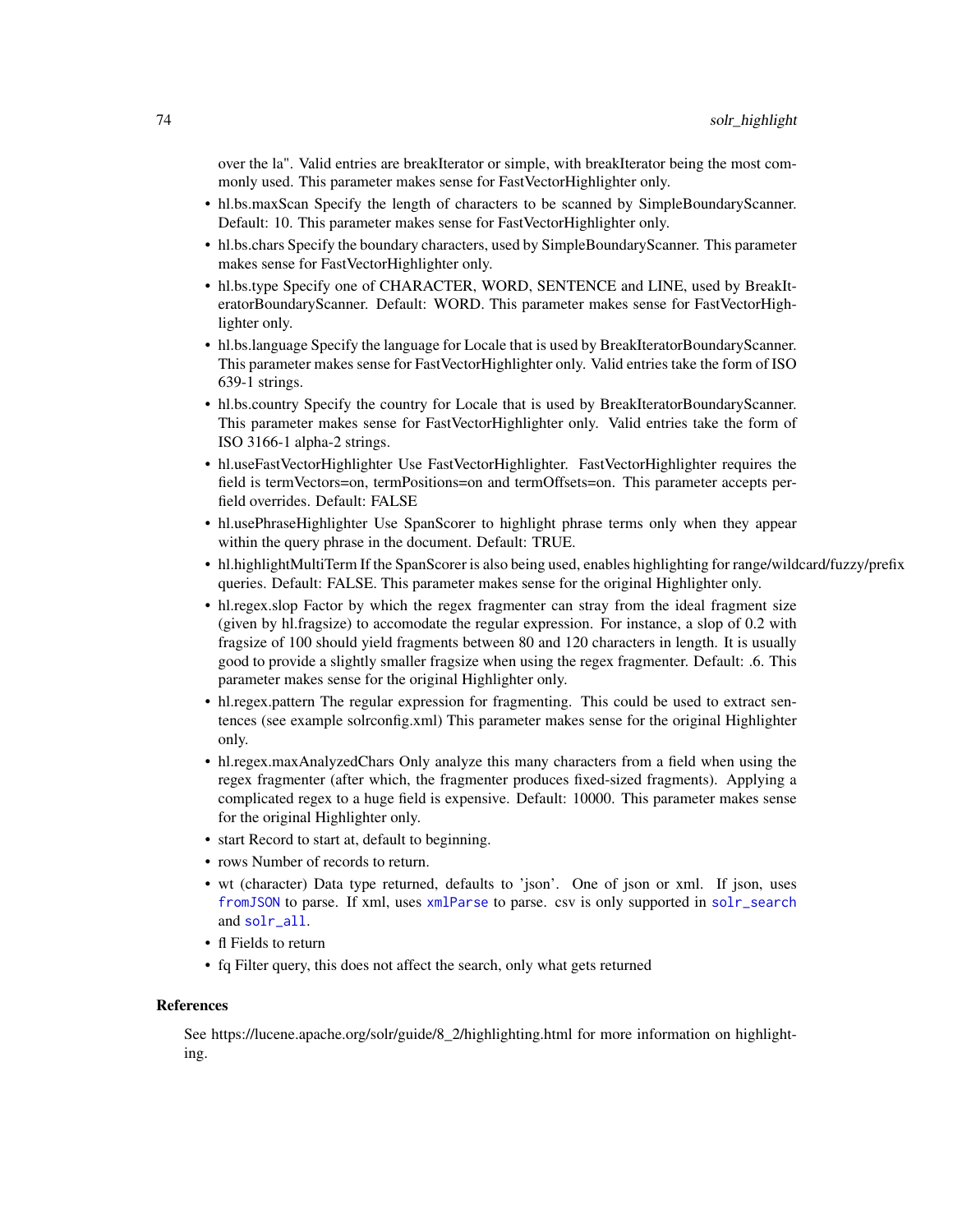<span id="page-74-0"></span>solr\_json\_request 75

# See Also

[solr\\_search\(\)](#page-80-0), [solr\\_facet\(\)](#page-59-0)

## Examples

```
## Not run:
# connect
(conn <- SolrClient$new(host = "api.plos.org", path = "search", port = NULL))
# highlight search
solr_highlight(conn, params = list(q='alcohol', hl.fl = 'abstract', rows=10),
 parsetype = "list")
solr_highlight(conn, params = list(q='alcohol', hl.fl = c('abstract','title'),
 rows=3), parsetype = "list")
# Raw data back
## json
solr_highlight(conn, params = list(q='alcohol', hl.fl = 'abstract', rows=10),
  raw=TRUE)
## xml
solr_highlight(conn, params = list(q='alcohol', hl.fl = 'abstract', rows=10,
  wt='xml'), raw=TRUE)
## parse after getting data back
out <- solr_highlight(conn, params = list(q='theoretical math',
  hl.fl = c('abstract','title'), hl.fragsize=30, rows=10, wt='xml'),
  raw=TRUE)
solr_parse(out, parsetype='list')
## End(Not run)
```
solr\_json\_request *Solr json request*

# Description

search using the JSON request API

#### Usage

```
solr_json_request(
  conn,
 name = NULL,
 body = NULL,
 callopts = list(),progress = NULL
)
```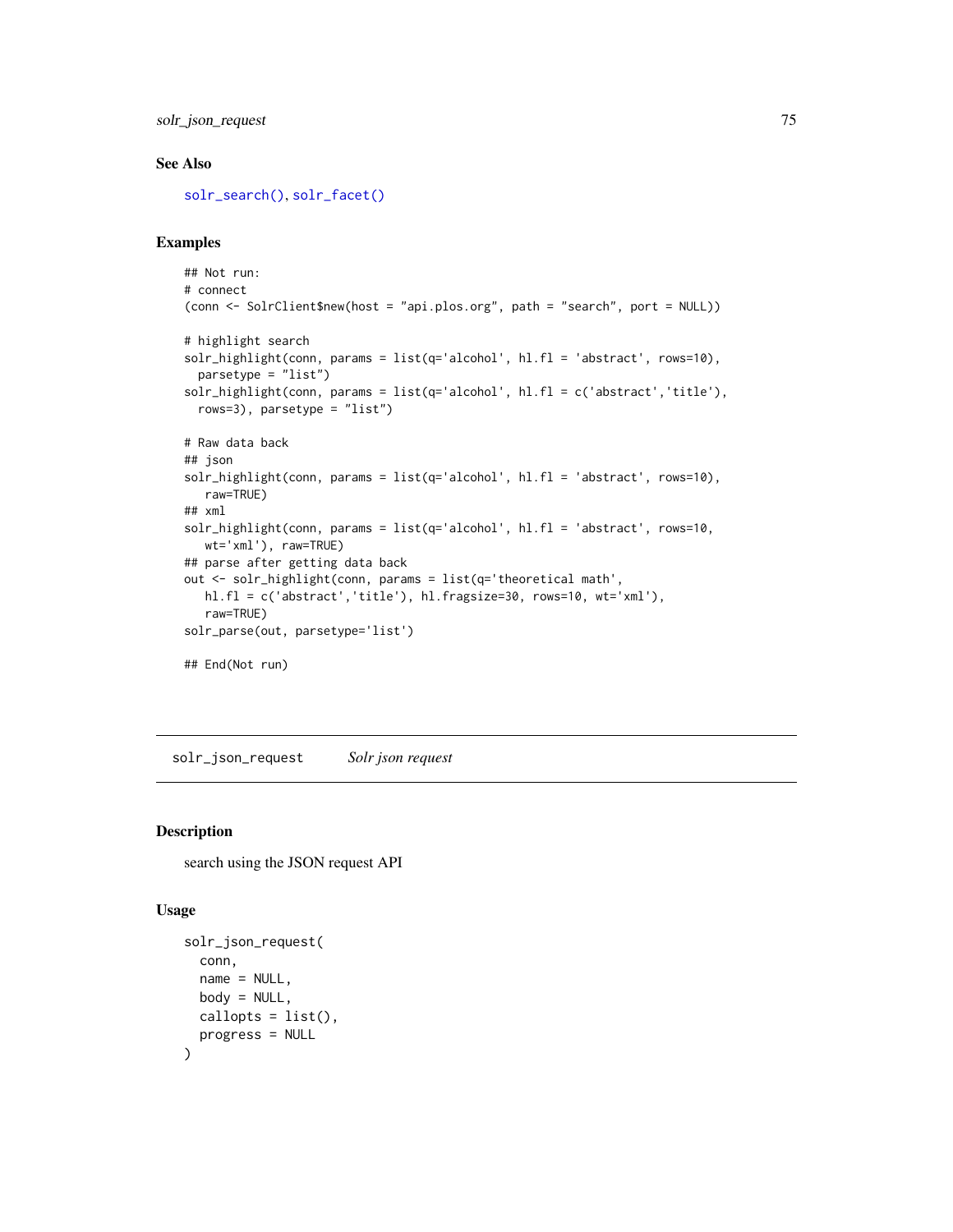#### <span id="page-75-0"></span>Arguments

| conn     | A solrium connection object, see SolrClient                                                                                                                                                  |
|----------|----------------------------------------------------------------------------------------------------------------------------------------------------------------------------------------------|
| name     | Name of a collection or core. Or leave as NULL if not needed.                                                                                                                                |
| body     | (list) a named list, or a valid JSON character string                                                                                                                                        |
| callopts | Call options passed on to crul:: HttpClient                                                                                                                                                  |
| progress | a function with logic for printing a progress bar for an HTTP request, ulti-<br>mately passed down to <b>curl</b> . only supports httr:: progress for now. See the<br>README for an example. |

#### Value

JSON character string

# Note

SOLR v7.1 was first version to support this. See [https://issues.apache.org/jira/browse/](https://issues.apache.org/jira/browse/SOLR-11244) [SOLR-11244](https://issues.apache.org/jira/browse/SOLR-11244)

POST request only, no GET request available

#### References

See https://lucene.apache.org/solr/guide/7\_6/json-request-api.html for more information.

# Examples

```
## Not run:
# Connect to a local Solr instance
(conn <- SolrClient$new())
## body as JSON
a <- conn$json_request("gettingstarted", body = '{"query":"*:*"}')
jsonlite::fromJSON(a)
## body as named list
b \leq conn$json_request("gettingstarted", body = list(query = "*:*"))
jsonlite::fromJSON(b)
## body as JSON
a <- solr_json_request(conn, "gettingstarted", body = '{"query":"*:*"}')
jsonlite::fromJSON(a)
## body as named list
b <- solr_json_request(conn, "gettingstarted", body = list(query = "*:*"))
jsonlite::fromJSON(b)
```
## End(Not run)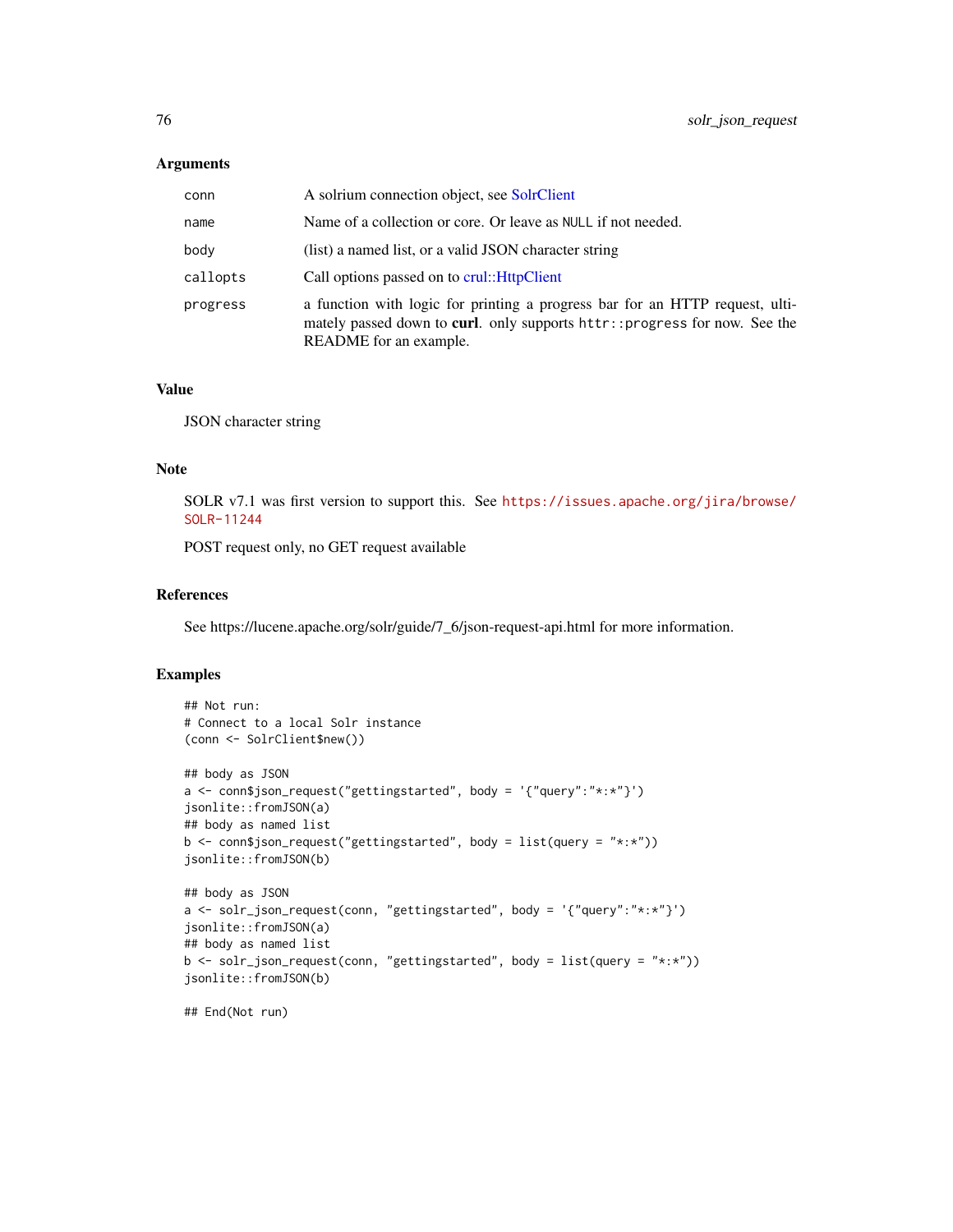<span id="page-76-1"></span><span id="page-76-0"></span>

# Description

Returns only more like this items

# Usage

```
solr_mlt(
 conn,
 name = NULL,params = NULL,
 body = NULL,
 callopts = list(),
 raw = FALSE,parsetype = "df",
 concat = ",",optimizeMaxRows = TRUE,
 minOptimizedRows = 50000L,
 progress = NULL,
  ...
)
```

| conn             | A solrium connection object, see SolrClient                                                                                                                                                                                           |  |
|------------------|---------------------------------------------------------------------------------------------------------------------------------------------------------------------------------------------------------------------------------------|--|
| name             | Name of a collection or core. Or leave as NULL if not needed.                                                                                                                                                                         |  |
| params           | (list) a named list of parameters, results in a GET request as long as no body<br>parameters given                                                                                                                                    |  |
| body             | (list) a named list of parameters, if given a POST request will be performed                                                                                                                                                          |  |
| callopts         | Call options passed on to crul:: HttpClient                                                                                                                                                                                           |  |
| raw              | (logical) If TRUE, returns raw data in format specified by wt param                                                                                                                                                                   |  |
| parsetype        | (character) One of 'list' or 'df'                                                                                                                                                                                                     |  |
| concat           | (character) Character to concatenate elements of longer than length 1. Note that<br>this only works reliably when data format is json (wt='json'). The parsing is<br>more complicated in XML format, but you can do that on your own. |  |
| optimizeMaxRows  |                                                                                                                                                                                                                                       |  |
|                  | (logical) If TRUE, then rows parameter will be adjusted to the number of returned<br>results by the same constraints. It will only be applied if rows parameter is<br>higher than minOptimizedRows. Default: TRUE                     |  |
| minOptimizedRows |                                                                                                                                                                                                                                       |  |
|                  | (numeric) used by optimizedMaxRows parameter, the minimum optimized rows.<br>Default: 50000                                                                                                                                           |  |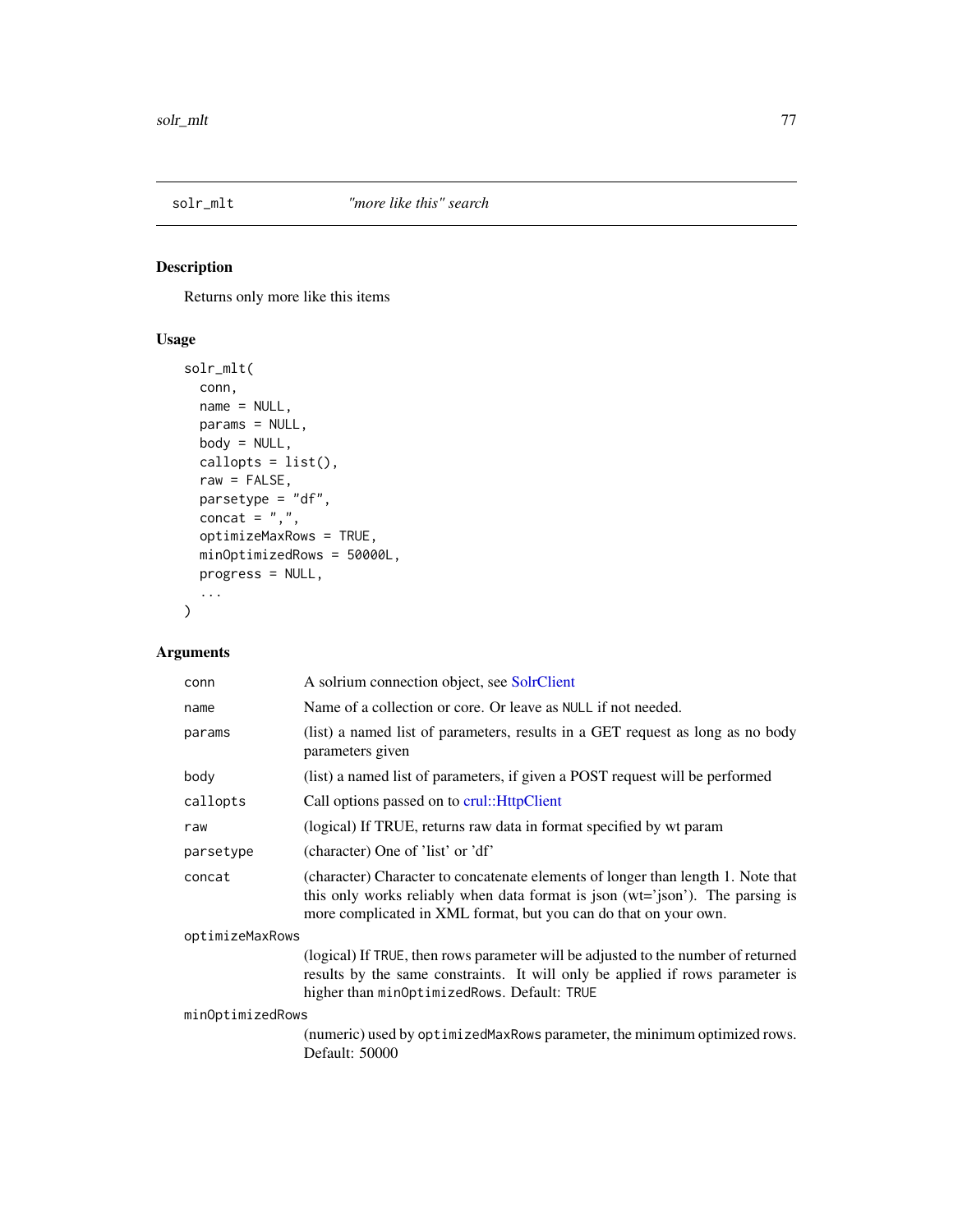<span id="page-77-0"></span>

| progress | a function with logic for printing a progress bar for an HTTP request, ulti-       |
|----------|------------------------------------------------------------------------------------|
|          | mately passed down to <b>curl</b> . only supports httr:: progress for now. See the |
|          | README for an example.                                                             |
| $\cdots$ | Further args to be combined into query                                             |

# Value

XML, JSON, a list, or data.frame

#### More like this parameters

- q Query terms, defaults to '*:*', or everything.
- fq Filter query, this does not affect the search, only what gets returned
- mlt.count The number of similar documents to return for each result. Default is 5.
- mlt.fl The fields to use for similarity. NOTE: if possible these should have a stored TermVector DEFAULT\_FIELD\_NAMES = new String[] "contents"
- mlt.mintf Minimum Term Frequency the frequency below which terms will be ignored in the source doc. DEFAULT\_MIN\_TERM\_FREQ = 2
- mlt.mindf Minimum Document Frequency the frequency at which words will be ignored which do not occur in at least this many docs. DEFAULT\_MIN\_DOC\_FREQ = 5
- mlt.minwl minimum word length below which words will be ignored. DEFAULT\_MIN\_WORD\_LENGTH  $= 0$
- mlt.maxwl maximum word length above which words will be ignored. DEFAULT\_MAX\_WORD\_LENGTH  $= 0$
- mlt.maxqt maximum number of query terms that will be included in any generated query. DEFAULT\_MAX\_QUERY\_TERMS = 25
- mlt.maxntp maximum number of tokens to parse in each example doc field that is not stored with TermVector support. DEFAULT\_MAX\_NUM\_TOKENS\_PARSED = 5000
- mlt.boost (true/false) set if the query will be boosted by the interesting term relevance. DE-FAULT\_BOOST = false
- mlt.qf Query fields and their boosts using the same format as that used in DisMaxQParserPlugin. These fields must also be specified in mlt.fl.
- fl Fields to return. We force 'id' to be returned so that there is a unique identifier with each record.
- wt (character) Data type returned, defaults to 'json'. One of json or xml. If json, uses [fromJSON](#page-0-0) to parse. If xml, uses [xmlParse](#page-0-0) to parse. csv is only supported in [solr\\_search](#page-80-0) and [solr\\_all](#page-55-0).
- start Record to start at, default to beginning.
- rows Number of records to return. Defaults to 10.
- key API key, if needed.

#### References

See https://lucene.apache.org/solr/guide/8\_2/morelikethis.html for more information.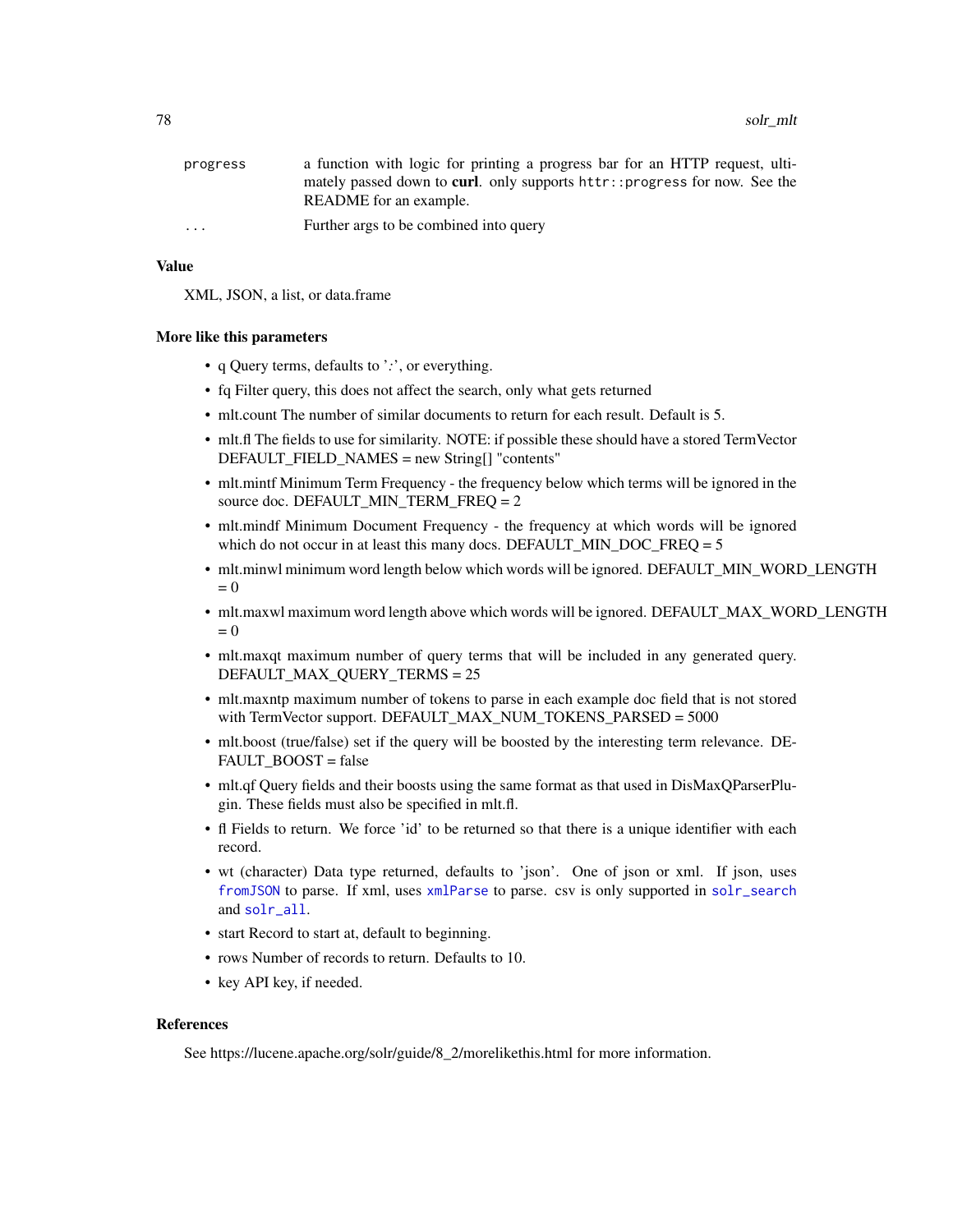# <span id="page-78-0"></span>solr\_optimize 79

#### Examples

```
## Not run:
# connect
(conn <- SolrClient$new(host = "api.plos.org", path = "search", port = NULL))
# more like this search
conn$mlt(params = list(q='*:*', mlt.count=2, mlt.fl='abstract', fl='score',
  fq="doc_type:full"))
conn$mlt(params = list(q='*:*', rows=2, mlt.fl='title', mlt.mindf=1,
  mlt.mintf=1, fl='alm_twitterCount'))
conn$mlt(params = list(q='title:"ecology" AND body:"cell"', mlt.fl='title',
  mlt.mindf=1, mlt.mintf=1, fl='counter_total_all', rows=5))
conn$mlt(params = list(q='ecology', mlt.fl='abstract', fl='title', rows=5))
solr_mlt(conn, params = list(q='ecology', mlt.fl='abstract',
  fl=c('score','eissn'), rows=5))
solr_mlt(conn, params = list(q='ecology', mlt.fl='abstract',
  fl=c('score','eissn'), rows=5, wt = "xml"))
# get raw data, and parse later if needed
out <- solr_mlt(conn, params=list(q='ecology', mlt.fl='abstract', fl='title',
rows=2), raw=TRUE)
solr_parse(out, "df")
## End(Not run)
```
solr\_optimize *Optimize*

# Description

Optimize

#### Usage

```
solr_optimize(
  conn,
 name,
 max\_segments = 1,
 wait_searcher = TRUE,
  soft_commit = FALSE,
 wt = "json",raw = FALSE,...
)
```
#### Arguments

conn A solrium connection object, see [SolrClient](#page-51-0)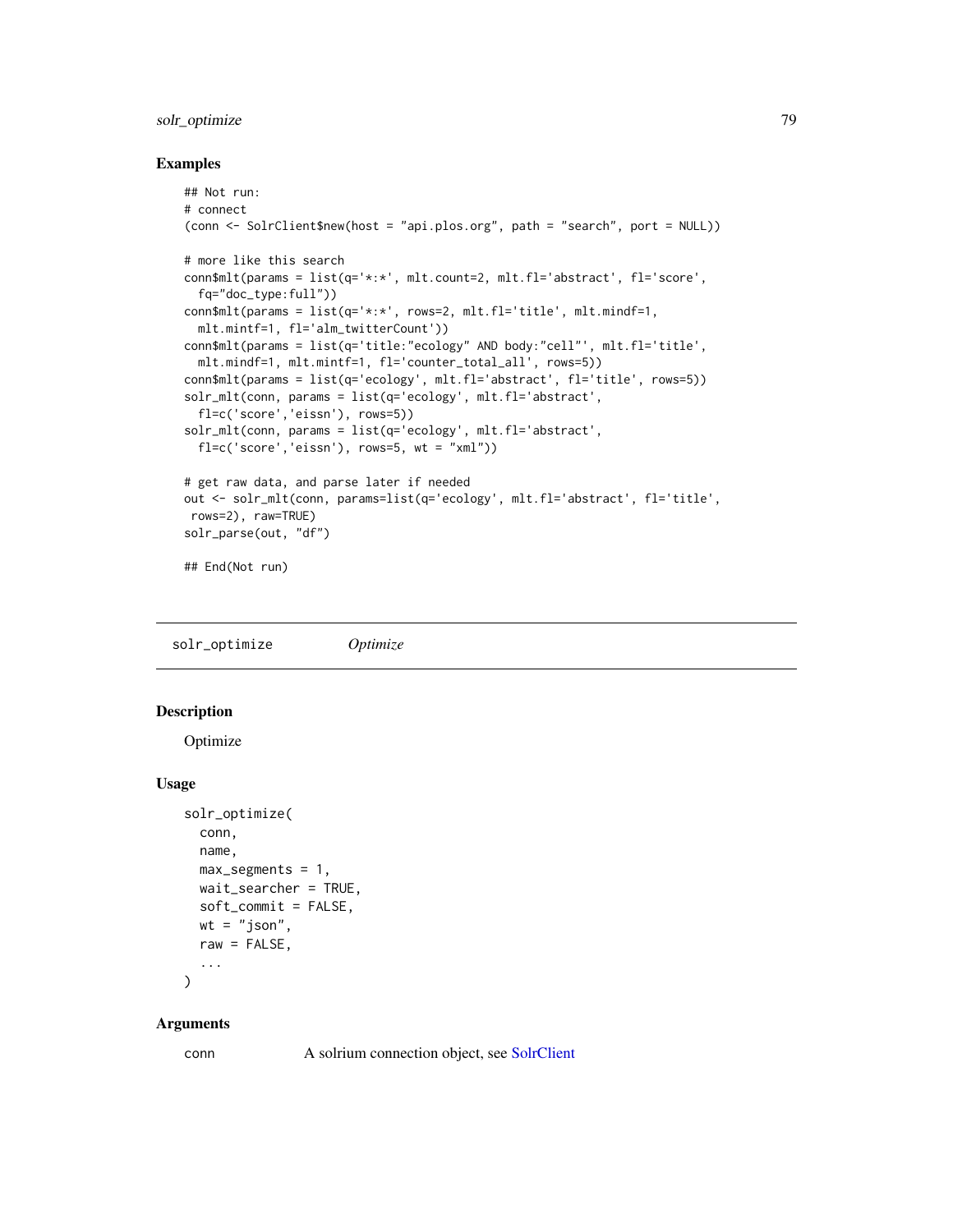<span id="page-79-0"></span>

| name          | (character) A collection or core name. Required.                                                                                                     |
|---------------|------------------------------------------------------------------------------------------------------------------------------------------------------|
| max_segments  | optimizes down to at most this number of segments. Default: 1                                                                                        |
| wait_searcher | block until a new searcher is opened and registered as the main query searcher,<br>making the changes visible. Default: TRUE                         |
| soft_commit   | perform a soft commit - this will refresh the 'view' of the index in a more per-<br>formant manner, but without "on-disk" guarantees. Default: FALSE |
| wt            | (character) One of json (default) or xml. If json, uses jsonlite::fromJSON()<br>to parse. If xml, uses $xml2$ : : read_xml() to parse                |
| raw           | (logical) If TRUE, returns raw data in format specified by wt param                                                                                  |
| $\cdots$      | curl options passed on to crul:: HttpClient                                                                                                          |

# Examples

```
## Not run:
(conn <- SolrClient$new())
solr_optimize(conn, "gettingstarted")
solr_optimize(conn, "gettingstarted", max_segments = 2)
solr_optimize(conn, "gettingstarted", wait_searcher = FALSE)
# get xml back
solr_optimize(conn, "gettingstarted", wt = "xml")
## raw xml
solr_optimize(conn, "gettingstarted", wt = "xml", raw = TRUE)
## End(Not run)
```
solr\_parse *Parse raw data from solr\_search, solr\_facet, or solr\_highlight.*

#### Description

Parse raw data from solr\_search, solr\_facet, or solr\_highlight.

#### Usage

```
solr_parse(input, parsetype = NULL, concat)
## S3 method for class 'sr_high'
solv\_parse(input, parsetype = "list", concat = ",")## S3 method for class 'sr_search'
solr_parse(input, parsetype = "list", concat = ",")
## S3 method for class 'sr_all'
solr_parse(input, parsetype = "list", concat = ",")
```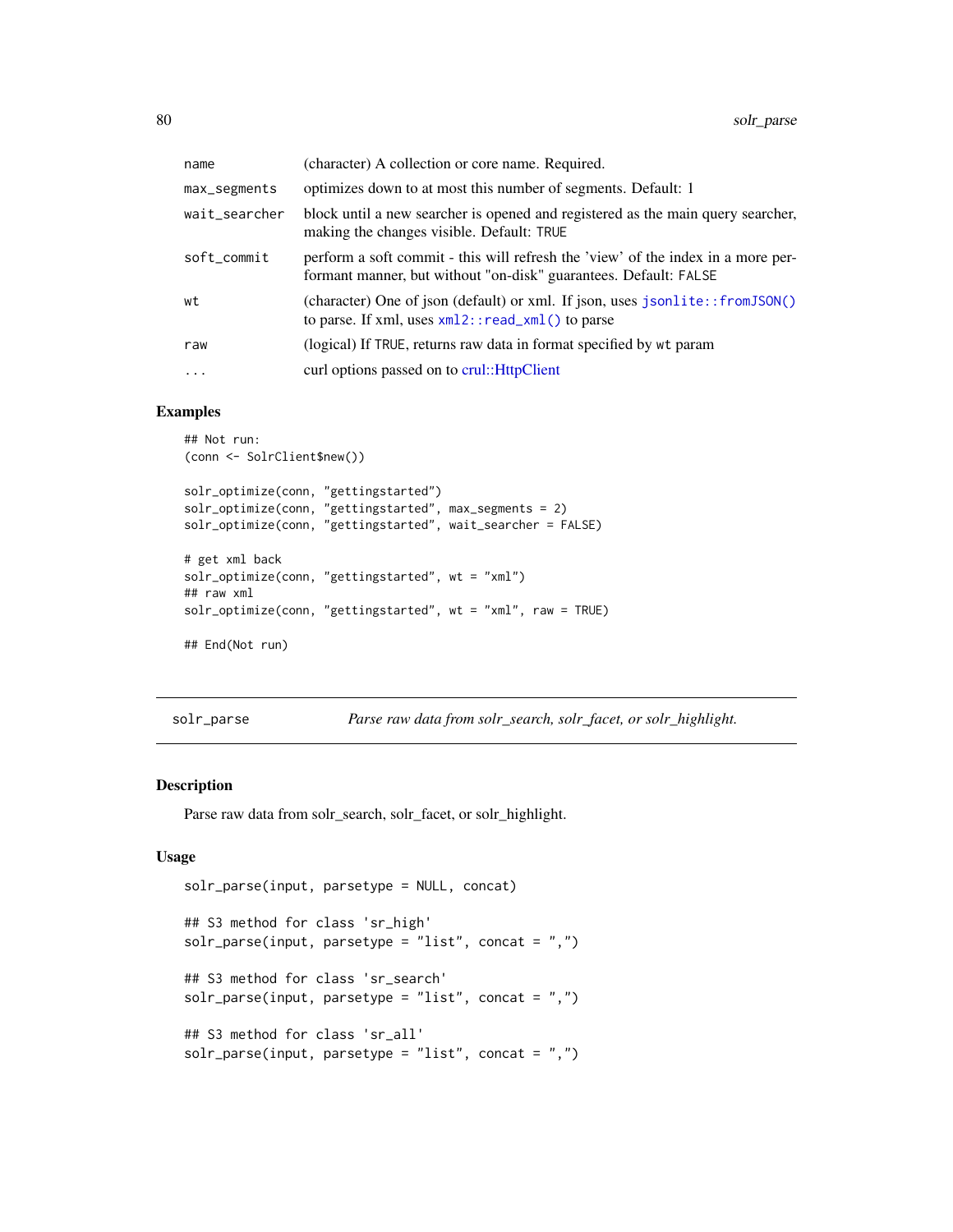```
## S3 method for class 'sr_mlt'
solr_parse(input, parsetype = "list", concat = ",")
## S3 method for class 'sr_stats'
solr_parse(input, parsetype = "list", concat = ",")
## S3 method for class 'sr_group'
solr_parse(input, parsetype = "list", concat = ",")
```
# Arguments

| input     | Output from solr facet                                                                            |
|-----------|---------------------------------------------------------------------------------------------------|
| parsetype | One of 'list' or 'df' (data.frame)                                                                |
| concat    | Character to conactenate strings by, e.g., ',' (character). Used in solr_parse.sr_search<br>only. |

# Details

This is the parser used internally in solr\_facet, but if you output raw data from solr\_facet using raw=TRUE, then you can use this function to parse that data (a sr\_facet S3 object) after the fact to a list of data.frame's for easier consumption. The data format type is detected from the attribute "wt" on the sr\_facet object.

<span id="page-80-0"></span>solr\_search *Solr search*

#### Description

Returns only matched documents, and doesn't return other items, including facets, groups, mlt, stats, and highlights.

#### Usage

```
solr_search(
 conn,
 name = NULL,params = list(q = "*:*),
 body = NULL,
 callopts = list(),raw = FALSE,parsetype = "df",
 concat = ",",optimizeMaxRows = TRUE,
 minOptimizedRows = 50000L,
 progress = NULL,
  ...
)
```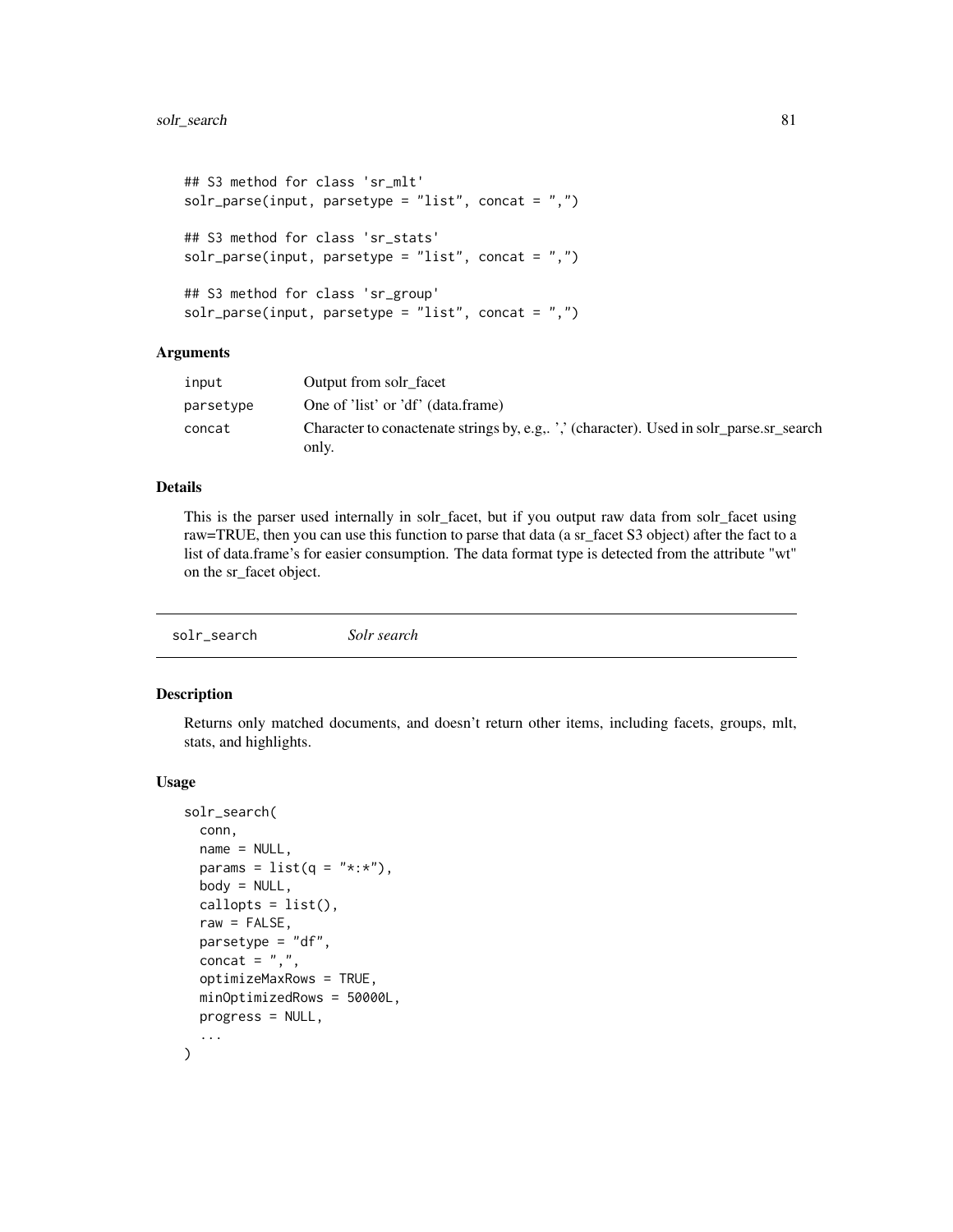#### <span id="page-81-0"></span>**Arguments**

| conn             | A solrium connection object, see SolrClient                                                                                                                                                                                           |
|------------------|---------------------------------------------------------------------------------------------------------------------------------------------------------------------------------------------------------------------------------------|
| name             | Name of a collection or core. Or leave as NULL if not needed.                                                                                                                                                                         |
| params           | (list) a named list of parameters, results in a GET request as long as no body<br>parameters given                                                                                                                                    |
| body             | (list) a named list of parameters, if given a POST request will be performed                                                                                                                                                          |
| callopts         | Call options passed on to crul:: HttpClient                                                                                                                                                                                           |
| raw              | (logical) If TRUE, returns raw data in format specified by wt param                                                                                                                                                                   |
| parsetype        | (character) One of 'list' or 'df'                                                                                                                                                                                                     |
| concat           | (character) Character to concatenate elements of longer than length 1. Note that<br>this only works reliably when data format is json (wt='json'). The parsing is<br>more complicated in XML format, but you can do that on your own. |
| optimizeMaxRows  |                                                                                                                                                                                                                                       |
|                  | (logical) If TRUE, then rows parameter will be adjusted to the number of returned<br>results by the same constraints. It will only be applied if rows parameter is<br>higher than minOptimizedRows. Default: TRUE                     |
| minOptimizedRows |                                                                                                                                                                                                                                       |
|                  | (numeric) used by optimized MaxRows parameter, the minimum optimized rows.<br>Default: 50000                                                                                                                                          |
| progress         | a function with logic for printing a progress bar for an HTTP request, ulti-<br>mately passed down to curl. only supports httr:: progress for now. See the<br>README for an example.                                                  |
|                  | Further args to be combined into query                                                                                                                                                                                                |

# Value

XML, JSON, a list, or data.frame

# Parameters

- q Query terms, defaults to '*:*', or everything.
- sort Field to sort on. You can specify ascending (e.g., score desc) or descending (e.g., score asc), sort by two fields (e.g., score desc, price asc), or sort by a function (e.g., sum $(x_f, y_f)$ desc, which sorts by the sum of x\_f and y\_f in a descending order).
- start Record to start at, default to beginning.
- rows Number of records to return. Default: 10.
- pageDoc If you expect to be paging deeply into the results (say beyond page 10, assuming rows=10) and you are sorting by score, you may wish to add the pageDoc and pageScore parameters to your request. These two parameters tell Solr (and Lucene) what the last result (Lucene internal docid and score) of the previous page was, so that when scoring the query for the next set of pages, it can ignore any results that occur higher than that item. To get the Lucene internal doc id, you will need to add docid to the &fl list.
- pageScore See pageDoc notes.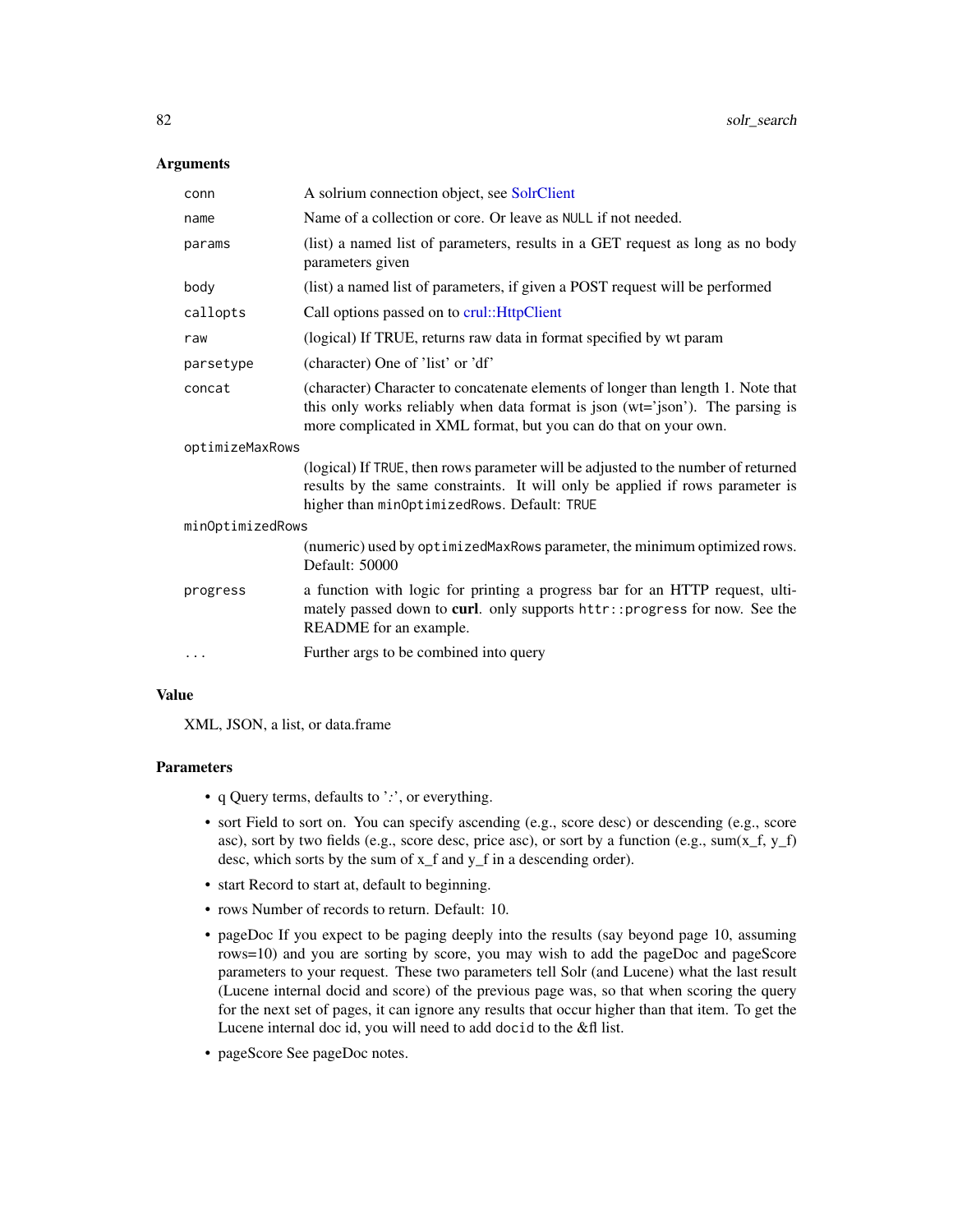- <span id="page-82-0"></span>• fq Filter query, this does not affect the search, only what gets returned. This parameter can accept multiple items in a lis or vector. You can't pass more than one parameter of the same name, so we get around it by passing multiple queries and we parse internally
- fl Fields to return, can be a character vector like c('id','title'), or a single character vector with one or more comma separated names, like 'id,title'
- defType Specify the query parser to use with this request.
- timeAllowed The time allowed for a search to finish. This value only applies to the search and not to requests in general. Time is in milliseconds. Values  $\leq 0$  mean no time restriction. Partial results may be returned (if there are any).
- qt Which query handler used. Options: dismax, others?
- NOW Set a fixed time for evaluating Date based expresions
- TZ Time zone, you can override the default.
- echoHandler If TRUE, Solr places the name of the handle used in the response to the client for debugging purposes. Default:
- echoParams The echoParams parameter tells Solr what kinds of Request parameters should be included in the response for debugging purposes, legal values include:
	- none don't include any request parameters for debugging
	- explicit include the parameters explicitly specified by the client in the request
	- all include all parameters involved in this request, either specified explicitly by the client, or implicit because of the request handler configuration.
- wt (character) One of json, xml, or csv. Data type returned, defaults to 'csv'. If json, uses [jsonlite::fromJSON\(\)](#page-0-0) to parse. If xml, uses [xml2::read\\_xml\(\)](#page-0-0) to parse. If csv, uses [read.table\(\)](#page-0-0) to parse. wt=csv gives the fastest performance at least in all the cases we have tested in, thus it's the default value for wt

# number of results

Because solr\_search() returns a data.frame, metadata doesn't fit into the output data.frame itself. You can access number of results (numFound) in the attributes of the results. For example,  $attr(x, "numFound")$  for number of results, and  $attr(x, "start")$  for the offset value (if one was given). Or you can get all attributes like attributes $(x)$ . These metadata are not in the attributes when raw=TRUE as those metadata are in the payload (unless  $wt="csv"$ ).

#### **Note**

SOLR v1.2 was first version to support csv. See https://issues.apache.org/jira/browse/SOLR-66

# References

See https://lucene.apache.org/solr/guide/8\_2/searching.html for more information.

# See Also

[solr\\_highlight\(\)](#page-70-0), [solr\\_facet\(\)](#page-59-0)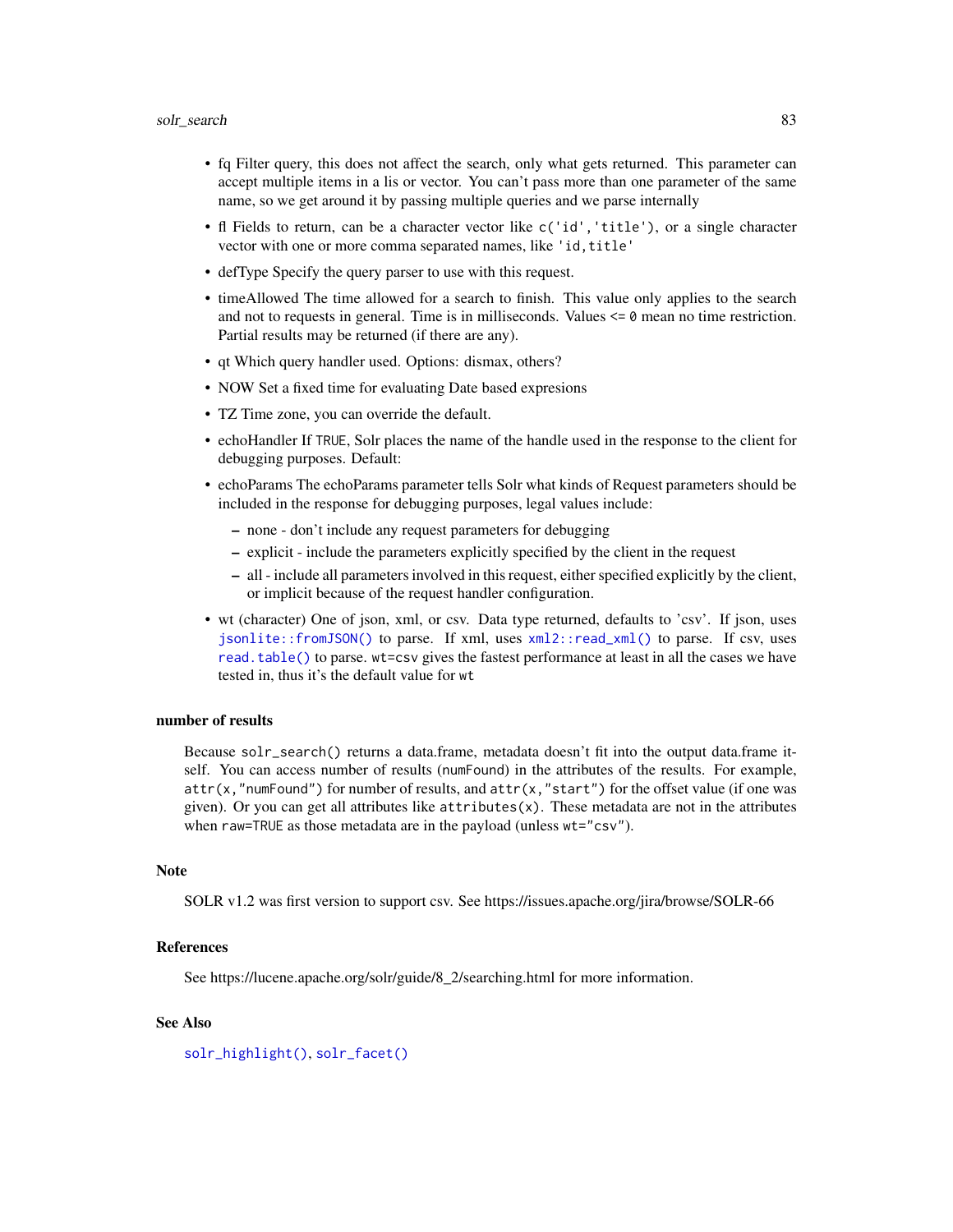```
## Not run:
# Connect to a local Solr instance
(cli <- SolrClient$new())
cli$search("gettingstarted", params = list(q = "features:notes"))solr_search(cli, "gettingstarted")
solr_search(cli, "gettingstarted", params = list(q = "features:notes"))
solr_search(cli, "gettingstarted", body = list(query = "features:notes"))
(cli <- SolrClient$new(host = "api.plos.org", path = "search", port = NULL))
cli$search(params = list(q = "*:*"))
cli$search(params = list(q = "title:golgi", fl = c('id', 'title')))
cli$search(params = list(q = "\star:\star", facet = "true"))
# search
solr_search(cli, params = list(q='*:*', rows=2, fl='id'))
# search and return all rows
solv\_search(cli, params = list(q='***', rows=-1, fl='id'))# Search for word ecology in title and cell in the body
solr_search(cli, params = list(q='title:"ecology" AND body:"cell"',
  fl='title', rows=5))
# Search for word "cell" and not "body" in the title field
solr_search(cli, params = list(q='title:"cell" -title:"lines"', fl='title',
  rows=5))
# Wildcards
## Search for word that starts with "cell" in the title field
solr_search(cli, params = list(q='title:"cell*"', fl='title', rows=5))
# Proximity searching
## Search for words "sports" and "alcohol" within four words of each other
solr_search(cli, params = list(q='everything:"sports alcohol"~7',
  fl='abstract', rows=3))
# Range searches
## Search for articles with Twitter count between 5 and 10
solr_search(cli, params = list(q='*:*', fl=c('alm_twitterCount','id'),
  fq='alm_twitterCount:[5 TO 50]', rows=10))
# Boosts
## Assign higher boost to title matches than to body matches
## (compare the two calls)
solr_search(cli, params = list(q='title:"cell" abstract:"science"',
  fl='title', rows=3))
solr_search(cli, params = list(q='title:"cell"^1.5 AND abstract:"science"',
  fl='title', rows=3))
```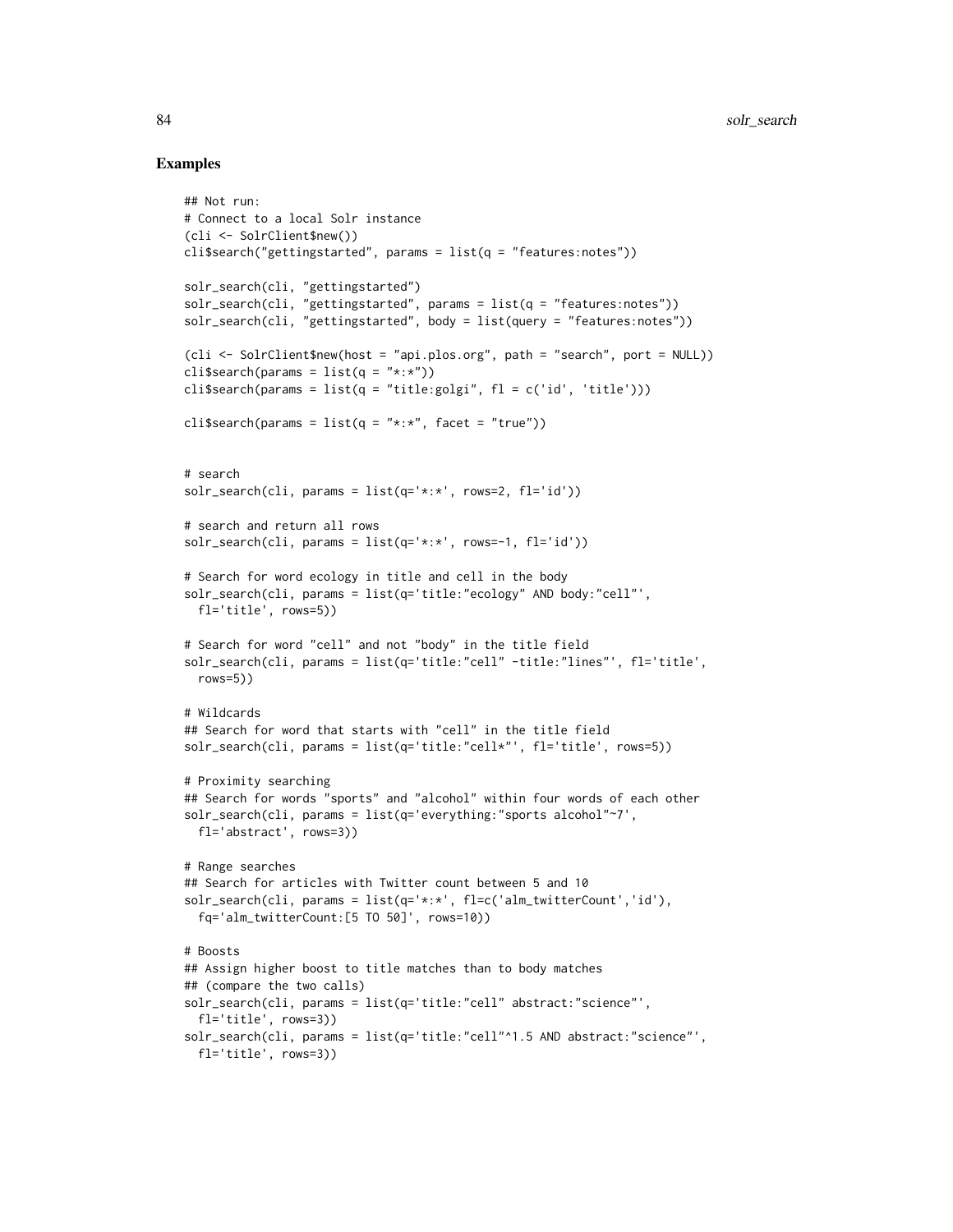```
# FunctionQuery queries
## This kind of query allows you to use the actual values of fields to
## calculate relevancy scores for returned documents
## Here, we search on the product of counter_total_all and alm_twitterCount
## metrics for articles in PLOS Journals
solr_search(cli, params = list(q="{!func}product($v1,$v2)",
 v1 = 'sqrt(counter_total_all)',
 v2 = 'log(alm_twitterCount)', rows=5, fl=c('id','title'),
 fq='doc_type:full'))
## here, search on the product of counter_total_all and alm_twitterCount,
## using a new temporary field "_val_"
solr_search(cli,
 params = list(q='_val_:"product(counter_total_all,alm_twitterCount)"',
 rows=5, fl=c('id','title'), fq='doc_type:full'))
## papers with most citations
solr_search(cli, params = list(q='_val_:"max(counter_total_all)"',
  rows=5, fl=c('id','counter_total_all'), fq='doc_type:full'))
## papers with most tweets
solr_search(cli, params = list(q='_val_:"max(alm_twitterCount)"',
  rows=5, fl=c('id','alm_twitterCount'), fq='doc_type:full'))
## many fq values
solr_search(cli, params = list(q="*:*", fl=c('id','alm_twitterCount'),
   fq=list('doc_type:full','subject:"Social networks"',
           'alm_twitterCount:[100 TO 10000]'),
  sort='counter_total_month desc'))
## using wt = csv
solr_search(cli, params = list(q='*:*', rows=50, fl=c('id','score'),
  fq='doc_type:full', wt="csv"))
solr_search(cli, params = list(q='*:*', rows=50, fl=c('id','score'),
 fq='doc_type:full'))
# using a proxy
# cli <- SolrClient$new(host = "api.plos.org", path = "search", port = NULL,
   proxy = list(url = "http://186.249.1.146:80"))# solr_search(cli, q='*:*', rows=2, fl='id', callopts=list(verbose=TRUE))
# Pass on curl options to modify request
## verbose
solr_search(cli, params = list(q='*:*', rows=2, fl='id'),
 callopts = list(verbose=TRUE))
# using a cursor for deep paging
(cli <- SolrClient$new(host = "api.plos.org", path = "search", port = NULL))
## json, raw data
res <- solr_search(cli, params = list(q = '*:*', rows = 100, sort = "id asc", cursorMark = "*"),
 parsetype = "json", raw = TRUE, callopts=list(verbose=TRUE))
```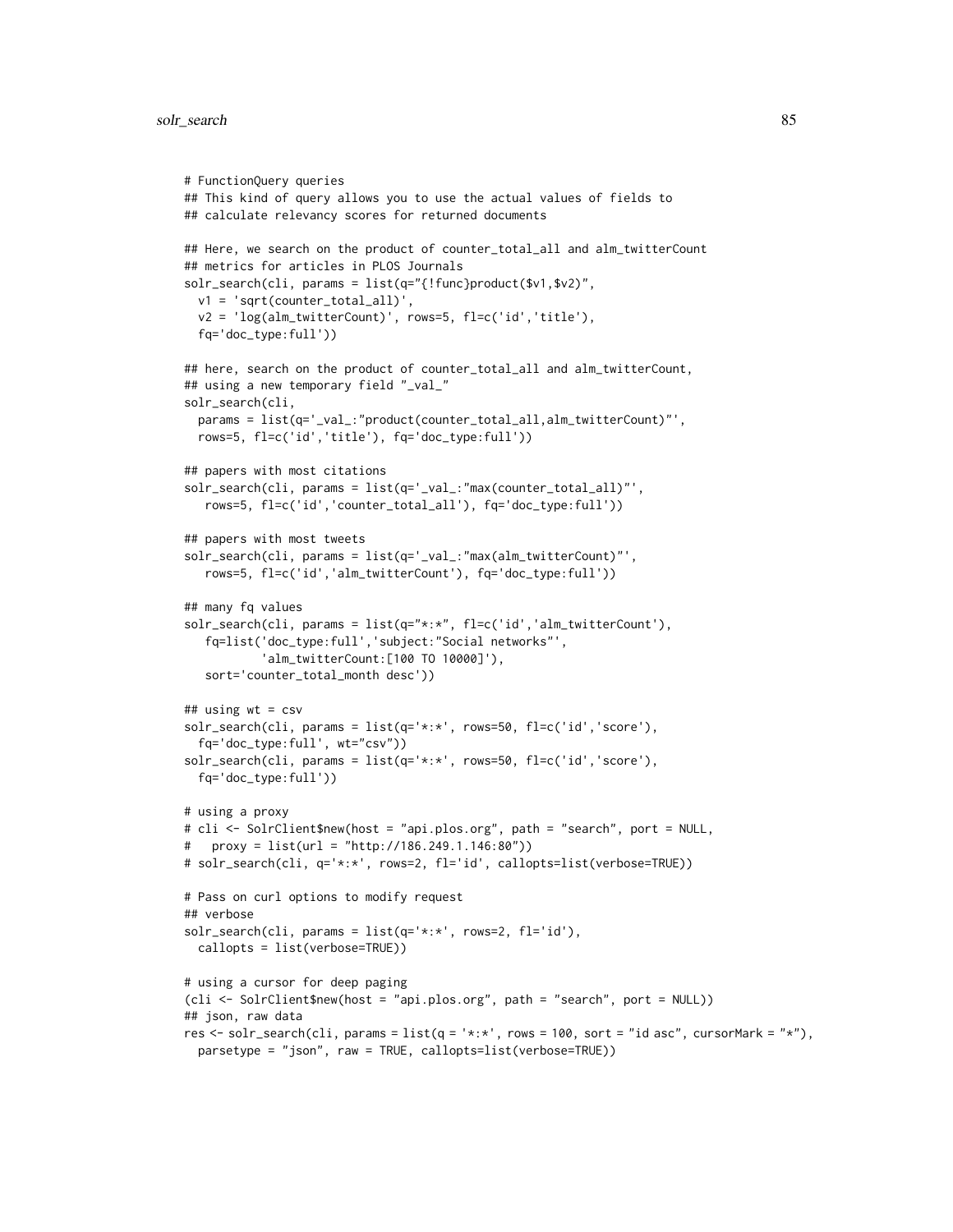```
res
## data.frame
res <- solr_search(cli, params = list(q = '*:*', rows = 100, sort = "id asc", cursorMark = "*"))
res
attributes(res)
attr(res, "nextCursorMark")
## list
res <- solr_search(cli, params = list(q = '*:*', rows = 100, sort = "id asc", cursorMark = "*"),
  parsetype = "list")
res
attributes(res)
attr(res, "nextCursorMark")
## End(Not run)
```
solr\_stats *Solr stats*

# Description

Returns only stat items

# Usage

```
solr_stats(
 conn,
 name = NULL,params = list(q = "*:*,", stats.fileId = NULL, stats.float = NULL),body = NULL,callopts = list(),raw = FALSE,parsetype = "df",
 progress = NULL,
  ...
\mathcal{L}
```

| conn      | A solrium connection object, see SolrClient                                                        |
|-----------|----------------------------------------------------------------------------------------------------|
| name      | Name of a collection or core. Or leave as NULL if not needed.                                      |
| params    | (list) a named list of parameters, results in a GET request as long as no body<br>parameters given |
| body      | (list) a named list of parameters, if given a POST request will be performed                       |
| callopts  | Call options passed on to crul:: HttpClient                                                        |
| raw       | (logical) If TRUE, returns raw data in format specified by wt param                                |
| parsetype | (character) One of 'list' or 'df'                                                                  |

<span id="page-85-0"></span>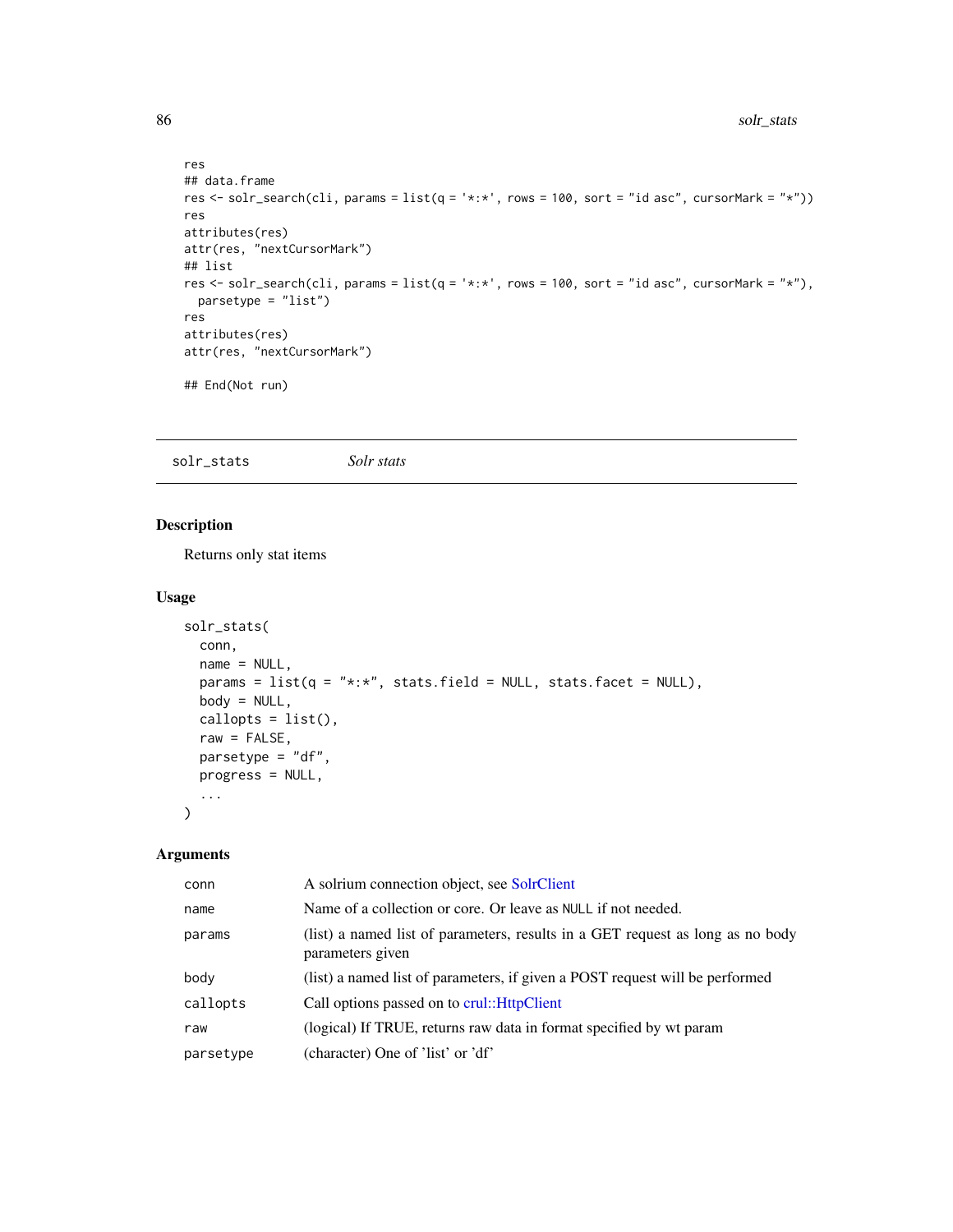#### <span id="page-86-0"></span>solr\_stats 87

| progress | a function with logic for printing a progress bar for an HTTP request, ulti-       |
|----------|------------------------------------------------------------------------------------|
|          | mately passed down to <b>curl</b> . only supports httr:: progress for now. See the |
|          | README for an example.                                                             |
| $\cdots$ | Further args to be combined into query                                             |

# Value

XML, JSON, a list, or data.frame

#### Stats parameters

- q Query terms, defaults to '*:*', or everything.
- stats.field The number of similar documents to return for each result.
- stats.facet You can not facet on multi-valued fields.
- wt (character) Data type returned, defaults to 'json'. One of json or xml. If json, uses [fromJSON](#page-0-0) to parse. If xml, uses [xmlParse](#page-0-0) to parse. csv is only supported in [solr\\_search](#page-80-0) and [solr\\_all](#page-55-0).
- start Record to start at, default to beginning.
- rows Number of records to return. Defaults to 10.
- key API key, if needed.

#### References

See https://lucene.apache.org/solr/guide/8\_2/the-stats-component.html for more information on Solr stats.

#### See Also

[solr\\_highlight\(\)](#page-70-0), [solr\\_facet\(\)](#page-59-0), [solr\\_search\(\)](#page-80-0), [solr\\_mlt\(\)](#page-76-0)

```
## Not run:
# connect
(cli <- SolrClient$new(host = "api.plos.org", path = "search", port = NULL))
# get stats
solr_stats(cli, params = list(q='science', stats.field='counter_total_all'),
 raw=TRUE)
solr_stats(cli, params = list(q='title:"ecology" AND body:"cell"',
  stats.field=c('counter_total_all','alm_twitterCount')))
solr_stats(cli, params = list(q='ecology',
 stats.field=c('counter_total_all','alm_twitterCount'),
 stats.facet='journal'))
solr_stats(cli, params = list(q='ecology',
 stats.field=c('counter_total_all','alm_twitterCount'),
 stats.facet=c('journal','volume')))
# Get raw data, then parse later if you feel like it
```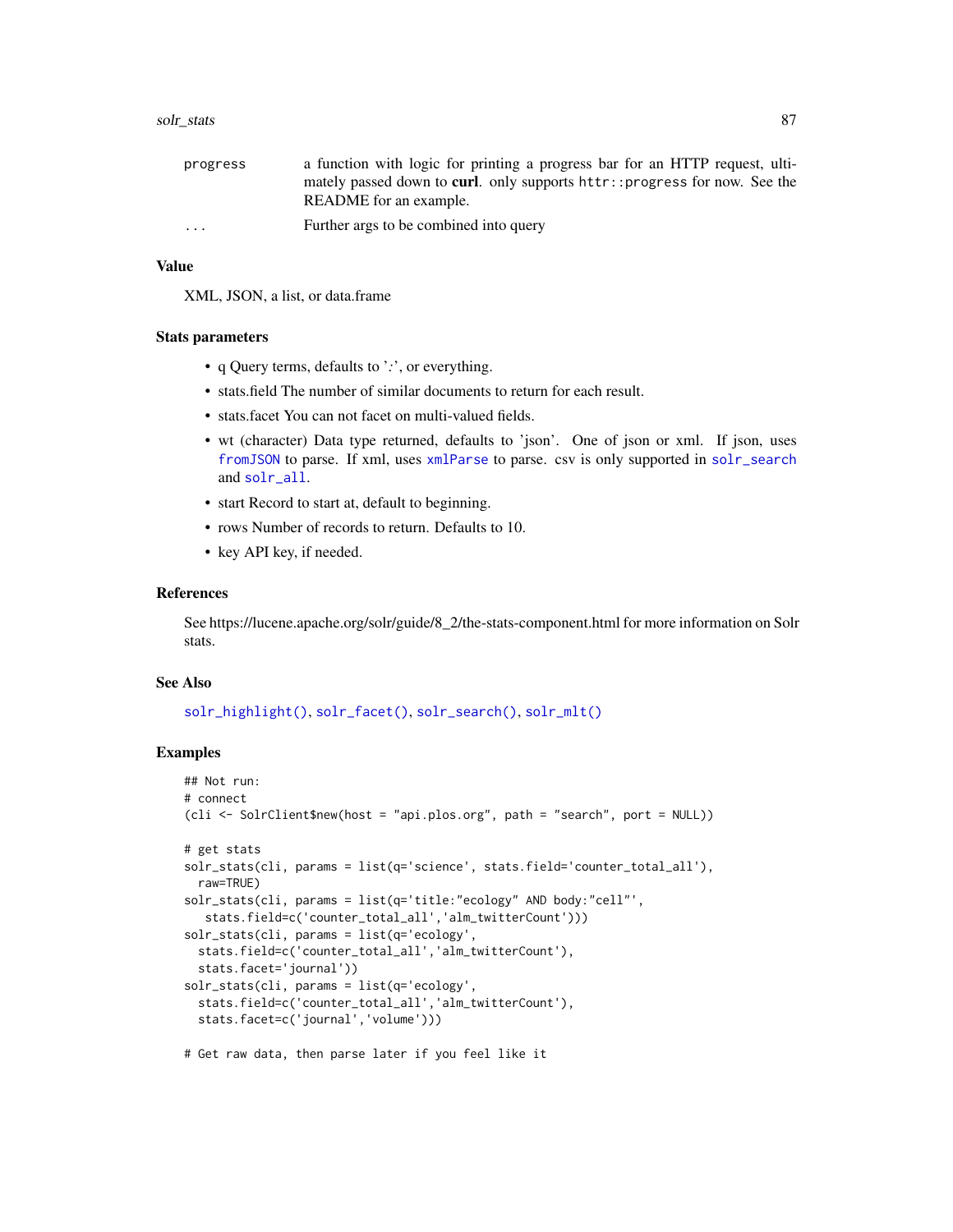```
## json
out <- solr_stats(cli, params = list(q='ecology',
 stats.field=c('counter_total_all','alm_twitterCount'),
  stats.facet=c('journal','volume')), raw=TRUE)
library("jsonlite")
jsonlite::fromJSON(out)
solr_parse(out) # list
solr_parse(out, 'df') # data.frame
## xml
out <- solr_stats(cli, params = list(q='ecology',
  stats.field=c('counter_total_all','alm_twitterCount'),
  stats.facet=c('journal','volume'), wt="xml"), raw=TRUE)
library("xml2")
xml2::read_xml(unclass(out))
solr_parse(out) # list
solr_parse(out, 'df') # data.frame
# Get verbose http call information
solr_stats(cli, params = list(q='ecology', stats.field='alm_twitterCount'),
   callopts=list(verbose=TRUE))
## End(Not run)
```
update\_atomic\_json *Atomic updates with JSON data*

#### Description

Atomic updates to parts of Solr documents

# Usage

```
update_atomic_json(conn, body, name, wt = "json", raw = FALSE, ...)
```
# Arguments

| conn     | A solrium connection object, see SolrClient                                                                                             |
|----------|-----------------------------------------------------------------------------------------------------------------------------------------|
| body     | (character) JSON as a character string                                                                                                  |
| name     | (character) Name of the core or collection                                                                                              |
| wt       | (character) One of json (default) or xml. If json, uses $jsonlite::fromJSON()$<br>to parse. If xml, uses $xml2$ : : read_xml() to parse |
| raw      | (logical) If TRUE, returns raw data in format specified by wt param                                                                     |
| $\cdots$ | curl options passed on to crul:: HttpClient                                                                                             |

#### References

https://lucene.apache.org/solr/guide/7\_0/updating-parts-of-documents.html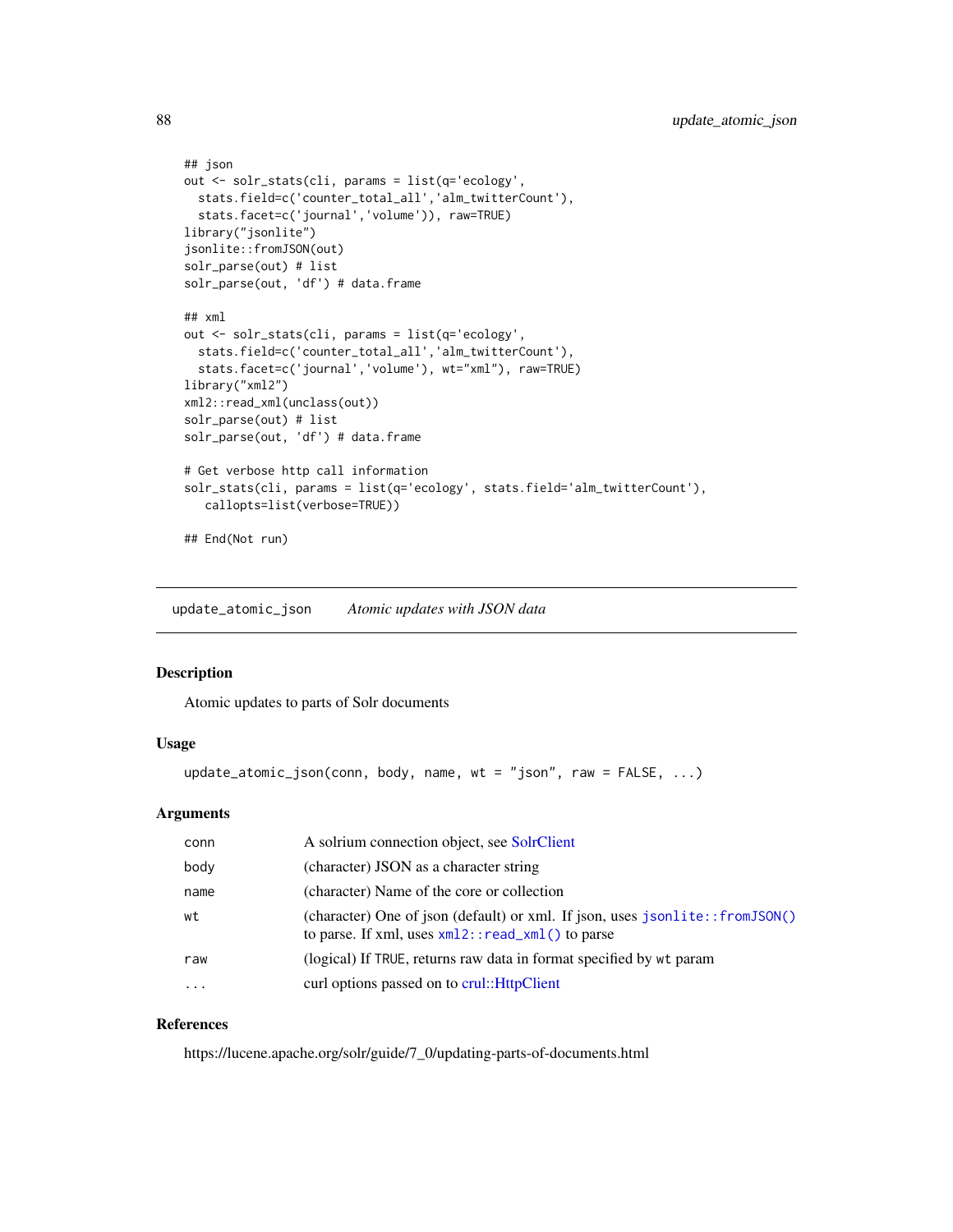# <span id="page-88-0"></span>update\_atomic\_xml 89

#### Examples

```
## Not run:
# start Solr in Cloud mode: bin/solr start -e cloud -noprompt
# connect
(conn <- SolrClient$new())
# create a collection
if (!conn$collection_exists("books")) {
  conn$collection_delete("books")
  conn$collection_create("books")
}
# Add documents
file <- system.file("examples", "books2.json", package = "solrium")
cat(readLines(file), sep = "\n")
conn$update_json(file, "books")
# get a document
conn$get(ids = 343334534545, "books")
# atomic update
body \leq - '[{
"id": "343334534545",
 "genre_s": {"set": "mystery" },
 "pages_i": {"inc": 1 }
}]'
conn$update_atomic_json(body, "books")
# get the document again
conn$get(ids = 343334534545, "books")
# another atomic update
body <- '[{
 "id": "343334534545",
 "price": {"remove": "12.5" }
}]'
conn$update_atomic_json(body, "books")
# get the document again
conn$get(ids = 343334534545, "books")
## End(Not run)
```
update\_atomic\_xml *Atomic updates with XML data*

# Description

Atomic updates to parts of Solr documents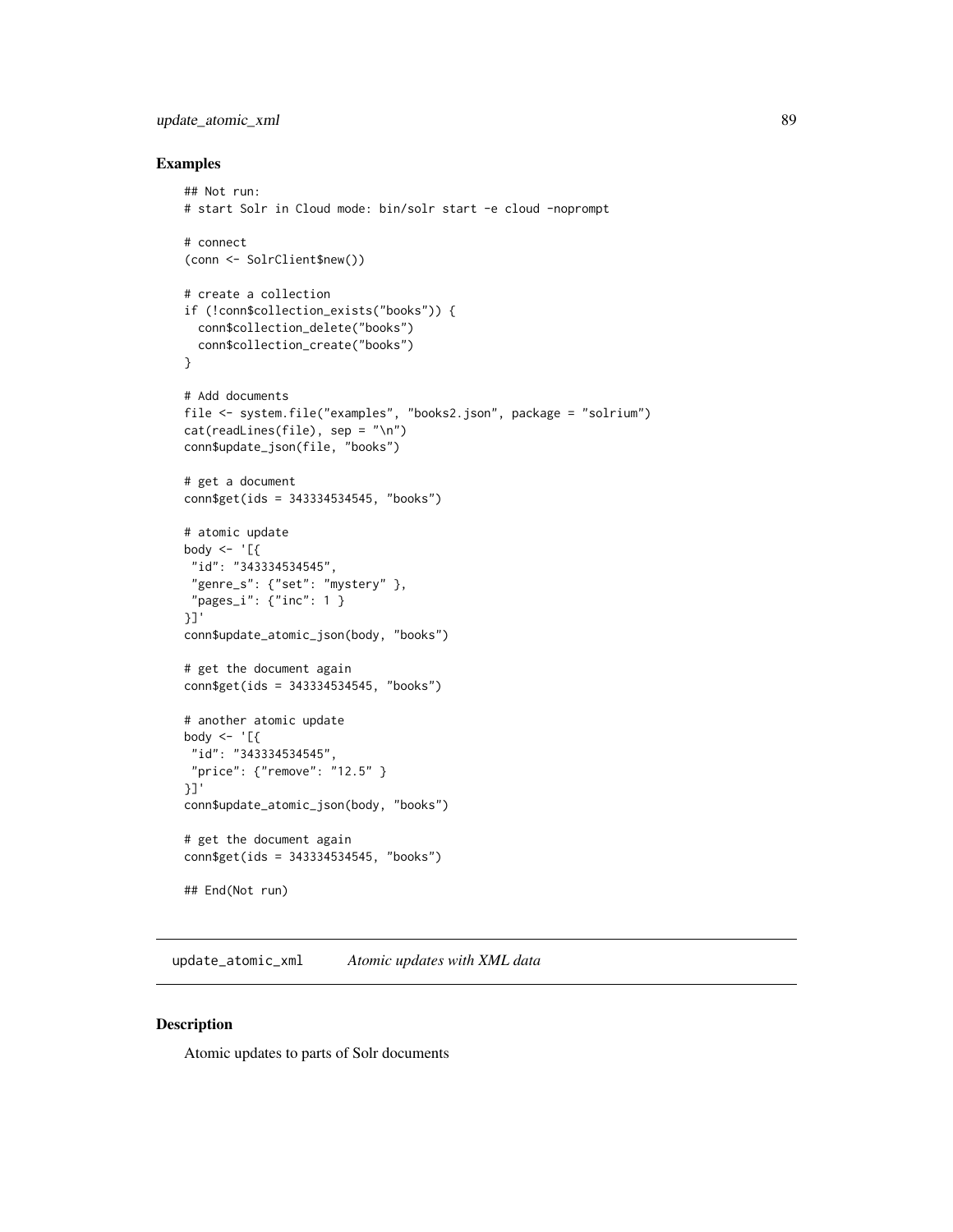#### <span id="page-89-0"></span>Usage

update\_atomic\_xml(conn, body, name, wt = "json", raw = FALSE, ...)

#### Arguments

| conn      | A solrium connection object, see SolrClient                                                                                             |
|-----------|-----------------------------------------------------------------------------------------------------------------------------------------|
| body      | (character) XML as a character string                                                                                                   |
| name      | (character) Name of the core or collection                                                                                              |
| wt        | (character) One of json (default) or xml. If json, uses $jsonlite::fromJSON()$<br>to parse. If xml, uses $xml2$ : : read_xml() to parse |
| raw       | (logical) If TRUE, returns raw data in format specified by wt param                                                                     |
| $\ddotsc$ | curl options passed on to crul:: HttpClient                                                                                             |

# References

https://lucene.apache.org/solr/guide/7\_0/updating-parts-of-documents.html

```
## Not run:
# start Solr in Cloud mode: bin/solr start -e cloud -noprompt
# connect
(conn <- SolrClient$new())
# create a collection
if (!conn$collection_exists("books")) {
  conn$collection_delete("books")
  conn$collection_create("books")
}
# Add documents
file <- system.file("examples", "books.xml", package = "solrium")
cat(readLines(file), sep = "\n")
conn$update_xml(file, "books")
# get a document
conn$get(ids = '978-0641723445', "books", wt = "xml")
# atomic update
body \leq -<add>
 <doc>
  <field name="id">978-0641723445</field>
   <field name="genre_s" update="set">mystery</field>
   <field name="pages_i" update="inc">1</field>
 </doc>
</add>'
conn$update_atomic_xml(body, name="books")
```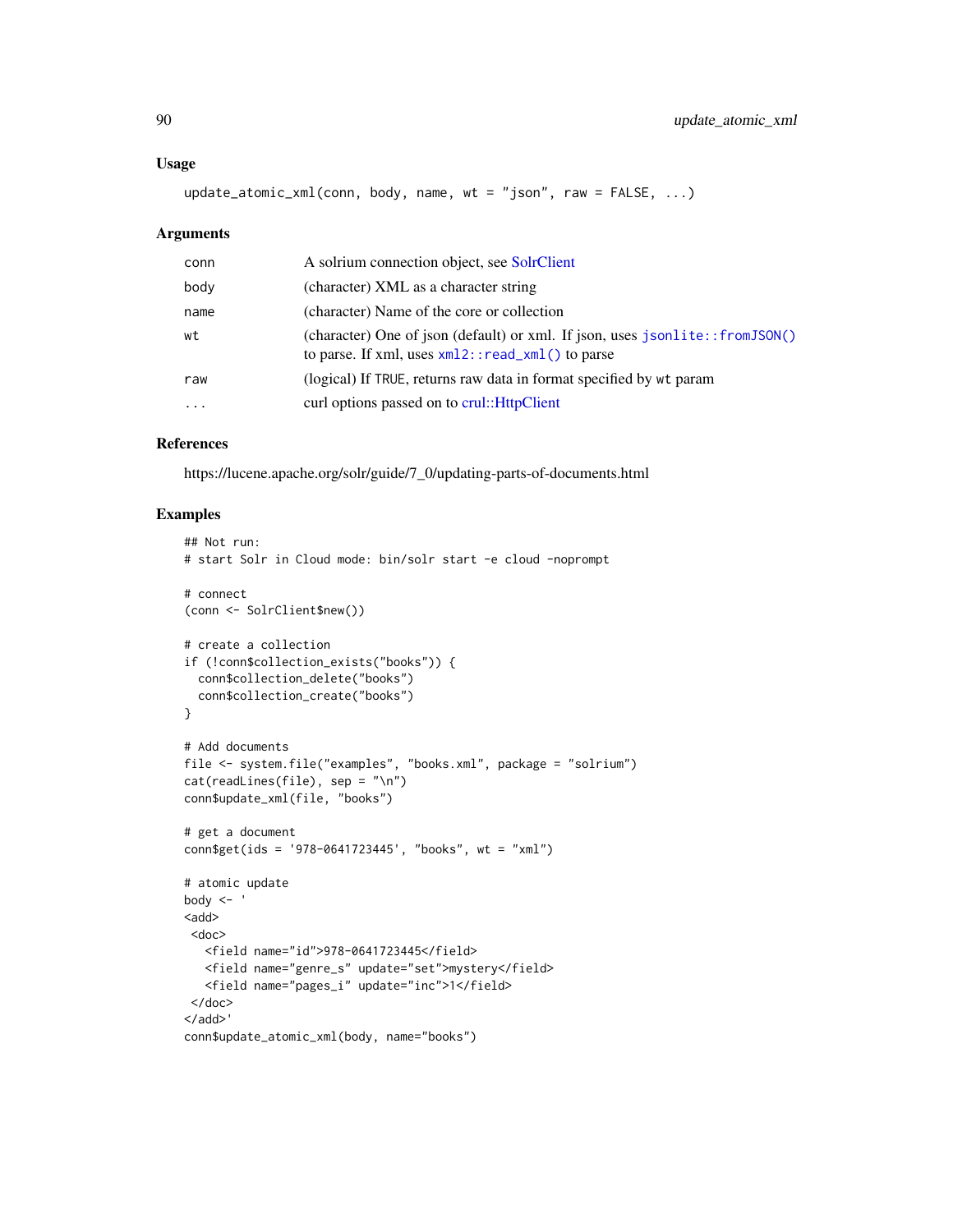# <span id="page-90-1"></span>update\_csv 91

```
# get the document again
conn$get(ids = '978-0641723445', "books", wt = "xml")
# another atomic update
body <- '
<add>
 <doc>
   <field name="id">978-0641723445</field>
  <field name="price" update="remove">12.5</field>
 </doc>
</add>'
conn$update_atomic_xml(body, "books")
# get the document again
conn$get(ids = '978-0641723445', "books", wt = "xml")
## End(Not run)
```
<span id="page-90-0"></span>update\_csv *Update documents with CSV data*

# Description

Update documents with CSV data

#### Usage

```
update_csv(
 conn,
  files,
 name,
  separator = ",",header = TRUE,
 fieldnames = NULL,
  skip = NULL,
  skipLines = 0,
  trim = FALSE,encapsulator = NULL,
  escape = NULL,
 keepEmpty = FALSE,
 literal = NULL,
 map = NULL,split = NULL,rowid = NULL,
  rowidOffset = NULL,
 overwrite = NULL,
  commit = NULL,wt = "json",
```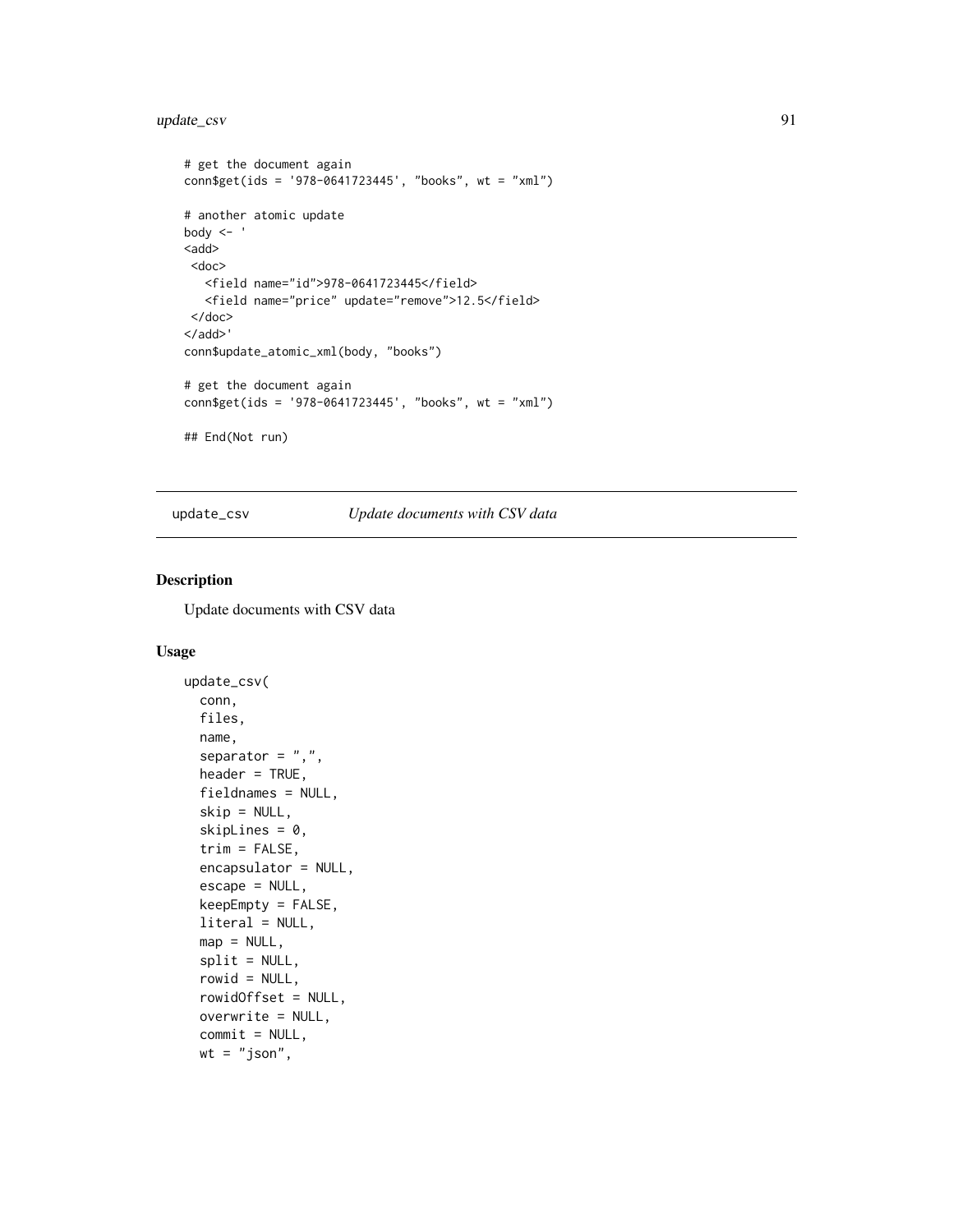```
raw = FALSE,
 ...
)
```

| conn         | A solrium connection object, see SolrClient                                                                                                                                                                                                                                                                                                                                                             |
|--------------|---------------------------------------------------------------------------------------------------------------------------------------------------------------------------------------------------------------------------------------------------------------------------------------------------------------------------------------------------------------------------------------------------------|
| files        | Path to a single file to load into Solr                                                                                                                                                                                                                                                                                                                                                                 |
| name         | (character) Name of the core or collection                                                                                                                                                                                                                                                                                                                                                              |
| separator    | Specifies the character to act as the field separator. Default: ','                                                                                                                                                                                                                                                                                                                                     |
| header       | TRUE if the first line of the CSV input contains field or column names. Default:<br>TRUE. If the fieldnames parameter is absent, these field names will be used when<br>adding documents to the index.                                                                                                                                                                                                  |
| fieldnames   | Specifies a comma separated list of field names to use when adding documents<br>to the Solr index. If the CSV input already has a header, the names specified by<br>this parameter will override them. Example: fieldnames=id,name,category                                                                                                                                                             |
| skip         | A comma separated list of field names to skip in the input. An alternate way to<br>skip a field is to specify it's name as a zero length string in fieldnames. For ex-<br>ample, fieldnames=id, name, category&skip=name skips the name field, and<br>is equivalent to fieldnames=id,, category                                                                                                         |
| skipLines    | Specifies the number of lines in the input stream to discard before the CSV data<br>starts (including the header, if present). Default: 0                                                                                                                                                                                                                                                               |
| trim         | If true remove leading and trailing whitespace from values. CSV parsing already<br>ignores leading whitespace by default, but there may be trailing whitespace, or<br>there may be leading whitespace that is encapsulated by quotes and is thus not<br>removed. This may be specified globally, or on a per-field basis. Default: FALSE                                                                |
| encapsulator | The character optionally used to surround values to preserve characters such as<br>the CSV separator or whitespace. This standard CSV format handles the encap-<br>sulator itself appearing in an encapsulated value by doubling the encapsulator.                                                                                                                                                      |
| escape       | The character used for escaping CSV separators or other reserved characters. If<br>an escape is specified, the encapsulator is not used unless also explicitly speci-<br>fied since most formats use either encapsulation or escaping, not both.                                                                                                                                                        |
| keepEmpty    | Keep and index empty (zero length) field values. This may be specified globally,<br>or on a per-field basis. Default: FALSE                                                                                                                                                                                                                                                                             |
| literal      | Adds fixed field name/value to all documents. Example: Adds a "datasource"<br>field with value equal to "products" for every document indexed from the CSV<br>literal.datasource=products                                                                                                                                                                                                               |
| map          | Specifies a mapping between one value and another. The string on the LHS of<br>the colon will be replaced with the string on the RHS. This parameter can be<br>specified globally or on a per-field basis. Example: replaces "Absolutely" with<br>"true" in every field map=Absolutely: true. Example: removes any values of<br>"RemoveMe" in the field "foo" f.foo.map=RemoveMe:&f.foo.keepEmpty=false |

<span id="page-91-0"></span>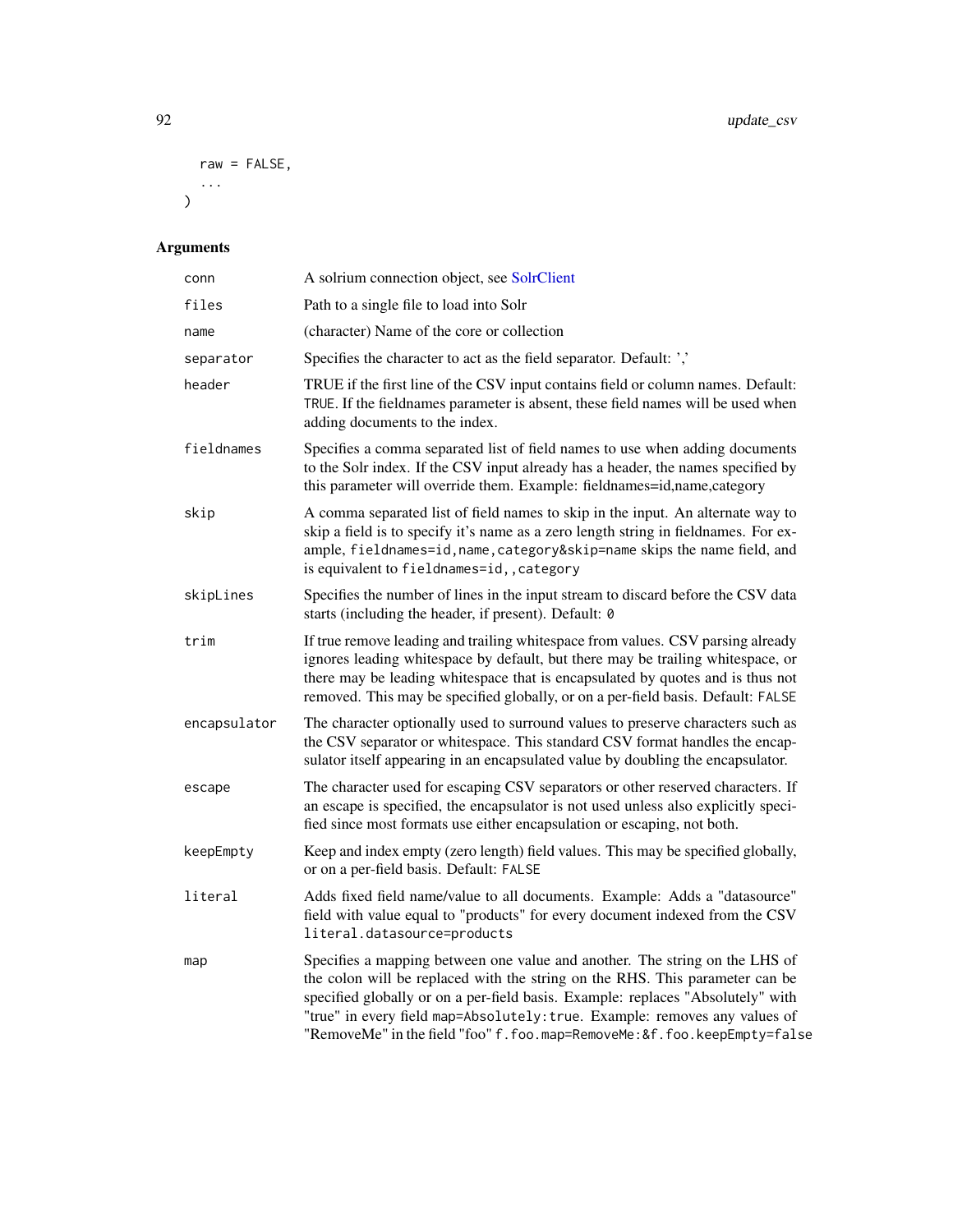<span id="page-92-0"></span>

| split       | If TRUE, the field value is split into multiple values by another CSV parser. The<br>CSV parsing rules such as separator and encapsulator may be specified as field<br>parameters.                                                                                                                                                                                                |
|-------------|-----------------------------------------------------------------------------------------------------------------------------------------------------------------------------------------------------------------------------------------------------------------------------------------------------------------------------------------------------------------------------------|
| rowid       | If not null, add a new field to the document where the passed in parameter name<br>is the field name to be added and the current line/rowid is the value. This is<br>useful if your CSV doesn't have a unique id already in it and you want to use<br>the line number as one. Also useful if you simply want to index where exactly<br>in the original CSV file the row came from |
| rowidOffset | In conjunction with the rowid parameter, this integer value will be added to the<br>rowid before adding it the field.                                                                                                                                                                                                                                                             |
| overwrite   | If true (the default), check for and overwrite duplicate documents, based on the<br>uniqueKey field declared in the solr schema. If you know the documents you are<br>indexing do not contain any duplicates then you may see a considerable speed<br>up with & overwrite=false.                                                                                                  |
| commit      | Commit changes after all records in this request have been indexed. The default<br>is commit=false to avoid the potential performance impact of frequent commits.                                                                                                                                                                                                                 |
| wt          | (character) One of json (default) or xml. If json, uses jsonlite::fromJSON()<br>to parse. If xml, uses $xml2$ : : read_xml() to parse                                                                                                                                                                                                                                             |
| raw         | (logical) If TRUE, returns raw data in format specified by wt param                                                                                                                                                                                                                                                                                                               |
| $\cdots$    | curl options passed on to crul:: HttpClient                                                                                                                                                                                                                                                                                                                                       |

# Note

SOLR v1.2 was first version to support csv. See https://issues.apache.org/jira/browse/SOLR-66

# See Also

Other update: [update\\_json\(](#page-93-0)), [update\\_xml\(](#page-95-0))

```
## Not run:
# start Solr: bin/solr start -f -c -p 8983
# connect
(conn <- SolrClient$new())
if (!conn$collection_exists("helloWorld")) {
  conn$collection_create(name = "helloWorld", numShards = 2)
}
df <- data.frame(id=1:3, name=c('red', 'blue', 'green'))
write.csv(df, file="df.csv", row.names=FALSE, quote = FALSE)
conn$update_csv("df.csv", "helloWorld", verbose = TRUE)
# give back raw xml
conn$update_csv("df.csv", "helloWorld", wt = "xml")
## raw json
conn$update_csv("df.csv", "helloWorld", wt = "json", raw = TRUE)
```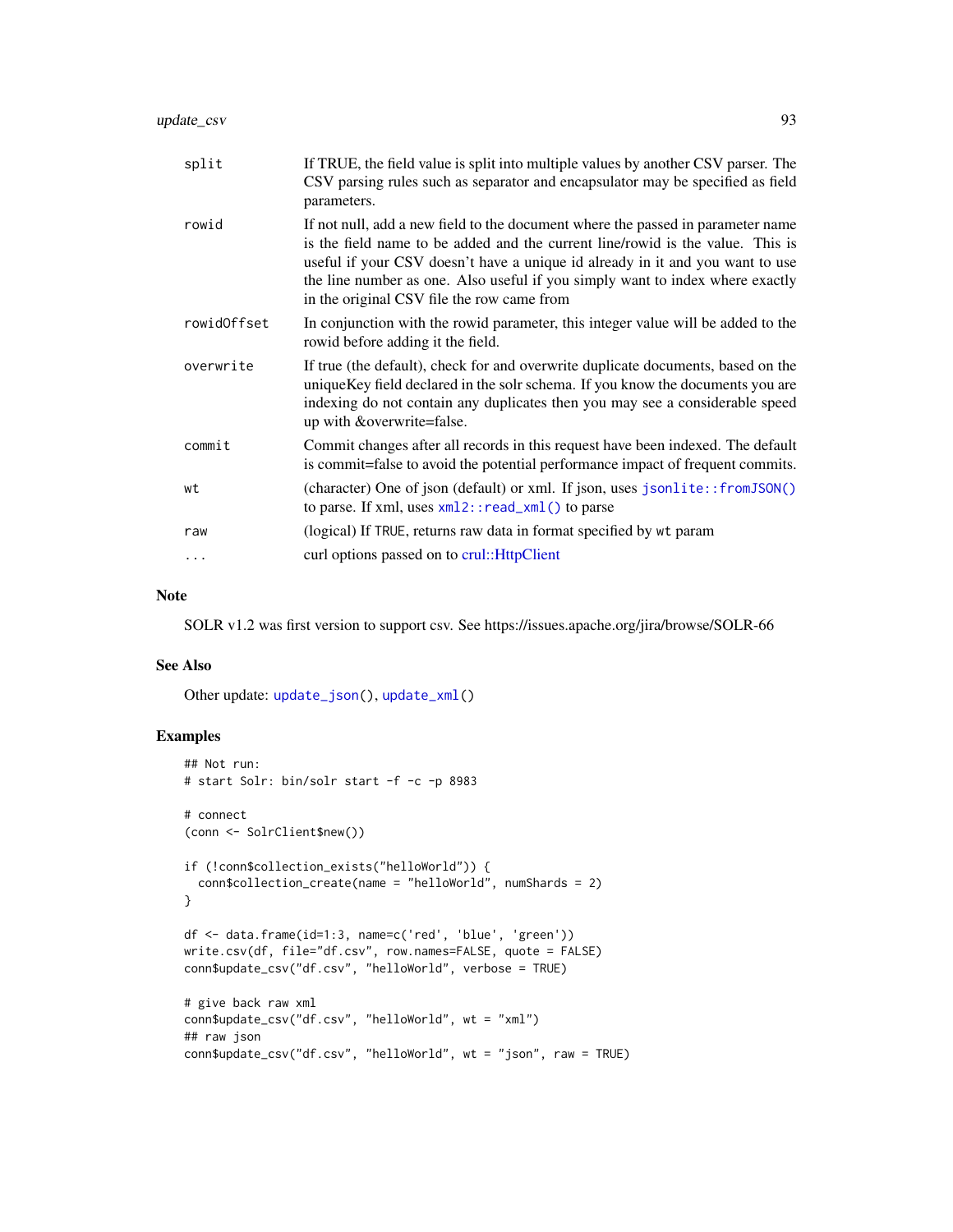<span id="page-93-1"></span>## End(Not run)

# <span id="page-93-0"></span>update\_json *Update documents with JSON data*

# Description

Update documents with JSON data

# Usage

```
update_json(
 conn,
 files,
 name,
 commit = TRUE,optimize = FALSE,
 max_segments = 1,
 expunge_deletes = FALSE,
 wait_searcher = TRUE,
 soft_commit = FALSE,
 prepare_commit = NULL,
 wt = "json",raw = FALSE,...
)
```

| conn            | A solrium connection object, see SolrClient                                                                                                          |  |
|-----------------|------------------------------------------------------------------------------------------------------------------------------------------------------|--|
| files           | Path to a single file to load into Solr                                                                                                              |  |
| name            | (character) Name of the core or collection                                                                                                           |  |
| commit          | (logical) If TRUE, documents immediately searchable. Deafult: TRUE                                                                                   |  |
| optimize        | Should index optimization be performed before the method returns. Default:<br><b>FALSE</b>                                                           |  |
| max_segments    | optimizes down to at most this number of segments. Default: 1                                                                                        |  |
| expunge_deletes |                                                                                                                                                      |  |
|                 | merge segments with deletes away. Default: FALSE                                                                                                     |  |
| wait_searcher   | block until a new searcher is opened and registered as the main query searcher,<br>making the changes visible. Default: TRUE                         |  |
| soft_commit     | perform a soft commit - this will refresh the 'view' of the index in a more per-<br>formant manner, but without "on-disk" guarantees. Default: FALSE |  |
|                 | prepare_commit The prepareCommit command is an expert-level API that calls Lucene's In-<br>dexWriter.prepareCommit(). Not passed by default          |  |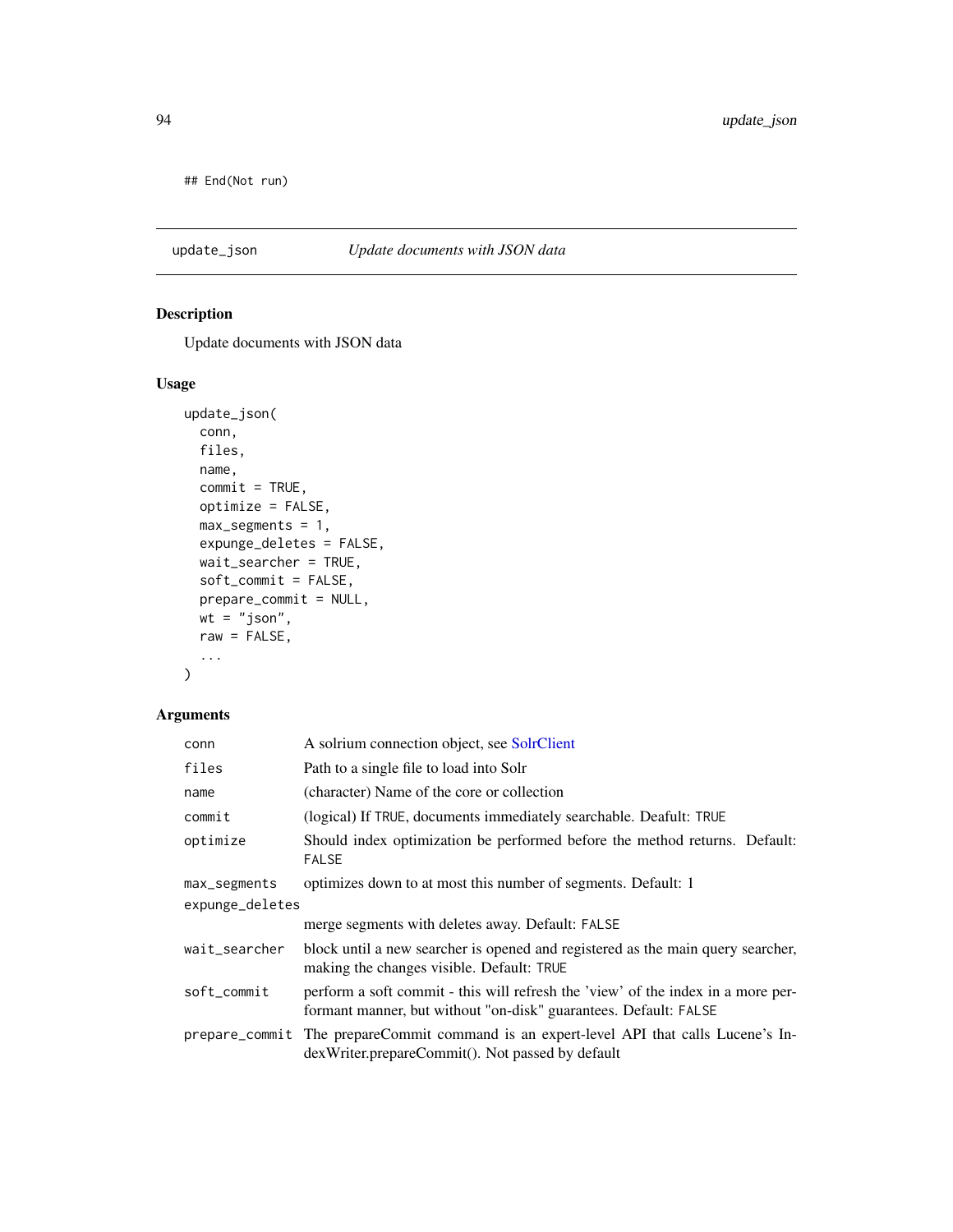# <span id="page-94-0"></span>update\_json 95

| wt       | (character) One of json (default) or xml. If json, uses from JSON to parse. If xml,<br>uses read_xml to parse |
|----------|---------------------------------------------------------------------------------------------------------------|
| raw      | (logical) If TRUE, returns raw data in format specified by wt param                                           |
| $\cdots$ | curl options passed on to HttpClient                                                                          |

#### Details

You likely may not be able to run this function against many public Solr services, but should work locally.

# See Also

Other update: [update\\_csv\(](#page-90-0)), [update\\_xml\(](#page-95-0))

```
## Not run:
# start Solr: bin/solr start -f -c -p 8983
# connect
(conn <- SolrClient$new())
# Add documents
file <- system.file("examples", "books2.json", package = "solrium")
cat(readLines(file), sep = "\n")
conn$update_json(files = file, name = "books")
update_json(conn, files = file, name = "books")
# Update commands - can include many varying commands
## Add file
file <- system.file("examples", "updatecommands_add.json",
  package = "solrium")
cat(readLines(file), sep = "\n")
conn$update_json(file, "books")
## Delete file
file <- system.file("examples", "updatecommands_delete.json",
  package = "solrium")
cat(readLines(file), sep = "\n")
conn$update_json(file, "books")
# Add and delete in the same document
## Add a document first, that we can later delete
ss \leftarrow list(list(id = 456, name = "cat"))
conn$add(ss, "books")
## End(Not run)
```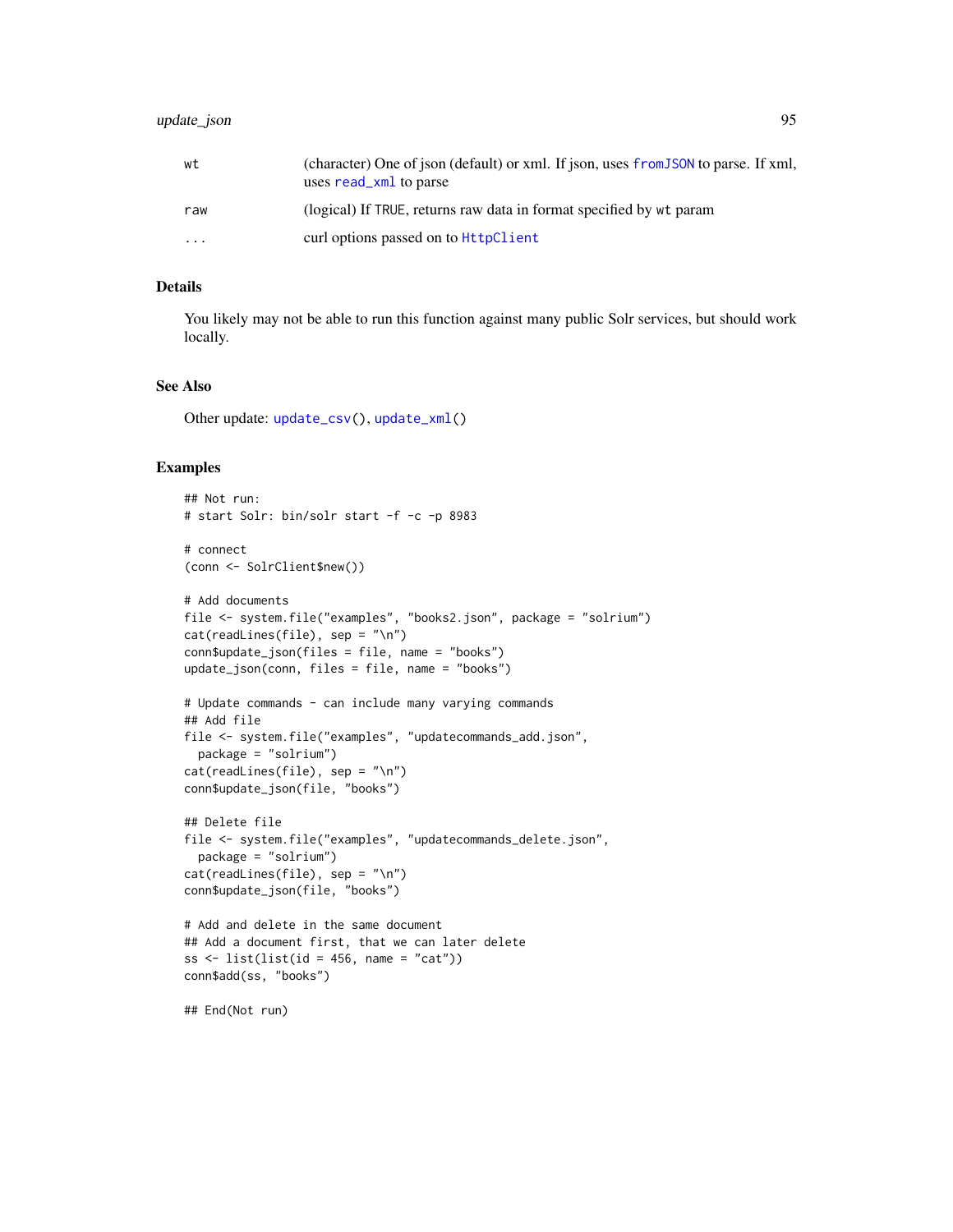<span id="page-95-1"></span><span id="page-95-0"></span>

# Description

Update documents with XML data

# Usage

```
update_xml(
 conn,
  files,
 name,
  commit = TRUE,optimize = FALSE,
 max\_segments = 1,expunge_deletes = FALSE,
 wait_searcher = TRUE,
  soft_commit = FALSE,
 prepare_commit = NULL,
 wt = "json",raw = FALSE,
  ...
\mathcal{L}
```

| conn                            | A solrium connection object, see SolrClient                                                                                                          |
|---------------------------------|------------------------------------------------------------------------------------------------------------------------------------------------------|
| files                           | Path to a single file to load into Solr                                                                                                              |
| name                            | (character) Name of the core or collection                                                                                                           |
| commit                          | (logical) If TRUE, documents immediately searchable. Deafult: TRUE                                                                                   |
| optimize                        | Should index optimization be performed before the method returns. Default:<br><b>FALSE</b>                                                           |
| max_segments<br>expunge_deletes | optimizes down to at most this number of segments. Default: 1                                                                                        |
|                                 | merge segments with deletes away. Default: FALSE                                                                                                     |
| wait_searcher                   | block until a new searcher is opened and registered as the main query searcher,<br>making the changes visible. Default: TRUE                         |
| soft_commit                     | perform a soft commit - this will refresh the 'view' of the index in a more per-<br>formant manner, but without "on-disk" guarantees. Default: FALSE |
| prepare_commit                  | The prepareCommit command is an expert-level API that calls Lucene's In-<br>dexWriter.prepareCommit(). Not passed by default                         |
| wt                              | (character) One of json (default) or xml. If json, uses from JSON to parse. If xml,<br>uses read_xml to parse                                        |
| raw                             | (logical) If TRUE, returns raw data in format specified by wt param                                                                                  |
| $\cdots$                        | curl options passed on to HttpClient                                                                                                                 |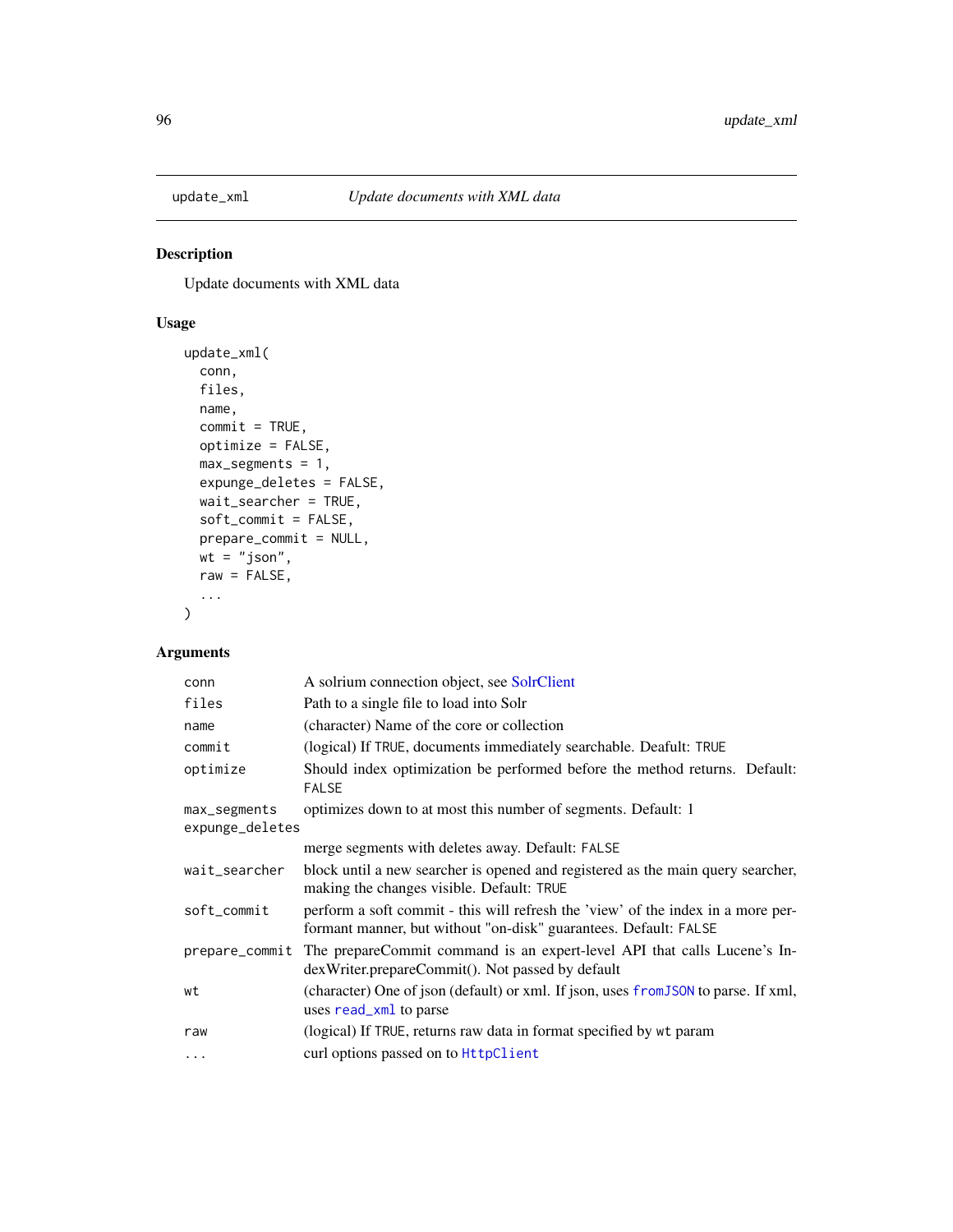# <span id="page-96-0"></span>update\_xml 97

# Details

You likely may not be able to run this function against many public Solr services, but should work locally.

# See Also

Other update: [update\\_csv\(](#page-90-0)), [update\\_json\(](#page-93-0))

# Examples

```
## Not run:
# start Solr: bin/solr start -f -c -p 8983
# connect
(conn <- SolrClient$new())
# create a collection
if (!conn$collection_exists("books")) {
  conn$collection_create(name = "books", numShards = 2)
}
# Add documents
file <- system.file("examples", "books.xml", package = "solrium")
cat(readLines(file), sep = "\n")
conn$update_xml(file, "books")
# Update commands - can include many varying commands
## Add files
file <- system.file("examples", "books2_delete.xml", package = "solrium")
cat(readLines(file), sep = "\n")
conn$update_xml(file, "books")
## Delete files
file <- system.file("examples", "updatecommands_delete.xml",
package = "solrium")
cat(readLines(file), sep = "\n")
conn$update_xml(file, "books")
## Add and delete in the same document
## Add a document first, that we can later delete
ss \le list(list(id = 456, name = "cat"))
conn$add(ss, "books")
## Now add a new document, and delete the one we just made
file <- system.file("examples", "add_delete.xml", package = "solrium")
cat(readLines(file), sep = "\n")
conn$update_xml(file, "books")
```
## End(Not run)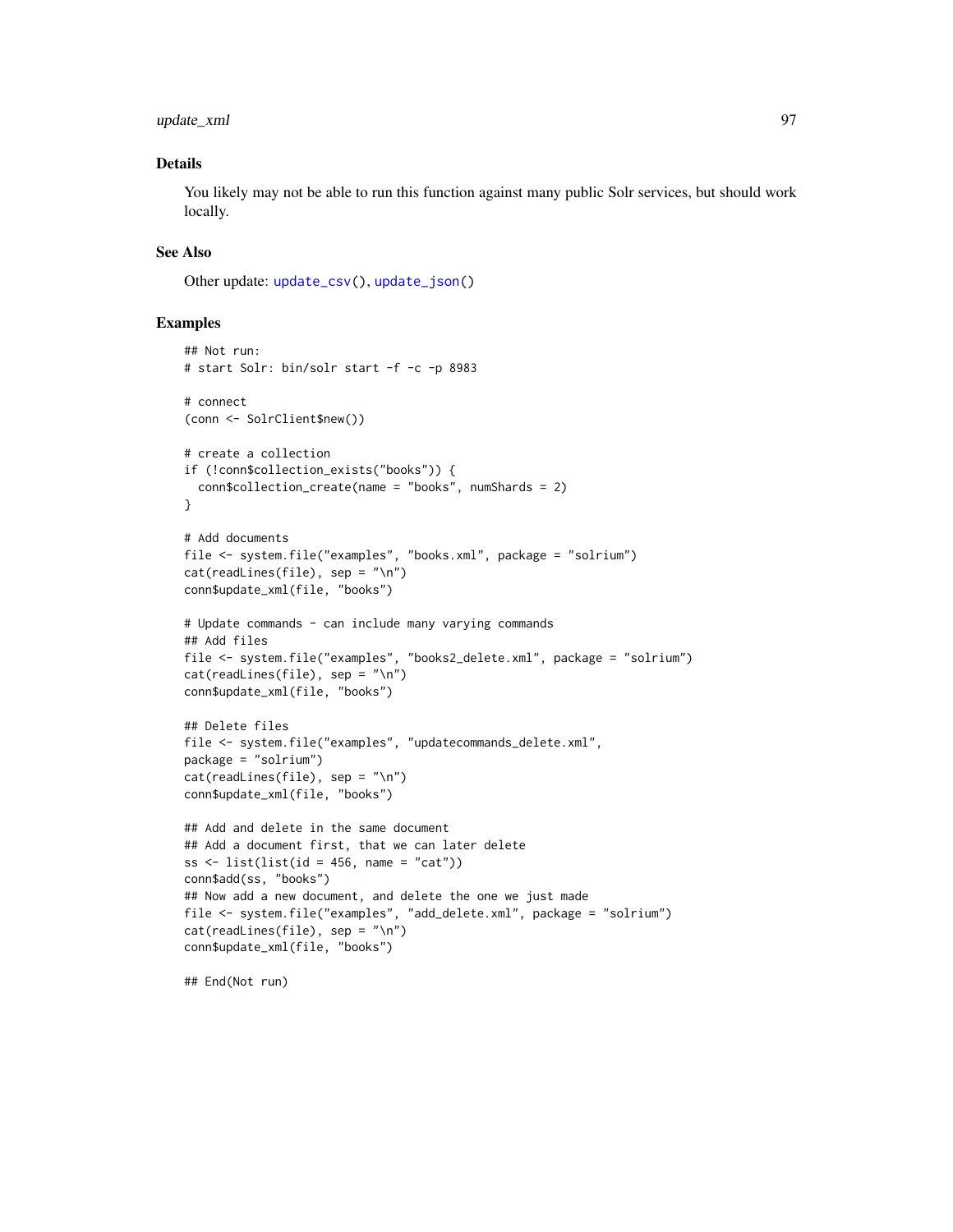# **Index**

∗ package solrium-package, [3](#page-2-0) ∗ update update\_csv, [91](#page-90-1) update\_json, [94](#page-93-1) update\_xml, [96](#page-95-1) add, [4](#page-3-0) add(), *[3](#page-2-0)* collection\_addreplica, [7](#page-6-0) collection\_addreplicaprop, [8](#page-7-0) collection\_addrole, [10,](#page-9-0) *[29](#page-28-0)* collection\_balanceshardunique, [11](#page-10-0) collection\_clusterprop, [12](#page-11-0) collection\_clusterstatus, [13](#page-12-0) collection\_create, [14](#page-13-0) collection\_createalias, [16](#page-15-0) collection\_createshard, [17](#page-16-0) collection\_delete, [18](#page-17-0) collection\_deletealias, [18](#page-17-0) collection\_deletereplica, [19](#page-18-0) collection\_deletereplicaprop, [20](#page-19-0) collection\_deleteshard, [22](#page-21-0) collection\_exists, [23](#page-22-0) collection\_list, [24](#page-23-0) collection\_list(), *[6](#page-5-0)*, *[23](#page-22-0)* collection\_migrate, [24](#page-23-0) collection\_overseerstatus, [26](#page-25-0) collection\_rebalanceleaders, [27](#page-26-0) collection\_reload, [28](#page-27-0) collection\_removerole, [29](#page-28-0) collection\_requeststatus, [29](#page-28-0) collection\_splitshard, [30](#page-29-0) collections, [6](#page-5-0) commit, [31](#page-30-0) config\_get, [32](#page-31-0) config\_overlay, [33](#page-32-0) config\_params, [34](#page-33-0) config\_set, [36](#page-35-0)

core\_create, [37](#page-36-0) core\_exists, [38](#page-37-0) core\_mergeindexes, [39](#page-38-0) core\_reload, [40](#page-39-0) core\_rename, [41](#page-40-0) core\_requeststatus, [42](#page-41-0) core\_split, [43](#page-42-0) core\_status, [44](#page-43-0) core\_status(), *[6](#page-5-0)*, *[39](#page-38-0)* core\_swap, [45](#page-44-0) core\_unload, [47](#page-46-0) cores *(*collections*)*, [6](#page-5-0) crul::HttpClient, *[5,](#page-4-0) [6](#page-5-0)*, *[8](#page-7-0)[–10](#page-9-0)*, *[12](#page-11-0)*, *[15](#page-14-0)*, *[19](#page-18-0)[–25](#page-24-0)*, *[28](#page-27-0)*, *[30](#page-29-0)*, *[32](#page-31-0)*, *[34](#page-33-0)[–36](#page-35-0)*, *[38](#page-37-0)*, *[40](#page-39-0)[–43](#page-42-0)*, *[45](#page-44-0)[–47](#page-46-0)*, *[49](#page-48-0)[–51](#page-50-0)*, *[57](#page-56-0)*, *[60](#page-59-1)*, *[67,](#page-66-0) [68](#page-67-0)*, *[72](#page-71-0)*, *[76,](#page-75-0) [77](#page-76-1)*, *[80](#page-79-0)*, *[82](#page-81-0)*, *[86](#page-85-0)*, *[88](#page-87-0)*, *[90](#page-89-0)*, *[93](#page-92-0)* crul::proxy, *[53](#page-52-0)*

```
delete, 48
delete_by_id (delete), 48
delete_by_id(), 3
delete_by_query (delete), 48
delete_by_query(), 3
```

```
fromJSON, 65, 69, 74, 78, 87, 95, 96
```
HttpClient, *[16](#page-15-0)*, *[18](#page-17-0)*, *[95,](#page-94-0) [96](#page-95-1)*

```
is.sr_facet, 49
is.sr_high (is.sr_facet), 49
is.sr_search (is.sr_facet), 49
```

```
jsonlite::fromJSON(), 5, 32, 49, 50, 58, 67,
         80, 83, 88, 90, 93
```

```
makemultiargs, 50
```
ping, [50](#page-49-0)

```
read.table(), 58, 83
read_xml, 95, 96
```